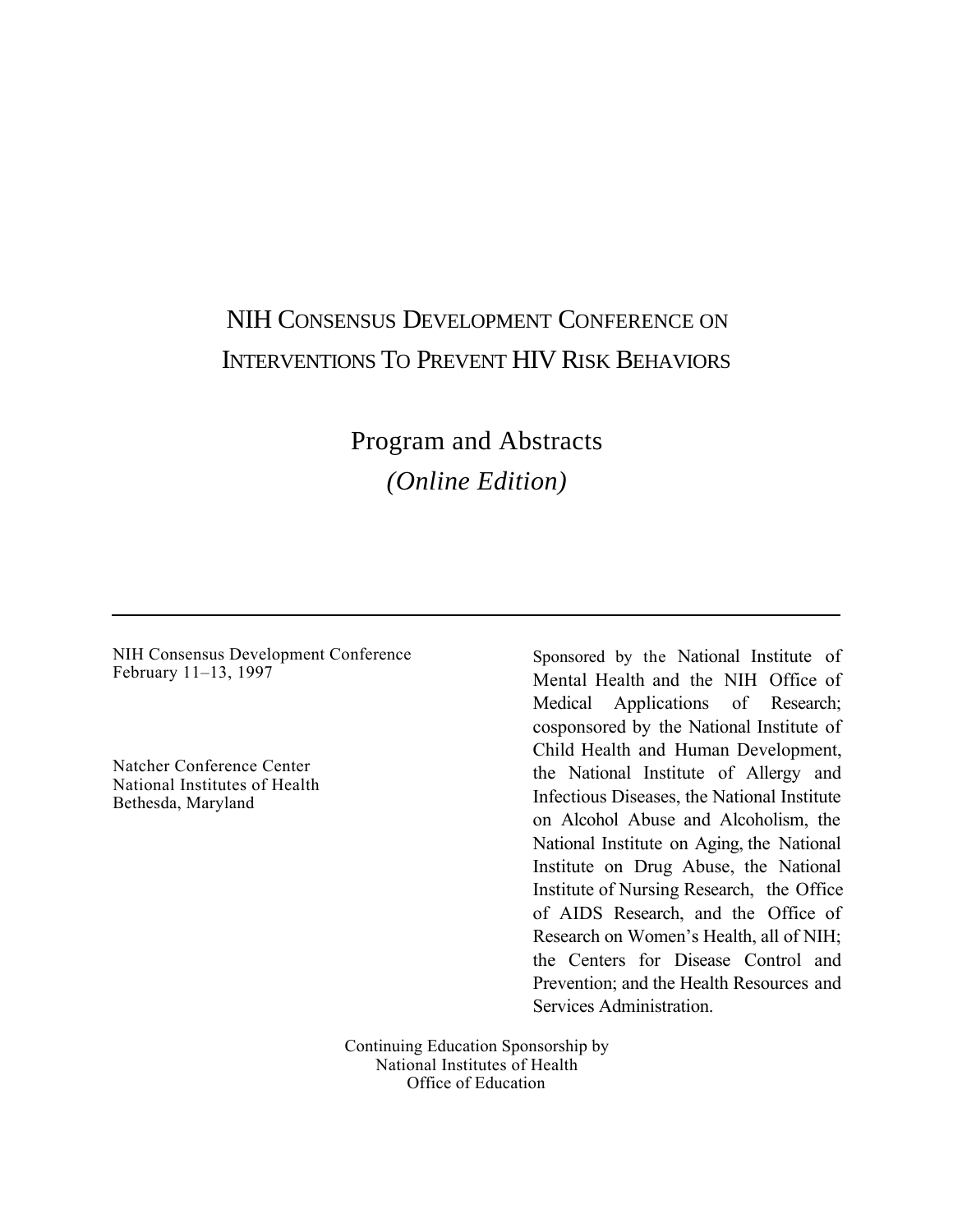# Contents

| Introduction to the NIH Consensus Development Conference on Interventions                                                 |  |
|---------------------------------------------------------------------------------------------------------------------------|--|
|                                                                                                                           |  |
|                                                                                                                           |  |
|                                                                                                                           |  |
|                                                                                                                           |  |
|                                                                                                                           |  |
| <b>Welcome and Introduction</b>                                                                                           |  |
| Contextual Overview of Presentations at Consensus Development Conference                                                  |  |
| <b>I.Epidemiology of AIDS and HIV Infection and Risk Behaviors</b>                                                        |  |
| Epidemiology of AIDS: National and International Perspective                                                              |  |
| Epidemiology of HIV-Related Behaviors in Risk Populations                                                                 |  |
| <b>II. Design Issues in AIDS Prevention</b>                                                                               |  |
| Reducing High-Risk HIV Behaviors: An Overview of Effective Approaches                                                     |  |
| Some Principles for Preventing HIV: Rigor and Reality in Study Design                                                     |  |
| Theoretical Models of HIV Prevention                                                                                      |  |
| Consequences of HIV Prevention Interventions and Programs: Spectrum, Selection, and<br><b>Quality of Outcome Measures</b> |  |
| III. Interventions To Reduce High-Risk Sexual and Substance Abuse Behaviors                                               |  |
| Behavioral Interventions With Gay and Bisexual Men and Youth                                                              |  |
| Interventions To Reduce Heterosexual Transmission of HIV                                                                  |  |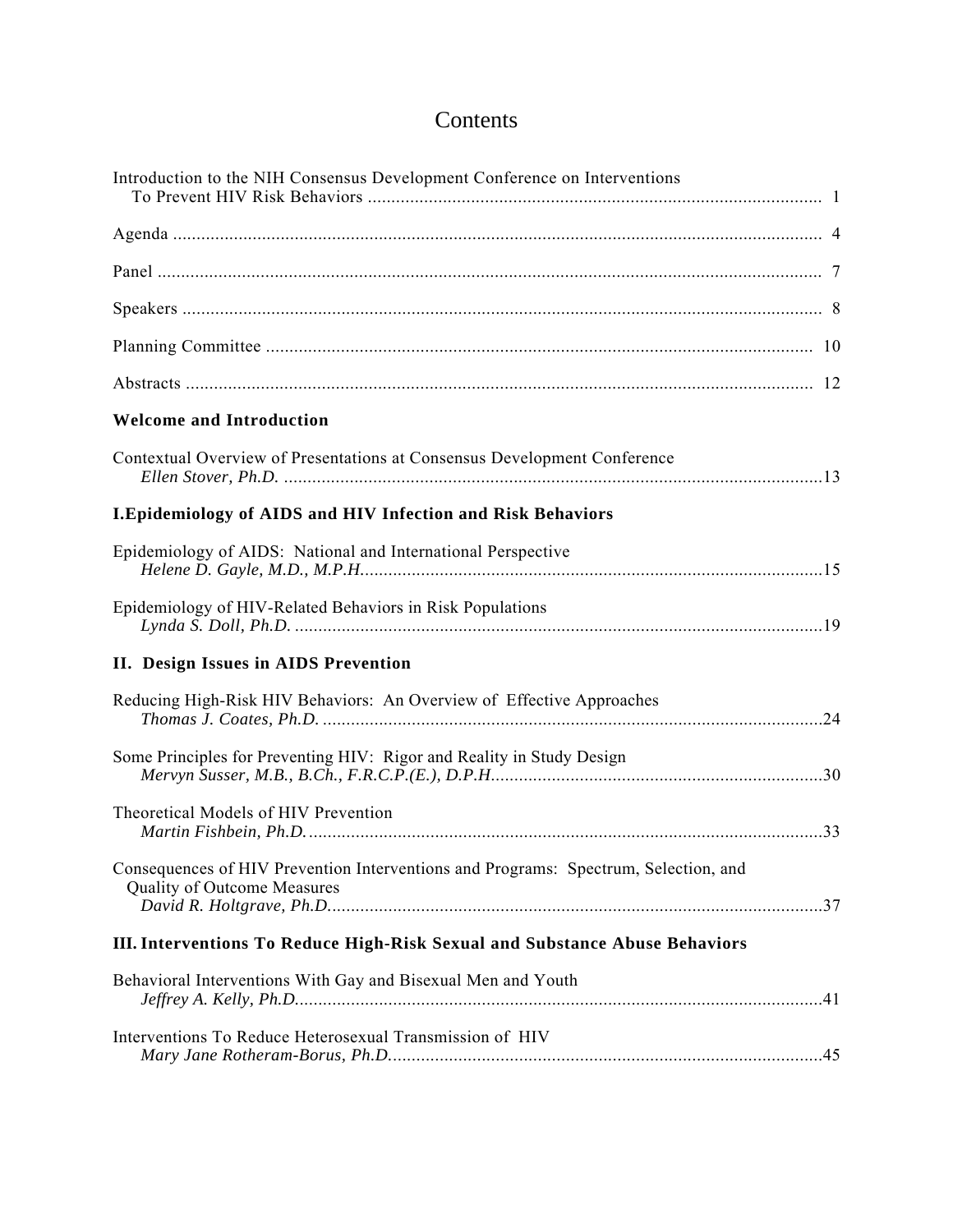| Behavioral Interventions With Women                                                                                        |  |
|----------------------------------------------------------------------------------------------------------------------------|--|
| <b>Behavioral Interventions With Heterosexual Adolescents</b>                                                              |  |
| Community-Based Outreach Risk-Reduction Strategy To Prevent HIV Risk Behaviors in<br>Out-of-Treatment Injection Drug Users |  |
| The Role of Needle Exchange Programs in HIV Prevention                                                                     |  |
| Drug Abuse Treatment as AIDS Prevention                                                                                    |  |
| International Epidemiology of HIV Among Injecting Drug Users                                                               |  |
| <b>IV.</b> International Perspective                                                                                       |  |
| International Perspective on AIDS Prevention Research                                                                      |  |

*Michael H. Merson, M.D.*[...........................................................................................................76](#page-78-0)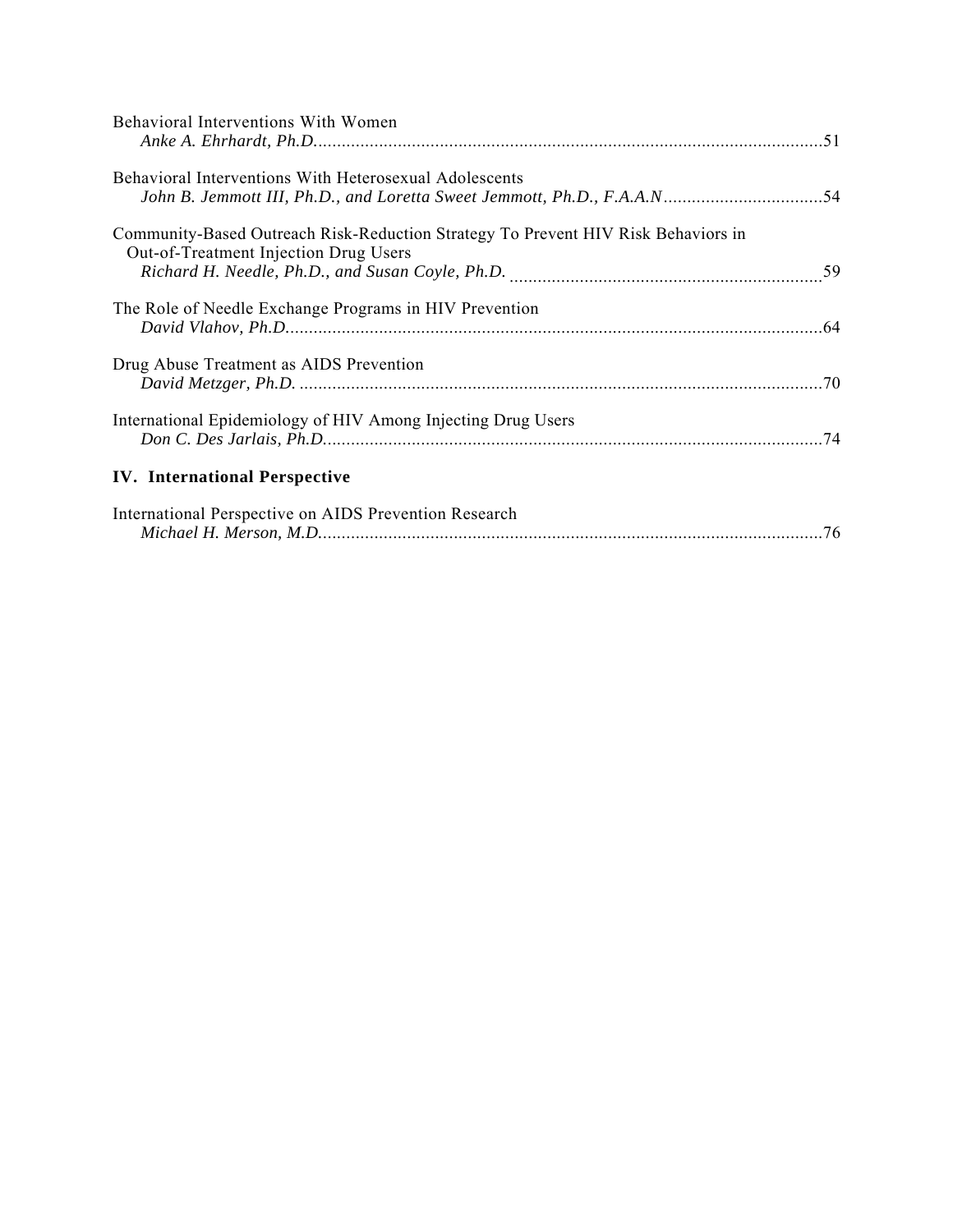## <span id="page-3-0"></span>Introduction to the NIH Consensus Development Conference on Interventions To Prevent HIV Risk Behaviors

One in 250 people in the United States is infected with the human immunodeficiency virus (HIV), which causes AIDS; AIDS is the leading cause of death among men and women between the ages of 25 and 44. Every year, an additional 40,000 to 80,000 Americans become infected with HIV, mostly through behaviors that are preventable. In the United States, unsafe sexual behavior and drug abuse among gay men and men who have sex with men still account for the largest number of cases, but women are becoming infected at a rate higher than that of men. The percentage of AIDS cases caused by unsafe heterosexual contact increased by 21 percent from 1990 to 1991 and continues to escalate. In nearly one-third of Americans infected with HIV, injection drug use is a risk factor.

The purpose of this conference is to examine what is known about behavioral interventions that are effective with different populations in different settings for three modes of transmission: sexual behavior, substance abuse, and transmission from mother to child. Experts will also discuss the international and national epidemiology of HIV and the history of AIDS prevention efforts.

Research has led to significant progress in understanding how to help individuals change their AIDS-related risk behaviors. These interventions are based on a variety of models of behavior change, including social learning theory and related health and substance abuse models; they begin with AIDS and substance abuse education, but also include skill acquisition, assertiveness training, and behavioral reinforcement components. Recent research indicates that aggressive promotion of safer sexual behavior and prevention of substance abuse could avert tens of thousands of new HIV infections and potentially save millions of dollars in health care costs. To date, however, there has not been widespread agreement among health professionals as to which interventions are most effective in which settings and among which populations.

Behavioral interventions are currently the only effective way of slowing the spread of HIV infection. Vaccines selected for future trials may have modest or unknown efficacy, and therefore the trials will need to include behavioral interventions. Recommendations coming from this conference will have immediate implications for service delivery in health care settings, including substance abuse treatment programs; sexually transmitted disease clinics; inner-city health programs reaching disenfranchised high-risk women, men, and adolescents; and mental health programs that serve high-risk, chronically mentally ill people. Knowing which behavior change interventions are most effective will assist public health personnel in allocating energy and resources.

The conference will bring together behavioral and social scientists, prevention researchers, statisticians and research methodologists, clinicians, physicians, nurses, social workers, mental health professionals, other health care professionals, patients, and members of the public.

Following  $1<sup>1</sup>/2$  days of presentations and audience discussion, an independent, non-Federal consensus panel will weigh the scientific evidence and write a draft consensus statement that it will present to the audience on the third day. The consensus statement will address the following key questions: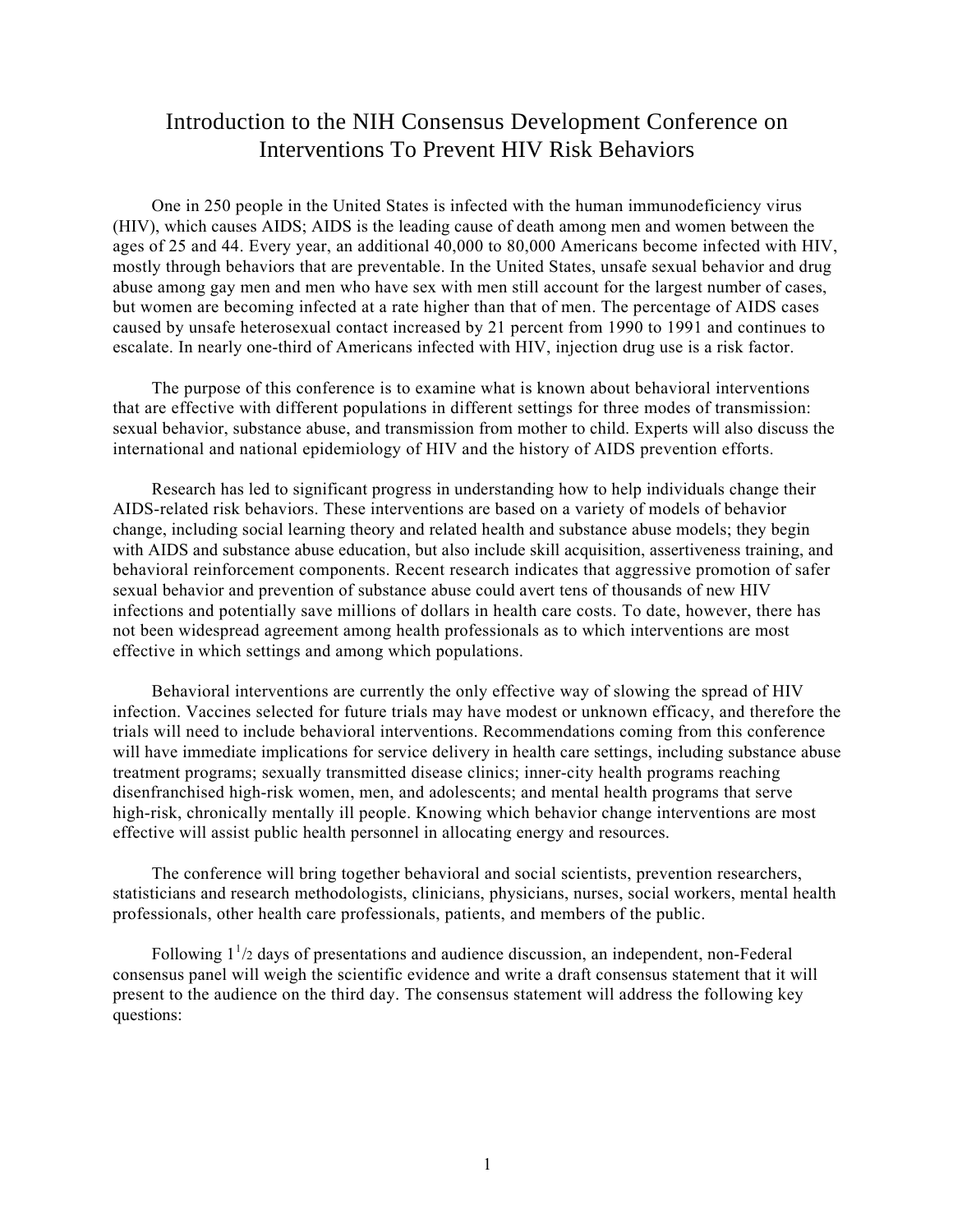- How can we identify the behaviors and contexts that place individuals/communities at risk for HIV?
- What individual-, group-, or community-based methods of intervention reduce behavioral risks?
- What are the benefits and risks of these procedures?
- Does a reduction in these behavioral risks lead to a reduction in HIV?
- How can risk-reduction procedures be implemented effectively?
- What research is most urgently needed?

In addition, the panel will consider how the conference recommendations can influence implementation of prevention programs throughout the public health system.

On the final day of the meeting, the conference and panel chairperson, David Reiss, M.D., Professor and Director, Division of Research, Department of Psychiatry, George Washington University Medical Center, will read the draft statement to the conference audience and invite comments and questions. A press conference will follow to allow the panel and chairperson to respond to questions from media representatives.

#### GENERAL INFORMATION

Conference sessions will be held in the Natcher Conference Center (Building 45), NIH, 9000 Rockville Pike, Bethesda, Maryland. Sessions will run from 8:30 a.m. to 4:30 p.m. on Tuesday, 8:30 a.m. to 12:30 p.m. on Wednesday, and 9 to 11 a.m. on Thursday. The telephone number for the message center is 301-496-9966.

#### CAFETERIA

The cafeteria is located on the lobby level and is open daily from 7:00 a.m. to 3:00 p.m.

### CONTINUING EDUCATION CREDIT

#### *For Physicians*

The purpose of this Consensus Development Conference is to examine what is known about behavioral interventions that are effective with different populations in different settings for three modes of transmission: sexual behavior, substance abuse, and transmission from mother to child. Experts will also discuss the international and national epidemiology of HIV and the history of AIDS prevention efforts.

The conference will (1) present in open, public sessions state-of-the-art information regarding interventions to prevent HIV risk behaviors, (2) prepare a statement in response to the five specific questions, and (3) inform the biomedical research and clinical practice communities and the general public of the conclusions and recommendations of the panel.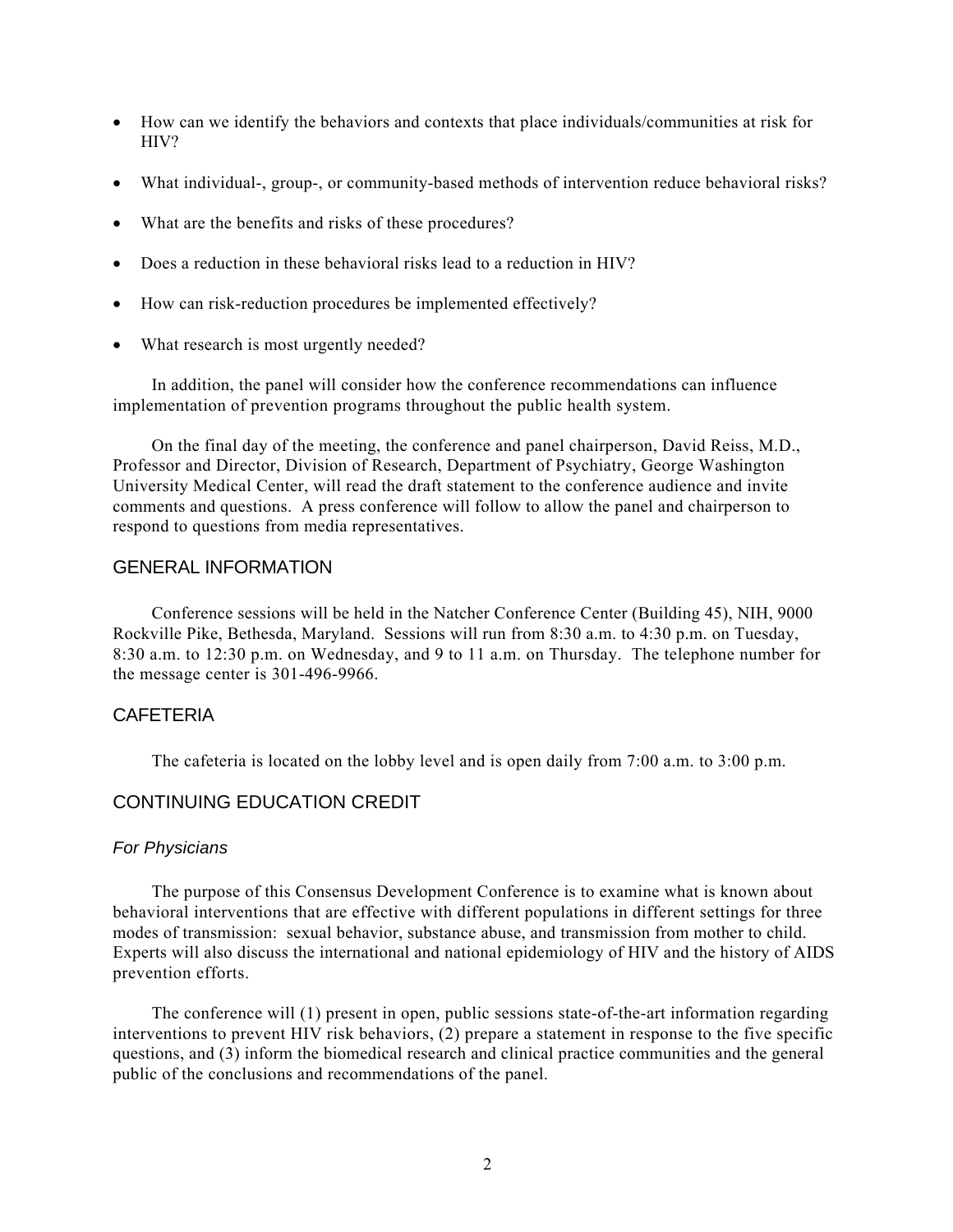The National Institutes of Health is accredited by the Accreditation Council for Continuing Medical Education to sponsor continuing medical education for physicians.

The National Institutes of Health designates this continuing medical education activity for a maximum of 13 hours in Category 1 credit toward the Physician's Recognition Award of the American Medical Association. Each physician should claim only those hours of credit he/she actually spent in the educational activity.

#### *For Psychologists*

An application has been filed with the American Psychological Association to obtain continuing education accreditation for this conference.

#### **SPONSORS**

The primary sponsors of this conference are the National Institute of Mental Health and the NIH Office of Medical Applications of Research. The conference is cosponsored by the National Institute of Child Health and Human Development, the National Institute of Allergy and Infectious Diseases, the National Institute on Alcohol Abuse and Alcoholism, the National Institute on Aging, the National Institute on Drug Abuse, the National Institute of Nursing Research, the Office of AIDS Research, and the Office of Research on Women's Health, all of NIH; the Centers for Disease Control and Prevention; and the Health Resources and Services Administration. This is the 104th Consensus Development Conference held by the NIH since the establishment of the Consensus Development Program in 1977.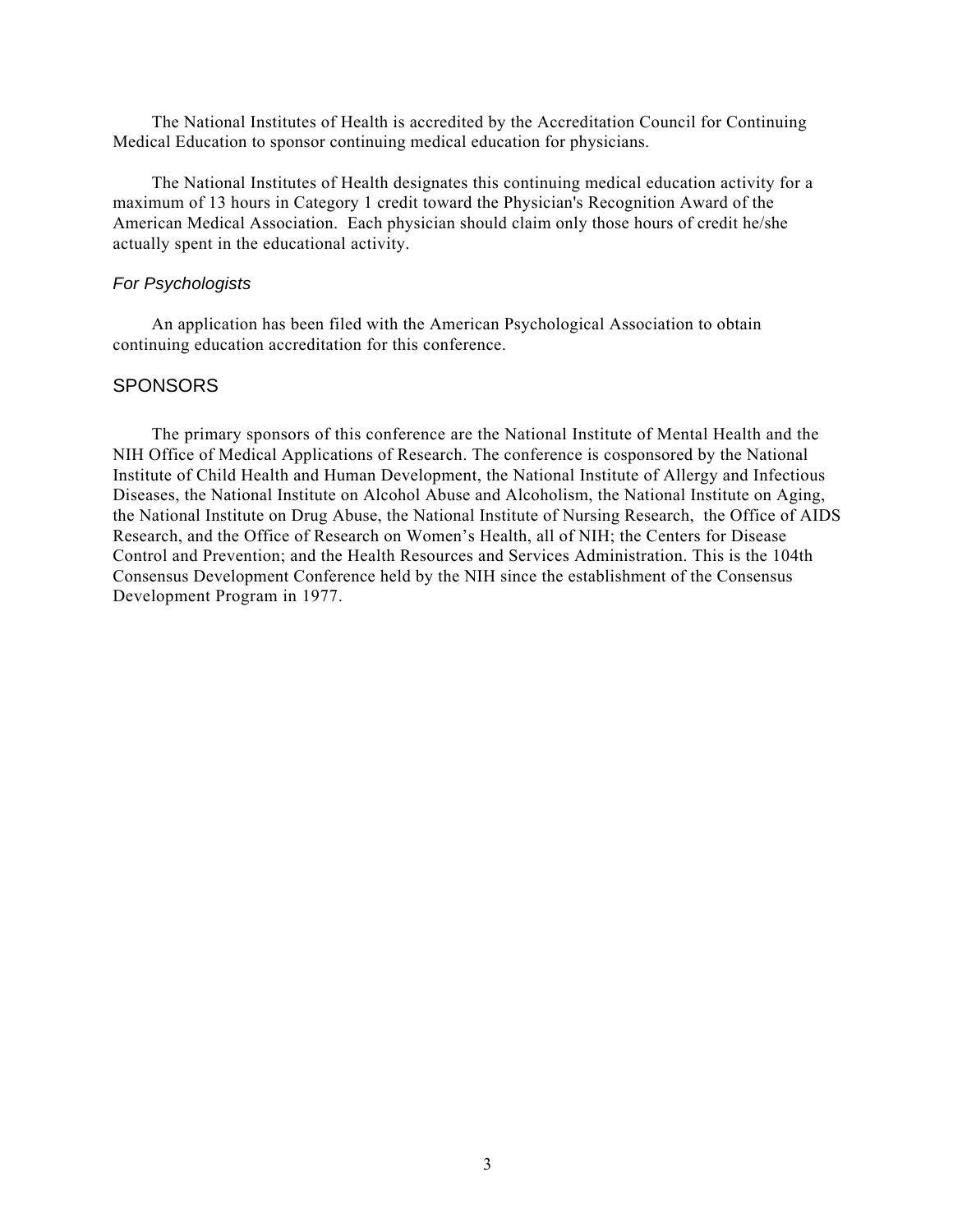# Agenda

# **Tuesday, February 11, 1997**

| 8:30 a.m.    | Welcome and Introduction                                                                                | Steven E. Hyman, M.D.<br>Director, National Institute<br>of Mental Health                 |
|--------------|---------------------------------------------------------------------------------------------------------|-------------------------------------------------------------------------------------------|
|              |                                                                                                         | Ellen Stover, Ph.D.<br>Director, Office on AIDS<br>National Institute of Mental<br>Health |
| $8:45$ a.m.  | Charge to the Panel                                                                                     | John H. Ferguson, M.D.<br>Director, Office of Medical<br>Applications of Research         |
| 8:55 a.m.    | Overview of Conference                                                                                  | David Reiss, M.D.<br>Conference and Panel<br>Chairperson                                  |
|              | I. Epidemiology of AIDS and HIV Infection<br>and Risk Behaviors                                         |                                                                                           |
| $9:05$ a.m.  | Epidemiology of AIDS: National and International Helene D. Gayle, M.D., M.P.H.<br>Perspective           |                                                                                           |
| $9:25$ a.m.  | Epidemiology of HIV-Related Behaviors in Risk<br>Populations                                            | Lynda S. Doll, Ph.D.                                                                      |
| $9:45$ a.m.  | Discussion                                                                                              |                                                                                           |
|              | II. Design Issues in AIDS Prevention                                                                    |                                                                                           |
| 10:00 a.m.   | Reducing High-Risk HIV Behaviors: An Overview of Thomas J. Coates, Ph.D.<br><b>Effective Approaches</b> |                                                                                           |
| 10:20 a.m.   | Some Principles for Preventing HIV: Rigor and<br>Reality in Study Design                                | Mervyn Susser, M.B., B.Ch.,<br>F.R.C.P.(E.), D.P.H.                                       |
| 10:40 a.m.   | Discussion                                                                                              |                                                                                           |
| $11:00$ a.m. | Theoretical Models of HIV Prevention                                                                    | Martin Fishbein, Ph.D.                                                                    |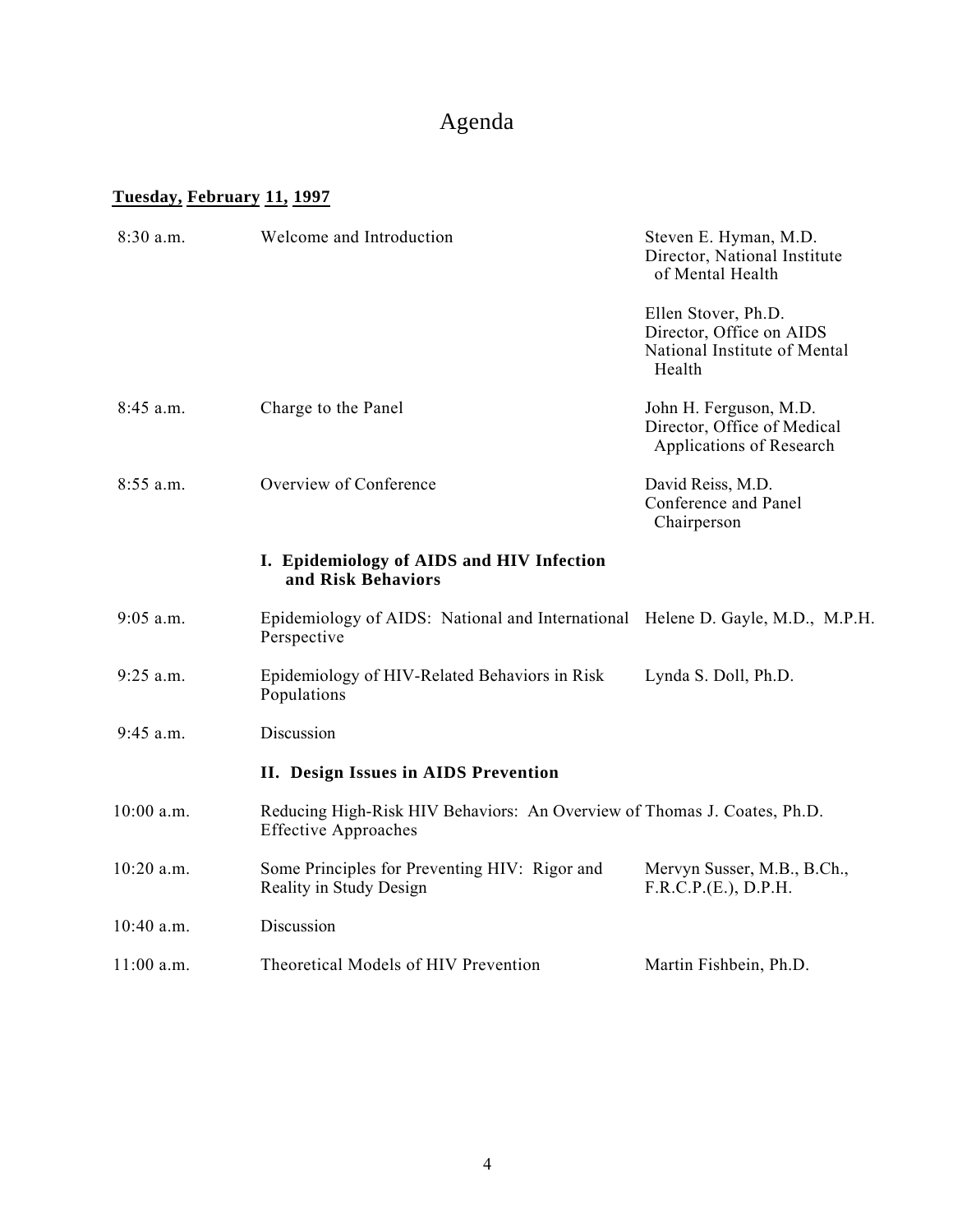# **Tuesday, February 11, 1997** (continued)

| $11:20$ a.m. | Consequences of HIV Prevention Interventions and David R. Holtgrave, Ph.D.<br>Programs: Spectrum, Selection, and Quality of<br><b>Outcome Measures</b> |                            |
|--------------|--------------------------------------------------------------------------------------------------------------------------------------------------------|----------------------------|
| $11:40$ a.m. | Discussion                                                                                                                                             |                            |
| $12:15$ p.m. | Lunch                                                                                                                                                  |                            |
|              | III. Interventions To Reduce High-Risk Sexual<br>and Substance Abuse Behaviors                                                                         |                            |
| $1:30$ p.m.  | Behavioral Interventions With Gay and Bisexual MenJeffrey A. Kelly, Ph.D.<br>and Youth                                                                 |                            |
| $1:50$ p.m.  | Interventions To Reduce Heterosexual Transmission Mary Jane Rotheram-Borus,<br>of HIV                                                                  | Ph.D.                      |
| 2:10 p.m.    | Behavioral Interventions With Women                                                                                                                    | Anke A. Ehrhardt, Ph.D.    |
| 2:30 p.m.    | Discussion                                                                                                                                             |                            |
| 3:00 p.m.    | Behavioral Interventions With Heterosexual<br>Adolescents                                                                                              | John B. Jemmott III, Ph.D. |
| $3:30$ p.m.  | Discussion                                                                                                                                             |                            |
| 4:30 p.m.    | Adjournment until Wednesday                                                                                                                            |                            |

### **Wednesday, February 12, 1997**

| $8:30$ a.m. | Community-Based Outreach Risk-Reduction Strategy Richard H. Needle, Ph.D.,<br>To Prevent HIV Risk Behaviors in<br><b>Out-of-Treatment Injection Drug Users</b> | M.P.H.               |
|-------------|----------------------------------------------------------------------------------------------------------------------------------------------------------------|----------------------|
| $8:50$ a.m. | The Role of Needle Exchange Programs in HIV<br>Prevention                                                                                                      | David Vlahov, Ph.D.  |
| $9:05$ a.m. | Drug Abuse Treatment as AIDS Prevention                                                                                                                        | David Metzger, Ph.D. |
| $9:20$ a.m. | International Epidemiology of HIV Among Injecting Don C. Des Jarlais, Ph.D.<br>Drug Users                                                                      |                      |
| $9:40$ a.m. | Discussion                                                                                                                                                     |                      |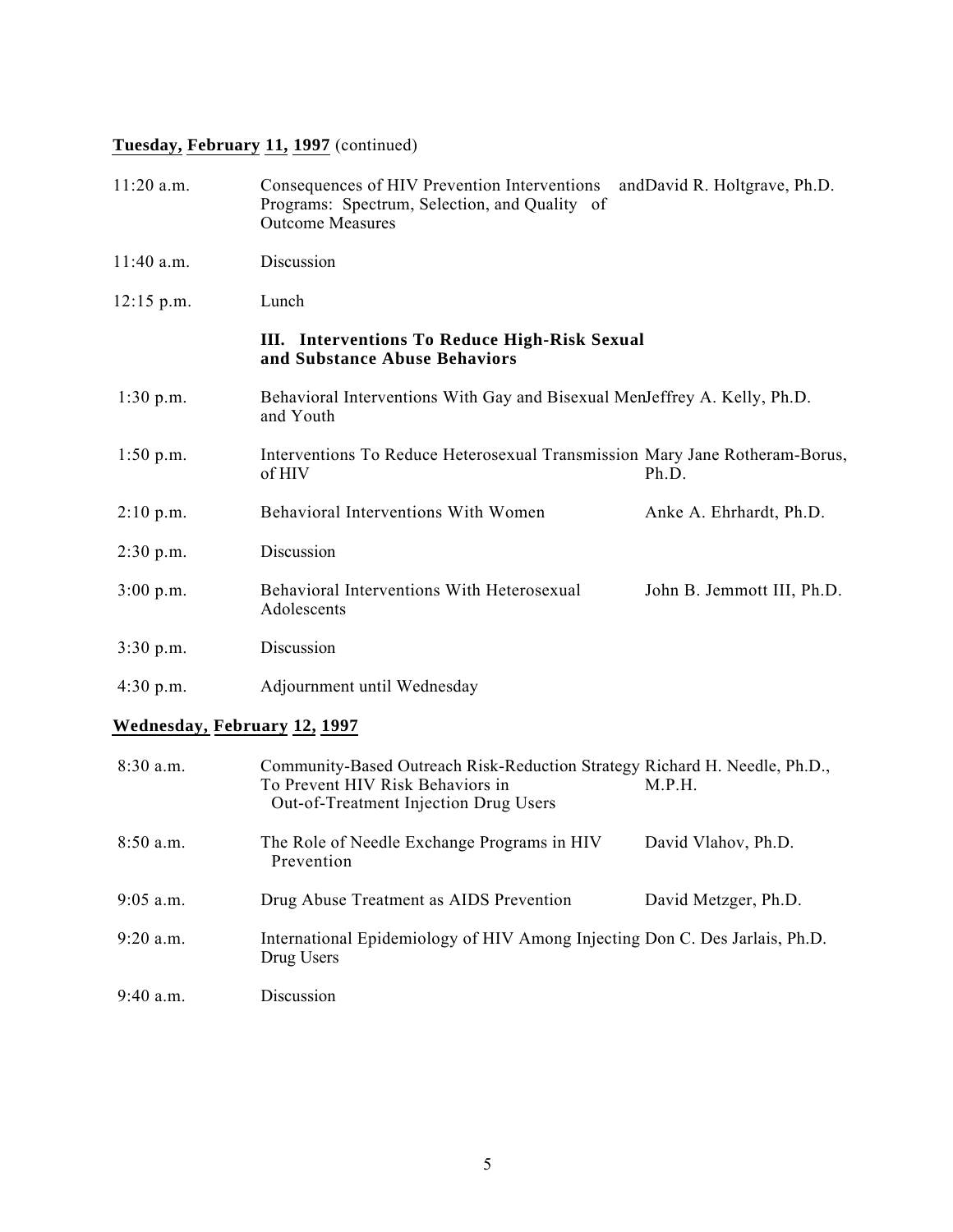# **Wednesday, February 12, 1997** (continued)

### **IV. International Perspective**

| $10:10$ a.m.                | International Perspective on AIDS Prevention<br>Research | Michael H. Merson, M.D. |
|-----------------------------|----------------------------------------------------------|-------------------------|
| $10:35$ a.m.                | Discussion                                               |                         |
| $11:00$ a.m.                | <b>Public Statements</b>                                 |                         |
| $12:30$ p.m.                | Adjournment until Thursday                               |                         |
| Thursday, February 13, 1997 |                                                          |                         |
| $9.00a$ m                   | Presentation of the Consensus Statement                  | David Reiss M D         |

| 2.00 a.iii.  | Treschiation of the Consensus Statement | $D$ avių Iglios, IVI. $D$ .<br>Panel and Conference<br>Chairperson |
|--------------|-----------------------------------------|--------------------------------------------------------------------|
| $9:30$ a.m.  | Discussion                              |                                                                    |
| $11:00$ a.m. | Panel Meets in Executive Session        |                                                                    |
| $1:00$ p.m.  | Press Conference                        |                                                                    |

- 
- 2:00 p.m. Adjournment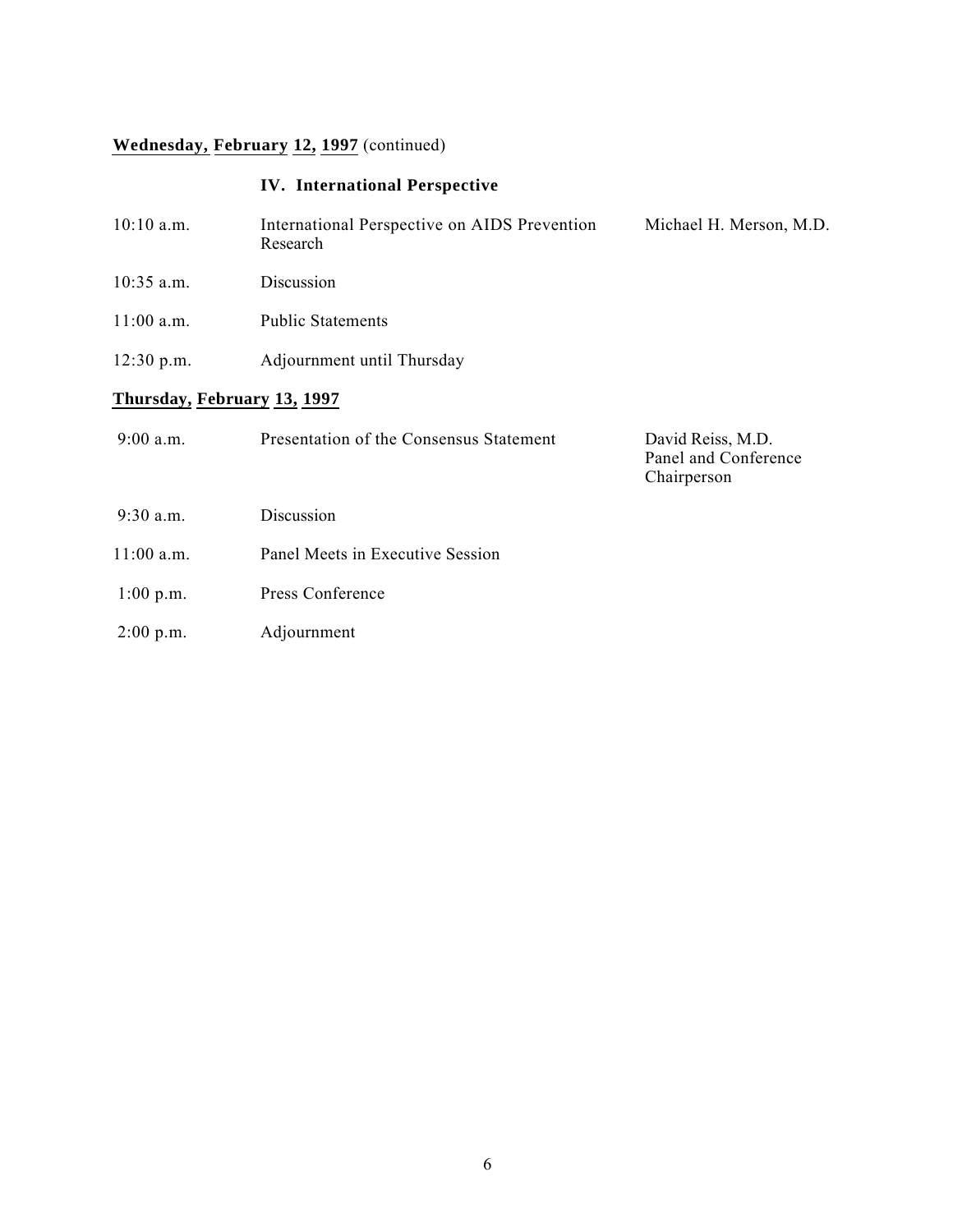### Panel

<span id="page-9-0"></span> Panel and Conference Chairperson: David Reiss, M.D. Professor and Director Division of Research Department of Psychiatry George Washington University Medical Center Washington, DC

C. Hendricks Brown, Ph.D. Professor and Director of Biostatistics and Epidemiology Department of Epidemiology and **Biostatistics** College of Public Health University of South Florida Tampa, Florida

Kelly D. Brownell, Ph.D. Professor of Psychology, Epidemiology, and Public Health Director of the Yale Center for Eating and Weight Disorders Master of Silliman College Department of Psychology Yale University New Haven, Connecticut

Patricia Cohen, Ph.D. Professor Division of Epidemiology Department of Psychiatry Columbia University New York, New York

Julia R. Heiman, Ph.D. Professor Department of Psychiatry and Behavioral Sciences University of Washington Seattle, Washington

Richard H. Price, Ph.D. Professor, Psychology and Research Scientist Institute for Social Research University of Michigan Ann Arbor, Michigan

Sohail Rana, M.D. Associate Professor Department of Pediatrics Howard University Hospital Washington, DC

Edward Seidman, Ph.D. Professor of Psychology New York University New York, New York

Mickey W. Smith, B.A.S.W. Manager, Scott-Harper Recovery House Mental Health and Addictions Treatment Services Whitman-Walker Clinic, Inc. Washington, DC

William Snow ACT UP/Golden Gate San Francisco, California

Steven F. Wakefield The Night Ministry Chicago, Illinois

Robert Washington, Ph.D. Director of Education St. Francis Center Washington, DC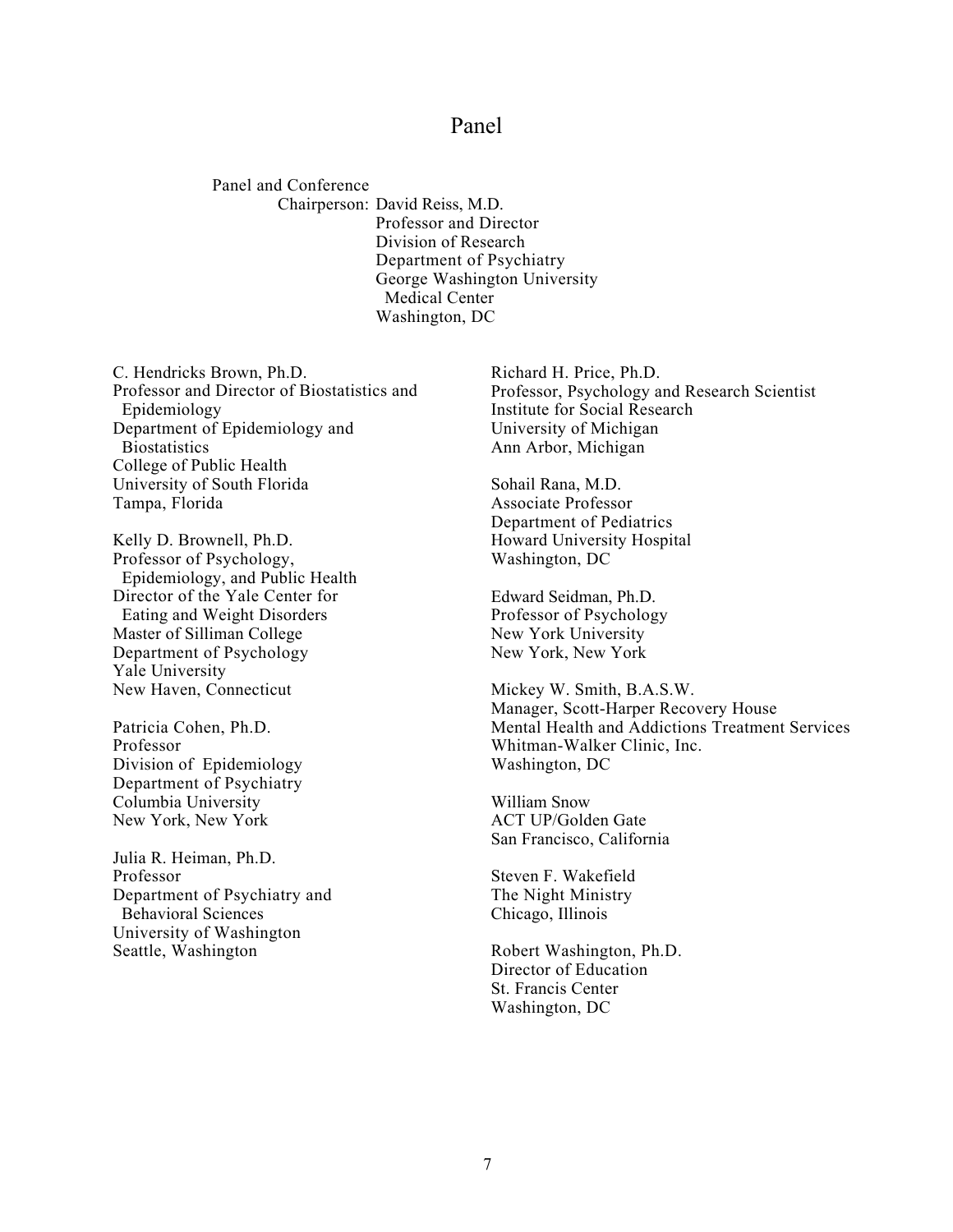### Speakers

<span id="page-10-0"></span>Thomas J. Coates, Ph.D. Professor of Medicine and Epidemiology Director, Center for AIDS Prevention Studies Interim Director, UCSF AIDS Research Institute University of California, San Francisco San Francisco, California

Don C. Des Jarlais, Ph.D. Director of Research Chemical Dependency Institute Beth Israel Medical Center and Professor of Epidemiology Department of Epidemiology and Social Medicine Albert Einstein College of Medicine New York, New York

Lynda S. Doll, Ph.D. Chief, Behavioral Intervention Research Branch Division of HIV/AIDS Prevention Associate Director for Behavioral Science Centers for Disease Control and Prevention Atlanta, Georgia

Anke A. Ehrhardt, Ph.D. Director, HIV Center for Clinical and Behavioral Studies Medical Professor of Medical Psychology Department of Psychiatry Columbia University College of Physicians and Surgeons New York State Psychiatric Institute New York, New York

Martin Fishbein, Ph.D. Professor University of Illinois, Champaign–Urbana c/o Centers for Disease Control and Prevention Atlanta, Georgia

Helene D. Gayle, M.D., M.P.H. Director, National Center for HIV, STD, and TB Prevention Centers for Disease Control and Prevention Atlanta, Georgia

David R. Holtgrave, Ph.D. Associate Professor Director of Cost-Effectiveness Studies Core Center for AIDS Intervention Research Department of Psychiatry and Behavioral Medicine Medical College of Wisconsin Milwaukee, Wisconsin

Steven E. Hyman, M.D. Director, National Institute of Mental Health National Institutes of Health Rockville, Maryland

John B. Jemmott III, Ph.D. Professor Department of Psychology Princeton University Princeton, New Jersey

Jeffrey A. Kelly, Ph.D. Professor of Psychiatry and Behavioral Medicine Director, Center for AIDS Intervention Research Medical College of Wisconsin Milwaukee, Wisconsin

Michael H. Merson, M.D. Dean of Public Health Chairman, Department of Epidemiology and Public Health Yale University School of Medicine New Haven, Connecticut

David Metzger, Ph.D. Professor, Treatment Research Center Director of Opiate and AIDS Research Centers for Studies of Addiction University of Pennsylvania Philadelphia, Pennsylvania

Richard H. Needle, Ph.D., M.P.H. Chief, Community Research Branch Division of Clinical Research National Institute on Drug Abuse National Institutes of Health Rockville, Maryland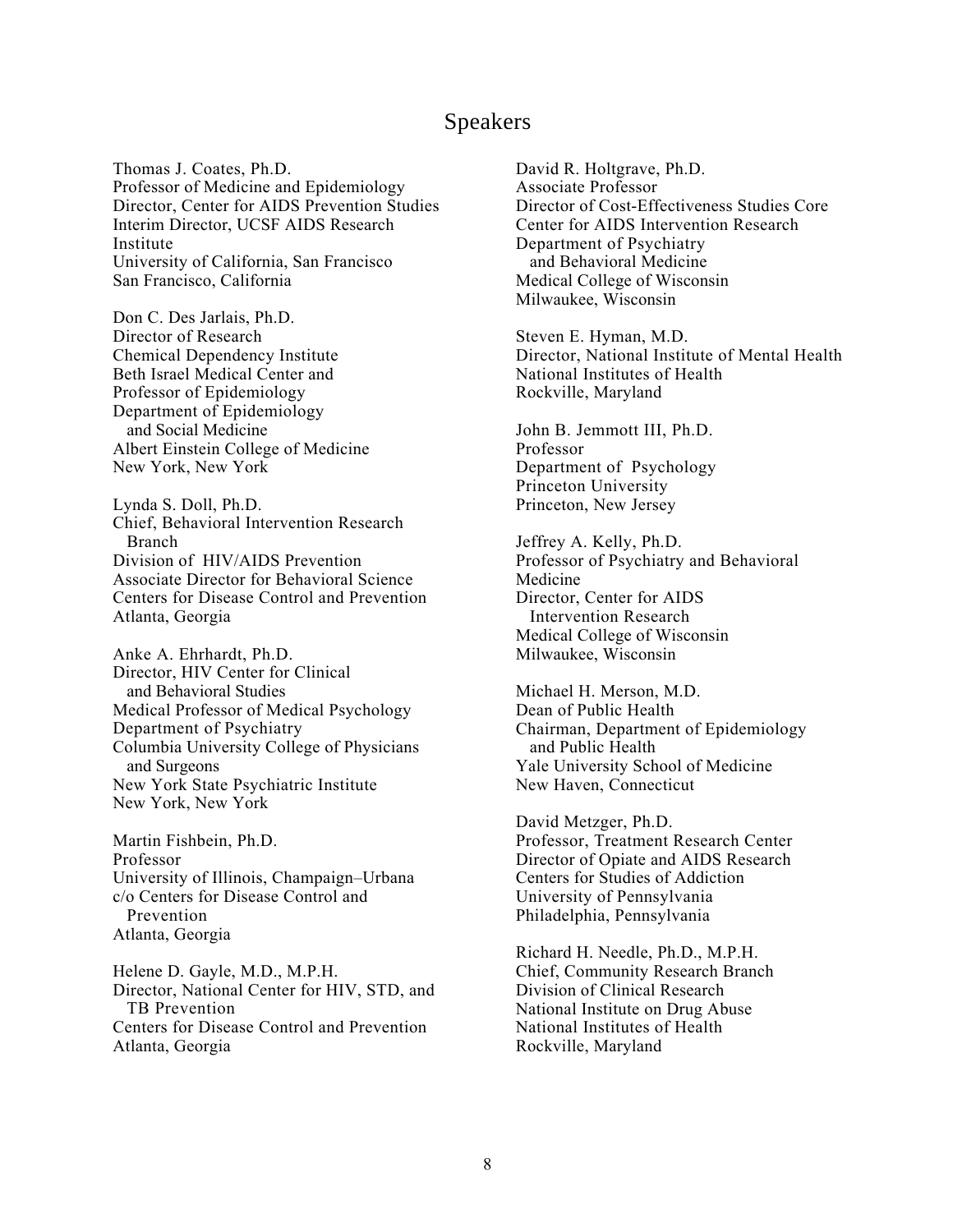Mary Jane Rotheram-Borus, Ph.D. Professor Division of Social and Community Psychiatry Department of Psychiatry Director, Clinical Research Center University of California, Los Angeles Los Angeles, California

Ellen Stover, Ph.D. Director, Office on AIDS National Institute of Mental Health National Institutes of Health Rockville, Maryland

Mervyn Susser, M.B., B.Ch., F.R.C.P.(E.), D.P.H. Sergievsky Professor of Epidemiology Emeritus and Special Lecturer Gertrude H. Sergievsky Center Columbia University New York, New York

David Vlahov, Ph.D. Professor Infectious Diseases Program Department of Epidemiology School of Hygiene and Public Health Johns Hopkins University Baltimore, Maryland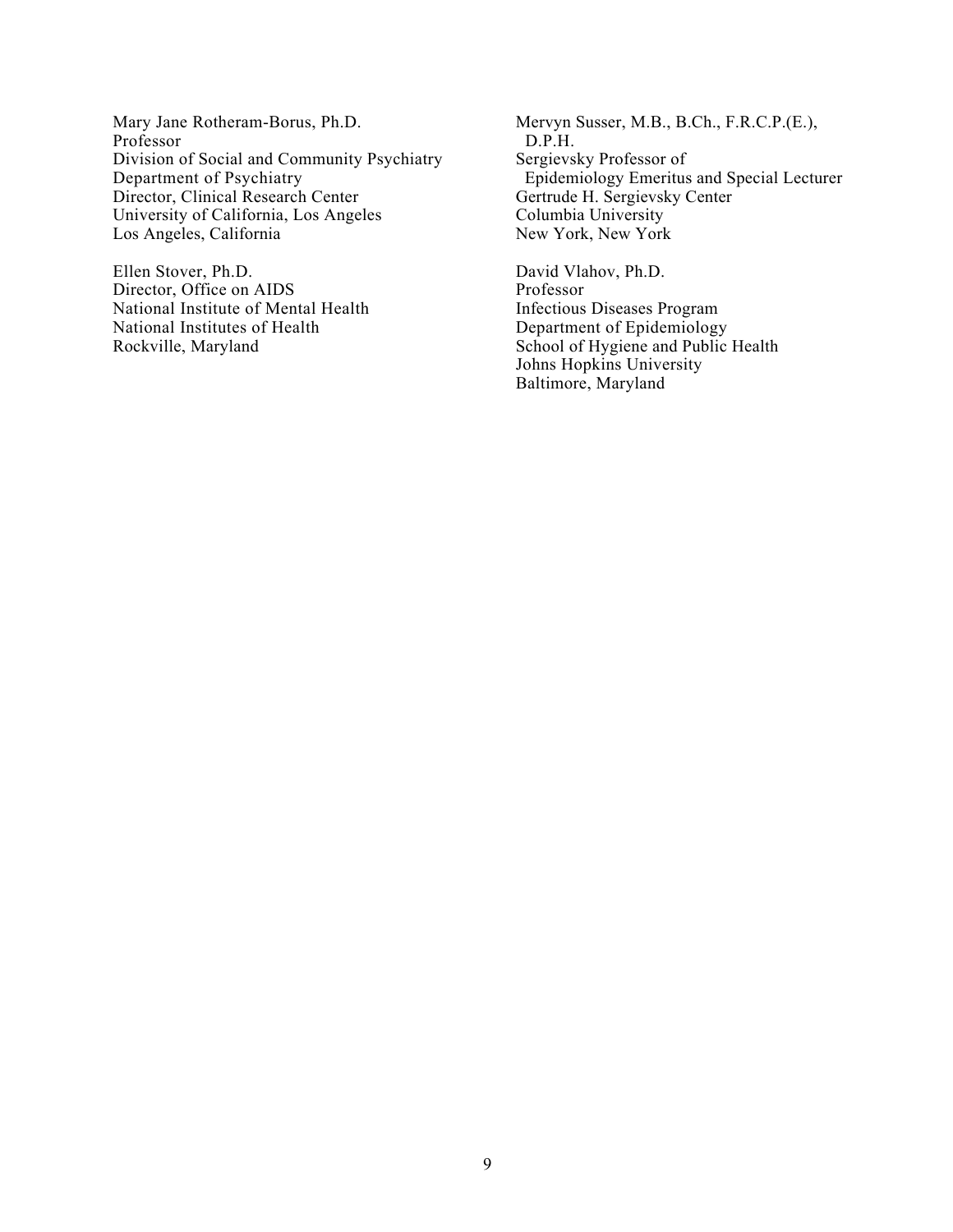### Planning Committee

<span id="page-12-0"></span>Chairperson: Willo Pequegnat, Ph.D. Associate Director for Behavioral and Neuroscience Research Office on AIDS National Institute of Mental Health National Institutes of Health Bethesda, Maryland

Judith D. Auerbach, Ph.D. Behavioral and Social Science Coordinator Office of AIDS Research Office of the Director National Institutes of Health Bethesda, Maryland

Elaine Baldwin Chief, Public Affairs and Scientific Reports Branch Office of Scientific Information National Institute of Mental Health National Institutes of Health Rockville, Maryland

Andrea Baruchin, Ph.D. National Institute of Mental Health National Institutes of Health Rockville, Maryland

Elsa A. Bray Program Analyst Office of Medical Applications of Research Office of the Director National Institutes of Health Bethesda, Maryland

Kendall J. Bryant, Ph.D. Coordinator, AIDS Behavioral Research National Institute on Alcohol Abuse and Alcoholism National Institutes of Health Bethesda, Maryland

David D. Celentano, Sc.D. Professor Division of Infectious Diseases Department of Epidemiology Health Policy and Management Johns Hopkins University Baltimore, Maryland

Thomas J. Coates, Ph.D. Professor of Medicine and Epidemiology Director, Center for AIDS Prevention Studies Interim Director, UCSF AIDS Research Institute University of California, San Francisco San Francisco, California

James W. Curran, M.D., M.P.H. Dean, Rollins School of Public Health of Emory University The Robert W. Woodruff Health Sciences Center Atlanta, Georgia

Lynda S. Doll, Ph.D. Chief, Behavioral Intervention Research Branch Division of HIV/AIDS Prevention Associate Director for Behavioral Science Centers for Disease Control and Prevention Atlanta, Georgia

Anita Eichler, M.P.H. Director, Division of HIV Services Health Resources and Services Administration Rockville, Maryland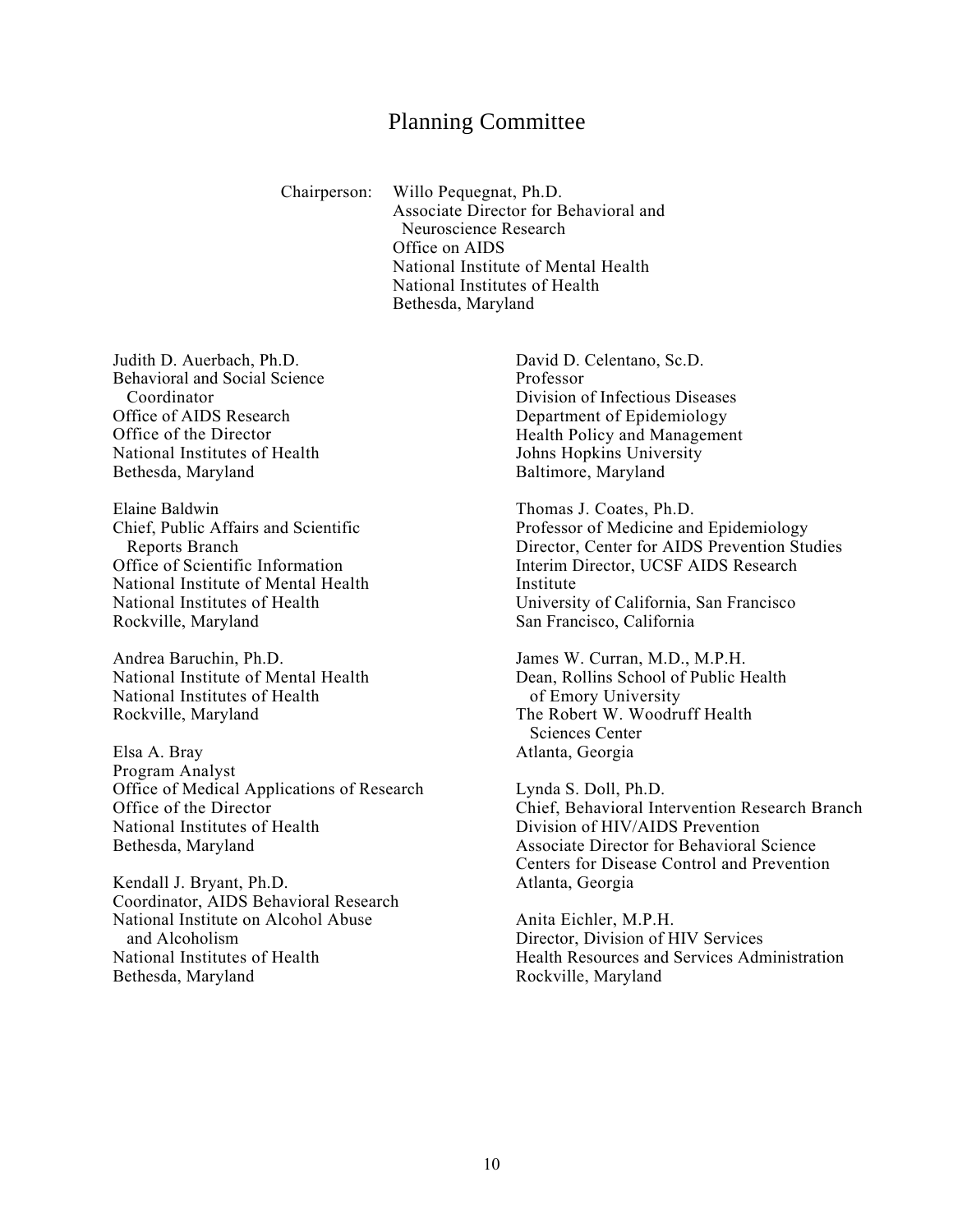John H. Ferguson, M.D. **Director** Office of Medical Applications of Research Office of the Director National Institutes of Health Bethesda, Maryland

Martin Fishbein, Ph.D. Professor University of Illinois, Champaign–Urbana c/o Centers for Disease Control and Prevention Atlanta, Georgia

Steven W. Gust, Ph.D. Acting Director Office on AIDS National Institute on Drug Abuse National Institutes of Health Rockville, Maryland

William H. Hall Director of Communications Office of Medical Applications of Research Office of the Director National Institutes of Health Bethesda, Maryland

Rayford Kytle, M.A. Public Affairs Specialist Public Affairs and Scientific Reports Branch Office of Scientific Information National Institutes of Health Bethesda, Maryland

June R. Lunney, Ph.D., R.N. Scientific Program Administrator Division of Extramural Activities National Institute of Nursing Research National Institutes of Health Bethesda, Maryland

Susan F. Newcomer, Ph.D. Statistician Demographic and Behavioral Sciences Branch Center for Population Research National Institute of Child Health and Human Development National Institutes of Health Bethesda, Maryland

Kevin R. O'Reilly, Ph.D. Chief, Reproductive Tract Infections Division of Reproductive Health Global Programme on AIDS World Health Organization Switzerland

Marcia G. Ory, Ph.D., M.P.H. Chief, Social Science Research on Aging Behavioral Social Research Program National Institute on Aging National Institutes of Health Bethesda, Maryland

David Reiss, M.D. Panel and Conference Chairperson Professor and Director Division of Research Department of Psychiatry George Washington University Medical Center Washington, DC

Amy R. Sheon, Ph.D., M.P.H. Former Senior Prevention Scientist Division of AIDS, NIAID Program Director for Social and Behavioral Studies in Cancer Genetics Division of Cancer Epidemiology and Genetics National Cancer Institute National Institutes of Health Rockville, Maryland

Charles Sherman, Ph.D. Deputy Director Office of Medical Applications of Research Office of the Director National Institutes of Health Bethesda, Maryland

Ellen Stover, Ph.D. Director, Office on AIDS National Institute of Mental Health National Institutes of Health Rockville, Maryland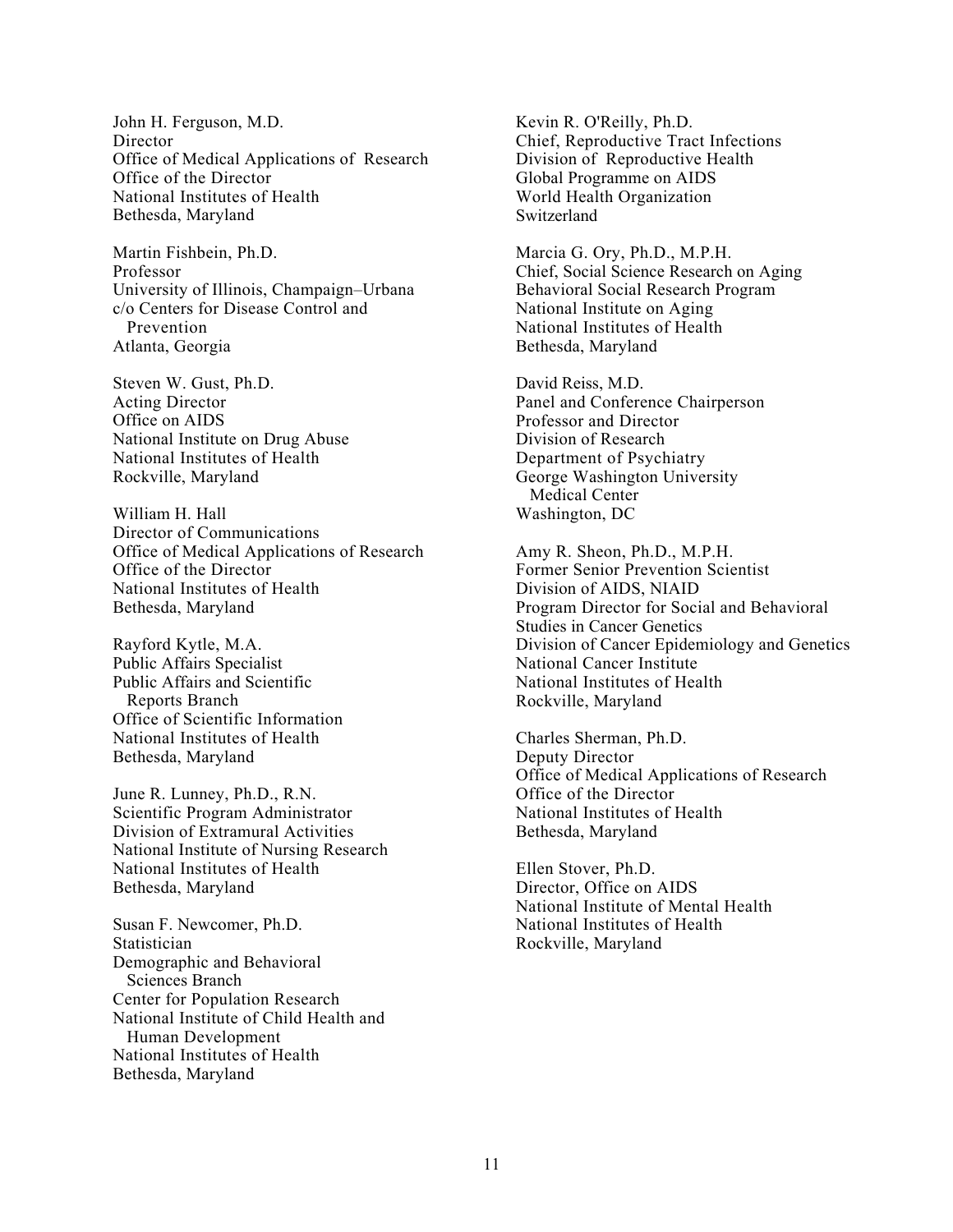### **Abstracts**

<span id="page-14-0"></span>The following abstracts of presentations to the NIH Consensus Development Conference on Interventions To Prevent HIV Risk Behaviors were furnished by presenters in advance of the conference. This book is designed for the use of panelists and participants in the conference and as a reference document for anyone interested in the conference deliberations. We are grateful to the authors who have summarized their materials and made them available in a timely fashion.

> Willo Pequegnat, Ph.D. Associate Director for Behavioral and Neuroscience Research Office on AIDS National Institute of Mental Health National Institutes of Health Bethesda, Maryland

Elsa A. Bray Program Analyst Office of Medical Applications of Research National Institutes of Health Bethesda, Maryland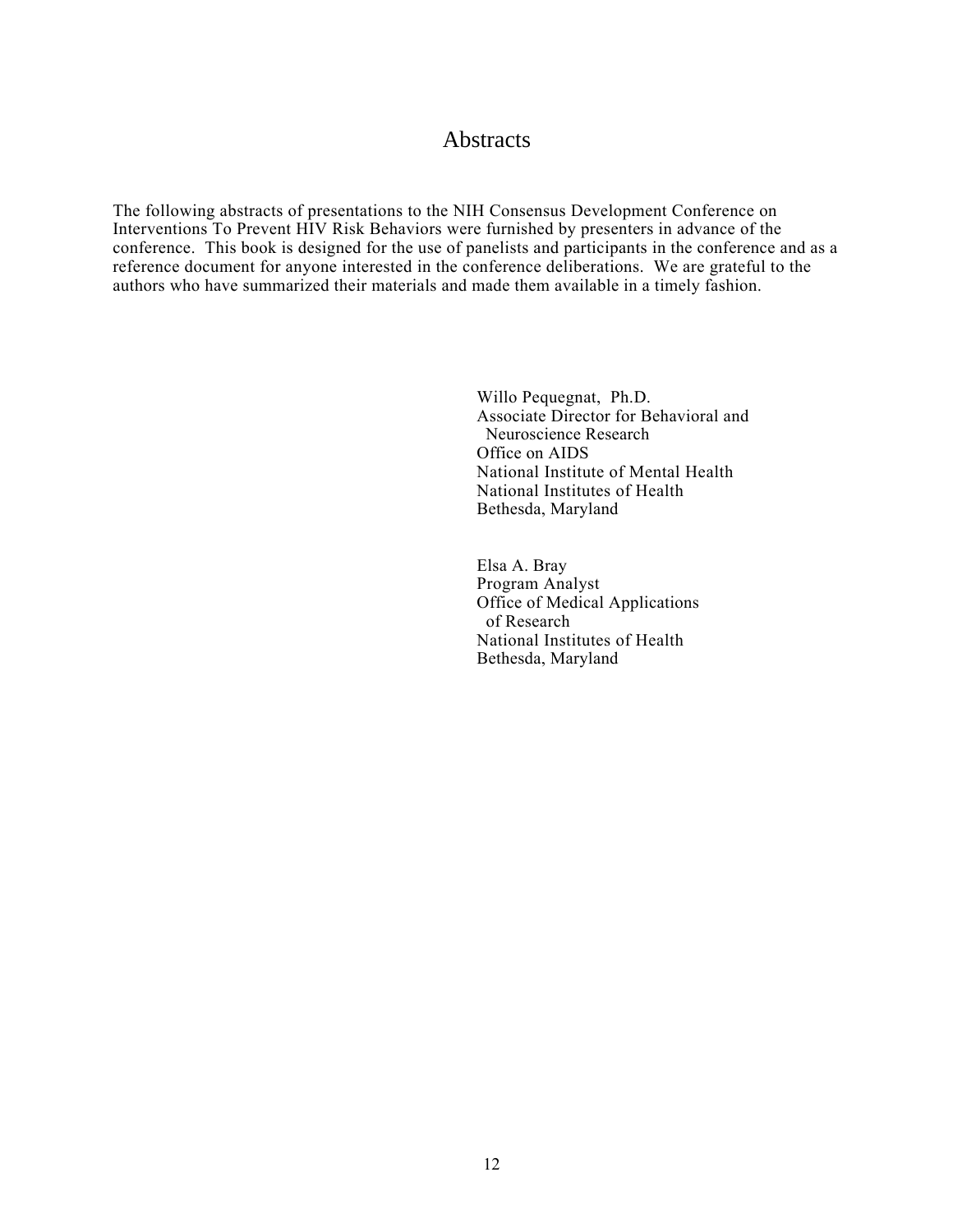# **Contextual Overview of Presentations at Consensus Development Conference**

#### **Ellen Stover, Ph.D.**

#### <span id="page-15-0"></span>Introduction to the Conference

Prevention remains a critical priority even though HIV therapies are improving and combinations of drugs are prolonging life. HIV prevention is both more humane and more cost-effective than treatment for HIV/AIDS. The AIDS epidemic is taking lives prematurely and tragically, and because youth are at risk, years of productivity are lost. In the United States, more men and women between the ages of 25 and 44 die from AIDS than from other diseases. The epidemic is changing and expanding into more diverse populations.

Beginning in 1983, knowledge increased about the risk behaviors people engage in that transmit HIV (Turner, Miller, & Moses, 1989). Researchers and others learned quickly how to study the illegal behaviors and the stigmatized sexual behaviors that transmit HIV, determine the prevalence and incidence of these behaviors and their determinants in various populations, and develop and test interventions to reduce risk for HIV infection (Auerbach, Wypijewska, & Brodie, 1994). These behaviors include unprotected sexual intercourse with an infected partner and use of contaminated drug injection equipment.

Converging evidence from the studies that will be presented at this conference demonstrate that combinations of scientifically rigorous, theoretically based, tailored interventions have reduced behaviors that transmit HIV in many different populations (Miller, Turner, & Moses, 1993).

#### Overview of Presentations

This conference has four sessions. The opening talks by Drs. Gayle and Doll review the modes of transmission, the areas and populations most affected, the epidemiology of HIV infection, and the distribution of risky sexual and drug-using behaviors in U.S. populations.

The next four talks by Drs. Coates, Susser, Fishbein, and Holtgrave provide a context for the conference. Dr. Coates will discuss five levels of intervention and the power of combining interventions at different levels. HIV prevention requires efforts at the level of the individual, the couple and family, the community, and the law and policy. Dr. Susser will analyze research designs needed to prove efficacy. Internal validity is valuable but must be balanced against the demands of external validity. Dr. Fishbein will discuss the behaviors that are responsive to interventions and the theoretical factors essential to behavior change. Behavior change also depends on factors such as the prevalence of HIV in the area. Unlike a drug trial in which a pill is available and ready to test, trials of behavioral interventions must be tailored to the culture or gender of the targeted group. Finally, Dr. Holtgrave will demonstrate the reliability and validity of self-reports of behaviors and provide the linkage between selfreported behavior change and the prevention of the spread of HIV infection.

#### Intervention Presentations

Eight speakers will discuss HIV prevention interventions and under what conditions such interventions work for men who have sex with men, heterosexual men and women, women, adolescents, and injection drug users. Dr. Kelly will discuss interventions that work for men who have sex with men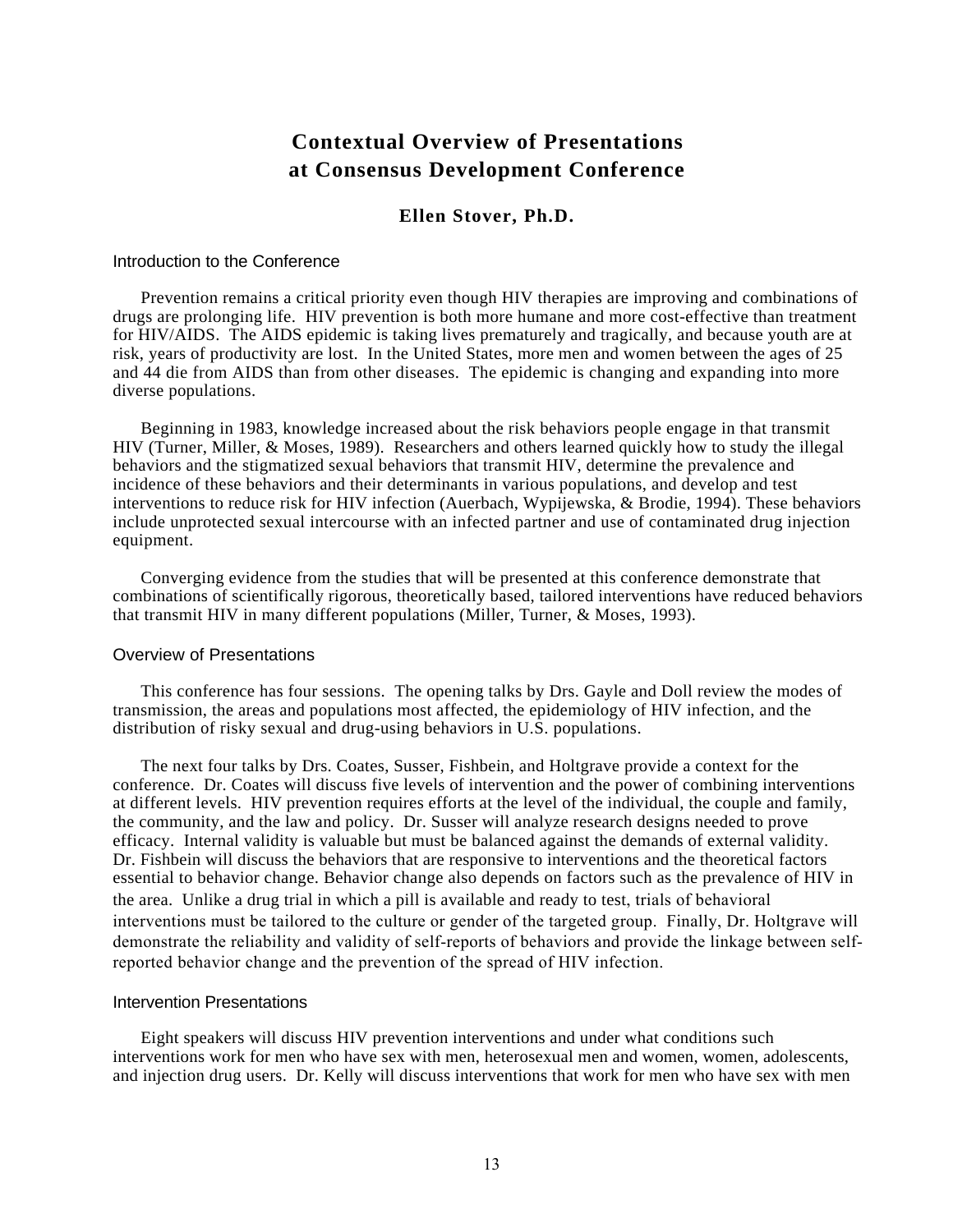and gay/bisexual youth. His presentation will focus on successful changes that have been sustained and documented for older gay men in specific communities.

Dr. Rotheram-Borus will review interventions for heterosexual men and women. The efficacy of prevention of HIV transmission via heterosexual intercourse has been demonstrated in a series of studies of high-risk populations. Almost no programs have been tailored for interventions with heterosexual men as they have been for women. Dr. Ehrhardt will review studies of interventions for women, which show that interventions must be gender-specific. New protection methods are needed that are under a woman's control. Dr. Ehrhardt's review highlights issues of HIV, sexually transmitted disease, and family planning that are intimately involved in a woman's choice of protection. Dr. Jemmott will review community and school-based interventions with adolescents. Youth are initiating sexual activity at a younger age, and they are increasingly at risk for HIV. Dr. Jemmott's emphasis is on ethnic minority school-age adolescents.

Compelling evidence that seroincidence in injection drug users can be reduced when harm reduction programs and community outreach activities are rigorously implemented while seroprevalence is low will be presented. Dr. Needle will present data from multisite trials demonstrating the effectiveness of outreach and community interventions. Dr. Vlahov will document the effectiveness of needle exchange programs in preventing HIV seroincidence. The effectiveness of drug abuse treatment in reducing seroincidence will be reviewed by Dr. Metzger. Dr. Des Jarlais will review the epidemiology of HIV and drug use in the United States and abroad, and, in the final session, Dr. Merson will review the international experience with HIV prevention, focusing on interventions to prevent sexual transmission and the barriers that must be overcome to implement effective programs. Dr. Merson will also make a closing statement.

#### Recommendations from the Conference

Following each session, the panel will be able to ask questions about future directions and what steps are necessary to implement specific recommendations. The consensus statement that the panel prepares can be an important part of the process to implement the best possible HIV prevention research in the public health system. This process will enable us to more effectively reach the public and have an impact on AIDS prevention programs and policies (Jonsen & Stryker, 1993).

#### References

Auerbach, J. D., Wypijewska, C., & Brodie, K. H. (Eds.). (1994). *AIDS and behavior: An integrated approach.*  Washington, DC: National Academy Press.

Jonsen, A. R., & Stryker, J. (Eds.). (1993). *The social impact of AIDS in the United States.* Washington, DC: National Academy Press.

Miller, H. G., Turner, G. G., & Moses, L. E. (Eds.). (1993). *AIDS: The second decade.* Washington, DC: National Academy Press.

Turner, C. F., Miller, H. G., & Moses, L. E. (Eds). (1989). *AIDS: Sexual behavior and intravenous drug use.*  Washington, DC: National Academy Press.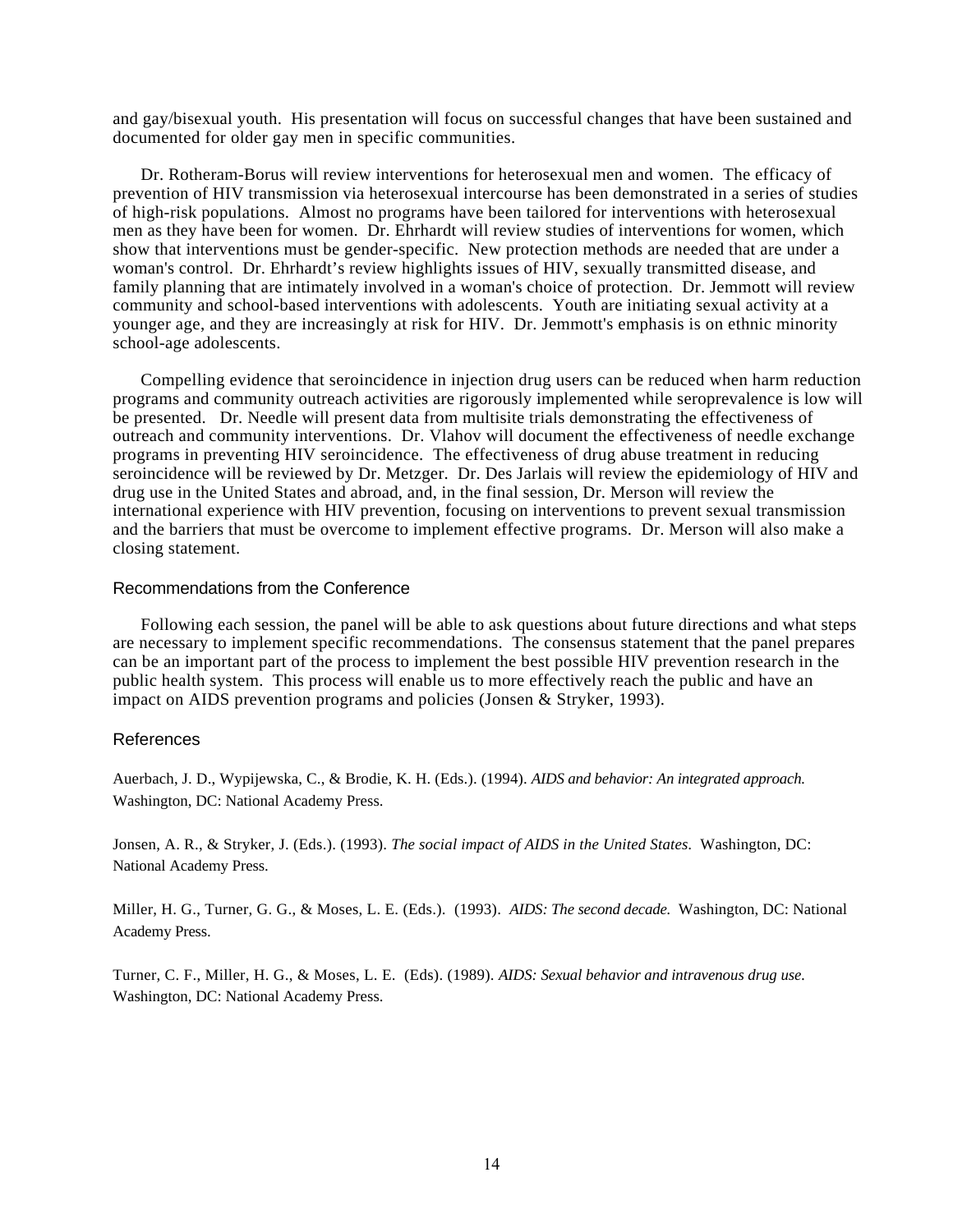# **Epidemiology of HIV Infection and AIDS: National and International Perspective**

**Helene D. Gayle, M.D., M.P.H.** 

#### <span id="page-17-0"></span>**Introduction**

Spreading unnoticed since the late 1970s, AIDS was not recognized until 1981 when the Centers for Disease Control (CDC) published an article in *Morbidity and Mortality Weekly Report* describing unusual clusters of opportunistic diseases among young gay men in New York and California. Today, the HIV pandemic is made up of multiple subepidemics in different regions and populations of the world, each with fairly unique epidemiologic, sociodemographic, behavioral, and biologic factors contributing to the spread of infection. However, the pandemic has demonstrated certain general trends: people in the prime of life are most affected; as the epidemic matures, people become infected with HIV at younger ages; women are at greater risk from heterosexual transmission than men; and, over time, the epidemic moves from the original high-risk groups into a broader cross-section of society.

#### **Conclusions**

Because people are becoming infected with HIV at earlier ages, prevention activities of the future must be targeted to young people (especially gay and racial/ethnic minority youth) and sustained over time, with early emphasis on preventing the initiation of sexual behaviors and drug use.

#### Current Trends

According to estimates of the global HIV/AIDS situation as of mid-1996 made by the Joint United Nations Programme on HIV/AIDS (UNAIDS) and the World Health Organization (WHO), nearly 30 million adults and children have been infected with HIV since the beginning of the pandemic; approximately 22 million are living with HIV infection or AIDS; and more than 8,500 people become infected each day—7,500 adults and 1,000 children. Additionally, about 4.5 million adults and 1.3 million children have already died. Although HIV transmission is now occurring in every country, national prevalence average estimates among adults vary widely throughout the world, from an estimated 1 per 100,000 people (0.0001 percent) in the Central Asian Republics and the Democratic People's Republic of Korea, to more than 10 percent of the population in five African countries.

UNAIDS/WHO estimate that 75–85 percent of HIV infections in adults around the world were acquired through unprotected sexual intercourse, with 70 percent resulting from heterosexual intercourse. Five to 10 percent are thought to be a result of sharing drug injection equipment with an infected person, although this percentage is growing—and in many areas, it is the dominant mode of transmission. An additional 3–5 percent of worldwide infections are believed to have resulted from transfusion of HIV-infected blood or blood products.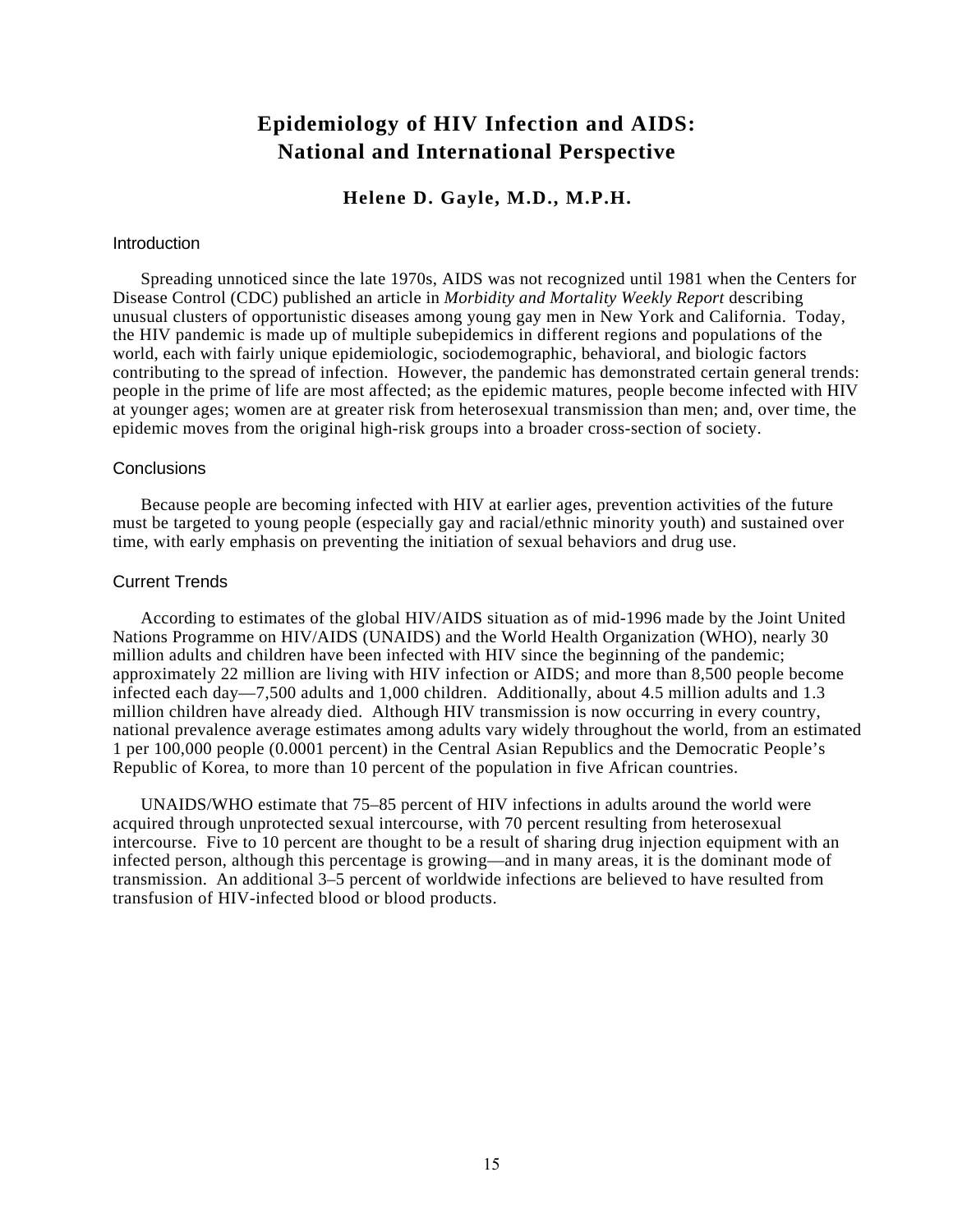Among the world's infants and children, more than 90 percent of all HIV infections were acquired from their mothers before or during birth or through breastfeeding. About 25–35 percent of HIVinfected mothers transmit HIV to their newborns. Studies in industrialized countries have shown that this transmission risk can be reduced by up to two-thirds with zidovudine therapy for HIV-infected pregnant women and their babies, but the recommended course of treatment is expensive and difficult to deliver, making it unaccessible to most of the world's HIV-infected women.

#### International Overview by Region

#### *Africa*

According to UNAIDS/WHO, an estimated 13.3 million adults are infected with HIV, representing about three-fifths of the world's total. An average of 5 percent of the adult population is believed to be infected with HIV, and because it is mostly heterosexually acquired, slightly more than one-half of them are women. Sub-Saharan Africa also has more children infected with HIV/AIDS than any other region of the world.

#### *Asia*

UNAIDS/WHO estimate that more than 4.7 million adults in Asia are living with HIV infection. Because the region is so populous, it now accounts for more than one-fifth of the world's total number of HIV infections. Drug injection practices and the commercial sex industry are significant contributing factors to HIV transmission in this region.

#### *Latin America and the Caribbean*

As in the United States, the first groups affected were homosexual and bisexual men. Today, UNAIDS/WHO estimate that almost 1.3 million adults there are HIV-infected. As the epidemic matures, more and more cases are being attributed to heterosexual intercourse and the sharing of equipment used to inject drugs. In the Caribbean region, heterosexual transmission has been the predominant transmission mode since the beginning of the epidemic, and more than 40 percent of all HIV-infected adults in this area are women. Although the region accounts for only 1 percent of the world's total number of HIV infections, adult prevalence there is second only to that of sub-Saharan Africa.

#### *Europe*

Adult HIV prevalence in the region averages substantially under 1 percent, but the dynamics of the epidemic differ in different parts of the continent. In the industrialized countries of western and northern Europe, homosexual transmission was the predominant mode of HIV transmission in the early 1980s. Today, drug injection practices and heterosexual intercourse are accounting for growing proportions of reported cases. In southern Europe, substance abuse and heterosexual transmission play a larger role. In eastern Europe, there is evidence of a rapidly spreading epidemic, fueled originally by nosocomial transmission and more recently by drug injection practices, especially in Poland and the Ukraine.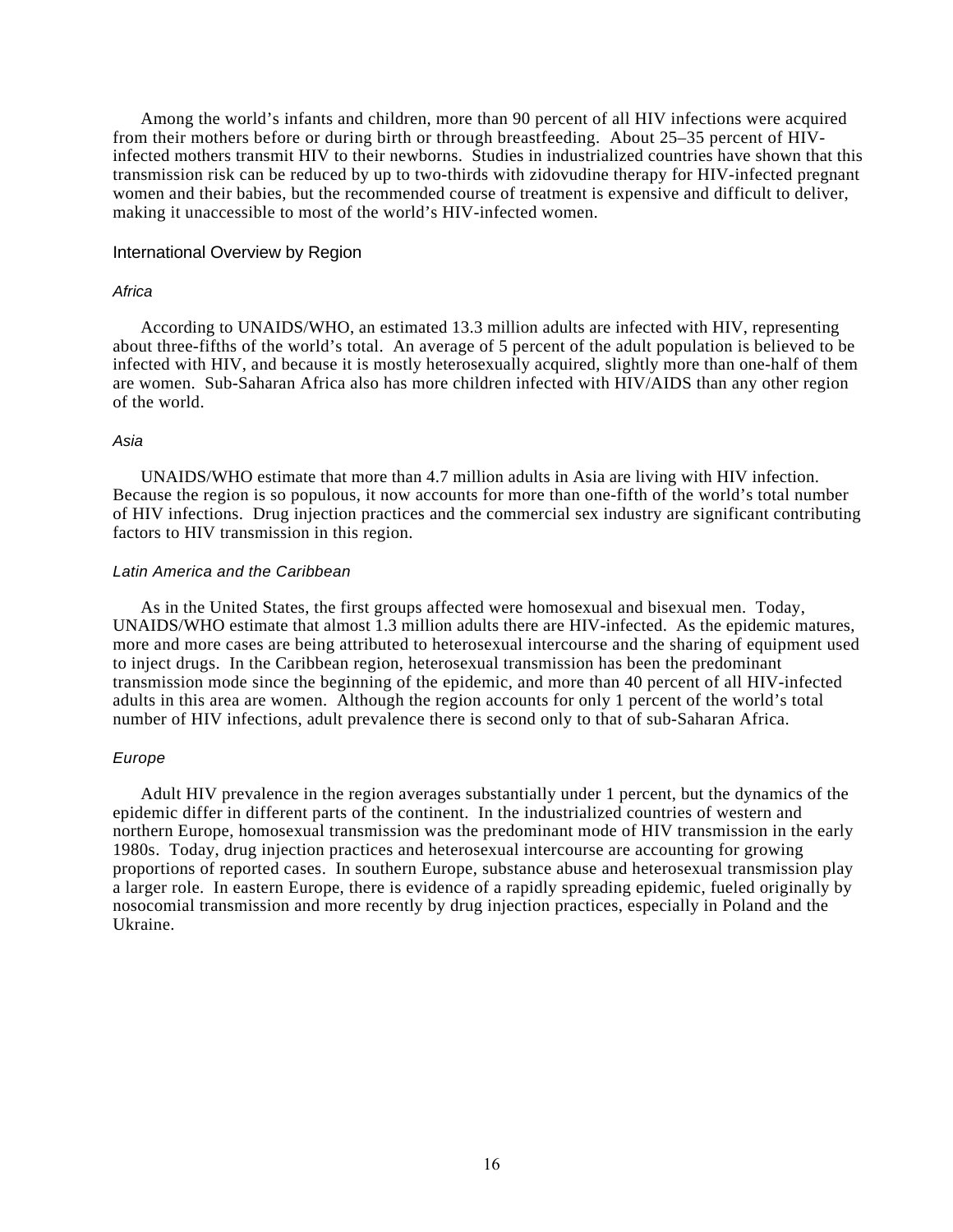#### U.S. Overview

HIV/AIDS is now the number one cause of death for Americans between the ages of 25 and 44, and the sixth leading cause of death for young people aged 15–24. CDC has estimated that 650,000 to 950,000 persons, or approximately 0.3 percent of U.S. residents, are infected with HIV. The rates are higher among men than among women, and significantly higher among racial and ethnic minority populations, especially blacks.

Numerous seroprevalence surveys have provided valuable data to support the following estimates. The Survey of Childbearing Women was used between 1988 and 1994 to estimate the prevalence of HIV infection among women giving birth to live infants. In 1994, the survey included 2.7 million of the approximately 4.0 million births occurring that year and showed that an average of 0.16 percent (1.6 per 1,000 childbearing women) were infected with HIV. Prevalence varies substantially by geographic region and race/ethnicity, with the highest rates found in the South and Northeast. In 17 states that collected racial/ethnic information, prevalence rates were 5–30 times higher among black than white women, and generally higher among Hispanic than white women, especially in the Northeast.

Since 1987, approximately 60,000 Job Corps entrants have been screened each year for HIV. Between 1988 and 1992, these young people (aged 16–21) showed an average seroprevalence rate of 0.3 percent (3 per 1,000 youths). However, seroprevalence among males has steadily decreased, whereas among females it increased notably from 1988 through 1990 and then remained relatively stable through 1992. Seroprevalences were higher among blacks and Hispanics than among whites. In 1991 and 1992, average seroprevalence was lower among males (0.23 percent) than among females (0.35 percent), reflecting the impact of heterosexual transmission.

Recent serosurveys conducted among young gay men show that HIV prevalence is very high compared with the general population of U.S. youth. As of January 1996, surveys conducted in six urban counties in California, Texas, and Florida showed an average seroprevalence of 7 percent, with a range of 5–9 percent. Median HIV prevalence varied by age and race/ethnicity, with higher rates noted among survey participants  $20-22$  years of age (6–11 percent) and blacks (8–13 percent).

Looking carefully at reported AIDS cases in the United States also reveals significant trends. Nearly 550,000 AIDS cases were reported to CDC through June 1996, and more than 340,000 people of all ages have died. Surveillance data show that the epidemic is growing fastest among persons infected heterosexually and those who inject drugs. Cumulatively, the largest number and proportion of cases to date have occurred among gay and bisexual men, although recent years have seen a leveling in the number of cases reported from this population. In 1995, women accounted for the highest annual proportion of AIDS cases ever reported among adult and adolescent women in this country—19 percent.

For all transmission modes, even though the rates of reported AIDS cases per 100,000 population were (and are) highest in the Northeast, the largest numbers of cases are now being reported from the South. Increasing numbers of AIDS cases also are being reported from smaller metropolitan statistical areas (under 500,000 population) and rural areas. Geographic trends are very apparent when AIDS cases associated with drug injection are examined, including cases diagnosed among injection drug users (IDUs) themselves, their heterosexual sex partners, and children whose mothers either injected drugs or were the sex partners of IDUs. The Northeast region of the United States is most heavily affected by IDU-related HIV transmission—in 1995, nearly half (44 percent) of all IDU-related AIDS cases in the country were reported from this region. In contrast, IDU-associated cases accounted for only 13 percent of all reported AIDS cases from the West, where most AIDS cases continue to be reported among men who have sex with men.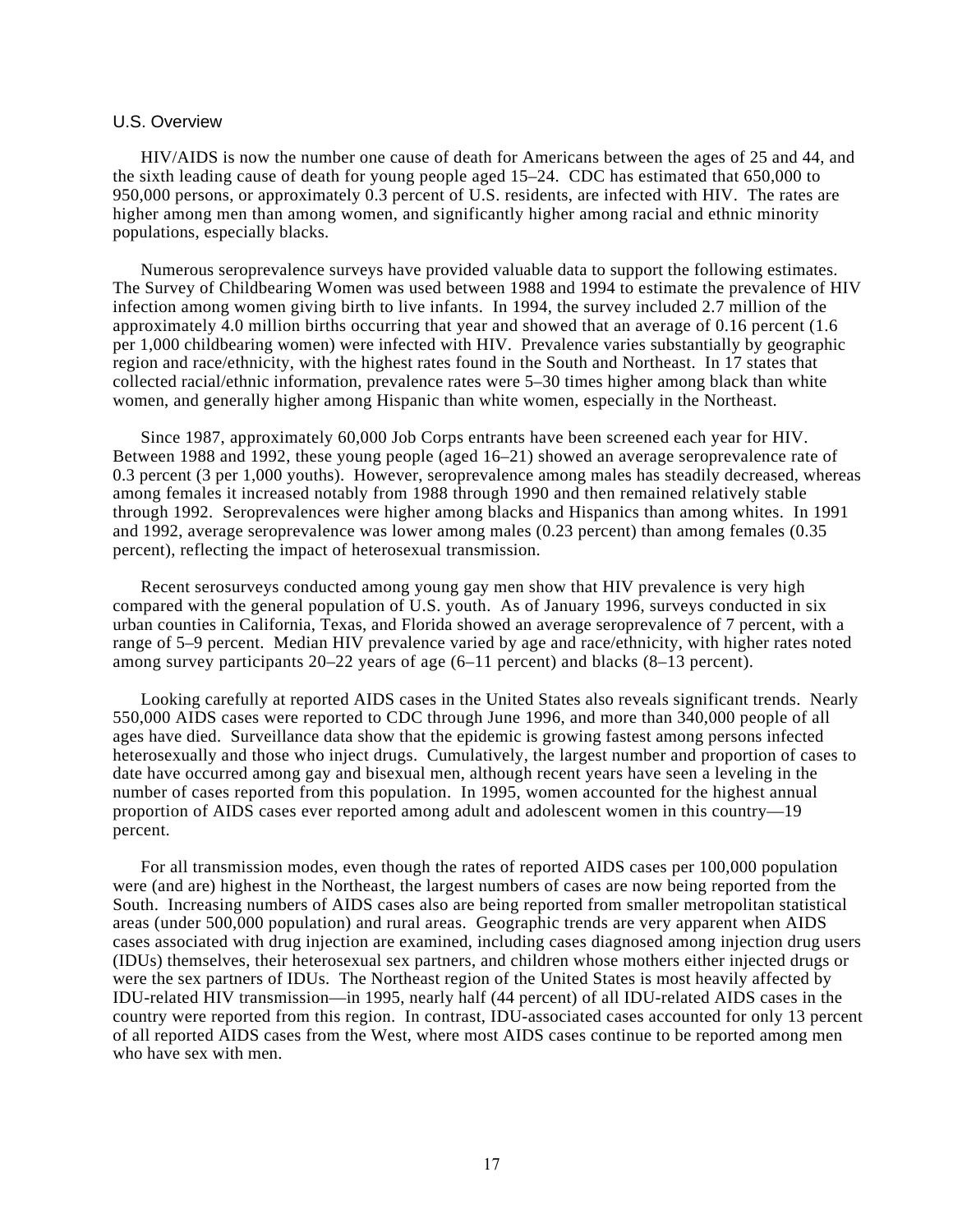Because of the 1993 change in the AIDS surveillance case definition that added persons with severe immunosuppression who have not yet developed an opportunistic infection (OI), CDC has had to develop special methods to examine trends over time in reported AIDS cases using estimates of the expected time to development of OIs. Recent trends in estimated AIDS-OIs show an overall slowing in the growth of the AIDS epidemic, as well as the following:

- Slight increases in the number of estimated AIDS-OIs.
- · Increases among women and IDUs and through heterosexual transmission.
- · Leveling among men who have sex with men.
- · Leveling in the West, but continued increases in other geographic areas.
- · Leveling among whites, but continued increases among blacks and Hispanics.
- · Declines among children less than 13 years of age.

Observed slowing in the overall AIDS case rate and declines among certain groups clearly reflect the impact of successful prevention interventions. With sustained prevention efforts, these trends can be expected to continue in the near future. However, these overall trends at the national level mask local trends in the diverse subepidemics across the country and highlight the need for local and groupspecific data that allow for appropriate targeting of prevention efforts.

#### **Bibliography**

Karon, J.M., Rosenberg, P.S., McQuillan, G., et al. (1996). Prevalence of HIV infection in the United States, 1984– 1992. *JAMA*, *276*, 126–31.

Quinn TC. (1996). Global burden of the HIV pandemic. *Lancet*, *348*, 99–106.

U.S. Department of Health and Human Services, Public Health Service, Centers for Disease Control and Prevention. First 500,000 AIDS cases—United States, 1995. *MMWR Morb Mortal Weekly Rep 44, 46*, Nov. 24, 1995.

U.S. Department of Health and Human Services, Public Health Service, Centers for Disease Control and Prevention. HIV/AIDS Surveillance Reports, Vol. 7, No. 2 year-end edition, 1995 and Vol. 8, No. 1, mid-year edition, 1996.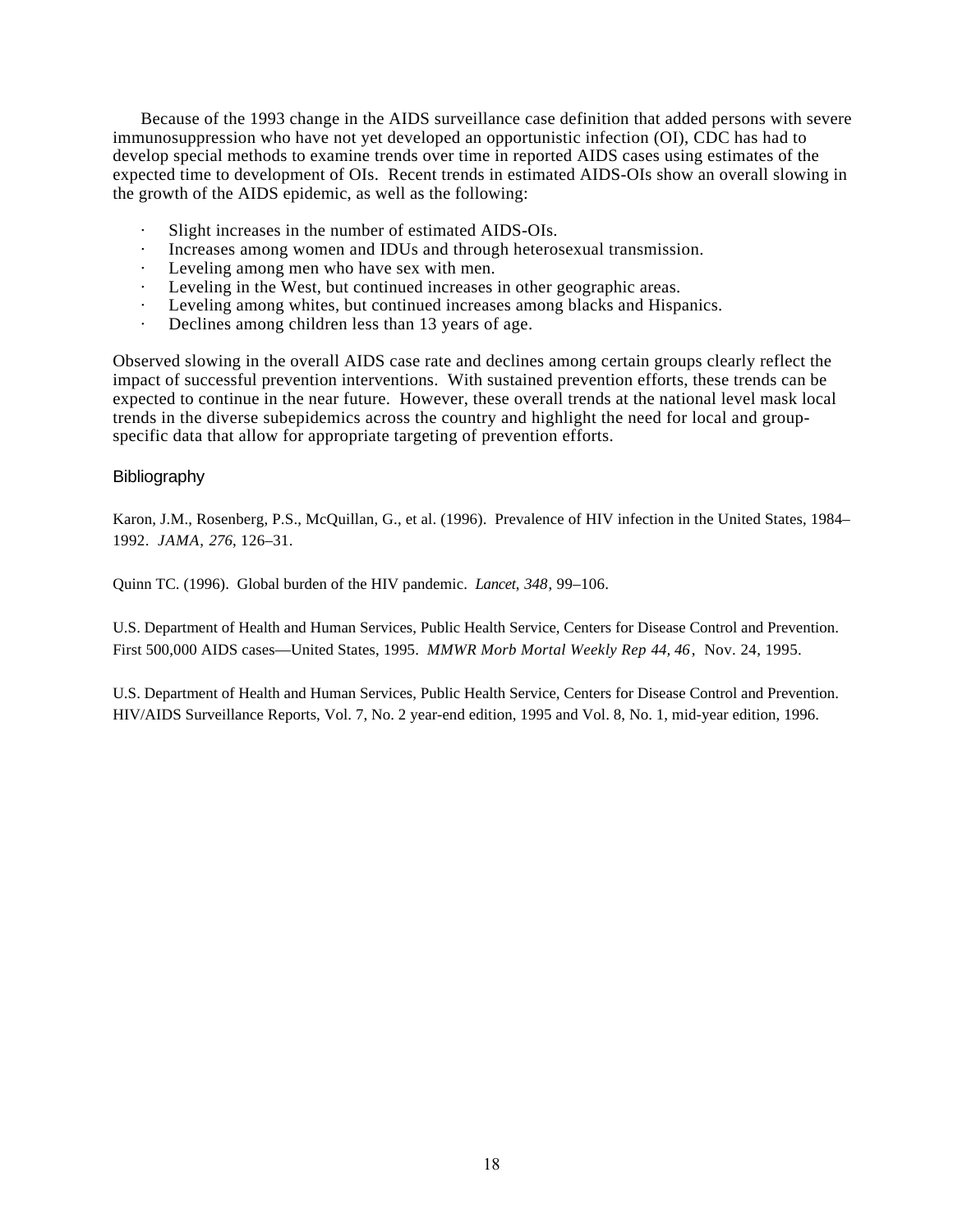# **Epidemiology of HIV-Related Behaviors in Risk Populations**

#### **Lynda S. Doll, Ph.D.**

#### <span id="page-21-0"></span>**Introduction**

Since behavioral risk factors for HIV transmission were first identified, researchers have conducted surveys to assess the prevalence of these behaviors over time in populations thought to be at highest risk for HIV. National probability surveys have also been conducted providing periodic snapshots of risk levels in the general population. Together, these surveys provide an incomplete, yet important tool for evaluating the overall effectiveness of primary prevention efforts in the United States.

Scientific studies have identified risk behaviors that place persons at highest risk for HIV transmission, key of which are unprotected vaginal and anal intercourse and the use of nonsterile injection equipment. Other behaviors or environmental factors are important because they may increase the probability of exposure to the virus, facilitate transmission, or provide a trigger or context for risk (or protective) behaviors. Examples of these include contact with multiple sexual partners, the presence of sexually transmitted diseases (STDs), early initiation of sexual behavior, and the excessive use of alcohol and stimulants that impair judgment.

The goals of this presentation are to: (1) describe the prevalence of risk (and protective) behaviors among selected populations in the United States; (2) describe these data for age, gender, and racial/ethnic subgroups; and (3) describe changes in behaviors over time. Among the data sources to be used are national probability surveys; cohort studies, which are primarily of white gay men from urban areas; and cross-sectional surveys of selected populations. There are characteristics of these data sources, however, that should be considered when assessing and generalizing from these trends. Surveys, whether local or national, have primarily been conducted at a single point in time, with relatively small sample sizes, and with a limited set of items that have not been standardized across surveys. Cohort studies and crosssectional surveys often, but not always, focus on convenience samples in selected urban locations of persons who are HIV-infected or at higher risk for HIV.

#### **Conclusions**

• HIV-related risk behaviors have been reduced in most populations, but subgroups are still engaging in high-risk behaviors, for example, younger persons and persons of color.

• Among some persons, for example, gay men, it has been difficult to maintain safer behavior over time.

• Condom use is higher with secondary partners than primary partners; in fact, persons report that it is easier to initiate low-risk behaviors with new partners than with established ones.

• Some studies have shown that increased condom use is more likely to have occurred among African-American men, who are also more likely to report risk behaviors.

• Heterosexual women who are monogamous may be at risk because of partners who are engaging in high-risk behaviors

• Among in-school youth, previously increasing rates of sexual experience have stabilized and condom use at last intercourse has increased.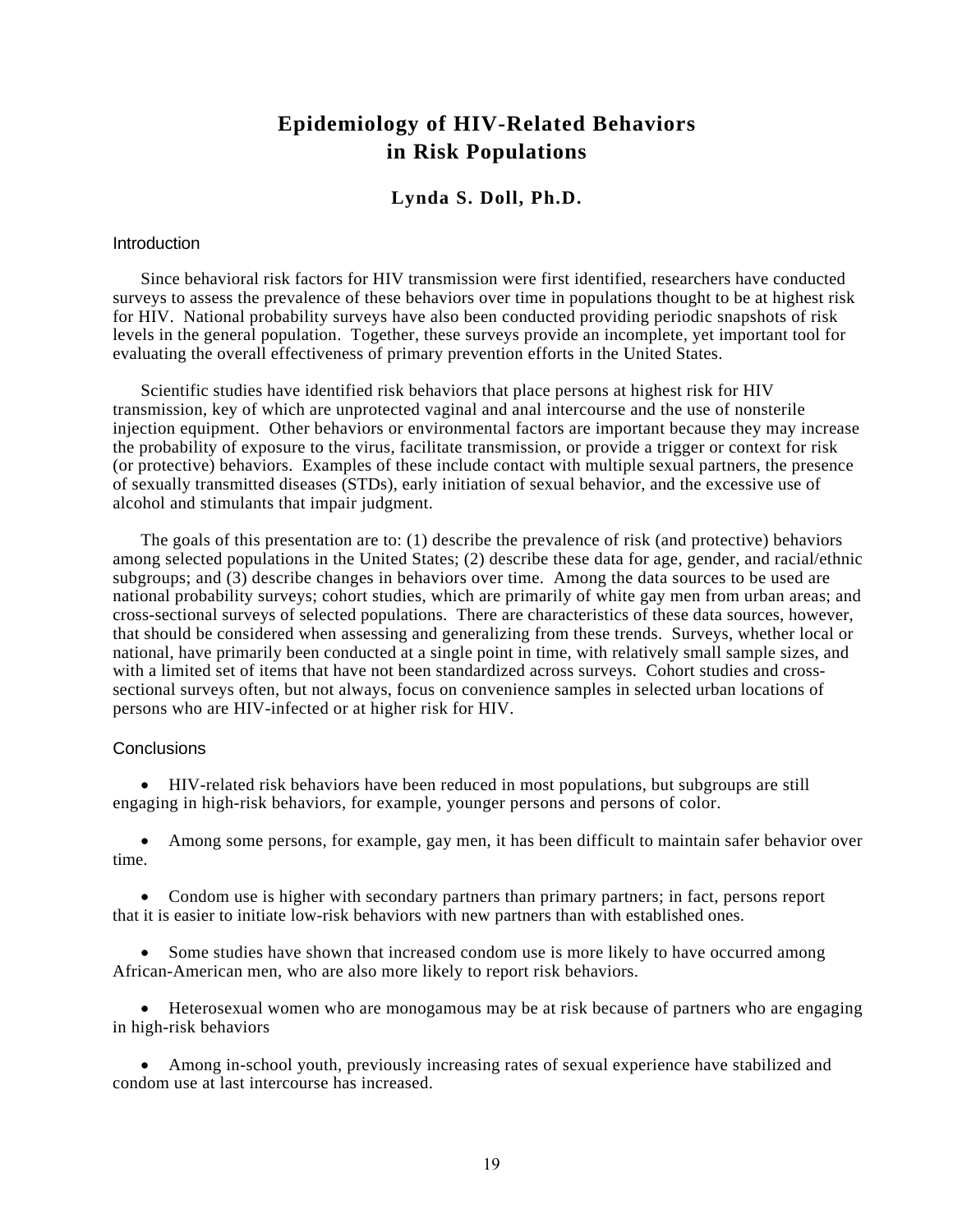• In-treatment IDUs engage in substantially lower rates of risk behaviors than injecting drug users (IDUs) not in treatment.

#### Current Trends in HIV-Related Risk Behaviors

#### *Men Who Have Sex with Men (MSM)*

Among men who have sex with men (MSM), behavior changes have been dramatic (Morris & Dean, 1994; Valleroy et al., 1996). For example, results from the National AIDS Behavioral Survey (NABS), a probability survey conducted in 1990–91 in high prevalence urban areas in the United States showed that, among 190 men reporting same gender contact, 24 percent reported no partners in the last year; 41 percent, a single partner; and 35 percent, two or more partners (Binson et al., 1995). Among men with two or more partners themselves or men with a partner at higher risk, nearly 70 percent reported consistent condom use in the last year. However, maintenance of those behaviors over time may be a challenge for some men and in particular for certain subgroups of the MSM population—youth and men of color. Two populations of MSMs that may be at higher risk for HIV transmission are youth and men of color (Adib et al., 1990; Ekstrand & Coates, 1990). In a recent study of young men ages 15–22 who were recruited from street venues in six urban areas, 39 percent of them reported unprotected anal sex in the last 6 months (Valleroy, 1996). More than 50 percent of African-American men ages 18 years and older interviewed in the California Bay area during a 6-month period from 1989 through 1990 reported unprotected anal sex with male partners, though 39 percent also reported condom use with anal sex (Petersen et al., 1992). Rates for risk behaviors (unprotected anal sex with male partners) have been shown to be high among Latino MSM and Asian Pacific Islanders, although not typically as high as rates for African-American men.

#### *Heterosexual Men and Women*

Most heterosexual men and women are at relatively low risk, although those at higher risk use condoms infrequently and inconsistently. In a nationally representative survey among heterosexual men and women at risk for HIV, only 11 percent used condoms consistently in 1990 and only 20 percent in 1992 (Choi & Catania, 1996). Through 1992, increases in condom use occurred primarily among men, persons in their thirties, and persons of color (Catania et al., 1995).

For heterosexual women who are at higher risk, this risk may be primarily through their male partners' sexual or drug use behaviors. One phenomenon noted in most of the populations studied is the trend for condom use to be adopted at a higher rate with secondary partners than with primary partners (Grinstead et al., 1993; Sikkema et al., 1996). Data from one 1990–91 study show that among persons with multiple partners in the last year, 18 percent of men and 22 percent of women reported consistent condom use with primary partners. Higher percentages reported use with secondary partners (Dolcini et al., 1993). More than 50 percent never used condoms at all.

#### Youth

Nationally representative studies of in-school youth, grades 9–12, show a stabilization in the number of youth reporting any sexual experience and a promising increase in condom use (Collins, 1996). Among in-school adolescents, rates of sexual experience appear to have stabilized at about 45 percent, and condom use has also increased to about 54 percent use at last intercourse (Kann et al., 1996). Young men and adolescents of color have higher risk levels; however, both groups also report higher levels of condom use (Fullilove et al., 1993). Of particular concern are the decreasing rates of condom use across grades, perhaps attributable to the development of primary relationships among students. Adolescents who are out of school, living on the street, or using illicit substances appear to have higher risk levels (Anderson et al., 1994).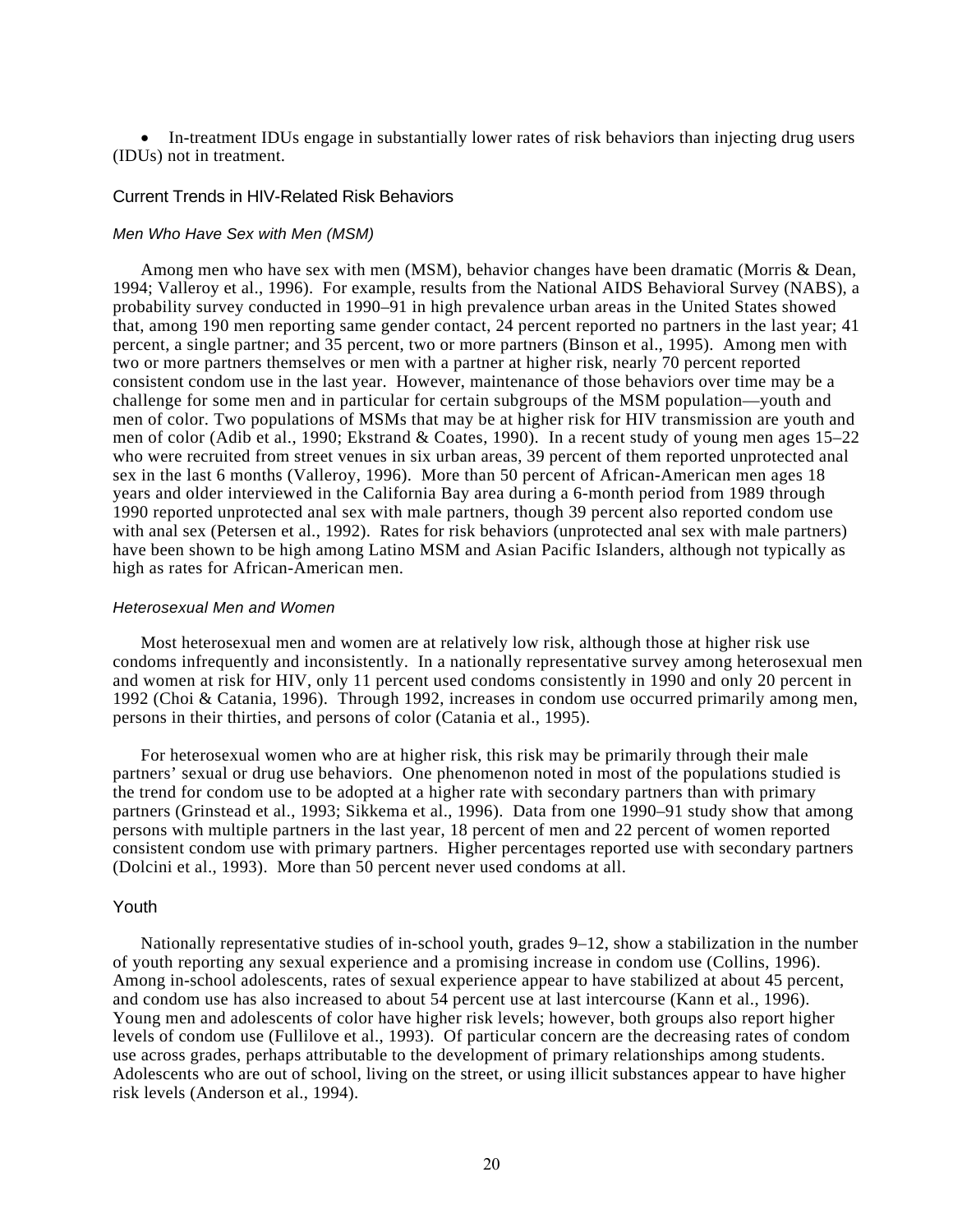#### Injecting Drug Users (IDUs)

For injecting drug users (IDUs), substantial decreases in sharing of needles and the use of nonsterile injection equipment have been reported in most urban settings in which surveys have been conducted (Battjes et al., 1995). Concomitant increases in condom use have been much slower (Des Jarlais et al., 1994; Friedman et al., 1993; Watters, 1994). In a recent comparison of IDUs recruited from treatment and street settings in three cities, in-treatment IDUs were 40 percent more likely to use new needles (Prevots & Monterroso, 1995).

#### Future Directions

Just as the virus mutates, the risk behaviors among different subpopulations are changing. It is therefore essential that behavioral epidemiologic studies continue to track the distribution of HIV-related risk behaviors among different populations. While large-scale national probability surveys are important to document overall trends, smaller focused surveys in high seroprevalence areas can focus AIDS prevention efforts.

#### References

Battjes, R.J., Pickens, R.W., & Brown, L.S. (1995). HIV infection and AIDS risk behaviors among injecting drug users entering methadone treatment: An update. *J Acquir Immune Defic Syndr Hum Retrovirology*, *10*, 90–96.

Binson, D., Michaels, S., Stall, R., Coates, T.J., Gagnon, J.H., & Catania, J.A. (1995). Prevalence and social distribution of men who have sex with men: United Stated and its urban centers. *J Sex Res, 32*, 245–254.

Choi, K.H., & Catania, J.A. (1996). Changes in multiple partnerships, HIV testing, and condom use among U.S. heterosexuals 18 to 49 years of age, 1990 and 1992. *Am J Public Health*, *86*, 554–556.

Kann, L., Warren, C.W., Harris, W.A., Collins, J.L., Williams, B.I., Ross, J.G., & Kolbe, L.J. (1996). Youth risk behavior surveillance—United States, 1995. *MMWR Morb Mortal Wkly Rep 45*, (SS-4), 1–84.

#### Other Suggested Reading

#### Men Who Have Sex with Men

Adib, S.M., Joseph, J.G., Ostrow, D.G., Tal, M., & Schwartz, S.A. (1990). Relapse in sexual behavior among homosexual men: A 2-year follow-up from the Chicago MACS/CCS. *AIDS, 5,* 757–760.

Ekstrand, M.L. & Coates, T.J. (1990). Maintenance of safer sexual behaviors and predictors of risky sex: The San Francisco Men's Health Study. *Am J Public Health, 80,* 973–977.

Morris, M. & Dean, L. (1994). Effect of sexual behavior change on long-term human immunodeficiency virus prevalence among homosexual men. *Am J Epidemiol, 140,* 217–232.

Peterson, J.L., Coates, T.J., Catania, J.A., Middleton, L., Hillard, B., & Hearst, N. (1992). High-risk sexual behavior and condom use among gay and bisexual African-American men. *Am J Public Health, 82,* 1490–1494.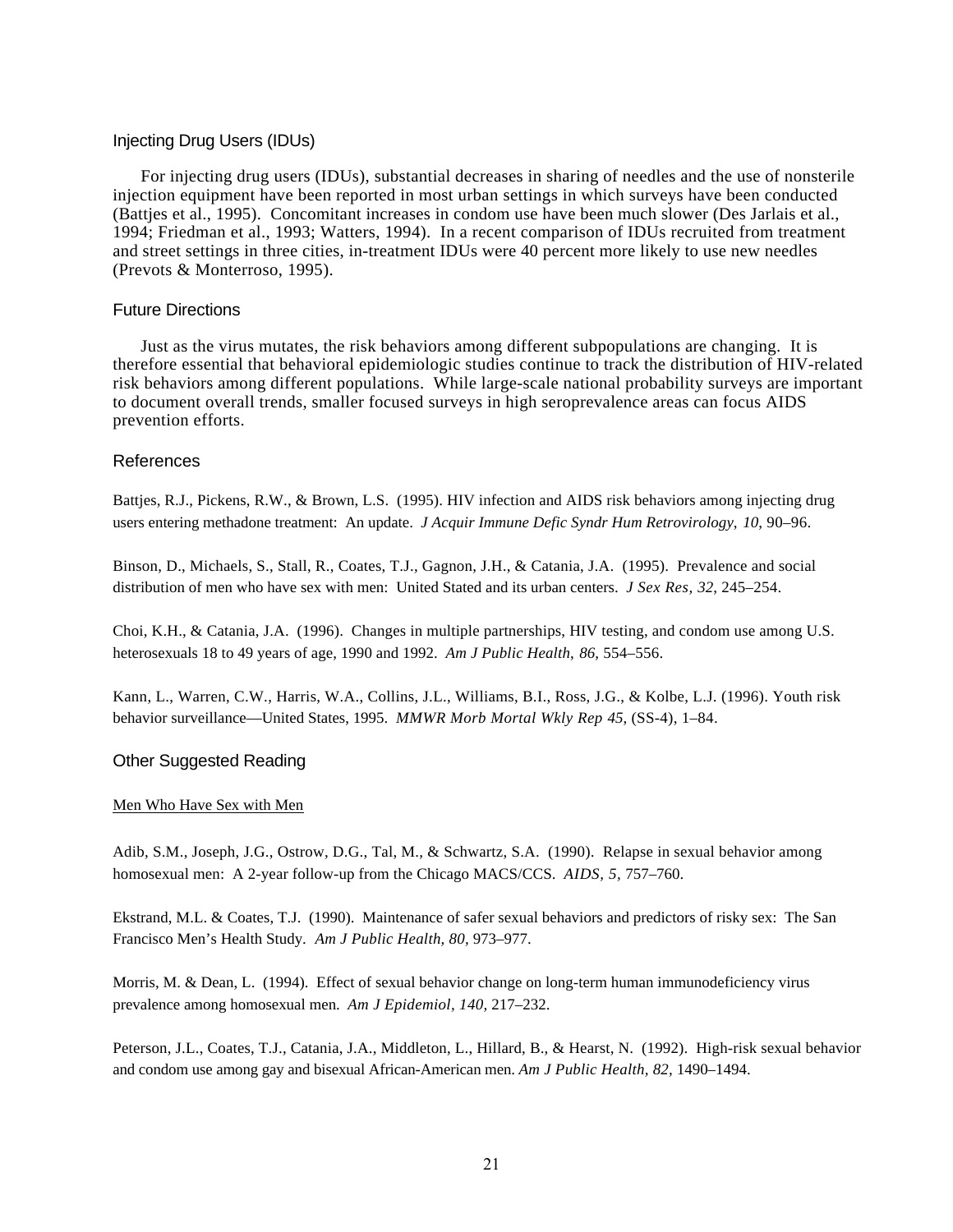Valleroy, L.A., MacKellar, D., Janssen, R., Jacobs, T., & Young Men's Survey Team. (July 1996). *HIV and risk behavior prevalence among young men who have sex with men sampled in six urban counties in the U.S.A.* Paper presented at the XI International Conference on AIDS, Vancouver, Canada.

#### Heterosexual Men and Women

Catania, J.A., Binson, D., Dolcini, M., Stall, R., Choi, K., & Pollack, L. (1995). Risk factors for HIV and other sexually transmitted diseases and prevention practices among US heterosexual adults: Changes form 1990–1992. *Am J Public Health*, *85*, 1492–1499.

Dolcini, M.M., Catania, J.A., Coates, T.J., Stall, R., Hudes, E.S. Gagnon, J.H., & Pollack, L.M. (1993). Demographic characteristics of heterosexuals with multiple partners: The National AIDS Behavioral Surveys. *Fam Plann Perspect, 25,* 208–214.

Grinstead, O.A., Faigeles, B., Binson, D., & Eversley, R. (1993). Sexual risk for human immunodeficiency virus infection among women in high-risk cities. *Fam Plann Perspect, 25,* 252–256 & 277.

Sikkema, K.J., Heckman, T.G., Kelly, J.A., Anderson, E.S., Winett, R.A., Solomon, L.J., Wagstaff, D.A., Roffman, R.A., Perry, M.J., Cargil, V., Crumble, D.A., Euqua, W., Norman, A.D., & Mercer, M.B. (1996). HIV risk behaviors among women living in low-income, inner-city housing developments. *Am J Public Health, 86,* 1123– 1128.

#### Women Who Have Sex with Women

Einhorn, L., & Polar, M. (1994). HIV-risk behavior among lesbians and bisexual women. *AIDS Educ Prev, 6,* 514– 523.

#### Adolescents

Anderson, J.E., Freese, T.E., & Pennbridge, J.N. (1994). Sexual risk behavior and condom use among street youth in Hollywood. *Fam Plann Perspect, 26,* 22–25.

Collins, J.L. (July 1996). *Five-year trends in HIV prevention among U.S. high school students.* Paper presented at the XI International Conference on AIDS, Vancouver, Canada.

Fullilove, M.T., Golden, E., Fullilove, R.E., Lennon, R., Porterfield, D., Schwarcz, S., & Bolan, G. (1993). Crack cocaine use and high-risk behaviors among sexually active black adolescents. *J Adolesc Health, 14,* 295–300.

#### Injecting Drug Users

Des Jarlais, D.C., Friedman, S.R., Sotheran, J.L., Wenston, J., Marmor, M., Yancovitz, S.R., Frank, B., Beatrice, S., & Mildvan, D. (1994). Continuity and change within an HIV epidemic: Injecting drug users in New York City, 1984 through 1992. *JAMA, 271,*121–127.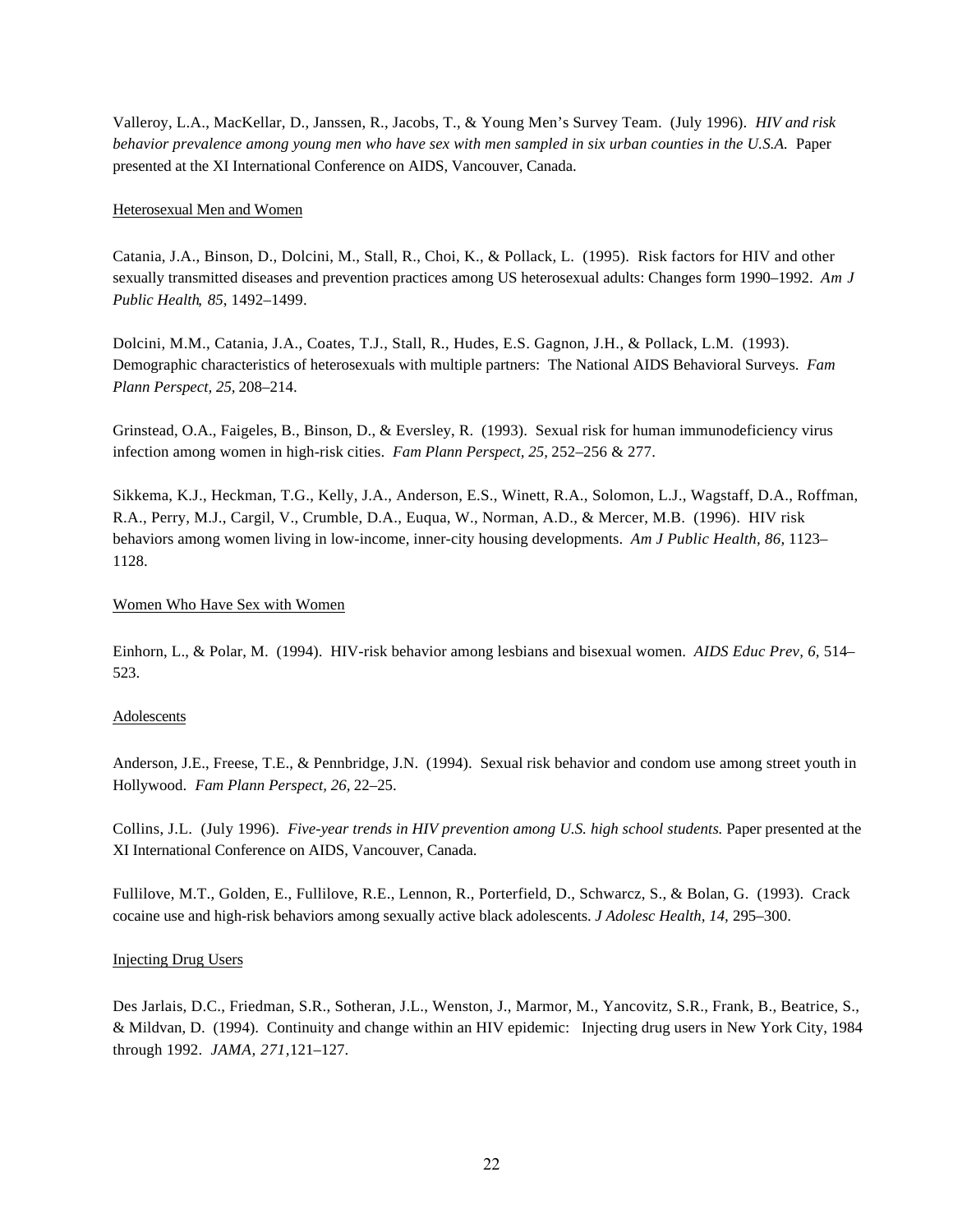Friedman, S.R., Young, P.A., Snyder, F.R., Shorty, V., Jones, A., Estrada, A.L., and the NADR Consortium. (1993). Racial differences in sexual behaviors related to AIDS in a nineteen-city sample of street-recruited drug injectors. *AIDS Educ Prev, 5,* 196–211.

Prevots, R., & Monterroso, E. (1995). Estimating incidence among treatment-based and street-recruited samples of IDUs: Current methods, findings, and implications for prevention. Paper presented at the meeting of the American Public Health Association, San Diego, California.

Watters, J. K. (1994). Trends in risk behavior and HIV seroprevalence in heterosexual injection drug users in San Francisco, 1986–1992. *J Acquir Immune Defic Syndr, 7,* 1276–1281.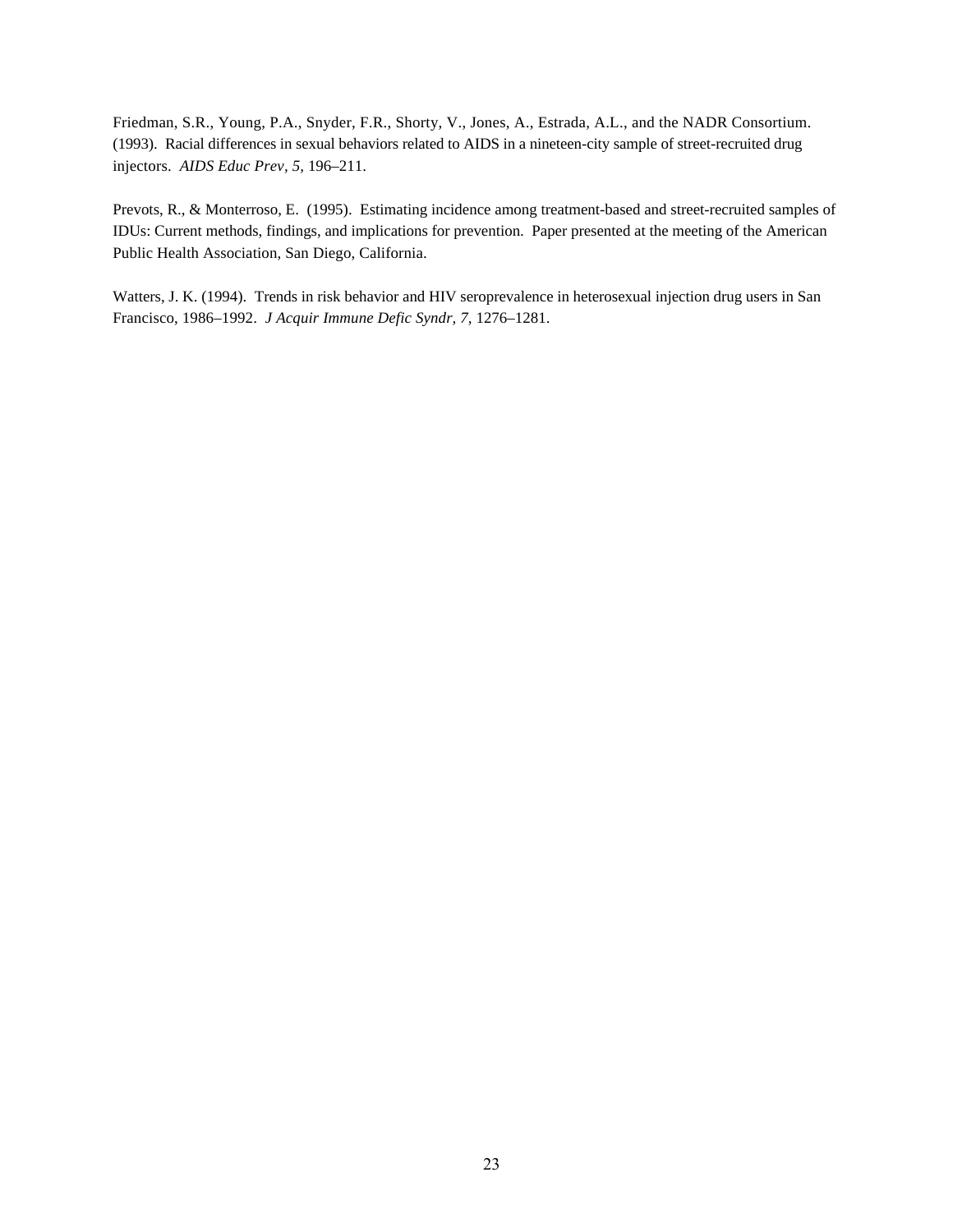# **Reducing High-Risk HIV Behaviors: An Overview of Effective Approaches**

### **Thomas J. Coates, Ph.D.**

#### <span id="page-26-0"></span>**Introduction**

HIV is preventable. Early in the epidemic, it was known that HIV was transmitted from an infected to uninfected individual through sexual intercourse and injection of infected blood, and from an infected mother to her fetus. Many personal, social, and health problems in the world would be averted if individuals were able to put knowledge into action. Such knowledge is an important armament against this lethal virus, but, sadly, such knowledge is not sufficient to protect people from HIV.

#### **Conclusions**

HIV may continue to spread but it is not because of lack of know-how. Prevention science and practice have yielded strategies that can decrease new HIV infections (Stryker et al., 1995).

• Knowledge is necessary but not sufficient to change high-risk HIV behavior.

• People can change and sustain high-risk HIV behaviors when they participate in effective AIDS prevention programs.

- Interventions at many levels are needed for AIDS prevention programs to be effective.
- Interventions at different levels act in combination; for example:

- An individual intervention provides an individual with AIDS prevention skills and the motivation for their use;

- A dyadic intervention can teach the couple how to negotiate the use of those prevention skills;

- A community intervention can change the social norms of the group so that individual decisions to be safe can be encouraged and reinforced; and

- A policy change can provide easy and legal access to the resources to be safe (sterile needles and/or condoms) when needed.

#### Reduction of Risk Behaviors: Interventions at Six Levels

This perspective recognizes that HIV transmission is caused, as are most health problems, by processes at the individual and societal levels, all of which affect individual behaviors and rates of transmission (Coates et al., 1996; Coates et al., 1997; Lurie et al., 1993; Stryker et al., 1995). Sweat and Dennison (1995) identified four levels of causation, and two additional levels have been added here. This six-level expanded model offers an excellent starting point for considering numerous strategies for reducing HIV transmission. Each level refers to specific determinants of risky behavior, as well as to a variety of strategies for changing high-risk behavior. The six levels of causation and change are the individual, dyadic/familial, institutional/community, policy/legal, superstructural, and medical/technological. Table 1 presents hypothesized mechanisms of action, and Table 2 presents potential change strategies.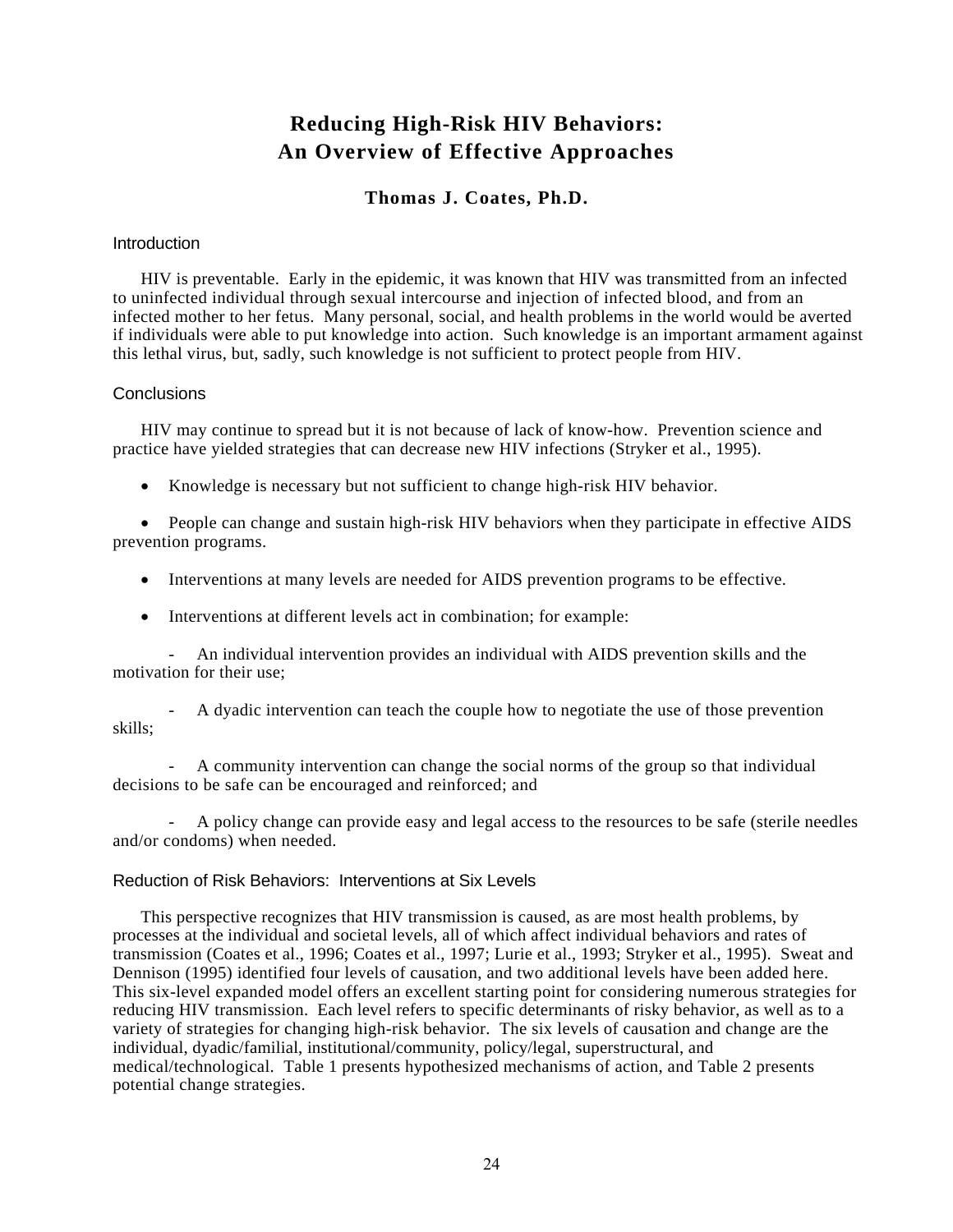| TABLE 1. Levels of Causation and Change Determinants of HIV Transmission |                                                                                                                                    |                                                                                                                                                                 |
|--------------------------------------------------------------------------|------------------------------------------------------------------------------------------------------------------------------------|-----------------------------------------------------------------------------------------------------------------------------------------------------------------|
| Level                                                                    | Definition                                                                                                                         | Examples                                                                                                                                                        |
| Individual                                                               | How the environment is experienced<br>and acted upon by individuals;<br>individual biological states                               | Knowledge, risk perception, self-efficacy,<br>levels of intoxication, biological<br>determinants of sexual behavior, etc.                                       |
| Dyadic/Familial                                                          | How couples interact and negotiate<br>sexual and needle-sharing behavior;<br>how families communicate regarding<br>sexual behavior | Implicit and explicit "rules" governing<br>power and sexual relations                                                                                           |
| Institutional/Community                                                  | Social norms, resources, and<br>opportunities; disease prevalence                                                                  | Access to condoms and needles; health<br>care behavior and norms of peers                                                                                       |
| Policy/Legal                                                             | Laws and policies                                                                                                                  | Paraphernalia laws, discriminatory<br>practices, inheritance laws, laws and<br>policies regarding confidentiality                                               |
| Superstructural                                                          | Social and economic structures:<br>widely held and pervasive societal<br>customs and attitudes                                     | Social and economic restraints on<br>women                                                                                                                      |
| Medical/Technological                                                    | Medical, mental health, and drug<br>treatment                                                                                      | Treatments for drug abuse and<br>dependence, STDs, mental illness, and<br>HIV; antenatal treatment; testing of<br>blood donations; virucides and<br>spermicides |

Adapted from Sweat & Dennison (1995)

Interventions at the *individual level* help individuals to change by providing knowledge, or attempting to alter beliefs, attitudes, perceived norms, motivation, skills, or biological states related to high-risk activities. Interventions at the individual level attempt to change intrapsychic factors such as knowledge, skills, and motivations to use both knowledge and skills. Interventions at the individual level also attempt to assist individuals in reducing use of drugs related to high-risk activities. Examples abound of individual and small-group strategies aimed at modifying individual-level variables to modify sexual and drug injection behaviors to reduce HIV transmission. Many studies at this level will be presented in the talks to follow by Drs. Kelly, Rotheram-Borus, Ehrhardt, Jemmott, and Metzger.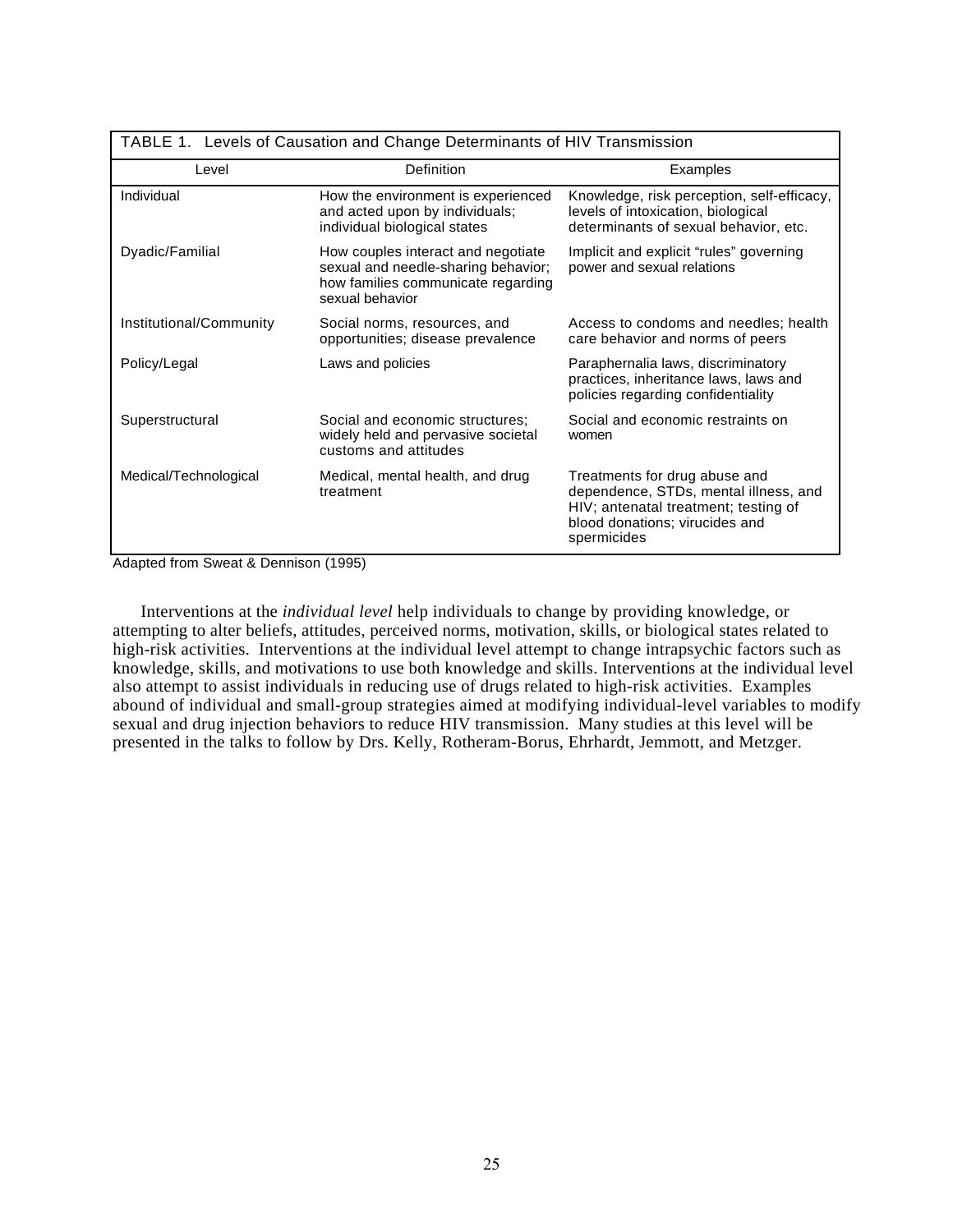| TABLE 2. Level of Causation and Change Mechanisms with Intervention Examples |                                                                                                                           |                                                                                                                                           |  |
|------------------------------------------------------------------------------|---------------------------------------------------------------------------------------------------------------------------|-------------------------------------------------------------------------------------------------------------------------------------------|--|
| Level                                                                        | Change Mechanism                                                                                                          | Intervention                                                                                                                              |  |
| Individual                                                                   | Educational, motivational appeals,<br>skills-building, counseling                                                         | Individual or small group strategies; drug<br>and alcohol treatment                                                                       |  |
| Dyadic/Familial                                                              | Skills-building, couples counseling<br>with or without testing                                                            | Couples counseling and testing, family<br>skills training                                                                                 |  |
| Institutional/Community                                                      | Community organization and<br>mobilization, condom marketing and<br>distribution, syringe distribution,<br>access to care | Peer outreach, community mobilization,<br>condom marketing and distribution,<br>syringe exchange, drug and alcohol<br>treatment on demand |  |
| Policy/Legal                                                                 | Legislation and policy reform                                                                                             | Legislating syringe exchange and anti-<br>discrimination laws, anonymous testing,<br>changing laws and initiating movements               |  |
| Superstructural                                                              | Social movements, revolution                                                                                              | Antipoverty programs, antidiscrimination<br>programs, educational opportunity<br>programs                                                 |  |
| Medical/Technological                                                        | Treatment can reduce high-risk<br>behavior or the likelihood of<br>engaging in it                                         | Drug treatment, STD treatment,<br>antenatal care, virucides and<br>microbicides                                                           |  |

Adapted from Sweat & Dennison (1995)

Interventions at the *institutional/community level* attempt to modify social norms and to influence social networking, resources and opportunities, and barriers to preventive practices in the community. Examples of change strategies include peer outreach, diffusion of innovation, community mobilization, mass media, condom marketing, and syringe exchange. Later presentations will describe many of these interventions including peer outreach and community mobilization (Drs. Kelly and Needle), syringe exchange (Drs. Des Jarlais and Vlahov), and the use of the media and marketing strategies to sell condoms (Dr. Merson).

The next level is the *dyadic/familial level*, which refers to interpersonal processes occurring between two individuals likely to have sexual intercourse or to share injection equipment. This level also refers to familial interactions likely to affect the course of HIV transmission. An example would be parent/child communication about sexuality. Interventions at the dyadic level attempt to influence the couple as a unit, whether providing them with strategies to reduce unprotected intercourse or to avoid sharing injection equipment with potentially infected partners. Dr. Rotheram-Borus will present the few studies that are conducted with couples.

Interventions at the *policy/legal level* attempt to influence laws, policies, and deep and abiding cultural norms. Legislative and policy changes are at the heart of changes at this level. Access to clean needles is an important and effective policy issue to reduce HIV transmission. Examples from other fields of disease prevention have documented the potency of changes at this level. Taxing cigarettes to reduce consumption, outlawing smoking in workplaces, requiring head protection for motorcycle riders, fluoridating water to reduce cavities, and increasing penalties for driving while under the influence of alcohol all have had a documentable and important impact on risk behaviors and disease prevention.

Interventions at the *superstructural level* attempt to identify and change deep and pervasive attitudes and structures in society that facilitate HIV transmission. Examples include sex phobia, homophobia, racism, acceptance of social and economic inequality, and sexism. Change strategies at the superstructural level include social movements, changes in constitutions of governing countries (the fact that the constitution of South Africa outlaws discrimination based on sexual orientation is important),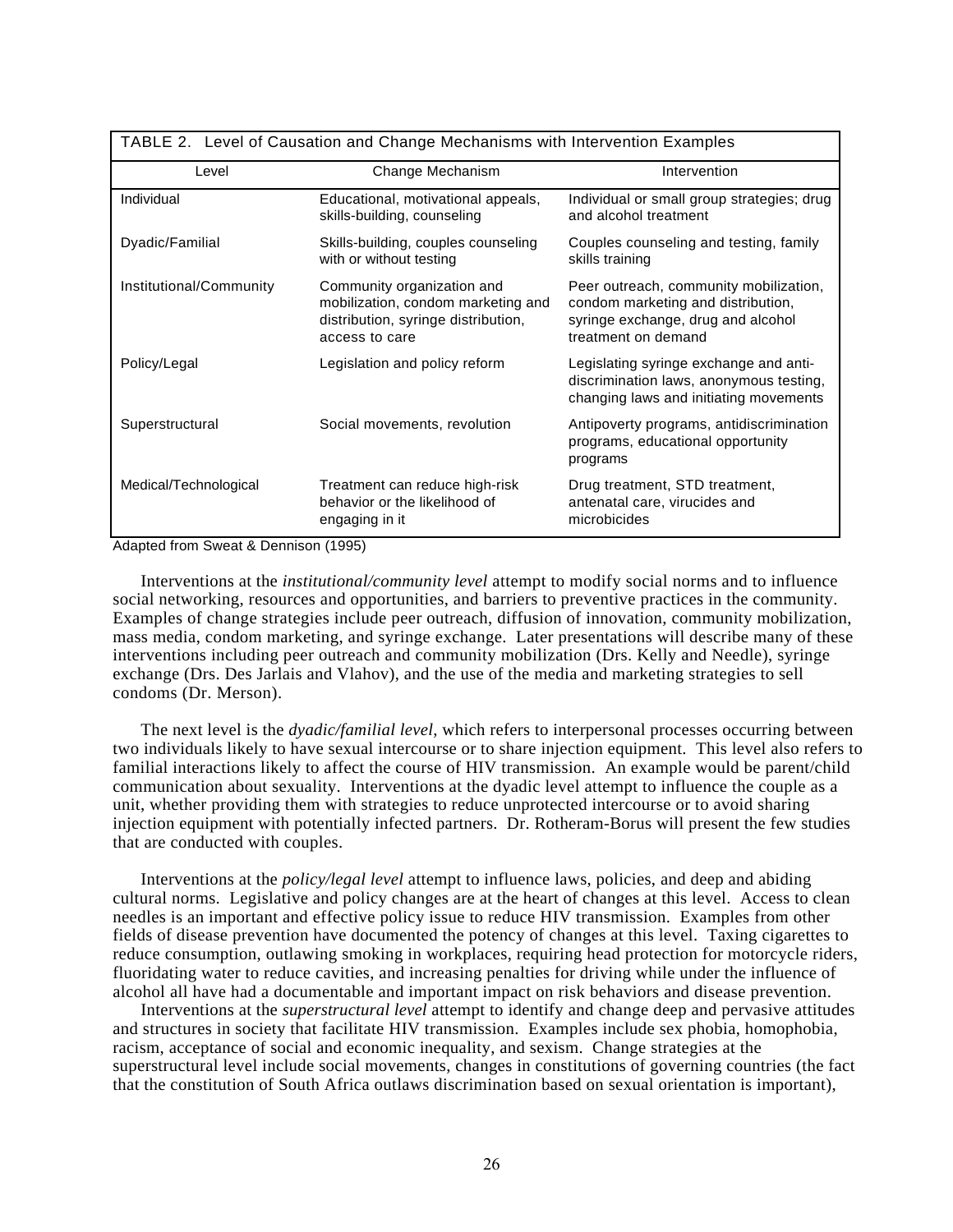legislative changes, and revolutions. Such changes take a long time, and modification of such deep structures is not easy; nonetheless, consideration of possibilities should be undertaken in a comprehensive HIV prevention strategy.

HIV prevention can also be accomplished by interventions at the *medical/technological level,* by technological means through health care (such as virucides and microbicides). Routine treatment of donated blood, treatment of sexually transmitted diseases, treatment for drug and alcohol abuse, programs for the mentally ill (associated with HIV risk among homeless populations), and antenatal care have all been shown to be effective strategies for reducing HIV transmission.

#### Putting It All Together

Australia and New Zealand implemented sound HIV prevention practices and policies at all levels early in the epidemic, and the spread of new infections has been largely contained. The Australian and New Zealand responses to the epidemic retarded the spread of HIV among injecting drug users (IDUs) and heterosexuals, and decreased the spread of new infection transmitted through homosexual contact. Australia reported 5,833 cases of AIDS (72 percent, or 4,196 individuals, deceased) to the end of March 1995, and New Zealand reported 501 cases of AIDS (80 percent, or 403, deceased) to the end of June 1995 (National Centre in HIV Epidemiology and Clinical Research, 1995). The major mode of transmission in both countries has and continues to be homosexual transmission (about 80 percent of cases and new infections). In New Zealand, HIV infections among homosexually active men peaked in the mid-1980s. In Australia, the number of newly diagnosed infections occurring in homosexually active men decreased from a peak of 2,284 in 1987 to 772 in 1994. A marked decline in unsafe sexual practices among homosexually active men has also been documented (Crawford et al., 1995). In both Australia and New Zealand, the potential epidemic among IDUs has been halted, and there has been no increase in HIV and AIDS in the past 5 years or so among this risk group (National Centre, 1995).

#### Expanding the Definition of Prevention Science

This discussion of effective approaches for reducing or modifying behaviors likely to transmit HIV obviously expands intervention strategies beyond those used traditionally in clinical, epidemiological, or social and behavioral sciences. HIV prevention must incorporate new understandings of "prevention science." Cates (1995) defined prevention science to include both qualitative and quantitative analytic approaches and a variety of disciplines to address multiple levels of the causes of the spread of HIV: anthropology, sociology, psychology, political science, communication sciences, epidemiology, economics, statistics, managerial science, clinical medicine, and laboratory science. Prevention science is defined as "a collection of diverse fields that, when used together, creates a whole of prevention knowledge greater than the sum of its component parts." Obviously, a wide variety of research designs must be used for the preventions sciences.

#### Future Directions

The challenges of HIV prevention have and continue to be enormous. HIV prevention research needs to develop and test interventions especially at the dyadic/family and community level. Research must also be initiated at the levels that are more difficult to study and less easily framed within an NIH framework, such as the policy/legal and superstructural levels. The research design should be formulated to answer the question; the research design should never determine the kinds of questions that are asked. Clearly taking the cue from other preventable diseases and health problems, interventions that address social and legal systems within which individuals live and make choices have extremely profound effects on the public health. Using such strategies will be essential in the fight against HIV.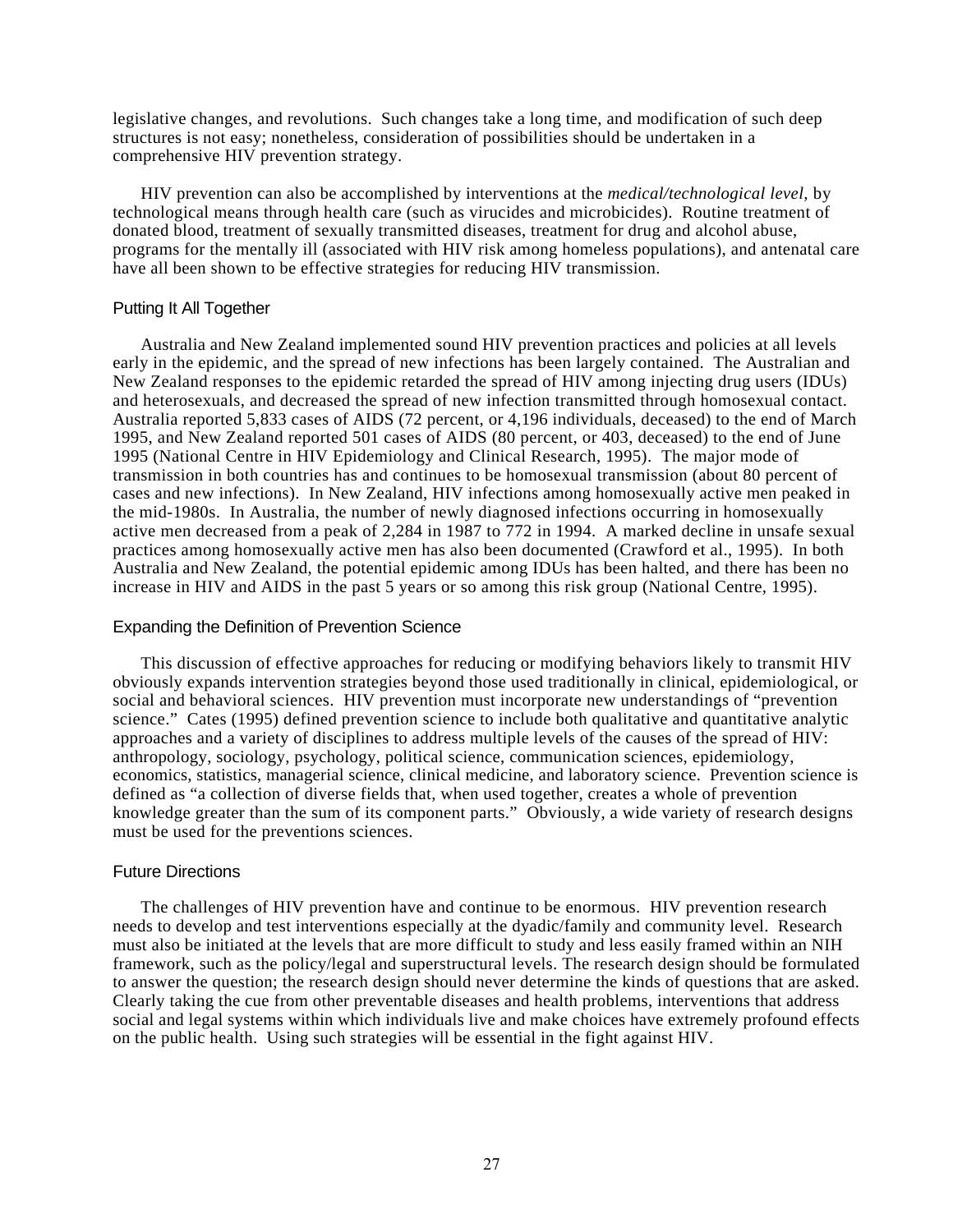#### References

Coates, T. J., Chesney, M., Folkman, S., et al. (1996). Designing behavioural and social science research to impact practice and policy in HIV prevention and care. *Int J STD and AIDS, 7,* (Suppl. 2): 2–12.

Coates, T. J., Gutzwiller, F., Des Jarlais, D., Kippax, S., Schechter, M., & van den Hoek, J. A. R. (In press). HIV prevention in developed countries. *Lancet, 348,* 1143–1148.

Lurie, P., Reingold, A. L., Bowser, B., Chen, D., Foley, J., Guydish, J., Kahn, J. G., Lane, S., & Sorensen, J. (1993). *The public health impact of needle exchange programs in the United States and abroad: Summary, conclusions, and recommendations.* Rockville, MD: CDC National AIDS Clearinghouse.

Stryker, J., Coates, T. J., DeCarlo, P. et al. (1995). Prevention of HIV infection: Looking back, looking ahead. *JAMA, 273,* 1143–1148.

Sweat, M., & Dennison, J. (1995). Reducing HIV incidence in developing countries with structural and environmental interventions. *AIDS, 9* (Suppl. A), S225–257.

#### Other Suggested Reading

Allen, S., Serufilira, A., Bogaerts, J., Van de Perre, P., Nsengumuremyi, F., Lindan, C., Carael, M., Wolf, W., Coates, T., & Hulley, S. (1992). Confidential HIV testing and condom promotion in Africa. *JAMA, 268,* 3338–3343.

Bhave, G., Lindan, C. P., Hudes, E. S., Desai, S., Wagle, U., Tripathi, S. P., & Mandel, J. S. (1995). Impact of an intervention on HIV, sexually transmitted diseases, and condom use among commercial sex workers in Bombay, India. *AIDS, 9* (Suppl. 1), 21–30.

Catania, J. A., Binson, D., Dolcini, M. M., Stall, R., Choi, K.-E., Pollack, L. M., Hudes, E.S., Canchola, J., Phillips, K., Moskowitz, J. T., & Coates, T. J. (1992). Risk factors for HIV and other sexually transmitted diseases and prevention practices among U.S. heterosexual adults: Changes from 1990 to 1992. *Am J Public Health, 85,* 1492– 1499.

Catania, J. A., Coates, T. J., Stall, R., Turner, H., Peterson, J., Hearst, N., Dolcini, M. M., Hudes, E., Gagnon, J., Wiley, & Groves, R. (1992). Prevalence of AIDS-related risk factors and condom use in the United States. *Science, 258,*  1101–1106.

Cates, W. (1995). Prevention science: The umbrella discipline. *Am J Prev Med, 11,* 211.

Choi, K.-H., Lew, S., Vittinghoff, E., Catania, J. A., Barrett, D. C., & Coates, T. J. (1996). The efficacy of brief group counseling in HIV risk reduction among homosexual Asian and Pacific Islander men. *AIDS, 10,* 81–87.

Crawford, J., Bermingham, S., & Kippax, S. (1995). *An analysis of trends over time in social and behavioral factors related to the transmission of HIV in men who have sex with men.* Technical Report, National Evaluation.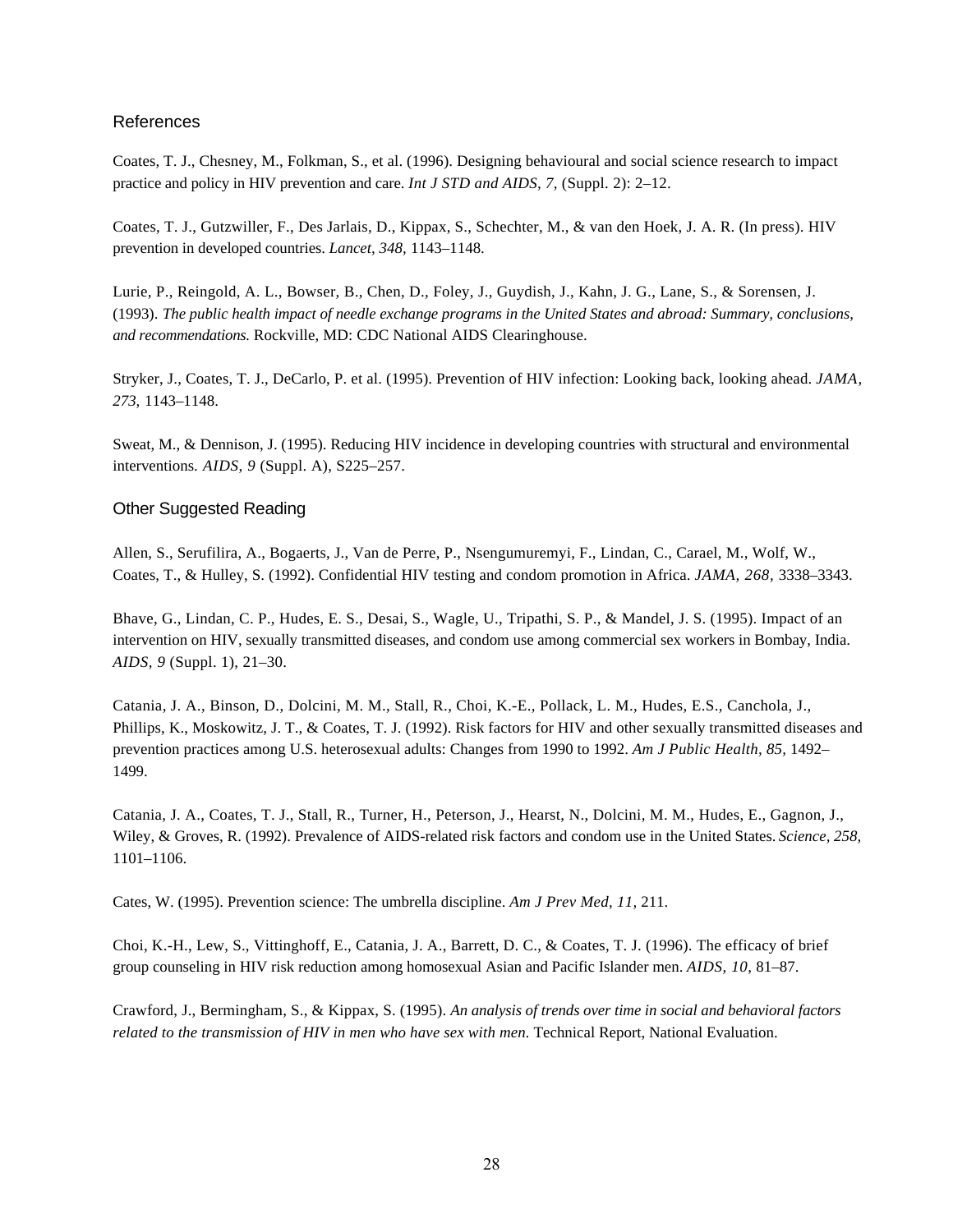De Zoysa, I., Phillips, K. A., Kamenga, M. C., O'Reilly, K. R., Sweat, M. D., White, R. A., Grinstead, O. A., & Coates, T. J. (1995). Role of HIV counseling and testing in changing risk behavior in developing countries. *AIDS, 9,*  (Suppl. A).

Diaz, T., Chu, S. Y., & Byers, R.H. (1994). The types of drugs used by HIV-infected injection drug users in a multistate surveillance project: Implications for interventions. *Am J Public Health, 84,* 1971–1975.

Diaz, T., Chu, S. Y., & Winstein, B., et al. (In press). Injection and syringe sharing among HIV-infected drug injectors: Implications for prevention of HIV transmission. *AIDS.* 

Groseclose, S. L., Weinstein, B., Jones, T. S., Valleroy, L.A., Fehrs, L.J., & Kassler, W.J. (1995). Impact of increased legal access to needles and syringes on practices of injecting drug users and police officers: Connecticut, 1992– 1993. *J Acquir Immune Defic Syndr Hum Retrovirol, 10,* 82–89.

Kamb, M.L., Douglas, J.M., Rhodes, F., et al. (June, 1996). *A multicenter randomized controlled trial evaluating HIV prevention counseling (Project Respect), Preliminary results.* Paper presented at the XI International Conference on AIDS, Vancouver, Canada.

Kegeles, S. M., Hays, R., & Coates, T. J. (In press). The MPowerment project: A community level HIV prevention intervention for young gay men. *Am J Public Health.* 

Kelly, J. A., St. Lawrence, J. S., Stevenson, L. Y., Hauth, A.C., Kalichman, S.C., Diaz, Y.E., Brasfield, T.L., Koob, J.J., & Morgan, M.G. (1992). Community AIDS/HIV risk reduction: The results of endorsements by popular people in three cities. *Am J Public Health, 82,* 1483–1489.

National Centre in HIV Epidemiology and Clinical Research. (1995). *Australian HIV Surveillance Report, 11,* (3).

Normand, J., Vlahov, D., & Moses, L. E. (1995). *Preventing HIV transmission: The role of sterile needles and bleach.*  Washington, DC: National Academy Press.

Oakley, A., Fullerton, D., & Holland, J. (1995). Behavioral interventions for HIV/AIDS prevention. *AIDS, 9,* 479– 486.

St. Lawrence, J., Jefferson, K. W., Alleyne, E., & Brasfield, T. (1995). Comparison of education versus behavioral skills training interventions in lowering sexual HIV risk behavior of substance-dependent adolescents. *J Consult Clin Psychol, 63,* 154–157.

Valleroy, L. A., Weinstein, B., Jones, T. S., Groseclose, S.L., Rolfs, R.T., & Kassler, W.J. (1995). Impact of increased legal access to needles and syringes on community pharmacies' needle and syringe sales: Connecticut, 1992– 1993. *J Acquir Immune Defic Syndr Human Retrovirol, 10,* 73–81.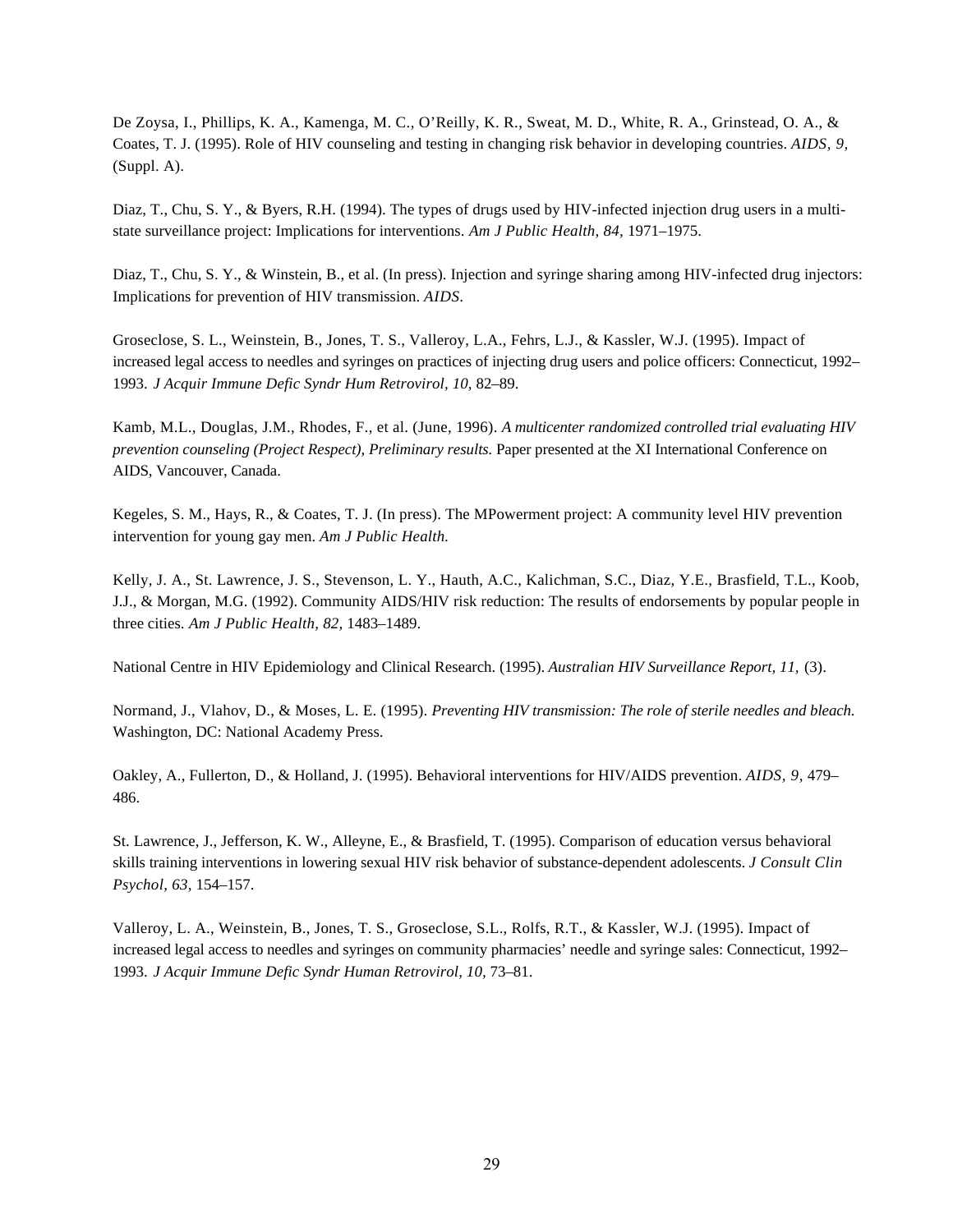# **Some Principles for Preventing HIV: Rigor or Reality in Study Design**

### **Mervyn Susser, M.B., B.Ch., F.R.C.P.(E.), D.P.H.**

#### <span id="page-32-0"></span>**Introduction**

Research design is a means of eliciting, as best we can, the valid relations between cause and effect. The definitive properties of causes are only three. Arranged in ascending order of decisiveness, they are:

- Association between putative cause and putative effect.
- Time order between putative cause and effect.
- Direction from putative cause to effect.

HIV preventive interventions are intended to be causes in the broad sense—in this instance, causes that limit disease or block its emergence. Hence, the criteria we need to judge the effects of the interventions we design are readily at hand in the criteria we use to judge that the properties of causes are present.

#### **Conclusions**

A key, if mundane, conclusion is that in order to select and devise effective designs, they need to be matched to clearly defined questions. The questions themselves need to be understood in all their dimensions and levels.

#### Choice of Interventions

In the choice of interventions in the HIV epidemic, two desirable elements of design, rigor and applicability—or internal and external validity, as they are sometimes referred to—are problematic. In a given study, they are always in conflict. Thus, choices involve necessary trading between the degree of rigor, which is the ability to distinguish both the determinant and the outcome from other related factors, and the degree of applicability, which is the ability to make legitimate extrapolations of observed relations beyond the circumscribed study conditions.

Rigor thus derives from the confidence one can place in the presence of the true and definitive properties of the putative causes elicited.

This confidence resides in large part in two other elements of design:

- The degree of change in the determinant—here the intervention—mobilized by the design.
- The degree of isolation of the determinant and outcome from other factors (covariates, etc.).

A hierarchy of design classified by rigor is as follows:

- Controlled experiment.
- Quasi-experiment.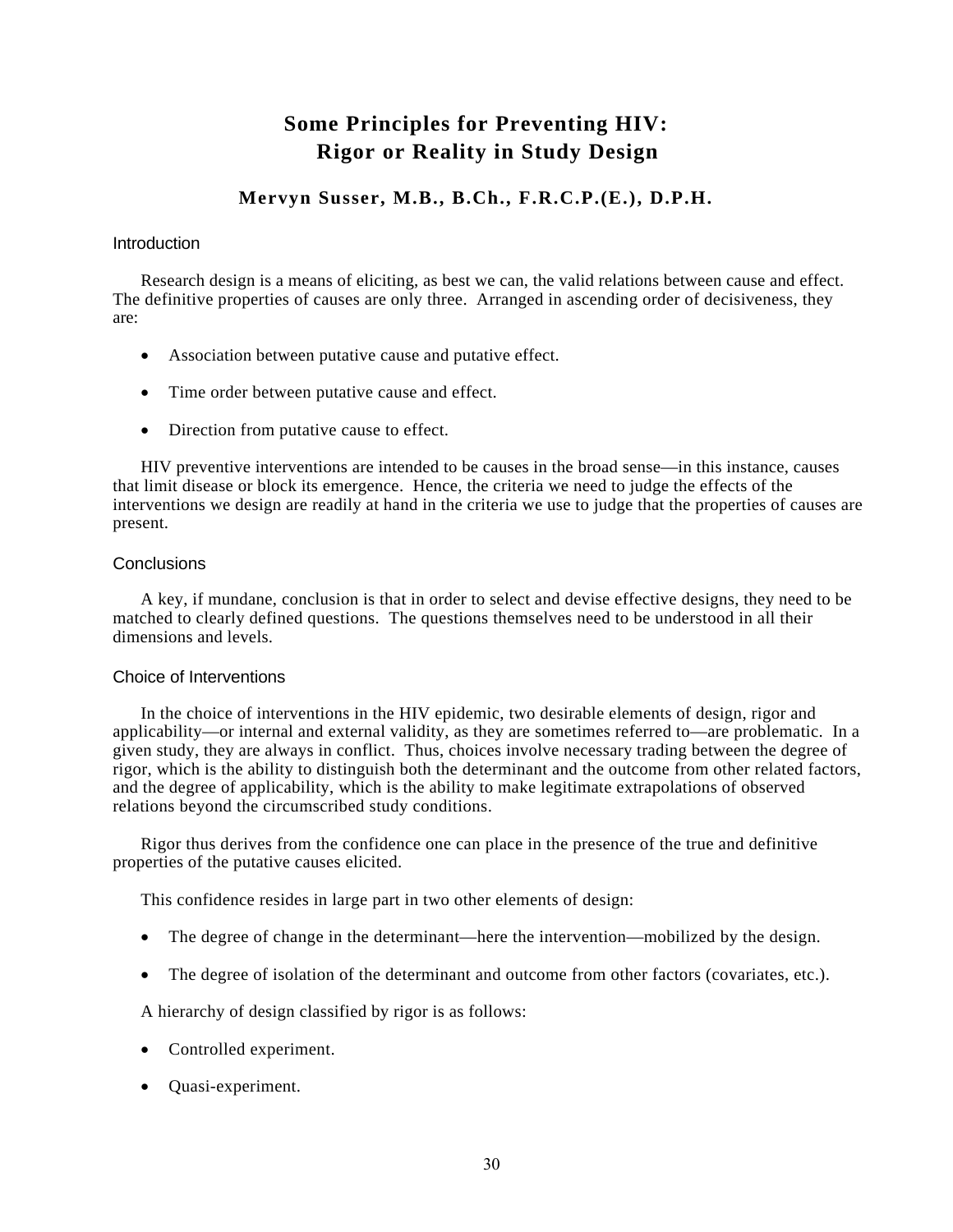- Observation of sequential events (which appears in two main forms): (a) longitudinal, (b) case-control.
- Cross-sectional survey.

#### Applicability: Individuals and Context

Study designs in the population sciences, including epidemiology, are nearly always for populations of individuals disjoined; that is, the study takes no account of the dynamics of the social entities and contexts in which individuals live and work. To step beyond this individual level of organization, we need an ecological epidemiology (eco-epidemiology). In essence, the ecological approach designates groups as the units of study. The essence lies in recognizing and dealing with different levels of organization.

To conceptualize distinctive effects of groups on the individuals within them, at least three variables peculiar to groups must be denoted:

- Integral variables (sometimes called structural variables).
- Contextual variables (sometimes called derived variables).

• Dependent happenings or contagion (in HIV prevention, these correlated dependent variables are especially important to recognize).

#### Choosing Appropriate Designs

Keeping in mind the background of possible designs and the necessity of accounting for context, we can match designs to particular questions at issue.

First, we pay our respects to the randomized controlled trial (RCT) for its unexcelled rigor. When should RCTs be used at individual and group levels in HIV prevention, or should they be used at all?

• At the individual level, the RCT is, when feasible, the best vehicle for direct tests of narrow hypotheses regarding vaccines, treatments, and measurable individual behavior change.

• At the community level, however, the RCT can be the best vehicle for intervention only under special conditions. The conditions are a sufficiency of communities for statistical power, a simple measurable intervention (e.g., a vaccine or training in cognitive skills), and a simple measurable outcome (e.g., infected versus uninfected subjects or a change in a clearly demarcated situation or behavior). Not least, variation between communities at the individual level needs to be reckoned with, especially when the number of community units is small.

• Again, at the community level, the RCT will seldom be a suitable vehicle for a complex community intervention, especially those of long duration, such as efforts to change social norms (values, expected behavior, and actual behavior).

In community-level interventions, two particular factors are often not susceptible to control and create difficulties. The first is contamination of the control group by the intervention directed at the experimental group. The second resides in time-lags between intervention and effect in the mobilization of social process.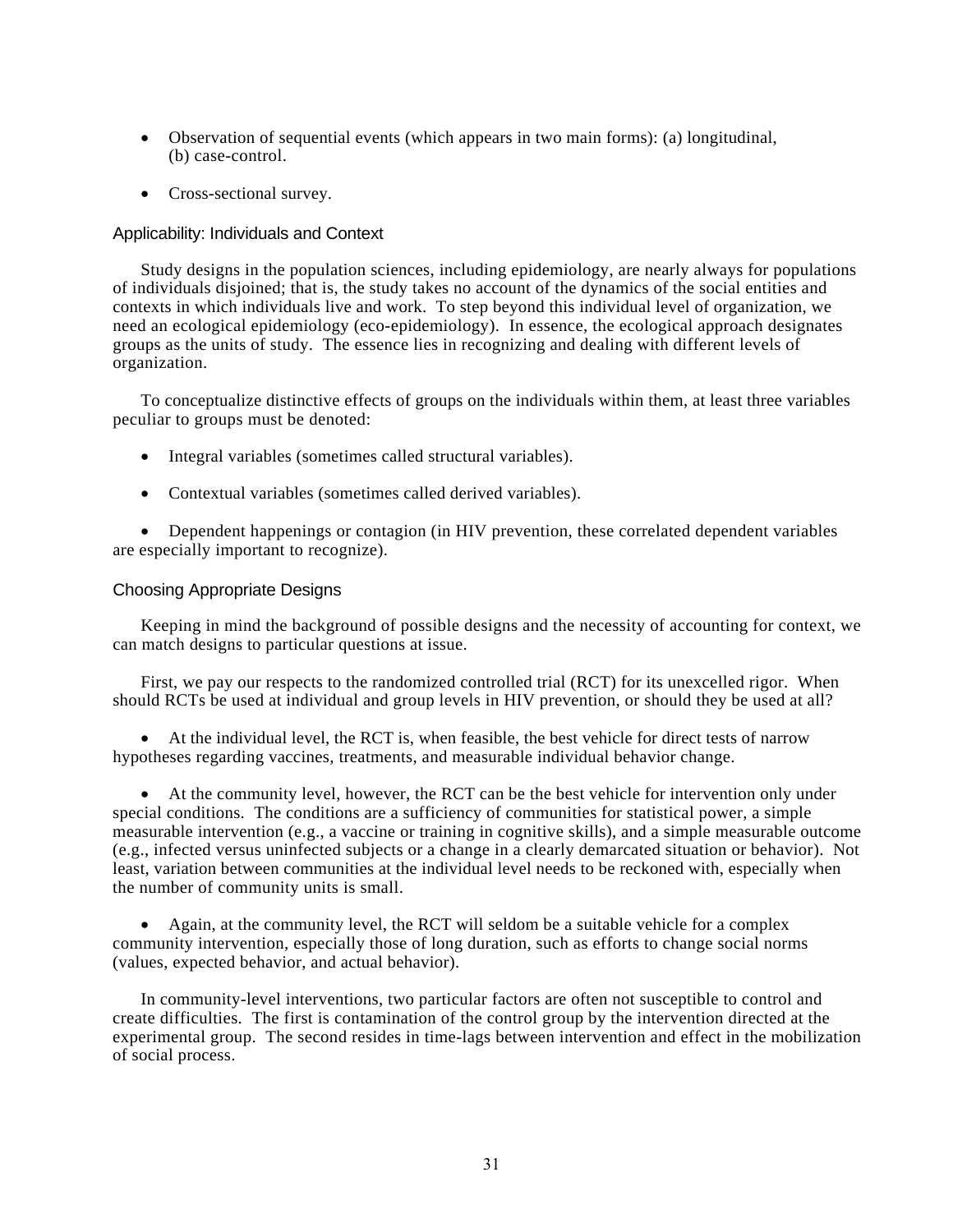In regard to complex interventions in the HIV epidemic, efforts to control tobacco addiction provide an analogy, a model, and a cautionary tale. In the matter of achieving and demonstrating control, reality largely neutralized the rigor of even the best community-level interventions. Nonetheless, large and dramatic social changes in both smoking norms and smoking behavior took place. Why then did the community trials fail to show noteworthy effects? Ironically, they were the victims of the much-delayed success of a sustained social movement against smoking. However, such success emerged only after two decades of research and action. Reality intruded in the form both of contamination and of time-lag between intervention and effect. In essence, the control communities were thoroughly contaminated by many elements of the intended experimental intervention that had long pervaded society.

#### Future Directions

The following are some recommendations for preventing HIV transmission and measuring the effects of prevention interventions:

• Take another leaf out of the smoking story: set about building a social movement in a conscious and purposeful way.

• Build a sensitive surveillance system for monitoring the diffusion of new norms of behavior, not just outcomes in terms of disease transmission. In the United States much is in place.

• Use designs appropriate to the purpose, and pay particular attention to the appropriate level of organization.

• Finally, when all these things are in place and going strong, have patience. As noted, it took 10– 20 years, depending on how one counts, even to begin to see the definitive signs of the cultural revolution against smoking. Pay the price one must pay for freedom, which is eternal vigilance.

#### Bibliography

Brookmeyer, R., & Gail, M. H. (1994). *Risk factors for infection and the probability of HIV transmission. AIDS Epidemiology: A quantitative approach* (pp. 19–50). New York: Oxford University Press.

Susser, E. (1995). Editorial: The tribulations of trials—Intervention in community. *Am J Public Health*, *85*(2), 156– 158.

Susser, M. (1977). Judgment and causal inference: Criteria in epidemiologic studies. *Am J Epidemiol*, *105*, 1–15. Reprinted in *Am J Epidemiol*, *141*, 701–715.

Susser, M. (1994). The logic in ecological: I. The logic of analysis. *Am J Public Health*, *84*(5), 825–829.

Susser, M. (1994). The logic in ecological: II. The logic of design. *Am J Public Health*, *84*(5), 830–835.

Susser, M. (1991). What is a cause and how do we know one? A grammar for pragmatic epidemiology. *Am J Epidemiol*, *133*(7), 635–648.

Susser, M., Valencia, E., Conover, S., Felix, A., Tsai, W-Y, & Wyatt, R. J. Prevention of recurrent homelessness among mentally ill men: A randomized clinical trial of a critical time intervention. *Am J Public Health*, February, 1997 (in press).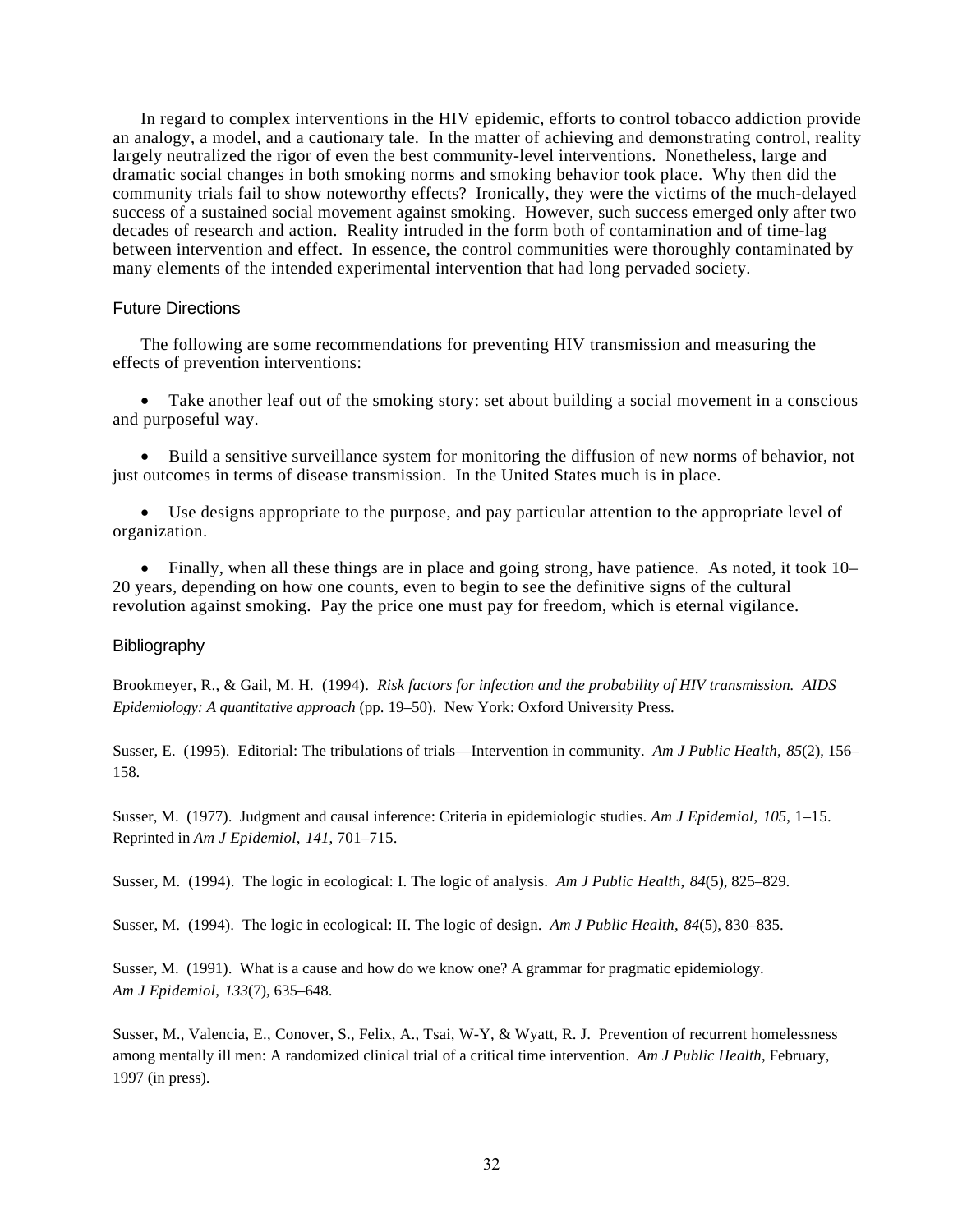### **Theoretical Models of HIV Prevention**

#### **Martin Fishbein, Ph.D.**

#### <span id="page-35-0"></span>**Introduction**

Despite the best efforts of biomedical researchers, there is in the second decade of the AIDS epidemic still neither a cure for nor a vaccine to prevent this deadly disease. Yet HIV infection is preventable, primarily through behavior change. Efforts to prevent AIDS must rely on an understanding of the factors that influence behavior and behavior change.

#### **Conclusions**

Targeted, theory-based interventions can change behavior. There are only a limited number of theoretical variables (or psychosocial determinants) that need to be considered in attempts to predict, understand, and change behavior. The impact of a given behavior change on the AIDS epidemic will depend on local circumstances, such as prevalence of the disease and sexual mixing patterns in the population.

#### Role of Behavior in Transmission of HIV

To best understand the role of behavior change in preventing the further spread of HIV, it is helpful to examine the May & Anderson (1987) model of the reproductive rate of a sexually transmitted disease:

#### $Ro = \beta cD$ ,

where  $Ro$  = reproductive rate (of transmission),  $\beta$  = measure of infectivity or transmissibility,  $c$  = measure of interaction rates between susceptibles and infectors, and  $D$  = measure of duration of infectiousness.

Because each of the elements in the right side of the equation can be influenced by behavior change, the model suggests that there are many behaviors that affect the rate of HIV transmission. For example, the degree of infectivity or transmissibility (ß) can be decreased by increasing condom use or by delaying the onset of sexual activity. The interaction rate (c) can be influenced by decreasing the rate of new partner acquisition or increasing monogamy. Although there is no way at present to change the duration of infectiousness (D) for HIV, it should be noted that sexually transmitted diseases (STDs) serve as co-factors in HIV transmission (i.e., they influence ß) and duration of infectiousness (D) is a very important parameter in reducing the transmission of STDs. Thus, if one can increase the likelihood that people will participate in screening or if they can be motivated to seek early treatment for symptomatic STDs, this will reduce the duration of infectiousness (D) for an STD, which ultimately reduces seroincidence.

If an effective behavioral intervention (e.g., one leading to a 15 percent increase in condom use) is introduced in a population that has low HIV prevalence, there may be little or no impact on disease. However, such an intervention could lower the probability of an epidemic if HIV were introduced into that low-prevalence population; persons would already have been inoculated (behaviorally) against the threat of HIV if at some point HIV were introduced into the social system. Yet this same intervention could have a dramatic impact on HIV seroincidence if it were introduced in a population with high seroprevalence.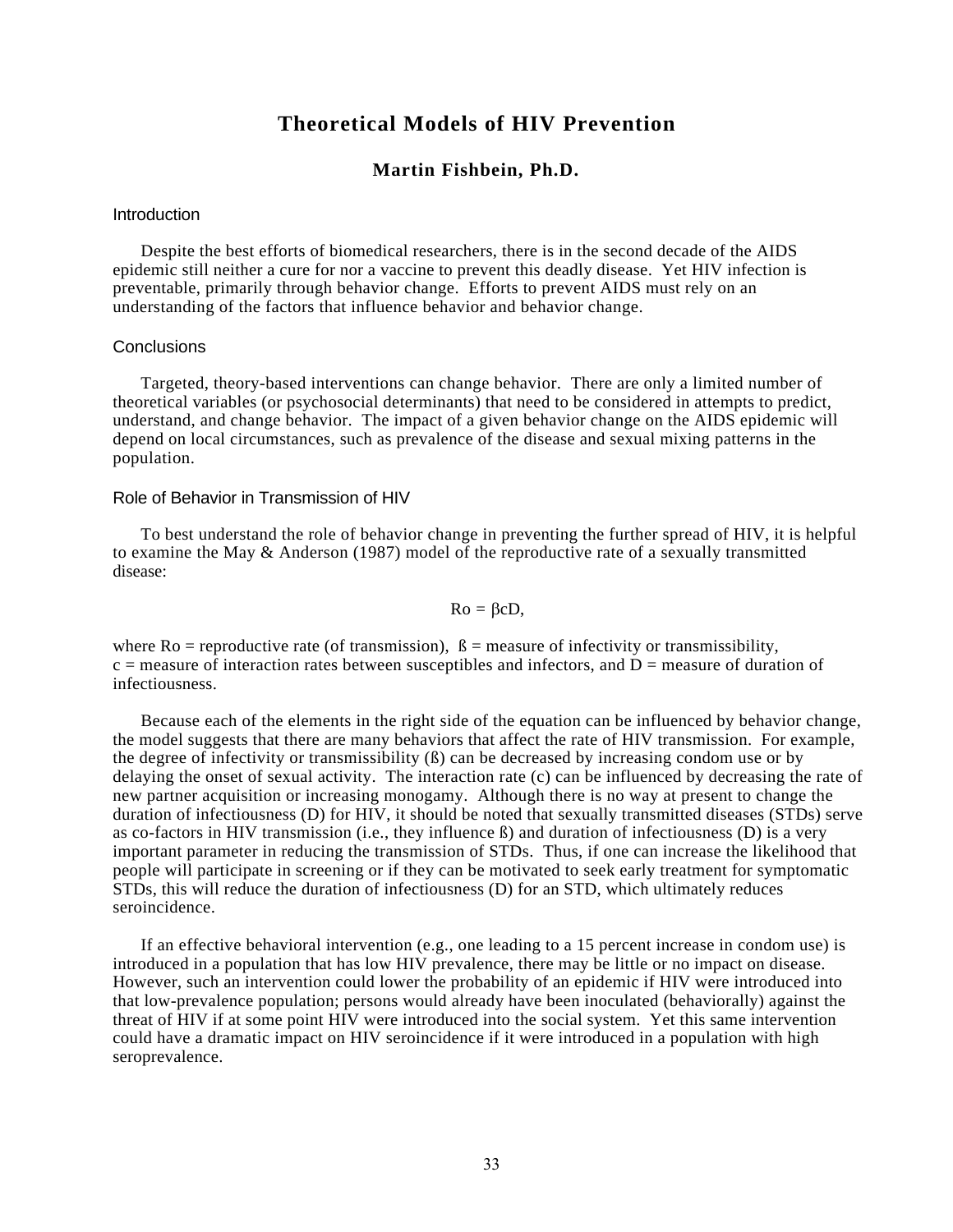Clearly, the impact of any given behavior change (like the impact of any STD control program) will depend on many factors, not the least of which is the prevalence rate of the disease in the population under consideration. Although it is possible to model the effects of a given increase in condom use (or decrease in STDs) on the HIV epidemic, it is important to recognize that the same 10 or 15 percent increase in condom use (or reduction in STD rates) will have very different impacts on the transmission of HIV (or any other STD), depending on local prevalence rates and/or the sexual mixing patterns in the population. For this reason, more than any other, it is imperative to evaluate the effectiveness of behavior change interventions by considering the extent to which they change behavior, not merely their impact on the transmission of HIV or other STDs. In addition, although considerably more research is necessary to enable a fuller understanding of the interrelations among behavior change, STD rates, and HIV incidence, a number of models can help determine the impact of a given behavior change in a given population.

To produce change in a given behavior, however, it is important to first understand the factors underlying the performance (or nonperformance) of that behavior. A better understanding of why people behave the way they do will most likely lead to development of more effective interventions to change behavior. Although, at a substantive level, it can be argued that every behavior has its own unique set of determinants, there is a growing consensus that, at the theoretical level, only a limited number of variables need to be considered in order to predict and understand any given behavior.

To illustrate this point, the three theories that have had the greatest impact on AIDS intervention research—the Health Belief Model (Rosenstock, Strecher, & Becker, 1994), the Social Cognitive Theory (Bandura, 1994), and the Theory of Reasoned Action (Fishbein, Middlestadt, & Hitchcock, 1991)—will be briefly reviewed. These theories represent a public health, a clinical, and a social–psychological approach to understanding behavior and behavior change. Although there are no real competitors to the Health Belief Model (Rosenstock, Strecher, & Becker, 1994) within the public health domain, there are other clinical and social psychological theories of behavior, and two of these—the Theory of Self-Regulation and Self-Control and the Theory of Interpersonal Relations and Subjective Culture—will also be briefly reviewed. The results of a workshop, which brought together the developers of these five theories to discuss the similarities and differences among their theories, will be described in this presentation (Fishbein et al., 1992).

Although this group of theorists could not agree on a "consensus model," they agreed on the variables that are central to predicting and understanding a given behavior:

• The intention to perform (or not perform) the behavior

Example: "I will use a condom every time I have sexual intercourse."

• The skills and abilities necessary for behavioral performance

Example: Respondent knows how to and is capable of sterilizing needles and other injection equipment.

• The presence or absence of environmental constraints that could prevent behavioral performance

Example: Condoms are not available (i.e., cannot be purchased).

• The attitude toward performing the behavior, which is based on outcome expectancies (or beliefs that performing the behavior will lead to certain positively or negatively valued outcomes)

Example: "My using a condom every time I have sexual intercourse is a good thing to do."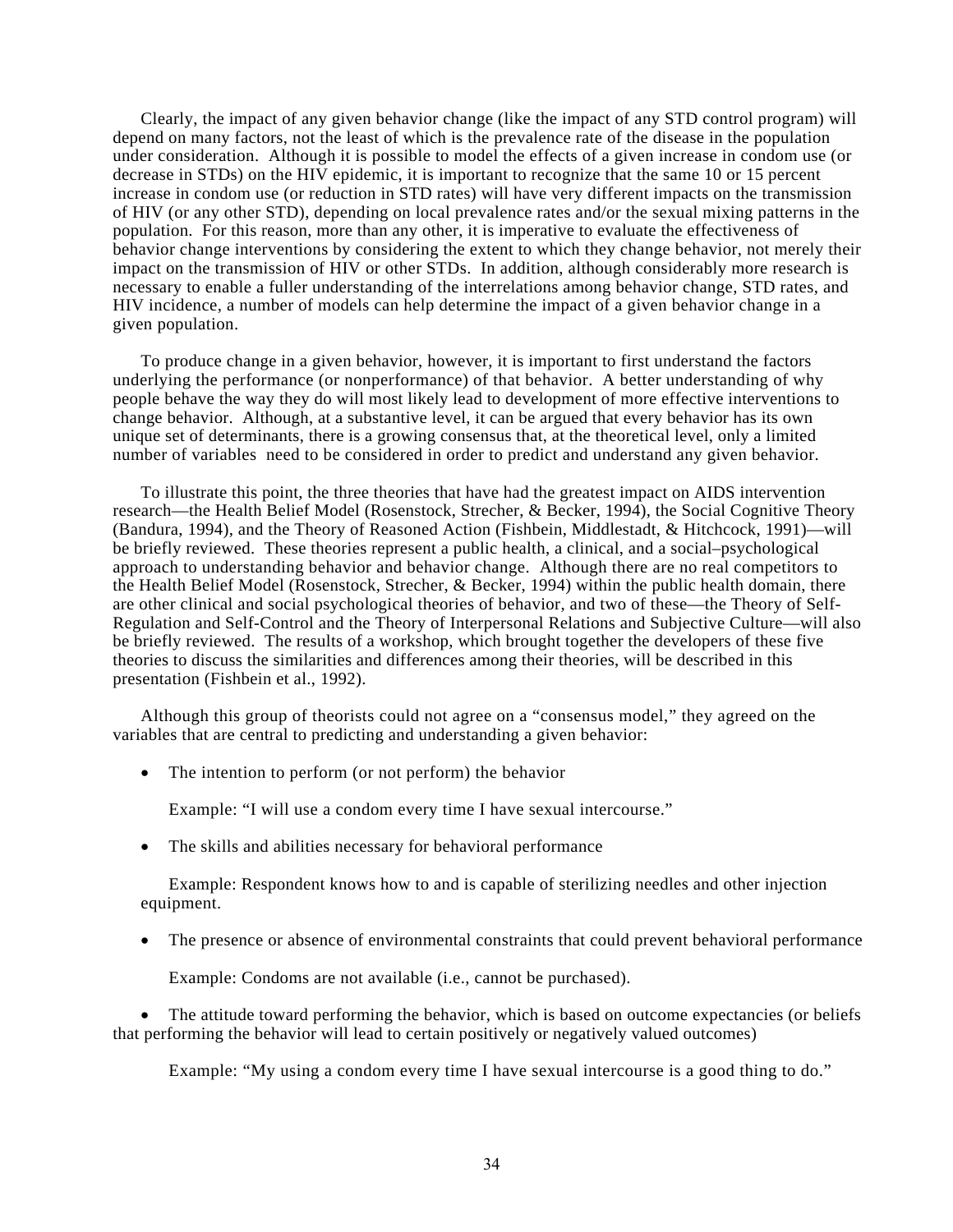• Perceived norms concerning behavioral performance

Example: "Most people who are important to me think I should always use sterile injection equipment."

• Self-standards with respect to performing the behavior

Example: "I am the kind of person who always uses a condom when I have sexual intercourse."

• Emotional reactions vis-a-vis the behavior

Example: "When I think about asking my partner to always use a condom, I get anxious and upset."

• Self-efficacy with respect to behavioral performance

Example: "Although lots of things can get in the way (e.g., my partner being high, my feeling lonely) of using condoms, I can use a condom every time I have sexual intercourse."

There was also consensus in the workshop that the first three variables are probably necessary and sufficient to predict a given behavior. That is, the probability that a given behavior will be performed is very close to 1.0, if the following three conditions have been met: (1) the person has formed a strong intention (or made a commitment) to perform the behavior, (2) he or she has the skills and abilities required for behavioral performance, and (3) there are no environmental constraints to prevent behavioral performance.

One implication for developing behavioral interventions is that very different types of interventions will be necessary depending on which of these variables reduces the likelihood that a given behavior will be performed. For example, interventions required if one has not already formed a strong intention to perform a behavior are different from interventions required if one has formed the intention but either does not have the necessary skills and abilities to carry it out, or if one finds that environmental constraints are preventing one from acting on that intention. If the problem is motivational—that is, if a strong intention has not yet been formed—the intervention should address one or more of the remaining five variables.

The relative importance of these variables as determinants of intention (and behavior) depends on both the behavior and the population under consideration. Thus, for example, one intention may be primarily controlled by attitudinal considerations whereas another may be most strongly influenced by normative considerations. Similarly, whereas a given behavior may be primarily under attitudinal control in one population, it may be under normative control or most strongly influenced by selfefficacy in another. Thus, it is important to empirically identify those factors that most strongly influence a given behavior in a given population and then use this information to design interventions.

Other points of consensus will also be discussed along with several other implications of behavioral theory for the development, implementation, and evaluation of behavior change interventions.

#### Future Directions

Research is needed to understand the interrelations among behavior changes, STD rates, and HIV incidence. Both theory-based behavioral interventions and STD control programs can have an impact on HIV transmission. Research is needed to understand the relative effectiveness of these two approaches, as well as the relative efficacy of a combined behavior change/STD control program and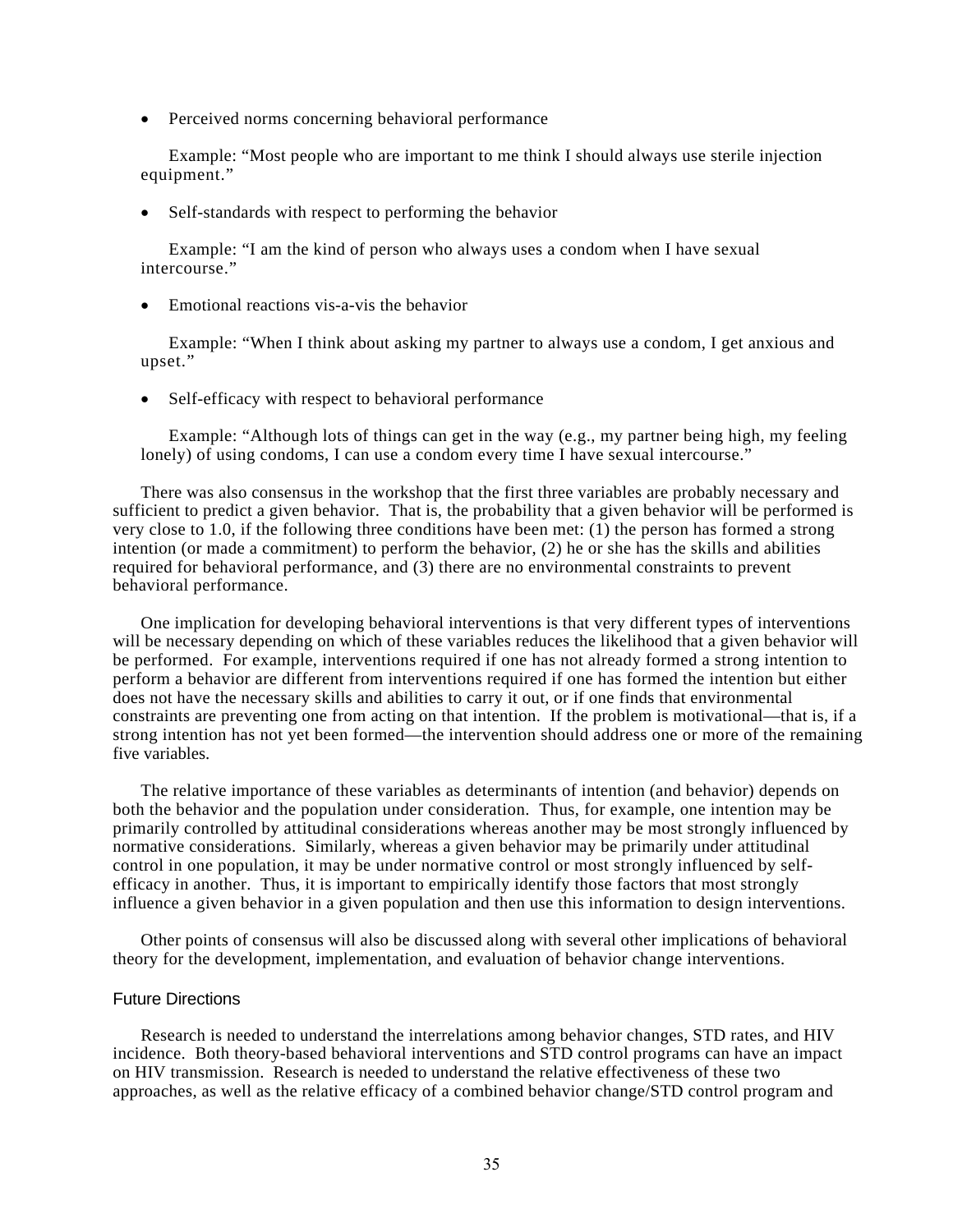drug treatment and HIV incidence. Some of the variables identified by the theorists (e.g., self-standards, emotional reactions) have not been fully investigated or subjected to empirical tests. Research evaluating the importance of these variables as determinants of behavior and as factors influencing behavior change is necessary.

## References

Bandura, A. (1994). Social cognitive theory and exercise of control over HIV infection. In R.J. DiClemente and J.L. Peterson (eds.), *Preventing AIDS: Theories and methods of behavioral interventions*. New York: Plenum, 25–29.

Fishbein, M., Bandura, A., Triandis, H.C., Kanfer, F.H., Becker, M.H., Middlestadt, S.E., & Eichler, A. (1992). *Factors influencing behavior and behavior change: Final report—Theorist's workshop*. Rockville, MD: NIMH. A slightly revised version of this report will be published in A. Baum, T. Revenson, and J. Singer (Eds.), *Handbook of health psychology*. N.J.: Lawrence Erlbaum and Associates.

Fishbein, M., Middlestadt, S.E., & Hitchcock, P.J. (1991). Using information to change sexually transmitted diseaserelated behaviors: An analysis based on the theory of reasoned action. In J.N. Wasserheit, S.O. Aral, and K. K. Holmes (eds.), *Research issues in human behavior and sexually transmitted diseases in the AIDS era*, Washington, D.C.: American Society for Microbiology, 243–257.

May, R. M., & Anderson, R. M. (1987). Transmission dynamics and HIV infection. *Nature*, *326*, 137–142.

Rosenstock, I. M., Strecher, V.J., & Becker, M. H. (1994). The health belief model and HIV risk behavior change. In R.J. DiClemente and J.L. Peterson (eds.), *Preventing AIDS: Theories and methods of behavioral interventions*. New York: Plenum, 5–24.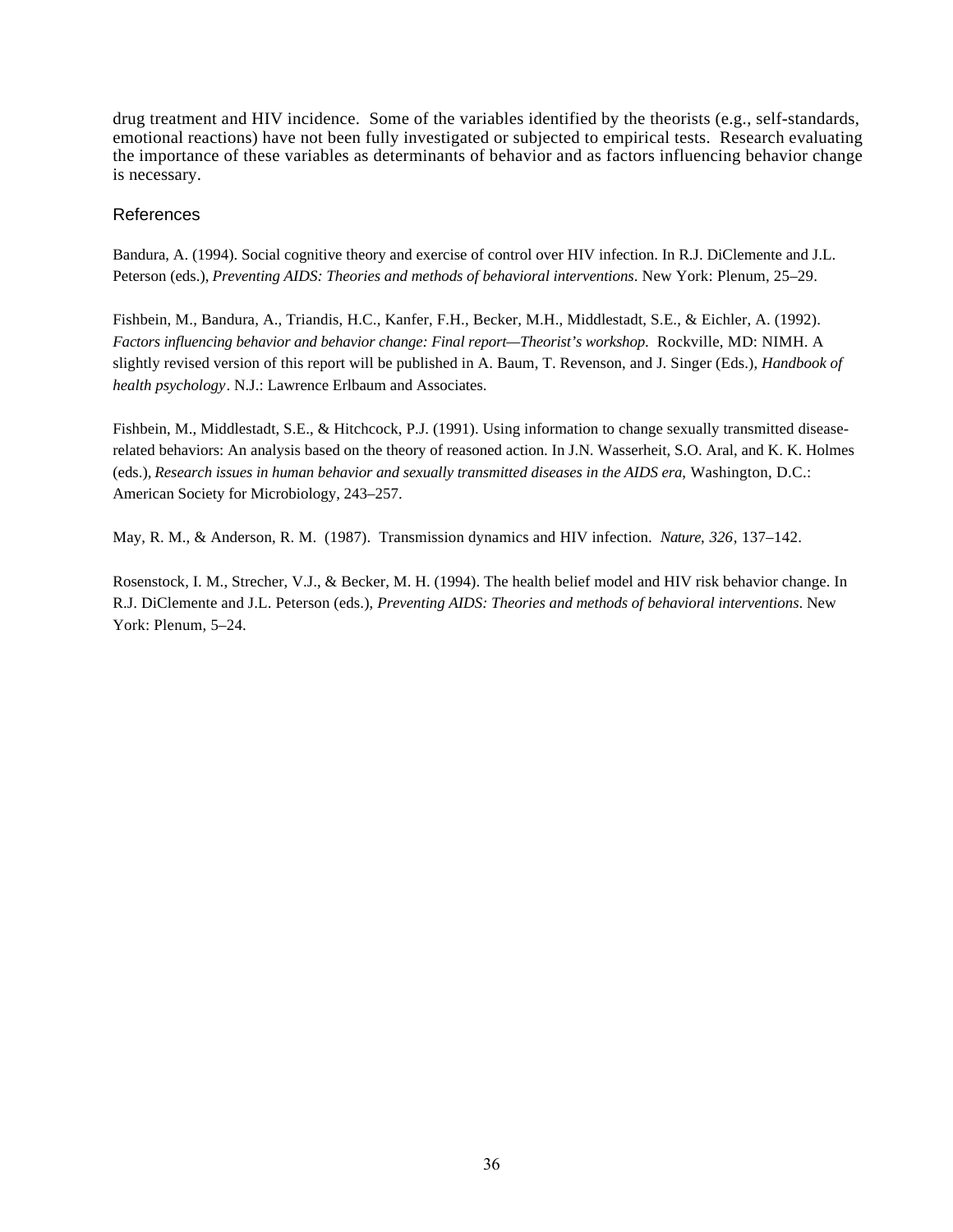# **Consequences of HIV Prevention Interventions and Programs: Spectrum, Selection, and Quality of Outcome Measures**

# **David R. Holtgrave, Ph.D.**

## **Introduction**

A spectrum of sound outcome measures from self-reported behavior change to HIV seroincidence is essential in evaluating HIV prevention programs and interventions (Coyle et al., 1991). Self-reported changes in behavior can have solid psychometric properties (valid and reliable) if rigorous methodologies are employed. Linkages between self-reported HIV-related risk behaviors and HIV transmission can be made using complex mathematical modeling methods.

## **Conclusions**

Three major points will be made in this presentation:

The consequences of HIV prevention interventions and programs can be measured in a wide variety of ways; the choice of outcome measures should be driven by the type of evidence that is required to answer the research questions and determine the efficacy of AIDS prevention programs. The information needs of public health decisionmakers who have the ultimate responsibility for managing and allocating resources among effective AIDS interventions and programs must also be considered.

• Self-reports of sex and drug use behaviors can be reliable and valid outcome measures if rigorous assessment strategies are employed.

• Some sex and drug use behaviors are empirically associated with a higher probability of HIV transmission, and this can be modeled in different populations.

## Range of Outcome Measures in Research

The selection of appropriate outcome measures in studies of the efficacy of HIV prevention interventions depends on a range of issues: (1) availability of behavioral assessments with good psychometric properties that are also culture and gender appropriate; (2) whether sufficient members of at-risk population can be recruited and maintained in a longitudinal study; (3) access to laboratory facilities to conduct STD or HIV tests; and (4) research dollars available.

Most research studies on the efficacy of HIV prevention interventions have focused on selfreported behavioral outcomes; a small number have utilized STD and HIV infection as outcome measures. Examples of studies using each of these general types of outcome measures will be presented through this conference. As will be seen in this presentation, the behavioral outcome measures have included the following: (1) condom use measured on a per-act basis; (2) condom use measured on a per-partner basis; (3) number of sex partners; (4) number of risky partners; (5) frequency of particular sexual behaviors (such as vaginal intercourse); (6) condom redemption coupons; (7) number of partners with whom drug injection needles and syringes are shared; and (8) frequency of particular drug injecting behaviors. This presentation will review the psychometric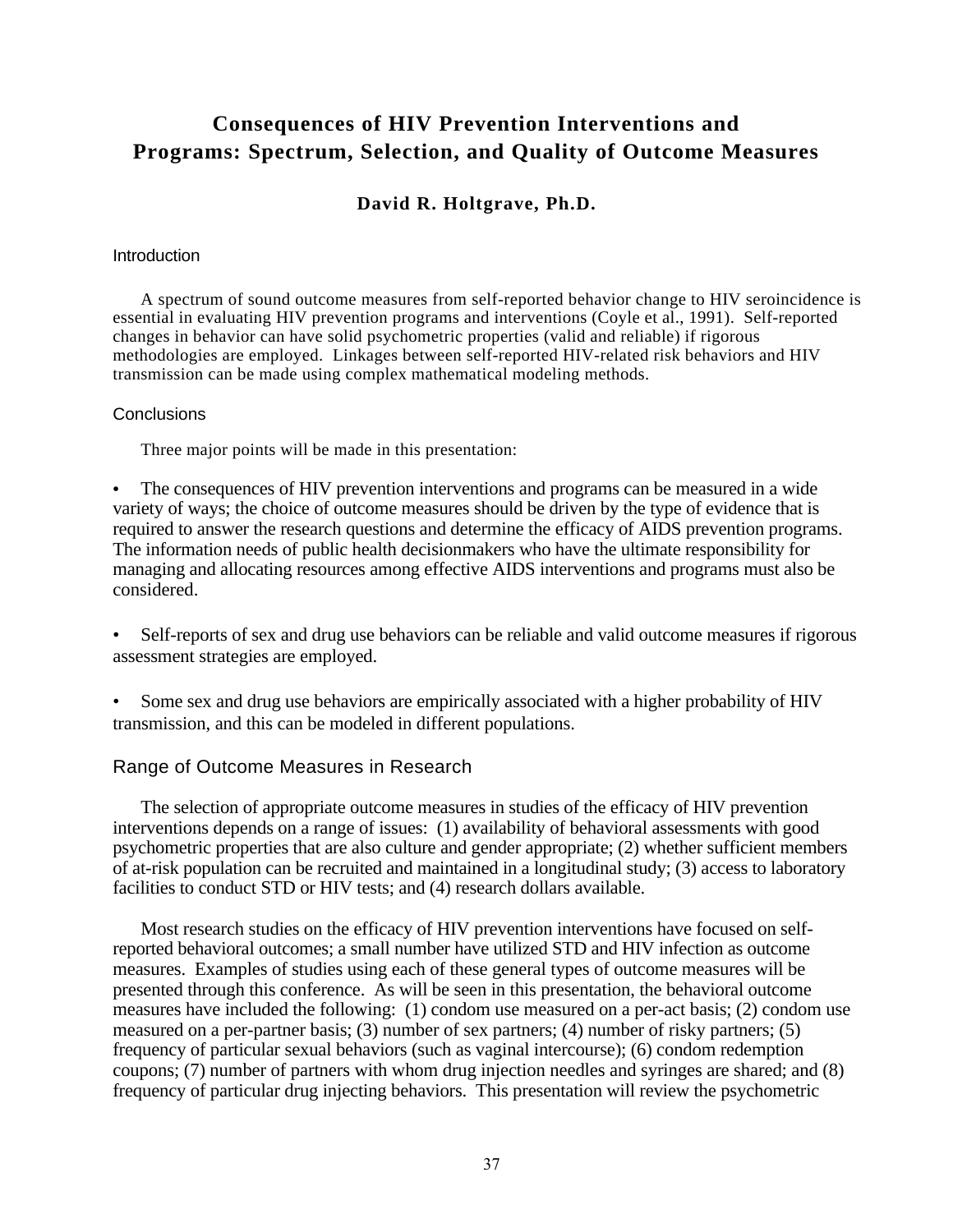properties of self-reported behavioral measures (both sexual and drug using behaviors), and the conditions under which biological outcomes measures may be feasible and meaningfully used. The utility of HIV seroprevalence and seroincidence as outcome measures will also be discussed.

# Range of Outcomes for Public Health Decisionmakers

Besides the concerns of researchers, another important constituency for AIDS prevention research is public health decisionmakers who are responsible for managing HIV prevention programs and research portfolios. Two decisionmaking examples are as follows (these examples are hypothetical yet realistic): (1) an HIV prevention community planning group wishes to improve condom use among young gay men. They ask a team of behavioral scientists to work with them to identify which of several possible types of interventions is most likely to lead to an increase in condom use in this population in a specific geographic area; and (2) a federal agency responsible for HIV prevention programming has a small pool of discretionary funding. They can choose to add additional funding to any one of their current programs. They seek the input of evaluation specialists and others to help them decide which of several programs is most likely to maximize the number of HIV infections prevented given the size of the available discretionary funds.

These decisionmaking examples, respectively, emphasize behavioral outcomes, and HIV-specific health outcomes. The second example also illustrates the need for hybrid outcome measures that simultaneously balance the costs and consequences of HIV prevention interventions. Figure 1 provides a schematic to illustrate conceptually these different layers of outcomes. All of these constituencies have an important place in public health decisionmaking.

# Self-Reported Behaviors

Many public health questions relate to the ability of HIV prevention interventions to modify or avert risky behaviors. In this presentation, HIV-related risk behaviors will be identified, their sensitive nature will be emphasized, the difficult environmental conditions under which assessments often must be made will be described, and some methodological challenges in assessing these risk behaviors will be noted. The available data on the reliability and validity of self-reported sex and drug use risk behaviors will be presented.

| <b>Resources</b> | Interventions<br>and programs | Behavioral<br>determinants | Behavioral<br>outcomes                                                                                                                                               | HIV-specific<br>health outcomes                                                                                                 | General<br>health outcomes                                            |
|------------------|-------------------------------|----------------------------|----------------------------------------------------------------------------------------------------------------------------------------------------------------------|---------------------------------------------------------------------------------------------------------------------------------|-----------------------------------------------------------------------|
|                  |                               |                            | Examples<br>Sexual risk<br>behaviors, drug<br>use risk behaviors,<br>summary risk<br>indices.<br>occupational<br>caregiving<br>practices, use of<br>AZT in pregnancy | Examples HIV<br>prevalence rate,<br>seroconversion<br>rate, estimates of<br>the number of<br><b>HIV</b> infections<br>prevented | Examples<br>Life years saved,<br>quality-adjusted<br>life years saved |

Figure 1. Three Types of Outcomes To Be Measured in Determining the Effectiveness of HIV Prevention Interventions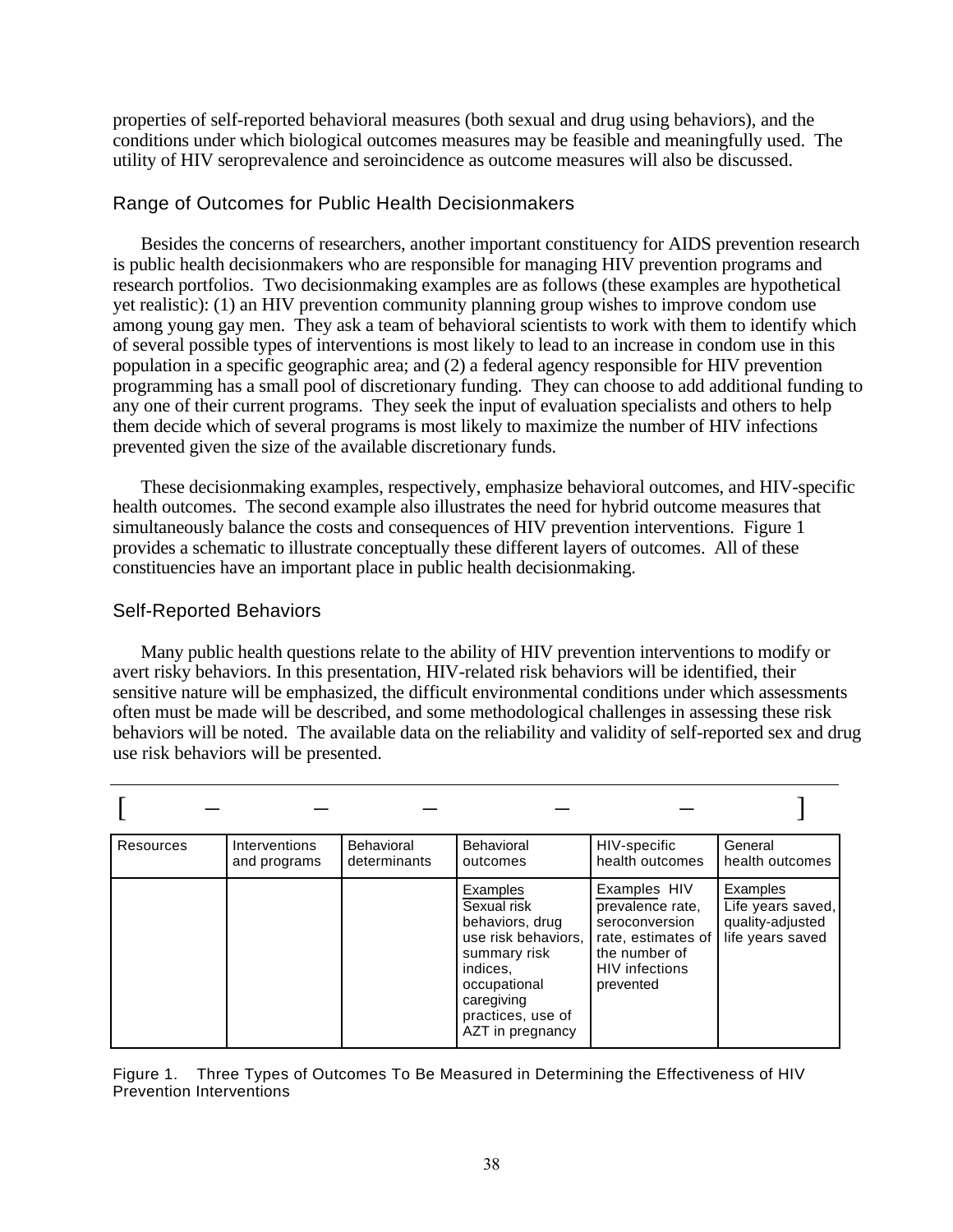A National Research Council panel found that the test/retest reliability of self-reports of sexual risk behaviors is generally good, especially over short recall periods (Miller, Turner, & Moses, 1990). Several approaches have been used to assess the validity of self-reports of sexual risk behaviors. For instance, the same National Research Council panel found that the concordance between partners' independent reports of physical aspects of sexual behaviors tended to be good. Other validation approaches (such as urinalysis in the case of drug use and confronting respondents with the prospect of being subjected to a lie detector test) have provided additional evidence of the validity of self-reported behaviors.

Needle and colleagues (1995) examined the test/retest reliability of self-reports of drug use behaviors and found it to be high. The National Research Council panel referred to above stated that urinalysis could be used to assess the validity of self-reports of drug use behaviors. The overall data suggest that self-reports of such behaviors tend to be valid; however, the data vary depending on the assessment method used, and there is some tendency toward underreporting drug use. Important lessons have been learned that can help researchers assess self-reports of sex and drug use risk behaviors in reliable and valid ways.

#### Linkages Between Behavioral Outcomes and HIV Infection

Because a major purpose of HIV prevention interventions and programs is to reduce transmission of the virus, HIV seroconversion data are important. A small number of large-scale studies have used HIV seroconversion as an outcome measure. However, such biological measures have important limitations that must be considered, even though tests for HIV antibodies are quite sensitive and specific. First, asking respondents to submit to repeated blood draws during the course of a study could introduce bias and limit the generalizability of the study results. Second, because HIV seroconversion is a relatively infrequent event, the sample size for a study using HIV infection as an outcome measure may need to be very large. Third, the relationship between sex (or drug use) risk behaviors and HIV infection is not a simple linear relationship. Rather, it is complex and nonlinear and depends on a number of contextual factors, as will be discussed below. Hence, HIV seroconversion is a feasible outcome measure only under certain circumstances.

Even when data on HIV infections are not available, epidemiological models may be used to link behavioral outcome measures to estimates of HIV infections prevented by the intervention. (Holtgrave and Kelly [1996] recently employed this technique in a cost-effectiveness study of an HIV prevention intervention for women at risk of infection.) These models have an empirical basis that rests primarily on long-term epidemiological cohort studies, which track both behavioral and biological measures, and on studies of HIV-serodiscordant couples that monitor behavioral measures and HIV serostatus of the initially uninfected partner (Brookmeyer & Gail, 1994).

These models are essentially epidemiological equations that describe HIV transmission. For example, according to a Bernoullian model of HIV transmission, the overall risk of infection for a person having *n* sexual contacts with *m* different partners is as follows:

$$
1 - \{p[1 - r(1 - fe)] - (1 - p)\}^m,
$$

where  $p$  is the HIV prevalence among sex partners,  $r$  is the risk of HIV infection of one act of unprotected sex, *f* is the fraction of sex acts in which condoms are used, and *e* is the effectiveness of condoms in blocking transmission of HIV. This equation can be easily generalized to account for multiple risk behaviors, including various sexual and drug use behaviors. Brookmeyer and Gail (1994) provide an overview of Bernoullian and other types of epidemiological models that link sex and drug use risk behaviors to HIV infection. There are many empirical demonstrations of increases in risk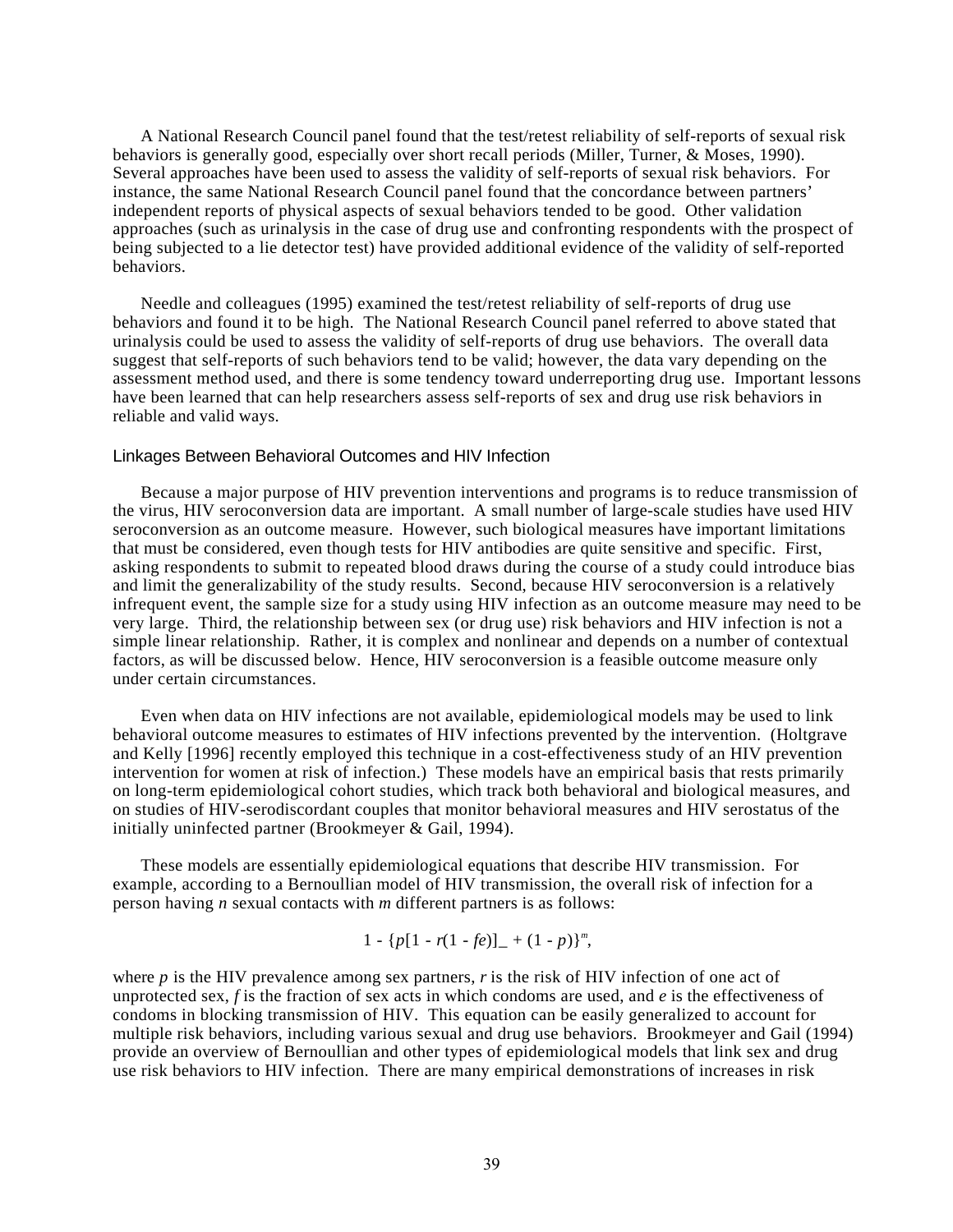behaviors leading to increases in HIV transmission. One important qualitative finding is that HIV infection is related closely to the number of a person's sexual partners.

#### Future Directions

As new strategies for alternative means of HIV testing (e.g., oral fluid tests) become available, their feasibility for use in HIV prevention trials should be evaluated further. These alternative testing methodologies have some potential for making biological HIV outcome measures more feasible.

However, even if biological measures become more widespread, behavioral measures should not be abandoned. Indeed, behaviors are the modes of HIV transmission, and prevention interventions work by modifying HIV-related risk behaviors. Therefore, further empirical efforts should refine the existing specifications of the functional relationships between HIV-related risk behaviors and biological outcome measures.

Progress should be made toward identifying a minimum data set of behavioral variables to be measured in all behavioral intervention trials. This would facilitate comparisons of results across studies, and better enable mathematical modeling analyses linking behavioral outcomes to estimates of HIV infections prevented by interventions.

Efforts should be made to study program managers' and policymakers' uses of various outcome measures in their decisionmaking about HIV prevention programs. Their information needs should be considered in outcome measure selection. The extent to which currently used outcome measures actually provide them the requisite information should be formally assessed.

## References

Brookmeyer, R., & Gail, M. H. (1994). *AIDS Epidemiology: A quantitative approach,* (pp. 19-50). New York: Oxford University Press.

Coyle, S. L., Boruch, R. F., & Turner, C. F. (Eds.). (1991). *Evaluating AIDS prevention programs,* expanded ed., (pp. 34-49). Washington, DC: National Academy Press.

Holtgrave, D. R., & Kelly, J. A. (1996). Preventing HIV/AIDS among high-risk urban women: The cost-effectiveness of a behavioral group intervention. *Am J Public Health, 86,* 1442-1445.

Miller, H. G., Turner, C. F., & Moses, L. E. (Eds). (1990). *AIDS: The second decade,* (pp. 359-472). Washington, DC: National Academy Press.

Needle, R., Weatherby, N., Chitwood, D., Booth, R., Watters, J., Fisher, D.G., Brown, B., Cesari, H., Williams, M.L., Andersen, M., & Braunstein, M. (1995). Reliability of self-reported HIV risk behaviors of drug users. *Psychol Addict Behav, 9,* 242-250.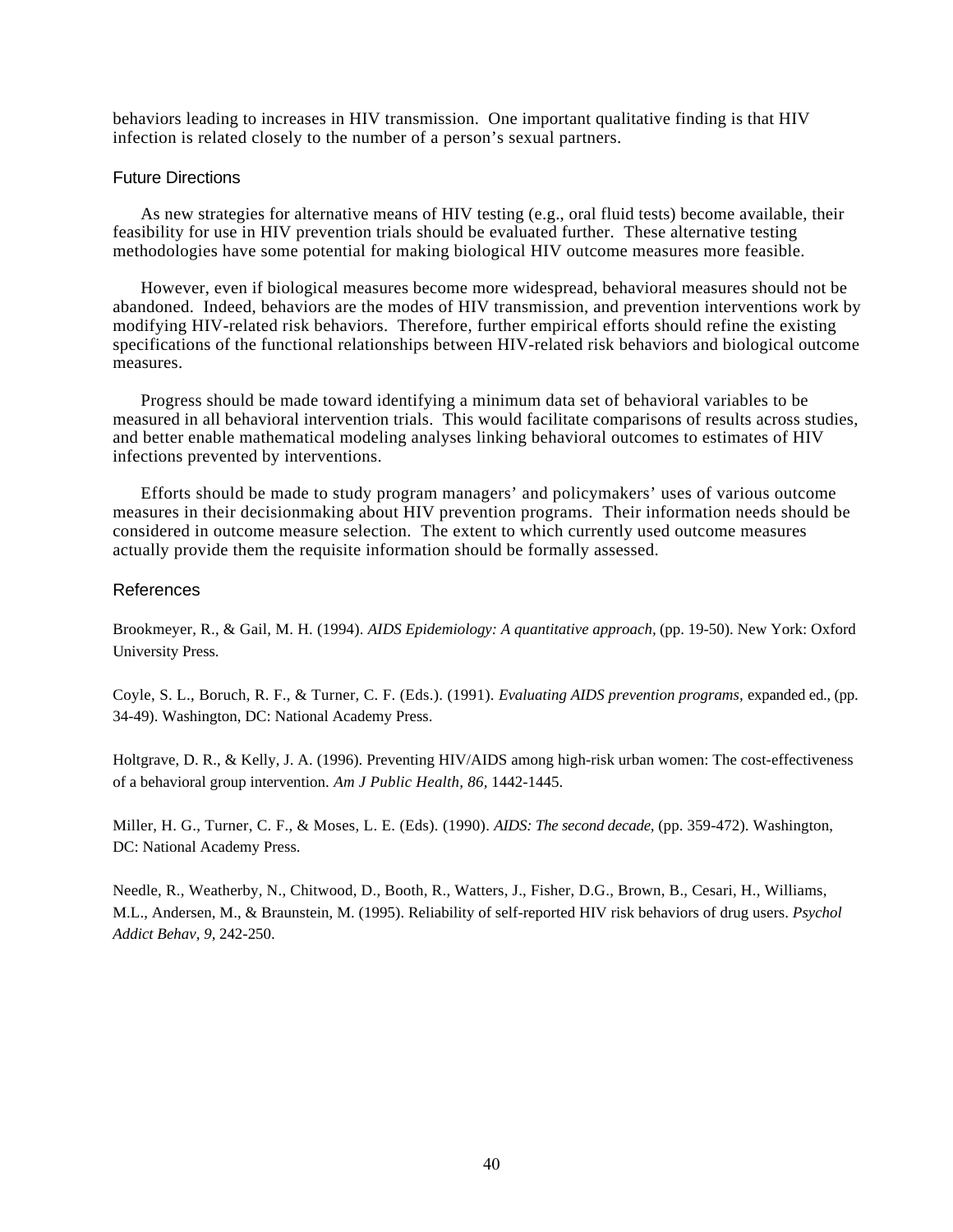# **Behavioral Interventions with Gay and Bisexual Men and Youth**

## **Jeffrey A. Kelly, Ph.D.**

#### **Introduction**

Throughout the decade after the first AIDS cases were identified, the HIV disease epidemic in the United States and in many developed countries throughout the world was largely driven by infections that had been contracted in the 1970s to mid-1980s by predominantly white gay and bisexual men in major AIDS epicenters such as New York, San Francisco, Los Angeles, and other large cities. Of all adult AIDS cases reported in the United States through June 1995, 52 percent have been among men who have sex with men (MSM) and who report same-sex contact as their only exposure to risk.

## **Conclusions**

Studies described below illustrate that behavioral intervention, whether delivered in face-to-face group or workshop programs or in the context of community-level interventions, can assist gay men in making behavior changes to reduce their risk for HIV infection. Risk-reduction skills training and assistance in planning how to implement change in personal relationships appear to be a primary component underlying the success of face-to-face interventions; the promotion of social norm changes to encourage risk avoidance appears to be a major component contributing to the effectiveness of community-level interventions. Both levels or strategies of intervention can contribute to the success of HIV prevention efforts among MSM, especially when adapted to meet the needs of the segments of the gay population who remain vulnerable to HIV/AIDS.

## Effectiveness of Face-to-Face Interventions To Reduce HIV Risk Behavior

A number of studies have evaluated the impact of intensive small-group or workshop interventions to assist gay men in enacting sexual behavior changes to reduce risk for HIV infection. The most definitive of these studies has employed randomized clinical trial (RCT) designs and has evaluated the effectiveness of intervention on sexual risk behavior, with risk behavior change self-reports corroborated by change in other validational measures. The procedures and outcomes shown in three of these randomized intervention outcome studies will be considered here.

Kelly and colleagues (1992) recruited a sample of 104 men from the community, all of whom reported high-risk sexual practices with male partners in the past year. Following individual assessment of each participant using a battery including measures of sexual behavior in the past 4 months, sexual behavior self-monitoring, AIDS risk behavior knowledge, and role play enactments to assess behavioral skills for resisting coercions to have risky sex, men were randomly assigned to either a 12-session, small group, HIV risk reduction intervention, or waiting list control group. The 12 weekly sessions, derived from cognitive-behavioral behavior change principles, focused on (1) AIDS risk education; (2) skills training exercises in condom use, sexual assertiveness, and initiating discussions of safer sex; (3) selfmanagement training to help participants identify personal "triggers" to risky sex and alternative ways to handle those triggers; and (4) exercises to teach risk-reduction, cognitive self-guidance, and selfreinforcement skills, emphasizing the linkage of risk reduction to themes of pride, self-respect, and responsibilities to protect oneself and others. All participants were followed for 8 months and readministered the same assessment battery completed at baseline. Among participants who received the intervention, condom use measured by both retrospective and diary measures increased from 20 percent to over 70 percent of all intercourse occasions, and rates of unprotected anal intercourse decreased from a mean of 8.0 occurrences per 4-month period at baseline to an average of 0.5 occurrences in 4 months following intervention. Behavior change was corroborated by improvement in AIDS risk knowledge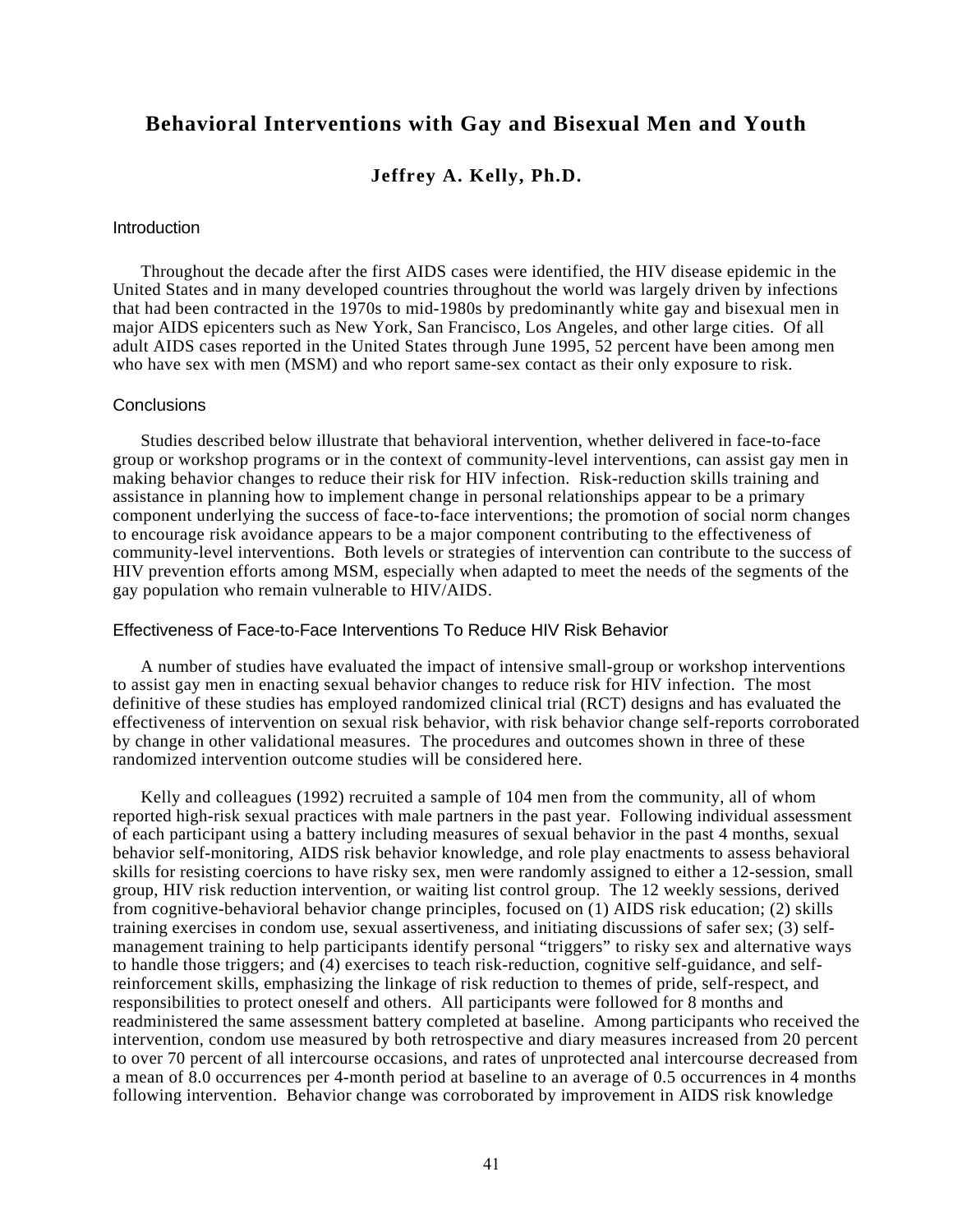and objectively assessed role-play sexual assertiveness skills from baseline to followup. No corresponding change was found among control group participants until they were later offered the same intervention for ethical reasons.

In a different intervention format, Valdiserri and coworkers (1989) evaluated the effectiveness of extended single-session workshop risk reduction interventions for gay and bisexual men. In this study, a sample of 292 men were randomly assigned to either a workshop that emphasized AIDS risk education or a workshop that included not only risk education but also extensive risk reduction skills training practice and exercises to promote the adoption of safer sex changes. Prior to participation in one of the two workshops, each man completed measures assessing risk knowledge, attitudes, change intentions, and sexual behavior practices. Participants were followed for 12 months after completing their workshop and were readministered the same measures. Although all participants showed evidence of improved knowledge and practical understanding about risk reduction, those who participated in the enhanced skills-based intervention exhibited greater change in risk-reduction attributes, intentions, and sexual behavior practices, including higher levels of condom use at 6- and 12-month followup. For these enhanced-intervention participants, the proportion of men consistently using condoms increased from 36 percent in the 6 months before baseline to 80 percent at 1-year followup.

The two intervention trials just described enrolled both white and ethnic minority MSM, but the samples predominantly comprised white men. A recent HIV prevention intervention outcome study reported by Peterson and colleagues (1996) recruited a cohort of 318 African American MSM. This sample is important because of the disproportionately high HIV infection rates among minority MSM. Following baseline risk assessment, participants in the Peterson et al. (1996) study were randomly assigned to a 3-hour intervention, a 9-hour intervention, or a control condition. The intervention elements were very similar to those used in the studies previously described and included risk education, cognitive and behavioral risk-reduction skills and self-management training, and safer sex negotiation skills practice, as well as including a focus on positive self-identity. When participants were followed for 18 months postintervention, little evidence of sexual risk behavior change was found among men in the control group, with only modest change among the brief intervention participants. However, men who had attended the 9-hour intervention—delivered in three 3-hour workshops—reduced their risk behavior. The proportion of men reporting any unprotected anal intercourse in the past 6 months declined from 45 percent at baseline to 20 percent at 18-month followup. Thus, interventions focused on cognitive-behavioral skills of considerable intensity or dosage have proven effective with ethnic minority MSM.

These studies show, using RCT designs, that it is possible to assist gay and bisexual men to make behavior change to lessen their risk for contracting HIV infection. A common element underlying these successful trials is the focus on extending beyond AIDS education alone, teaching participants critical risk-reduction skills and providing assistance in helping participants in planning how to apply those skills in personally relevant relationships and situations.

## Effectiveness of Population-Focused, Community-level Risk Reduction Interventions

A different level of intervention is that which seeks to change population risk behavior through community (rather than individual or small group) programs. Because perceived peer or social reference group norms concerning safer sex have been closely associated with individuals' levels of risk behavior, community-level interventions have particularly sought to modify social norms so as to encourage risk reduction and discourage high-risk behavior. In the past several years, there have been several promising results of controlled community-level risk reduction intervention field trials.

Kelly and colleagues (1992) reported on the outcomes of an intervention, delivered sequentially in a lagged or multiple baseline design, to populations of men patronizing gay bars in three southern cities. To establish baseline levels of risk, anonymous surveys were administered to all men entering all gay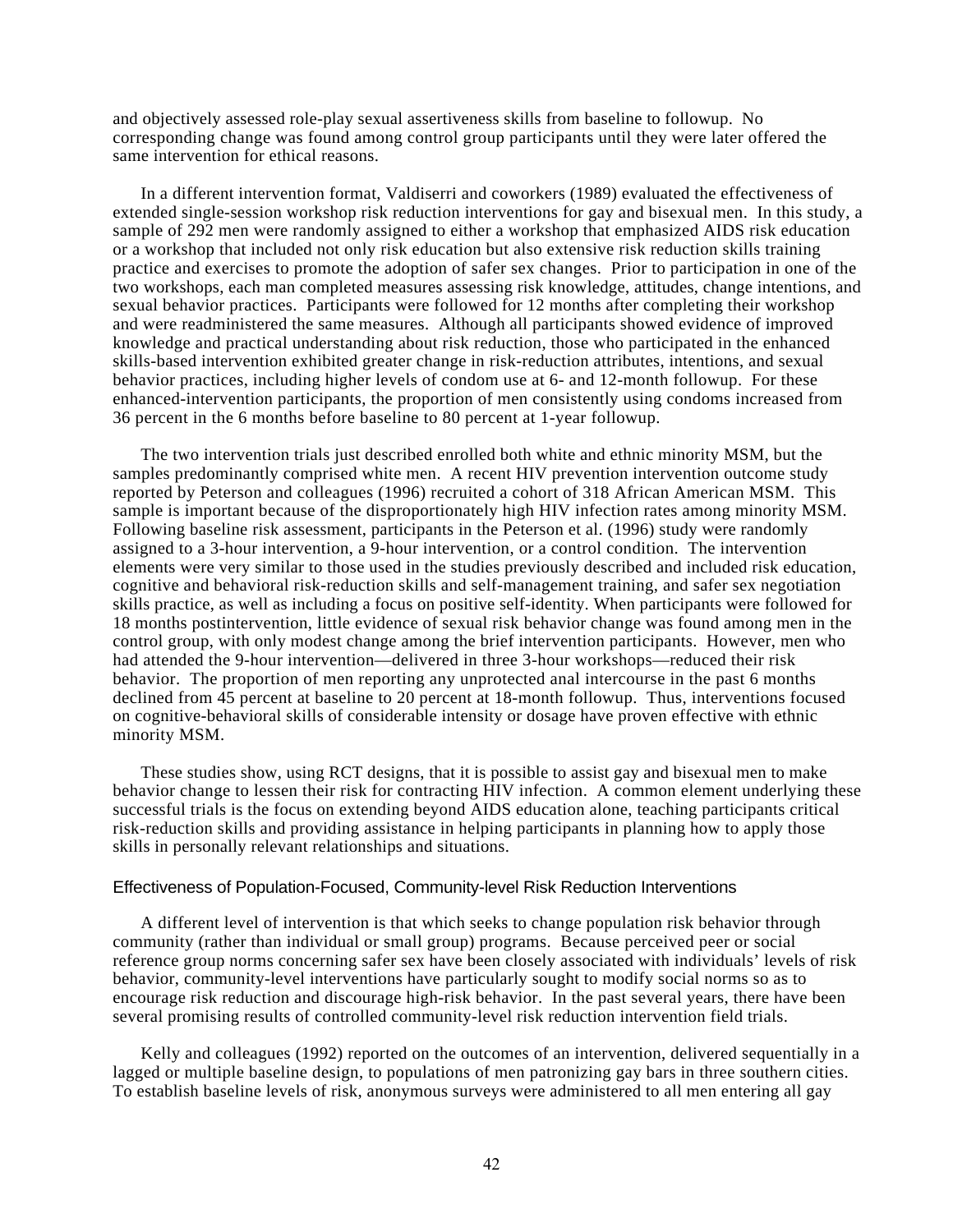bars in each city. These data revealed that an average of 37 percent of men in the populations reported engaging in unprotected anal intercourse in the past 2 months. The intervention tested in this study was based on "diffusion of innovation" theory, which postulates that behavior change in a population can be induced when a sufficient number of key and popular opinion leaders of the population exhibit, visibly endorse, and model new behavior, thereby producing both norms and behavior changes that diffuse throughout the population. At the time in this study when intervention was to be sequentially introduced in each city, bartenders in each club were taught to identify the 15 percent of club patrons who were observed to be most popular with male peers. The cadres of popular opinion leaders were then recruited to attend a series of four group sessions that provided training in how to communicate AIDS prevention endorsement messages to their friends and engaged the opinion leaders to initiate and maintain these conversational messages.

Effects of the intervention were assessed by repeating surveys of all men entering a city's bars at 3 month intervals following intervention in that city and comparing population risk levels found following intervention with those found at baseline in the city. In each community, reductions were found in the proportion of population members who reported engaging in any unprotected anal intercourse; reductions of 15–29 percent in the proportion of population members reporting risky sex were found in the cities. In addition, the survey data revealed that population norm perceptions concerning the social acceptability of insisting on safer sex shifted following intervention, indicating that the intervention produced both social norm and population risk behavior changes.

Utilizing a similar design, Kegeles, Hays, and Coates (1996) recently described results of community risk-reduction intervention focused on young gay men in two west coast cities. In this project, key opinion leaders were again identified in each city's population of young gay men, and these key leaders delivered HIV prevention endorsement messages to their friends. In addition, risk reduction workshops, social events that included AIDS prevention messages, and print and graphics AIDS education materials were disseminated in venues frequented by young gay men in each city. The intervention was evaluated by means of risk behavior surveys administered to longitudinally followed cohorts of young gay men in the cities. Relative to city populations that had not yet received the community-level intervention, reductions in population risk behavior were observed at 1-year followup in communities that had received intervention. Within the intervention city cohort of young gay men, the proportion of men engaging in any unprotected anal intercourse in the past 2 months decreased from 41 percent to 30 percent, about a 27-percent reduction from baseline and similar to the magnitude of change reported by Kelly and coworkers.

## Future Directions

Although the proportion of new HIV infections accounted for by MSM has declined over the past several years, largely due to a leveling in the rate of HIV incidence among gay men in the urban epicenters that originally drove the American epidemic, HIV prevention efforts focused on gay and bisexual men remain urgently needed for several reasons:

• Between 1994 and 1995, and based on data from states with confidential reporting, 35 percent of new HIV infections among men reported to the Centers for Disease Control and Prevention were attributable to male same-sex behavior as the sole exposure category.

• The risk behavior changes and stable incidence of new HIV infections among largely white, older, and well-educated urban gay men stand in contrast to still-increasing HIV incidence and high levels of risk behavior documented among young MSM and, especially, racial minority young gay or bisexual men. HIV incidence in this population segment is 3 percent per year in many areas, and the general observation that new HIV infections are increasingly associated with youth and minority status are true among MSM as well as other groups.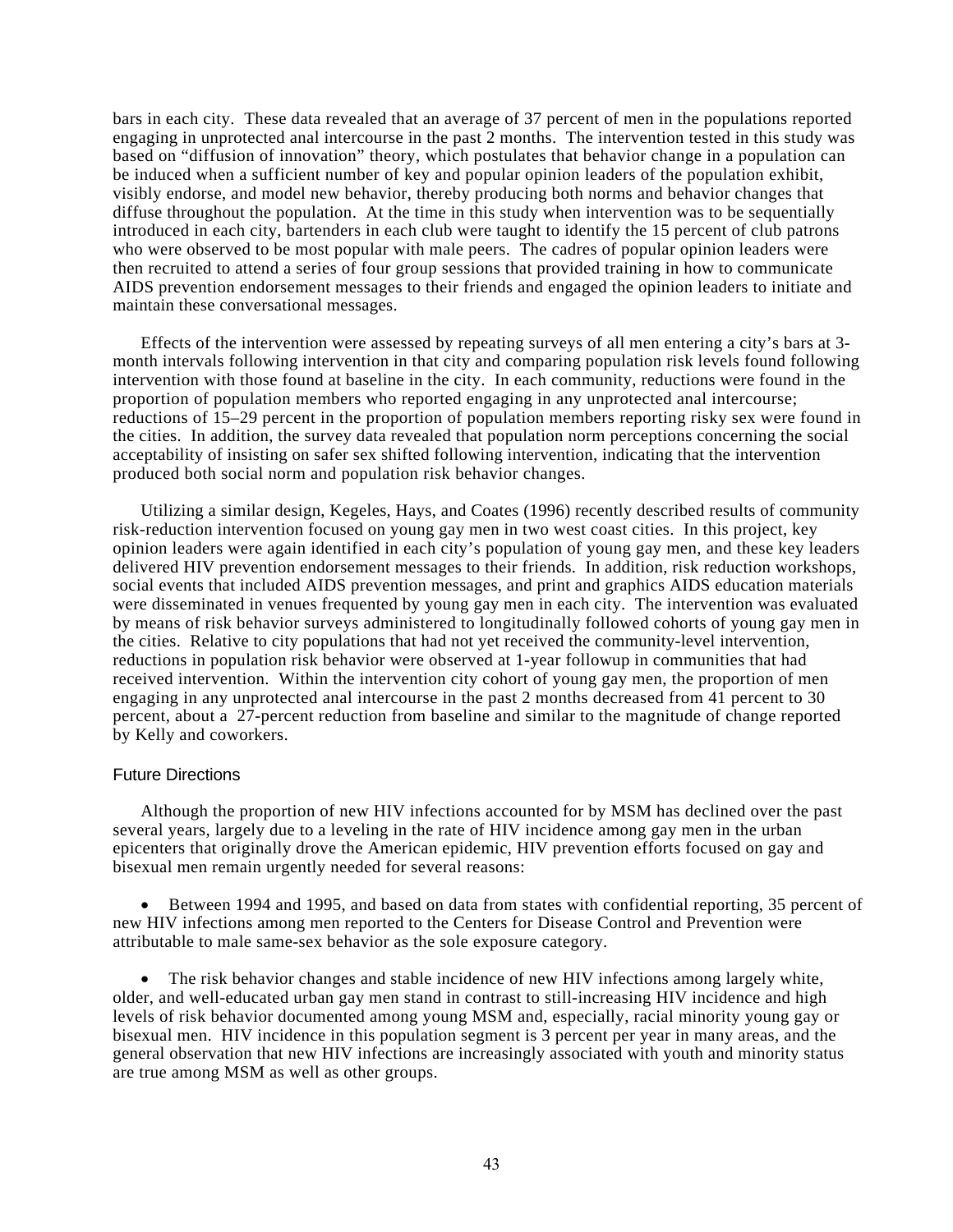• There is a trend of increasing rates of new infections among MSM living in geographical areas outside the traditional and original AIDS epicenters.

• Because HIV is now extremely prevalent among gay men in many large cities, it requires progressively "less" risk behavior to confer threat of contracting infection. In cities such as San Francisco and New York, where HIV infection prevalence among MSM is 35–45 percent, nonmonogamous gay men are likely to quickly encounter infected partners, and unprotected anal intercourse with those partners creates opportunities for efficient HIV transmission. Inconsistent maintenance of behavior change ("relapse")—a phenomenon well documented in the behavioral epidemiology literature among MSM even in cities with longstanding AIDS prevention efforts—carries great threat and requires a focus on behavior change maintenance.

Taken together, these patterns indicate that HIV prevention interventions are particularly needed for young and ethnic minority men who have sex with men; that MSM who live in what have been considered AIDS "second-tier" areas remain a vulnerable population; and that the high prevalence of HIV among urban gay men, coupled with evidence of frequent lapses to unsafe sex, requires increased attention to change maintenance and relapse prevention interventions.

## References

Kegeles, S.D., Hays, R.B., & Coates, T.J. (1996). The M-Powerment project: A community-level HIV prevention intervention for young gay men. *Am J Public Health*, *86*, 1129–1136.

Kelly, J.A., St Lawrence, J.S., Stevenson, L.Y, Hauth, A.C., Kalichman, S.C., Diaz, Y.E., Brasfield, T.L., Koob, J.J., & Morgan, M.G. (1992) Community AIDS/HIV risk reduction: The effects of endorsements by popular people in three cities. *Am J Public Health*, *82*, 1483–1489.

Peterson, J.L., Coates, T.J., Catania, J., Hauck, W.W., Acree, M., Daigle, D., Hillard, B., Middleton, L., & Hearst, N. (1996) Evaluation of an HIV risk reduction intervention among African American homosexual and bisexual men. *AIDS*, *10,* 319–325.

Valdiserri, R.O., Lyter, D., Levitron, L., Callahan, C., Kingsley, L.A., & Rinaldo, C. (1989). AIDS prevention in homosexual and bisexual men: Results of a randomized trial evaluating two risk reduction interventions. *AIDS*, *3*,  $21-26.$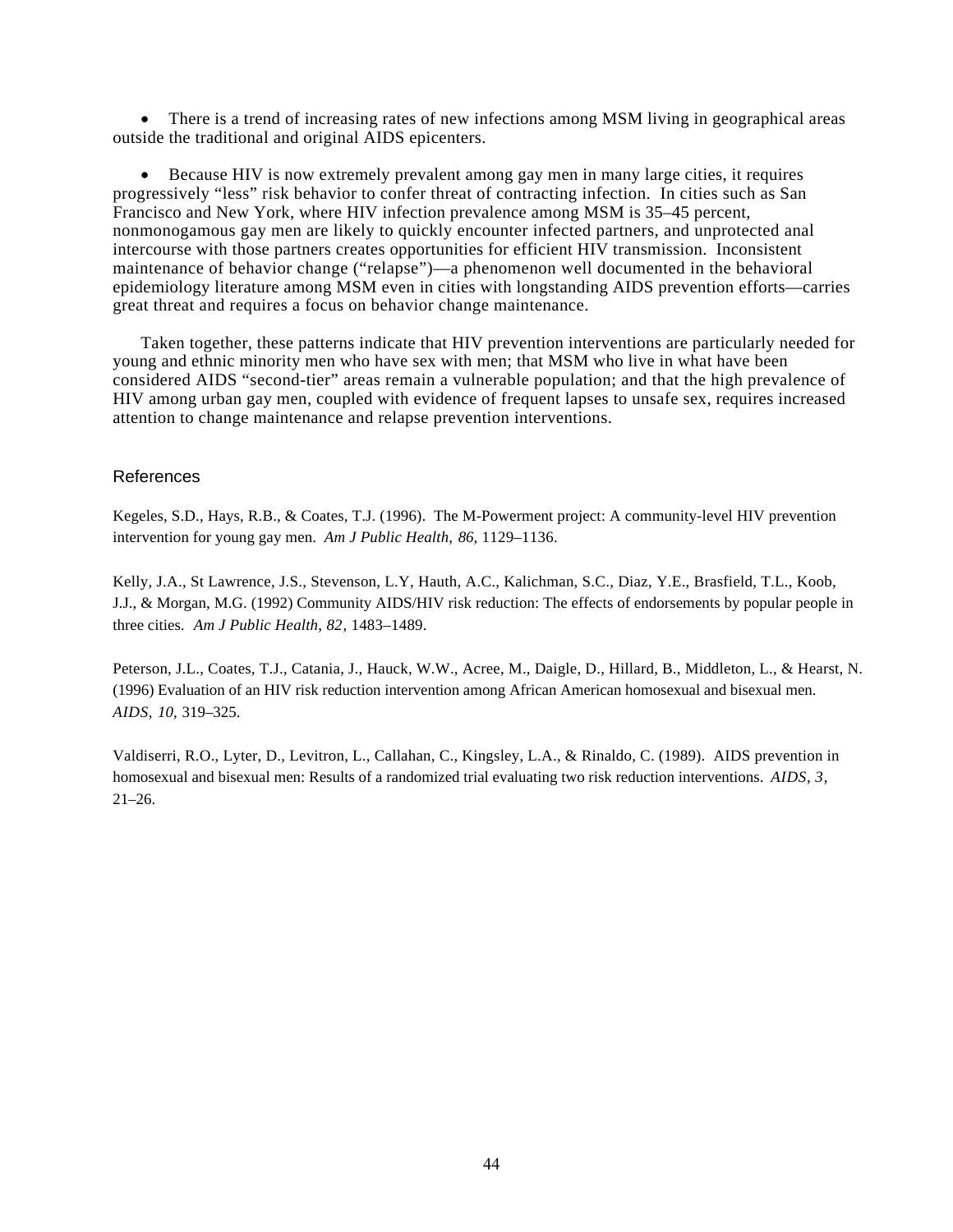# **Interventions To Reduce Heterosexual Transmission of HIV**

## **Mary Jane Rotheram-Borus, Ph.D.**

#### **Introduction**

Based on World Health Organization (WHO) estimates, approximately 6,000 persons are infected with HIV each day (WHO's Primer on AIDS, 1996). For  $70-80$  percent of those persons, the mode of transmission is heterosexual intercourse (Mayer & Anderson, 1995). In the United States, heterosexual transmission of HIV infection is the fastest growing mode of infection (Centers for Disease Control and Prevention [CDC], 1996). The increase in the number of heterosexual transmissions is due to several factors, including sexual activity among injecting drug users (IDUs), substance use (e.g., methamphetamine) that increases sexual transmission risk (Rotheram et al., 1994), sex with multiple partners, sexual practices that involve bleeding or acts that increase risk (e.g., anal sex), cervical ectopy, and being uncircumcised (Mayer & Anderson, 1995).

This review will focus on HIV interventions aimed at reducing sexual risk acts conducted with heterosexuals in four areas: (1) individuals at high risk (i.e., those with sexually transmitted diseases [STDs], the severely mentally ill, IDUs, and pregnant HIV-positive women); (2) interventions with couples; (3) community-level interventions; and (4) national programs. The review will not be limited to randomized controlled trials; in several areas natural experiments have provided important information demonstrating the impact of HIV interventions.

### **Conclusions**

The absolute increases in condom use have consistently been in the range of 20–30 percent in response to small-group HIV interventions for heterosexuals at high risk. The impact of the programs varies based on the number of sessions and their length (i.e., the dose of the intervention, the targeted outcome [increased condom use, reductions in the numbers of sexual partners]), the target population (IDUs, persons with an STD), and the context of the intervention (individuals, couples, communities, nations). The most intensive programs have been delivered to those at moderate risk of transmitting to others (the severely mentally ill, those with STDs, and those living in high-risk settings). Few prevention programs have been developed for seropositive persons and serodiscordant couples, those at highest risk of transmission. When interventions attempt to change both injecting drug use and sexual risk, the interventions appear to be less effective. Only a few programs have been tailored for heterosexual men.

#### Interventions Aimed at Individuals

Overall, there are 26 published studies of HIV prevention programs with persons at high risk for HIV; 22 demonstrate positive changes in HIV risk acts. The targeted outcomes, dose, and durations of the followups vary substantially. Based on social cognitive theories, the intervention programs have attempted to change self-efficacy, peer and partner norms, outcome expectancies, problem solving and negotiation skills, and knowledge of HIV. Typically, small groups of 8–10 persons are assembled for multiple sessions with a trained facilitator. The participants are randomly assigned to an intervention or a control condition and evaluated prior to the intervention, immediately following, and several months later.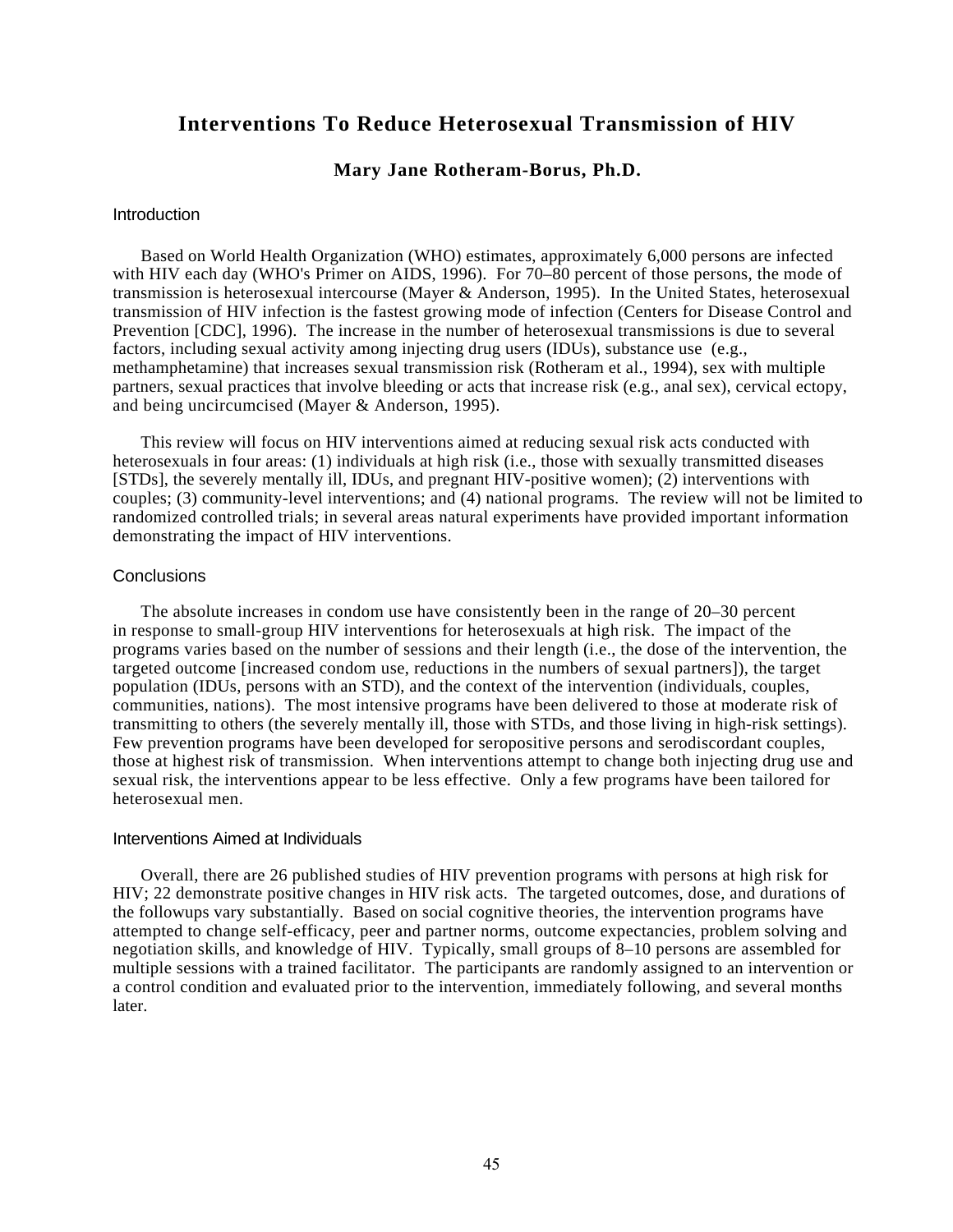#### *Persons With Sexually Transmitted Diseases*

Seroprevalence rates in STD clinics range from 0.1 to 11 percent (Weinstock et al., 1995). Six of eight studies delivered a one-session intervention. In contrast to the findings with other populations, one-session interventions in STD clinics show reductions in rates of STDs over 6 months (e.g., Cohen et al., 1991, 1992). Five reported reductions in HIV risk acts; three found reductions in the rates of STDs. The impact of the interventions varied among persons of different ethnicities (Weinstock et al., 1995). One study found improvements in both intervention and control conditions, raising the question of the potential short-term positive impact of conducting risk assessments (O'Leary et al., in press).

The largest and most tightly controlled of these investigations is Project Respect, a multisite randomized controlled trial that evaluated the relative efficacy of three interventions over 12 months and maintained a 65-percent followup rate (Kamb et al., 1996). HIV-negative participants ( $n = 5,872$ ) were randomly assigned to receive one of the following: (1) two HIV education sessions; (2) two sessions aimed at increasing risk perception and condom use; or (3) four sessions of enhanced, skill-focused sessions. At 3 months, having ever used a condom and always using a condom increased with both main and casual partners by about 20 percent; 8 percent decreased their condom use.

#### *Persons With Severe Mental Illness*

Seroprevalence rates have ranged from 4 percent to 23 percent among those with severe mental illness (Carey, Weinhardt, & Carey, 1995; Cournos et al. 1994). Two successful programs have been conducted delivering small group interventions over multiple sessions. A four-session intervention resulted in significant increases in AIDS knowledge and intentions to use condoms at a 1-month followup among severely mentally ill persons (Kalichman et al., 1994, 1995). Susser et al. (1993) intervened with 97 homeless mentally ill men in New York City over 15 sessions and found increases in condom use and reductions in risk behaviors over 6 months.

#### *Injecting Drug Users*

Sex partners of IDUs are at risk for HIV transmission due to the high seroprevalence among IDUs. Twelve studies with IDUs have included sexual behavior in the intervention program (Gibson et al., 1989). These programs are significantly less successful than those targeted only at changing sexual risk acts. Seven of these studies have been of one session's duration. Ten have evaluated changes in sexual risk acts; seven studies demonstrated no changes in sexual risk acts. Baker et al. (1993) provided a sixsession intervention aimed at changing needle-sharing behavior and sexual risk acts. While significant changes were found in needle-cleaning and -sharing acts, there were no significant changes in sexual risk acts. Three studies demonstrated positive behavioral changes in sexual risk acts.

#### *Persons With High Rates of Risk Acts*

At least five intervention studies have been conducted among low-income, inner-city populations. The programs ranged in duration from one session (one study) to 6 months (1 study); two studies lasted 6–8 sessions. Four of these studies found reductions in HIV-related risk acts. There have been two studies of college students at high risk; both programs focused on enhancing relational skills. A onesession of HIV testing was compared with an AIDS education session (Wenger, Linn, Epstein, & Shapiro, 1991). Both interventions reduced the numbers of sexual partners, but self-reports of condom use were significantly higher among those who received the AIDS education session (Wenger et al., 1991).

#### *Prevention of Vertical Transmission*

Couples with an HIV-positive partner must decide whether to have children and, if the woman is pregnant, whether to be tested for HIV and take medications during pregnancy. The results of the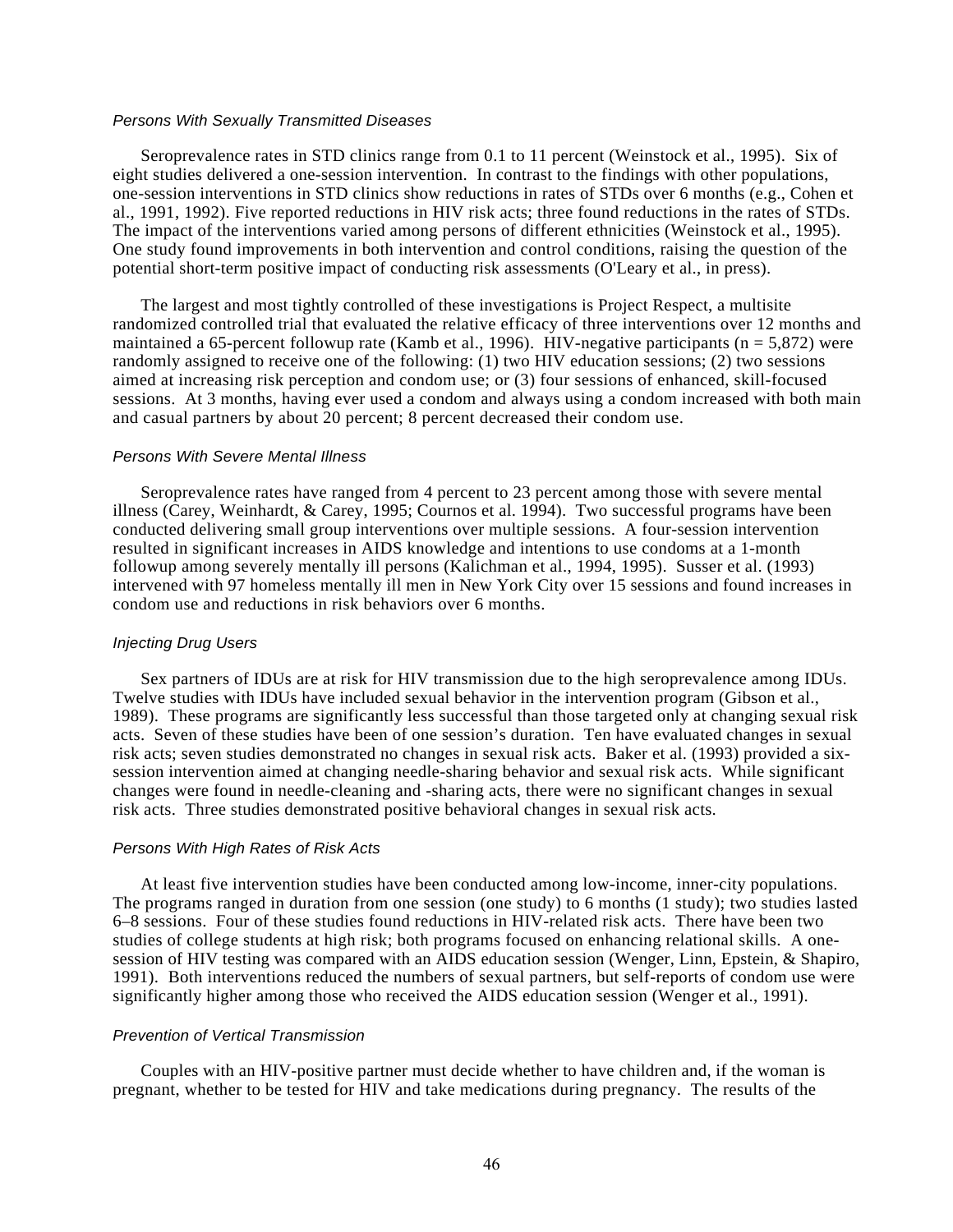ACTG 076 trial suggest that zidovudine (AZT) during pregnancy will reduce vertical transmission threefold. Although currently no interventions have included randomized controlled trials of reproductive counseling including serotesting and use of AZT, the rates of undetected infections among pregnant women can be examined. For example, in North Carolina, 60 percent of seropositive mothers were identified as seropositive during pregnancy; this figure rose to 82 percent in 1994 and 90 percent in 1995. In contrast, among the collaborators on the initial ACTG 076, fewer than 50 percent of seropositive mothers were identified during pregnancy. Of those who knew they were HIV positive, 75 percent chose to follow the AZT protocol. When seropositive women in Rwanda received an intervention including birth control, the number of women getting pregnant dropped from 22 percent to 9 percent (King et al., 1995).

#### Interventions To Reduce Transmission Among Couples

Although not randomized control interventions, two critical investigations demonstrated that increases in condom use among serodiscordant couples (i.e., one seropositive and the other not) are associated with reductions in seroconversions within a 1-year period. The European Collaborative Study examined 304 serodiscordant couples over 20 months (de Vincenzi, 1994). Every 6 months the serodiscordant couples were counseled and the seronegative person was tested for HIV. Almost half of the couples (48.4 percent) used condoms consistently. There were no seroconversions among those who used condoms consistently; however 9.9 percent seroconverted (4.8/100 person years) among those who did not consistently use condoms. Condom use was directly linked to fewer seroconversions. A similar pattern was demonstrated among 144 serodiscordant couples in San Francisco (Padian et al., 1993). Followed for a median of 1.5 years, there were no seroconversions among couples who used condoms consistently. Together, these studies support the use of increased condom use as an effective outcome of an HIV prevention program.

#### Community Intervention Methods

Three successful HIV intervention programs have been delivered to all persons within a specific geographic area. The AIDS Community Demonstration Projects (ACDPs) were community-level HIV intervention programs targeting high-risk, hard-to-reach populations in five U.S. cities: Dallas, TX; Denver, CO; Long Beach, CA; New York, NY; and Seattle, WA (CDC, 1996). Interventions were developed for IDUs recruited off the streets, female sex partners of male IDUs, women who trade sex for money or drugs, men who have sex with men but who do not identify as homosexual, street youths, and residents of areas with high rates of STDs and injection drug use. Based on social cognitive theories of health beliefs (Becker, 1974), reasoned action (Fishbein & Ajzen, 1975), self-efficacy (Bandura, 1986), and the stages of change model (Prochaska & DiClemente, 1983, 1984), each intervention site distributed printed HIV prevention materials, condoms, and bleach kits. Preliminary findings indicated positive changes in consistent condom use for vaginal intercourse with a main partner and with other partners, consistent condom use for anal intercourse with other partners, and consistent use of bleach to clean injection equipment.

#### National Intervention Methods

National media campaigns have delivered small doses of HIV interventions (e.g., mailing of a brochure to all Americans), resulting in small behavior changes. In contrast to media campaigns, social marketing campaigns deliver intensive interventions (e.g., media and advertisements) to subgroups at high risk. These programs are usually evaluated by comparing preexisting levels of behavior prior to the campaign and monitoring behaviors over time.

To date there have been 47 evaluations in 16 countries of national media campaigns, only four of which would be classified as social marketing programs. The programs have generally been media interventions directed toward the general population and have varied substantially in dose, message, and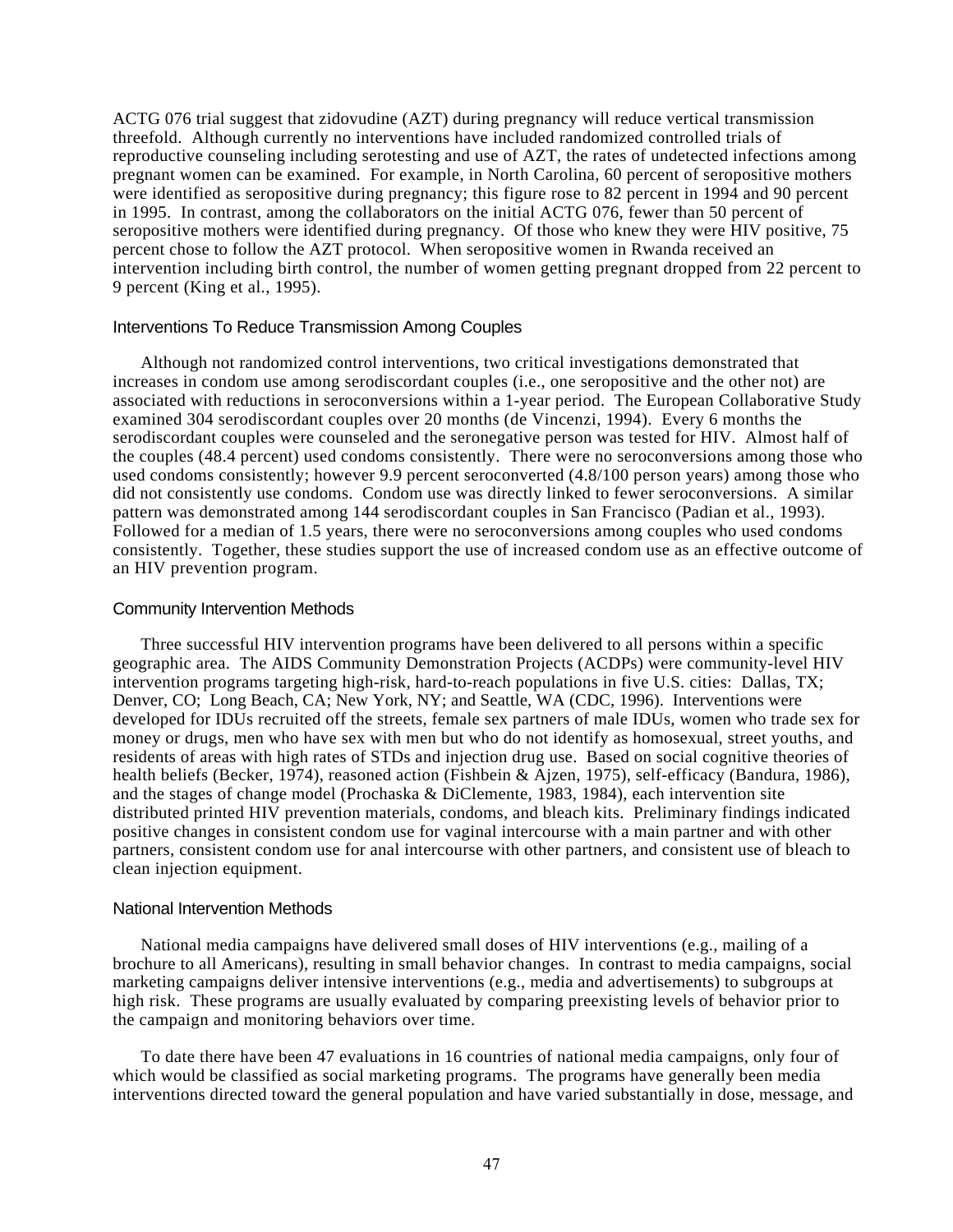evaluation procedures. Some programs have evaluated attitudinal changes in the population (n=9), others have examined knowledge of prevention strategies for HIV  $(n=12)$ , and a few have evaluated behavior (n=11). Within each type of evaluation, approximately two-thirds of the programs have demonstrated a positive outcome. Those without positive outcomes have not found negative results, but instead found no differences. Only five programs have monitored behavioral changes over time associated with their national programs.

In 1986, the Swiss government introduced one of the better campaigns—a three-tiered HIV prevention intervention that provided (1) HIV education of the general population; (2) HIV prevention messages targeted at high-risk adolescents, drug users, and homosexuals; and (3) individual counseling with providers. Over 10 years, knowledge about AIDS has increased, without the development of fear or stigmatization, and condom use has increased with casual partners, those with multiple partners, and new steady partners by about 20 percent across age groups; the rate of sexual activities did not change. Similar support for behavioral change can be found in data from France, Germany, the Netherlands, Scotland, Sweden, the United Kingdom, and the United States, but with generally lower rates of behavioral change (Dubois-Arber et al., in press).

## Future Directions

Four areas for further research should receive high priority:

• Intervention studies with heterosexual men and women that have sufficient sample size to detect a difference in biological outcomes and with followup of sufficient duration.

- Intervention programs tailored for heterosexual men.
- AIDS prevention programs for seropositive persons and serodiscordant couples.

• Studies of prevention programs for vertical HIV transmission, particularly decisionmaking and ways of enhancing the rate of testing and adherence to medication during pregnancy, are urgently needed.

## References

Baker, A., Heather, N., Wodak, A., Dixon, J., & Holt, P. (1993). Evaluation of a cognitive-behavioral intervention for HIV prevention among injecting drug users. *AIDS, 7*, 247-256.

Bandura, A. (1986). *Social foundations of thought and action.* Englewood Cliffs, NJ: Prentice-Hall. Becker, M. H. (1974). The health belief model and personal health behavior. *Health Educ Monographs,* 2, 324-473.

Carey, M. P., Weinhardt, L. S., & Carey, K. B. (1995). Prevalence of infection with HIV among the seriously mentally ill: Review of research and implications for practice. *Professional Psychology: Research and Practice, 26(3),* 1- 7.

Centers for Disease Control and Prevention. (1996). Community-level prevention of human immunodeficiency virus infection among high-risk populations: The AIDS Community Demonstration projects. *MMWR Morb Mortal Weekly Rep, 45* (RR-6).

Cohen, D., Dent, C., & MacKinnon, D. (1991). Condom skills education and sexually transmitted disease reinfection. *J Sex Res 28(1),* 139-144.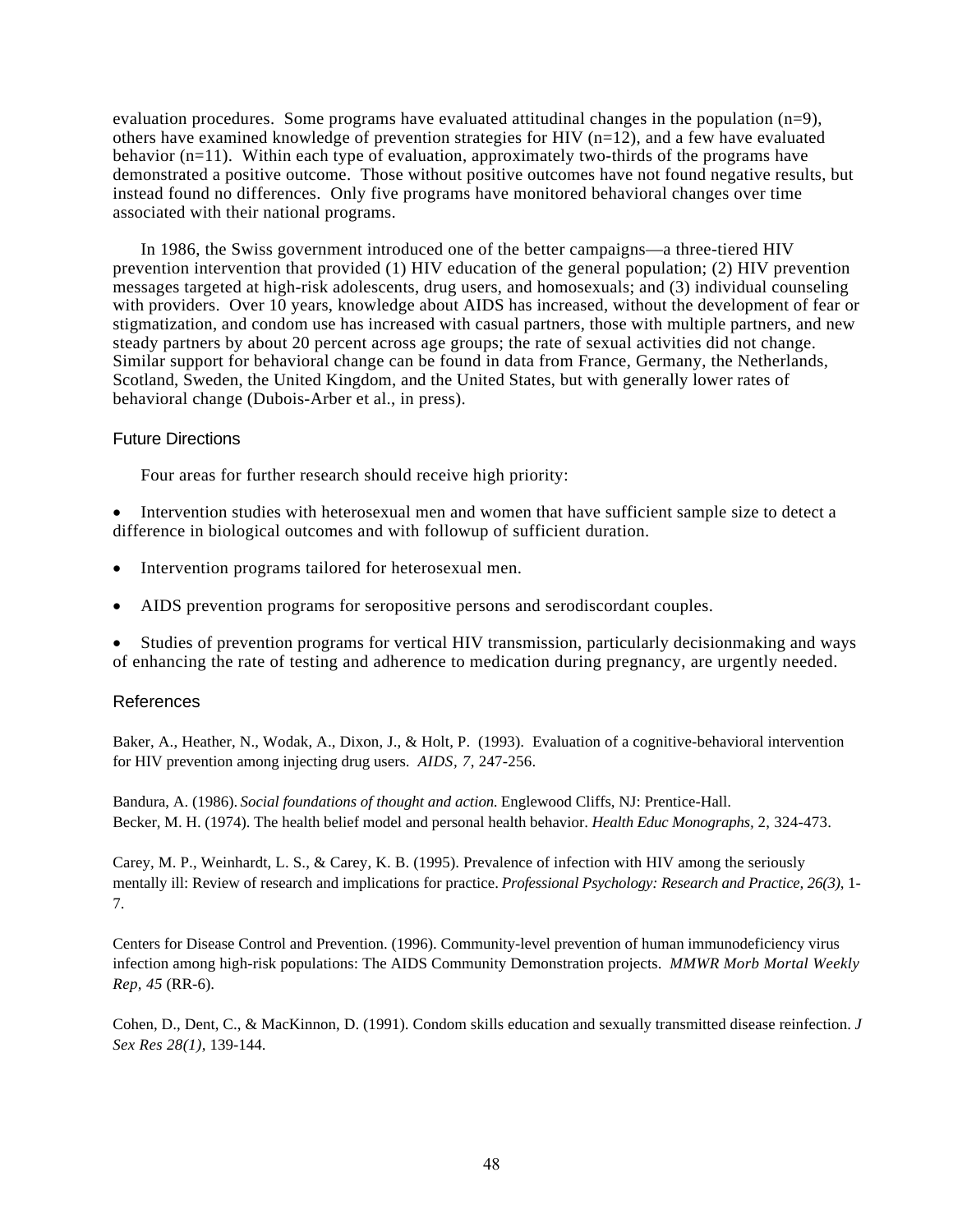Cohen, D. A., Dent, C., MacKinnon, D., & Hahn, G. (1992). Condoms for men, not women: Results of brief promotion programs. *Sex Transm Dis, 19,* 245-251.

Cournos, F., Horwath, E., Guido, J. R., McKinnon, K., & Hopkins, N. (1994). HIV-1 infection at two public psychiatric hospitals in New York City. *AIDS Care, 6,* 443-452.

de Vincenzi, I. (1994). A longitudinal study of human immunodeficiency virus transmission by heterosexual partners. *N Engl J Med, 331,* 341-346.

Dubois-Arber, F., Jeannin, A., Konings, E., Paccaud, F. (In press). AIDS prevention: Trend analysis shows evidence of increase in condom use without other major changes in sexual behavior among the general population in Switzerland. *Am J Public Health.* 

Fishbein, M. & Ajzen, I. (1975). *Beliefs, attitudes, intention, and behavior: An introduction to theory and research*. Boston, MA: Addison-Wesley.

Gibson, D. R., Wermuth, L., Lovelle-Drache, J., Ham, J., et al. (1989). Brief counseling to reduce AIDS risk in intravenous drug users and their sexual partners: Preliminary results. *Counseling Psychol Q, 2(1),* 15-19.

Kalichman, S. C., Kelly, J. A., Johnson, J. R., & Bulto, M. (1994). Factors associated with risk for HIV infection among chronic mentally ill adults. *Am J Psychiatry, 151,* 221-227.

Kalichman, S. C., Sikkema, K. J., Kelly, J. A., & Bulto, M. (1995). Use of a brief behavioral skills intervention to prevent HIV infection among chronic mentally ill adults. *Psychiatric Services, 46,* 275-280.

Kamb, M. L., Douglas, J. M., Rhodes, F., Bolan, G., Zenilman, J., Iatesta, M., Peterman, T. A., Graziano, S., Killean, W., & Fishbein, M. (1996, July). *A multi-center, randomized controlled trial evaluating HIV prevention counseling (Project RESPECT): Preliminary results.* Paper presented at the 11th International Conference on AIDS, Vancouver, British Columbia, Canada.

King, R., Estey, J., Allen, S., Kegeles, S., Wolf, W., Valentine, C., & Serufilira, A. (1995). A family planning intervention to reduce vertical transmission of HIV in Rwanda. *AIDS*, *9*, S45-51.

Mayer, K. H., & Anderson, D. J. (1995). Heterosexual HIV transmission. *Infect Agents Dis, 4,* 273-284.

O'Leary, A., Ambrose, T. K., Raffaelli, M., Maibach, E., Jemmott, L. S., Jemmott, J. B., III, Labouvie, E., & Celentano, D. (In Press). *Effects of an AIDS risk reduction project on sexual risk behavior of low-income STD patients.* 

O'Leary, A., Jemmott, L. S., Goodhart, F., & Gebelt, J. (In press). Effects of an institutional AIDS prevention intervention: Moderation by gender. *AIDS Educ Prev.* 

Padian, N. S., O'Brient, T. R., Chang, Y., Glass, S., & Francis, D. P. (1993). Prevention of heterosexual transmission of human immunodeficiency virus through couple counseling. *J Acquir Immune Defic Syndr*, 6, 1043- 1048.

Prochaska, J. O., & DiClemente, C. C. (1983). Stages and processes of self-change of smoking: Toward an integrative model of change. *J Consult Clin Psychol, 51,* 390-395.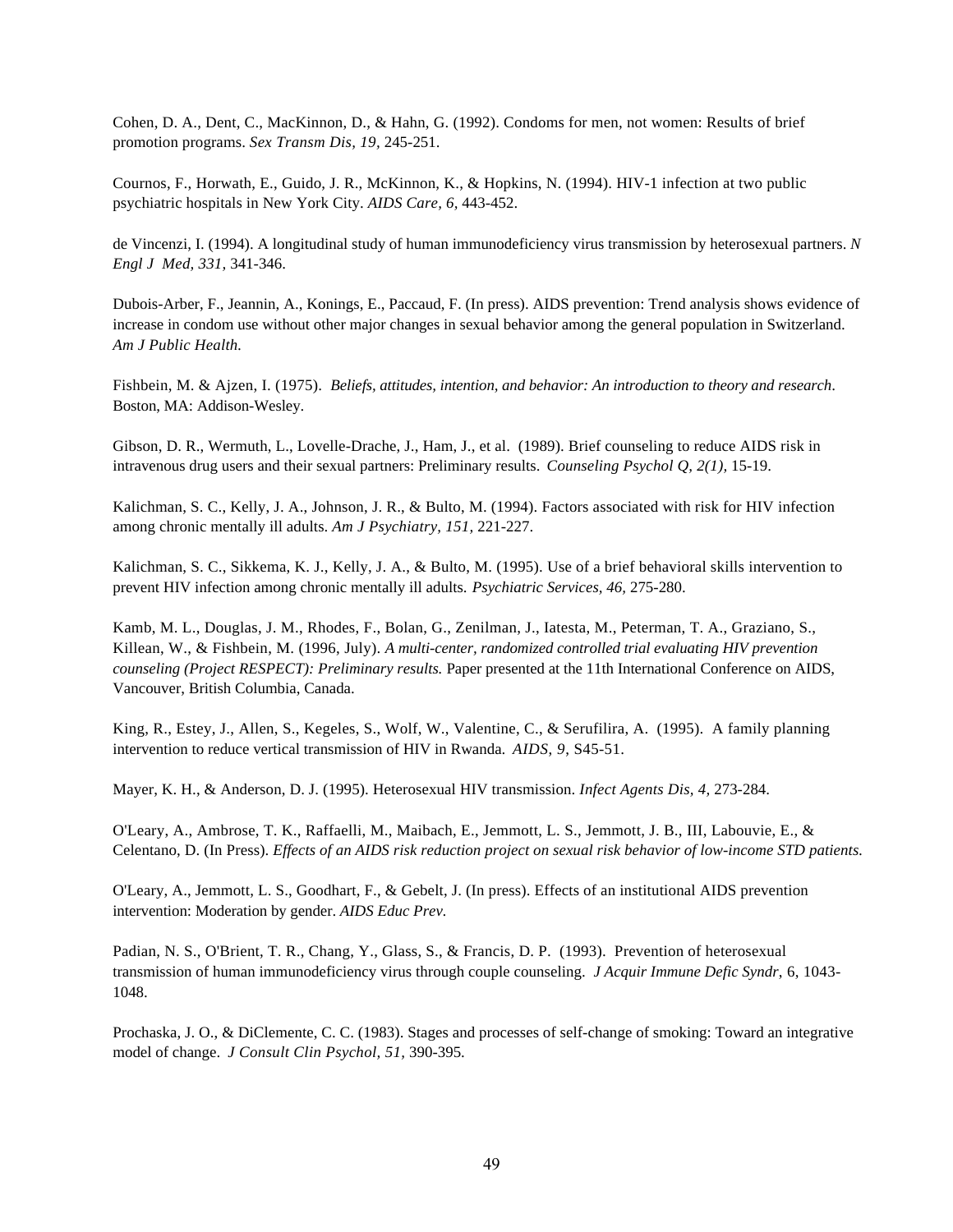Prochaska, J. O., & DiClemente, C. C. (1984). *The transtheoretical approach: Crossing the traditional boundaries of therapy.* Homewood, IL: Dow-Jones/Irwin.

Rotheram-Borus, M. J., Luna, G. C., Marotta, T., & Kelly, H. (1994). Going nowhere fast: Methamphetamine use and HIV infection. In R. Battjes, Z. Sloboda, & W. C. Grace (Eds.), *The context of HIV risk among drug users and their sexual partners* (pp. 155-182) (NIDA Monograph Series No.143). Washington, DC: National Institute on Drug Abuse.

Susser, E., Valencia, E., & Conover, S. (1993). Prevalence of HIV infection among psychiatric patients in a New York City men's shelter. *Am J Public Health, 83,* 568-570.

Weinstock, H. S., Sidhu, J., Gwinn, M., Karon, J., & Petersen, L. R. (1995). Trends in HIV seroprevalence among persons attending sexually transmitted disease clinics in the United States, 1988-1992. *J Acquir Immune Defic Syndr Hum Retrovirol, 9,* 514-522.

Wenger, N. S., Linn, L. S., Epstein, M., & Shapiro, M. F. (1991). Reduction of high-risk sexual behavior among heterosexuals undergoing HIV antibody testing: A randomized clinical trial. *Am J Public Health, 81,* 1580-1585.

WHO's Primer on AIDS. (1996). *Public Health Reports, 111,* (7).

## Other Suggested Reading

Hein, K. (1992). Adolescents at risk for HIV infection. In R. J. DiClemente (Ed.), *Adolescents and AIDS: A generation in jeopardy* (pp. 3-16). Newbury Park, CA: Sage.

Kelly, J. A., Murphy, D. A., Bahr, G. R., Brasfield, T. L., Davis, D. R., Hauth, A. C., Morgan, M. G., Stevenson, L. Y., & Eilers, M. K. (1992). AIDS/HIV risk behavior among the chronic mentally ill. *Am J Psychiatry, 149,* 886-889.

Kelly, J. A., Murphy, D. A., Sikkema, K. J., Somlai, A. M., Mulry, G. W., Fernandez, M. I., Miller, J. G., & Stevenson, L. Y. (1995). Predictors of high and low levels of HIV risk behavior among adults with chronic mental illness. *Psychiatric Services, 46,* 813-818.

McCusker, J., Stoddard, A. M., Zapka, J. G., & Lewis, B. F. (1993). Behavioral outcomes of AIDS educational interventions for drug users in short-term treatment. *Am J Public Health, 83,* 1463-1466.

Office of AIDS Research, Advocacy Council. (1996).

Prochaska, J. O., DiClemente, C. C., & Norcross, J. C. (1992). In search of how people change: Applications to addictive behaviors. *Am Psychol, 47,* 1102-1114.

Rotheram-Borus, M. J., Murphy, D. A., Coleman, C. L., Kennedy, M., Reid, H. M., Cline, T. R., Birnbaum, J. M., Futterman, D., Levin, L., Schneir, A., Chabon, B., O'Keefe, Z., & Kipke, M. (In press). Risk acts, health care, and medical adherence among HIV+ youths in care over time. *AIDS Behav.* 

Solomon, M. Z., & DeJong, W. (1989). Preventing AIDS and other STDs through condom promotion: A patient education intervention. *Am J Public Health, 79,* 453-458.

Zolopa, A. R., Hahn, J. A., Gorter, R., Miranda, J., Wlodarczyk, D., Peterson, J., Pilote, L. & Moss, A.R. (1994). HIV and tuberculosis infection in San Francisco's homeless adults. *JAMA, 272,* 455-461.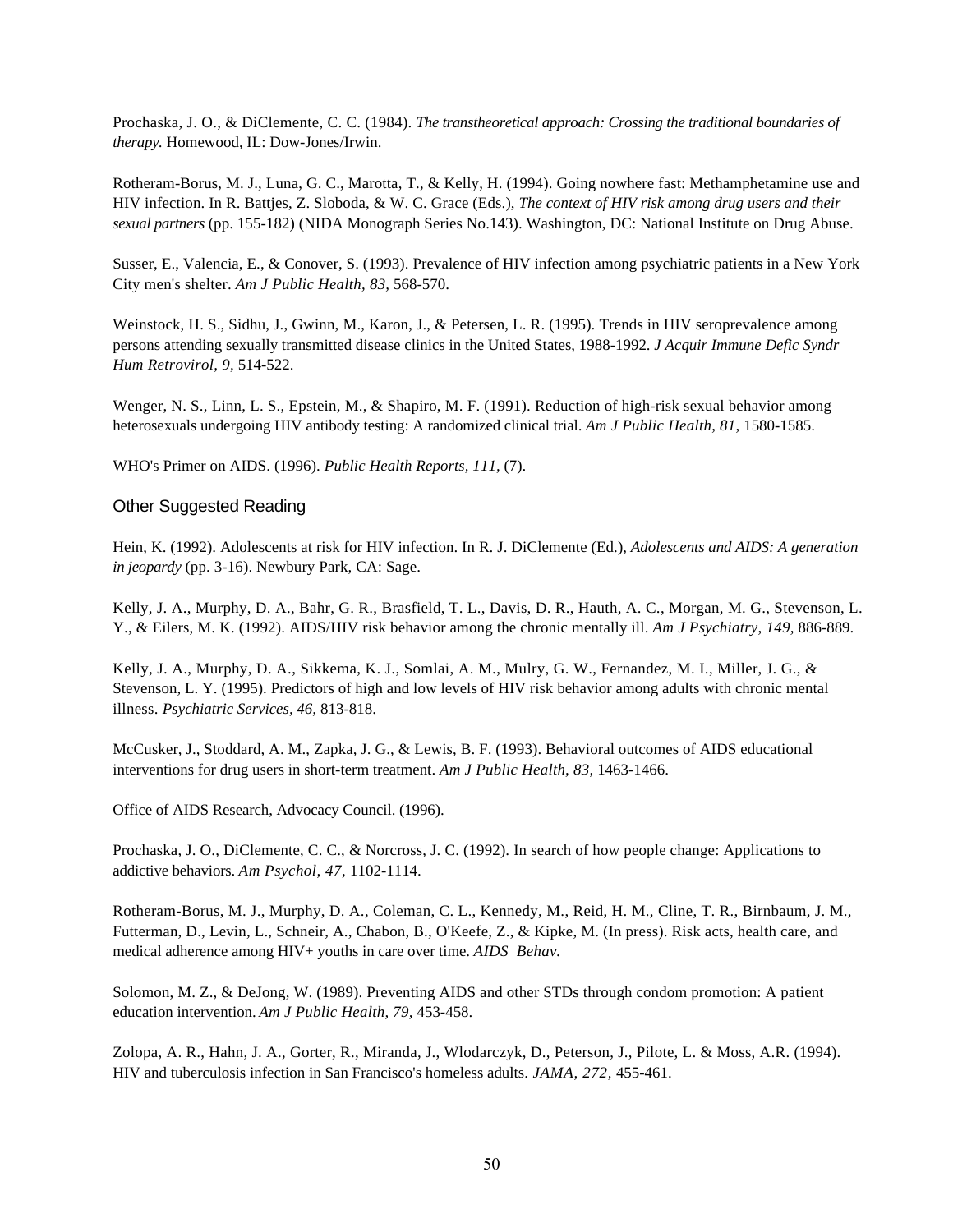# **Behavioral Interventions With Women**

## **Anke A. Ehrhardt, Ph.D.**

### **Introduction**

In the 14 years since AIDS was first recognized in the United States, it has become one of the most devastating public health threats of this century. Despite the fact that transmission routes of HIV are well documented and generally well known, incidence of AIDS continues to rise in various population groups. AIDS among women continues to disproportionately affect ethnic minorities, primarily in the northeast and southern urban areas. Last year, 76 percent of women diagnosed with AIDS were Black and Hispanic (16 and 7 times higher rates than for white women, respectively) (CDC, 1996.).

AIDS incidence is rising at particularly alarming rates among women, who are the fastest growing subgroup of AIDS cases (Ehrhardt, 1996). The proportion of AIDS cases among women aged 13 and older has increased steadily since 1983, tripling between 1985 and 1994 (MMWR, 1995). In 1995, women accounted for 19 percent of all new AIDS diagnoses (CDC, 1996). The median age for women reported with AIDS diagnosis in 1995 was 35, with women aged 20–44 accounting for 81 percent of all female cases diagnosed in 1995 (CDC, 1996).

Among women diagnosed with AIDS, heterosexual transmission as the identified exposure source has more than doubled from 1983 to 1995, rising from 14 percent to 38 percent of cases (CDC, 1996). Of women initially reporting no risk exposure but who were later reclassified after further investigation, most (66 percent) had heterosexual contact with an at-risk (e.g., bisexual) partner (MMWR, 1995). Furthermore, CDC rates of heterosexual transmission may represent a lower bound estimate of this risk, as women who meet any other risk criteria are classified into that risk category.

### **Conclusions**

There has been remarkable progress since the first two preliminary evaluations of HIV intervention targeting sexual adult at-risk women appeared in 1989 (Gibson et al., 1989; Vogler et al., 1989). It is encouraging that interventions have targeted a wide range of women that go beyond traditional risk groups. Based on the evidence reviewed, we conclude that HIV prevention programs, particularly when targeting women directly, focusing on behavioral skills, and involving multiple, sustained contacts, can be effective in changing sexual risk behavior in women. There also is evidence that community-level interventions hold promise for reaching and effecting change in women who may not be reached by more traditional research approaches.

#### Primary Prevention of HIV Transmission

This presentation reviews published reports on primary prevention of sexual transmission of HIV with women from the beginning of the AIDS epidemic through March 1996. All reviewed interventions were conducted in the United States, Canada, or Puerto Rico; these interventions described a psychological, behavioral, or educational component specifically to address sexual risk reduction and included a behavioral evaluation component. Manual and computer searches identified 47 studies that targeted women and provided a female-specific analysis of intervention effects. Sixteen of the 47 studies fulfilling more rigorous methodological reporting standards were considered separately.

Overall, the findings demonstrate that HIV prevention programs can be effective in reducing risky sexual behavior among at-risk women (Hobfoll et al., 1994; Hobfoll et al. 1994). Program effectiveness varied by intervention type, session, duration, and whether studies included women alone or both men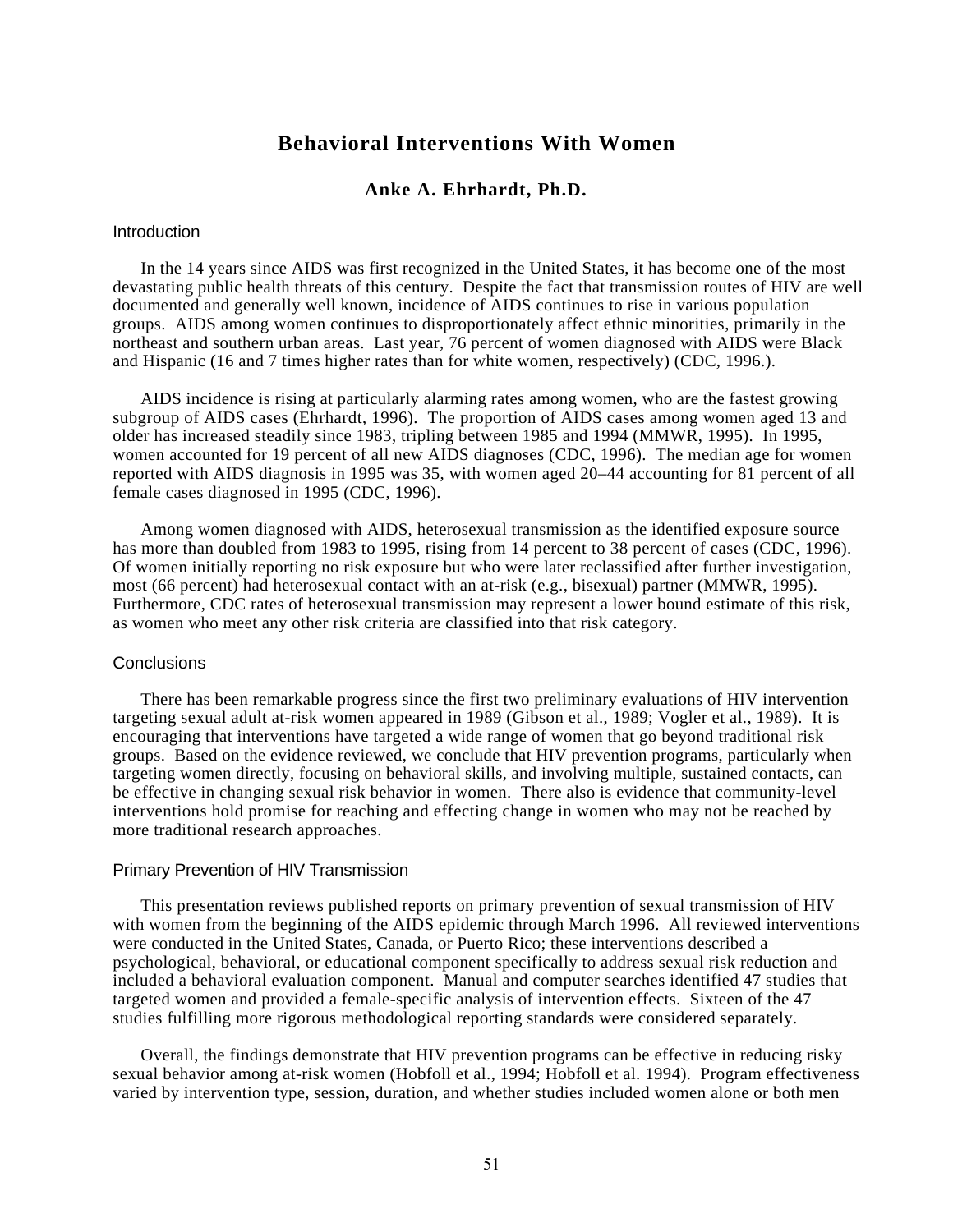and women. The most efficacious HIV prevention programs were specifically directed toward women, focused on relationship and negotiation skills, and involved multiple, sustained contacts (Kelly et al., 1994). Evidence also indicated that community-level interventions hold promise. This review includes a methodological critique, identification of research gaps, and recommendations for future intervention research with women (Ehrhardt et al., 1995).

Several general conclusions merit further discussion. First, as just mentioned, gender specificity appears to increase the likelihood of finding positive intervention effects. It may be that in studies where women are not specifically targeted, one-on-one counseling approaches produce greater change because they can be tailored to women's individual and gender-specific issues that impinge on condom negotiation and use. Women in mixed intervention groups may be at a disadvantage when competing with men for participation time, particularly when they are outnumbered (which was the case in all but two studies that included both genders and employed a group intervention format). It is also possible that, where men outnumber women, female-specific concerns about condoms (including the threat of losing relationships or abuse) take a back seat to men's concerns.

## Future Directions

Until such time as cost-effective, community-level interventions are empirically demonstrated to be effective in evoking sexual risk reduction, interpersonal interventions continue to be the best strategy against HIV risk behavior. However, for this type of intervention to be effective, it is critical that a minimum number of sessions be conducted and relational skills addressed. Without adequate relational skills training, widespread behavioral changes will be impeded by women's risk for abuse or abandonment if condom use is suggested. It is also important that the interpersonal interventions are gender-specific and culturally sensitive. Cultural norms for "appropriate" gender role behavior that place a priority on fulfilling partners' needs and letting men lead sexually may further impede women from implementing changes. Innovative approaches must take into account issues of power discrepancies between women and their partners in the sexual negotiation process itself and in the broader context of their relationships with partners.

## References

Centers for Disease Control and Prevention (February 10, 1995). Update: AIDS among women—United States, 1994. *MMWR Morb Mortal Weekly Rep, 41*:94–5, 101.

Ehrhardt, A.A., Exner, T.M., and Seal, D., (1995). A review of HIV interventions for at-risk women, HIV Center for Clinical and Behavioral studies, New York State Psychiatric Institute and Columbia University, New York, NY. Unpublished contractor report prepared for the Office of Technology Assessment: *The effectiveness of AIDS prevention efforts*. U.S. Congress, Washington, DC, September 1995.

Ehrhardt, A.A. Sexual behavior among heterosexuals. In: *AIDS in the World II*. ( Mann, J., Tarantola, D., eds.) New York, Oxford: Oxford University Press; 1996. p. 259–63.

Gibson ,D.R., Wermuth, L., Lovelle-Drache, J., Ham, J., and Sorensen, J.L (1989). Brief counseling to reduce AIDS risk in intravenous drug users and their sexual partners: Preliminary results; 2:15–9.

Hobfoll, S.E., Jackson, A.P., Lavin, J., Britton, P.J., Shepherd, J.B (1994). Reducing inner-city women's AIDS risk activities: A study of single, pregnant women. *Health Psychol, 13*:397–403.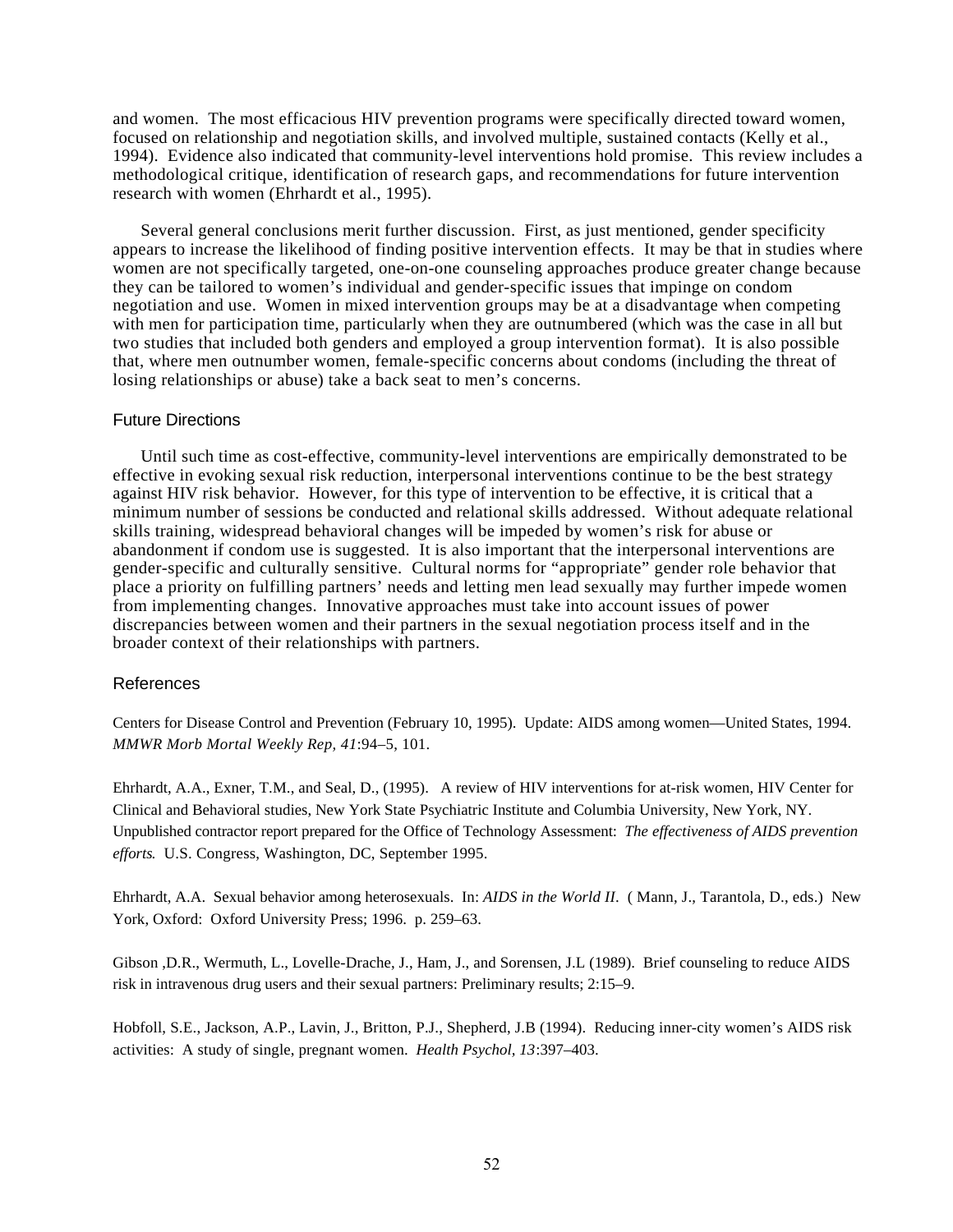Hobfoll, S.E., Jackson, A.P., Lavin, J., Britton, P.J., Shepherd, J.B. (1994). Women's barriers to safe sex. *Psychol and Health*;9:233–52.

Kelly, J.A., Murphy, D.A., Washington, C.D., Wilson, T.S., Koob, J.J., Davis, D.R., Ledezma, G., Davantes, B. (1994). The effects of HIV/AIDS intervention groups for high-risk women in urban clinics. *Am J Public Health*, *84*  (12):1918–22.

U.S. Department of Health and Human Services, Public Health Service, Centers for Disease Control and Prevention. US AIDS cases reported through December, 1995. HIV/AIDS Surveillance Report 1996;7:1–39.

Vogler, M., Dugan, T., Seidlin, M. (1989). Changes in sexual and reproductive behavior in heterosexual couples after HIV testing. V International Conference on AIDS; 1989 June 4–9 Montreal; Abstract T.A.P. 101.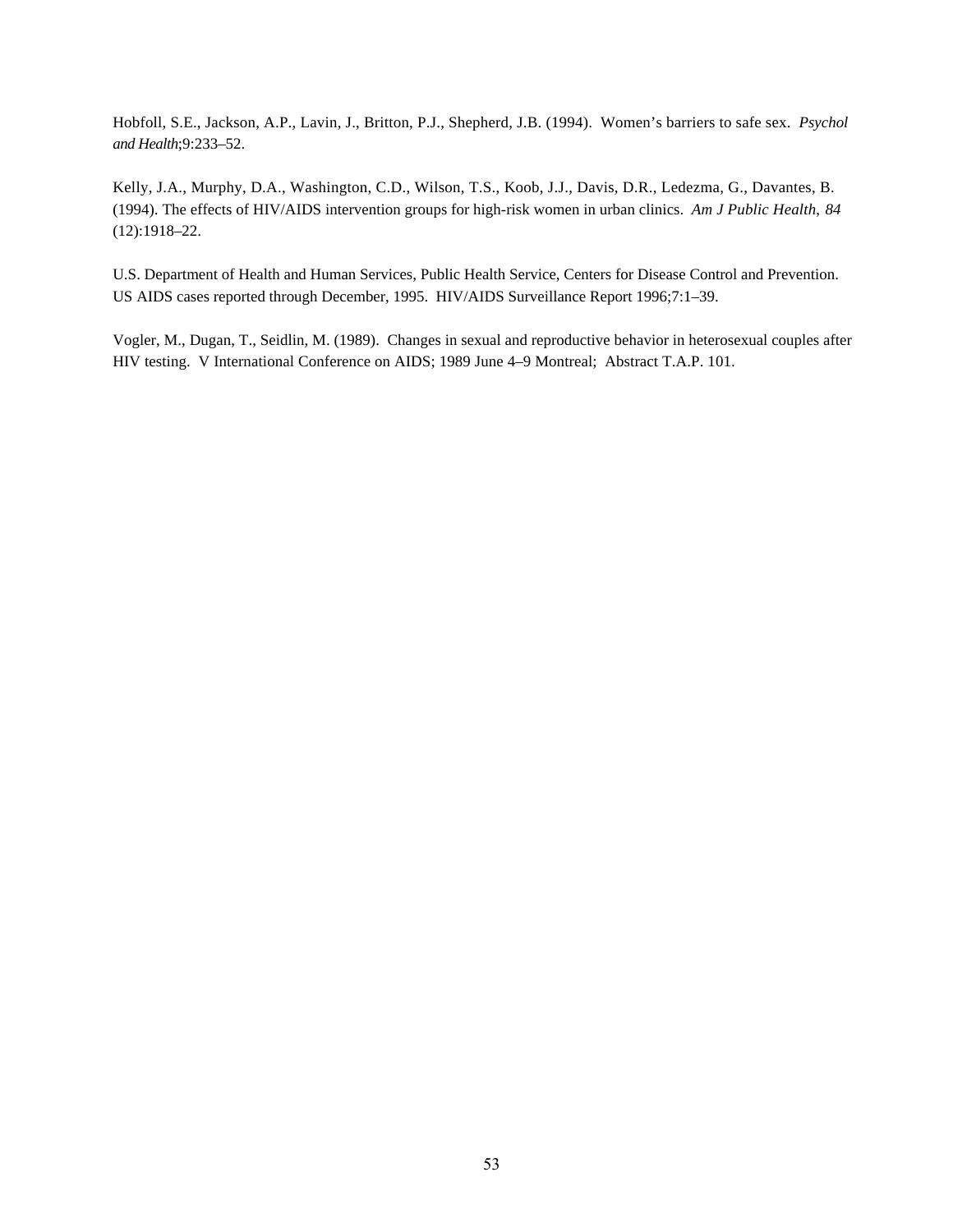# **Behavioral Interventions with Heterosexual Adolescents**

## **John B. Jemmott, III, Ph.D. Loretta Sweet Jemmott, Ph.D., R.N., F.A.A.N**.

## **Introduction**

A growing body of evidence indicates that behavioral interventions can reduce HIV risk-associated sexual behavior among adolescents. HIV/AIDS education programs taught by teachers in schools can reach most adolescents. However, HIV/AIDS education programs are also needed in community settings. Such programs can reinforce messages provided in schools, can reach adolescents who do not attend school, and can be tailored to the needs of high-risk adolescents. This presentation considers results of studies testing effects of behavioral interventions for adolescents that have been implemented in schools and in community settings, including medical clinics, shelters, and community-based organizations. It summarizes the risk of HIV infection among adolescents, key findings of intervention studies, and characteristics of effective interventions.

Although adolescents represent less than 1 percent of the cumulative total reported AIDS cases in the United States, adolescents are at risk of sexually transmitted HIV infection. About 18 percent of reported AIDS cases involve young adults 20–29 years of age. Many of them were infected during adolescence, because about 10 years typically elapse between infection with HIV and an AIDS diagnosis. Rates of unintended pregnancy and sexually transmitted diseases (STDs) also suggest an elevated risk of sexually transmitted HIV infection among adolescents. Moreover, although condom use has increased substantially since 1982, large percentages of adolescents still fail to use condoms consistently and are having coitus with many partners.

#### **Conclusions**

The presentation will conclude that studies conducted with adolescents demonstrate that interventions can significantly affect HIV risk-associated sexual behavior, including condom acquisition, condom use, unprotected sexual intercourse, frequency of sexual intercourse, and number of sexual partners. These behavioral changes have been demonstrated across several venues: schools, medical clinics, weekend programs, homeless shelters, and community-based organizations. This body of research supports the view that effective interventions (a) are tailored to the study population or culture based on formative research with members of the study populations and (b) have an explicit theoretical basis. A strength of this research is that it considers not only the effectiveness of these interventions in changing behavior, but also theoretical mechanisms, such as the variables hypothesized to mediate intervention effects. Significant behavioral effects seem to be due to changes in HIV risk-reduction knowledge, outcome expectancy, self-efficacy, skills, and behavioral intentions induced by the interventions.

#### Reducing the Risk of HIV Among Adolescents

Interventions to reduce adolescents' HIV risk-associated behavior face several formidable challenges. Adolescents often feel invulnerable and do not perceive themselves to be at risk. It may be difficult to persuade adolescents to practice abstinence if they have decided to be sexually active. Adolescents may hold negative beliefs about safer sex practices, including the belief that condoms adversely affect sexual enjoyment. They may lack the confidence to negotiate safer sex. Even if an intervention successfully surmounts these obstacles, it may not have detectable effects on sexual behavior if that behavior is sporadic, which is often true of young adolescents.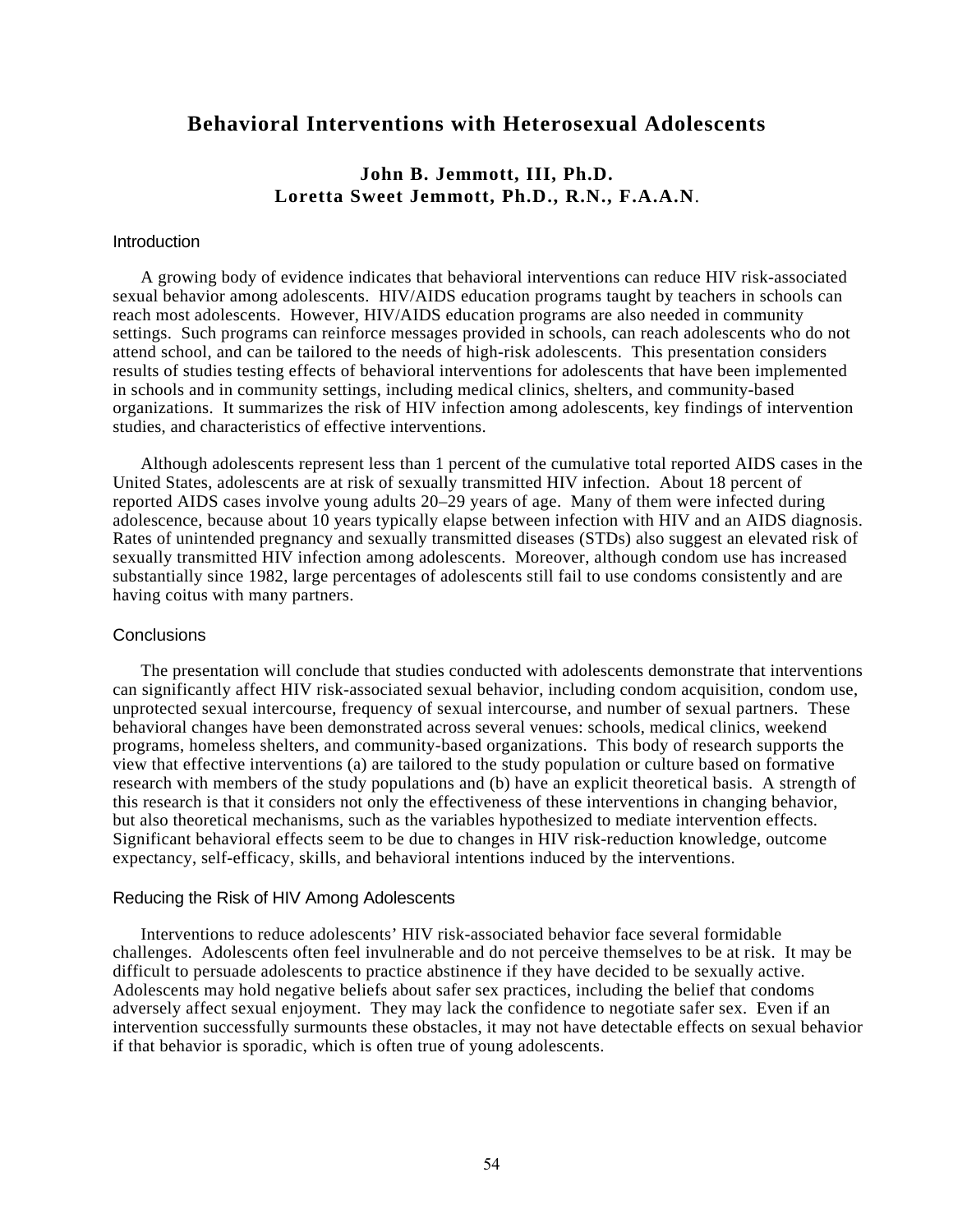Several well-controlled studies have documented significant effects of interventions on adolescents' HIV risk-associated behavior, including condom acquisition, condom use, unprotected sexual intercourse, frequency of sexual intercourse, and number of partners. Approaches based on formative research with members of the study population and on a solid theoretical framework are most effective in changing HIV risk-associated behavior. By measuring the theoretical mediators of interventioninduced behavior change, a better conceptual understanding of risk behavior has emerged. Social cognitive theory, the theory of reasoned action, the health belief model, and theories that build on them are the most commonly used theories. These theories highlight the importance of beliefs, outcome expectancy, perceived norms, skills, self-efficacy, and intentions as determinants of HIV risk-associated behavior.

#### Review of Research Questions and Studies

Intervention studies have addressed several important questions about research with adolescents: Can behavioral skills be increased? Can behavior change be sustained at long-term followup? Can culturesensitive interventions be effective when implemented by facilitators who do not belong to the same ethnic group as participants? Can interventions implemented by regular classroom teachers be effective? Can the behavior of high-risk populations be changed? This presentation will describe four of the studies that bear on these questions: one conducted at a health center, one that recruited from urban public schools for a weekend program, one implemented by regular classroom teachers in urban public schools, and one that recruited adolescents from a homeless shelter.

The first study tested an intervention to reduce risk of sexually transmitted HIV infection among 246 low-income African-American adolescents (mean age  $= 15.4$  years) at a comprehensive health center (St. Lawrence et al., 1995). It considered whether behavioral skills could be increased and examined whether behavior change could be sustained at a long-term followup. The adolescents were randomly assigned to a single-session HIV education program or an 8-week HIV cognitive-behavioral intervention combining education and behavioral-skills training, including correct condom use, sexual assertion, refusal, self-management, problem-solving, and risk recognition. Data were collected preintervention and at 2, 6, and 12 months postintervention. About 92 percent of the adolescents took part in the intervention and postintervention assessments.

The study revealed several important effects of the theory-based intervention. Briefly, adolescents in the cognitive-behavioral intervention scored significantly better on an objective measure of behavioral skills than did those in the control condition. In addition, significant postintervention effects were found on HIV knowledge, response efficacy, and perceived self-efficacy; HIV risk-associated behavior was also affected. The skill-trained participants reported reduced unprotected intercourse, and the percentage of adolescents who initiated sexual intercourse was significantly lower among those in the skills training condition. The behavioral effects were sustained through the 12-month followup. This study demonstrated that behavioral skills were acquired, that intervention-induced sexual behavior change can be sustained over 12 months, and that the intervention did not encourage sexual intercourse, but delayed it.

The second study addressed the important question of whether it is possible for a theory-based, culture-sensitive HIV intervention to be effective when the race and gender of participants and facilitators are not matched or when the groups are not homogeneous in gender (Jemmott et al., 1996). Young inner-city African-American adolescents (mean age = 13.1 years) who volunteered for a program held on Saturdays were assigned randomly to a 5-hour HIV intervention or a 5-hour general health promotion control intervention and to a small group that was either homogeneous or heterogeneous in gender and led by a male or female facilitator who was African-American or white. The HIV intervention was based on social cognitive theory and the theory of reasoned action and on information gathered from formative research conducted with members of the study population. The intervention involved group discussions, videos, games, interactive exercises, and role playing designed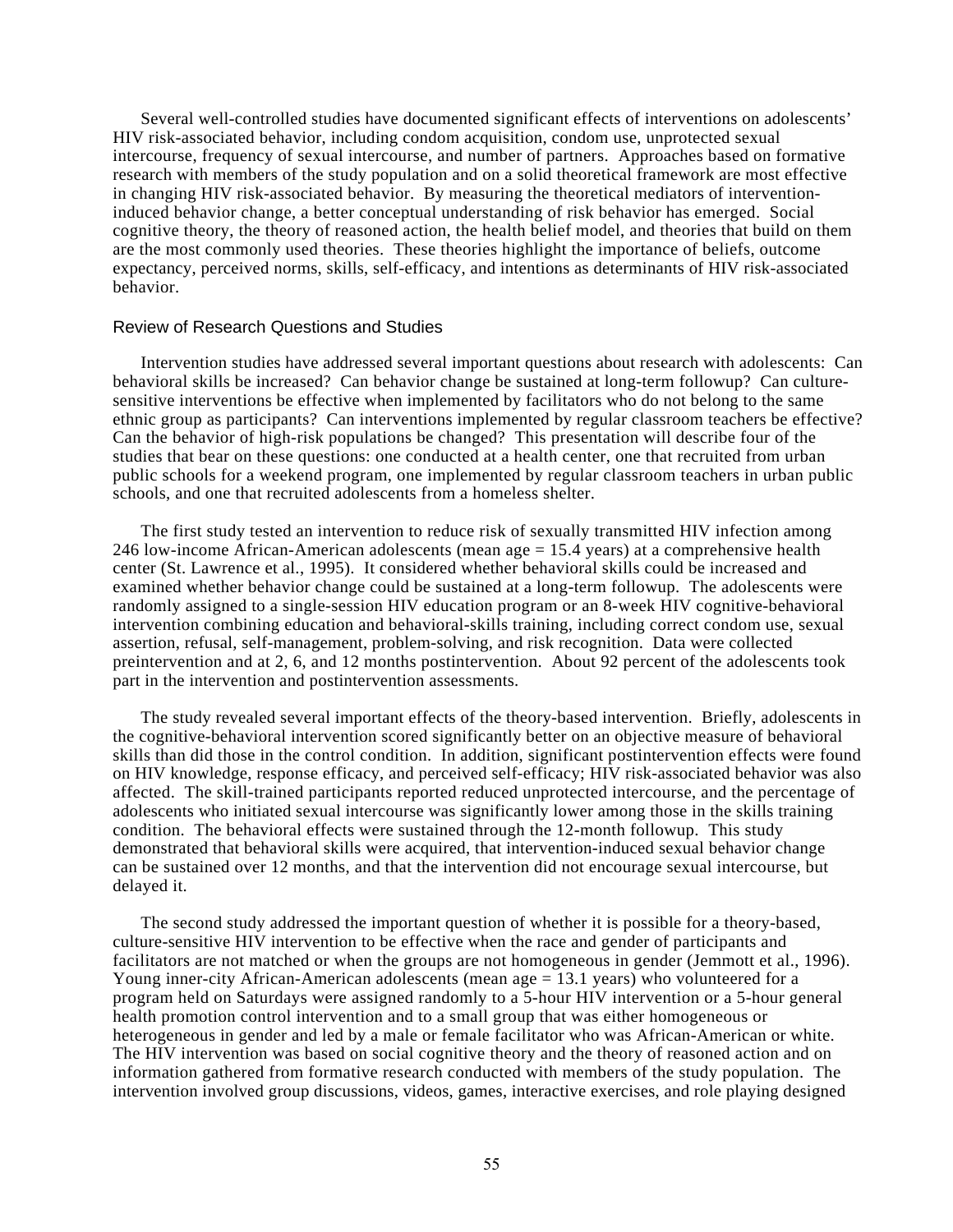to influence (a) HIV risk-reduction knowledge, (b) behavioral beliefs about the consequences of condom use, and (c) behavioral skills and self-efficacy regarding refusal, negotiation, and condom use. In addition, it encouraged the adolescents to make proud and responsible decisions to protect themselves and their community.

The study had several important findings. The participants in the HIV intervention had greater HIV knowledge, more favorable behavioral beliefs about condoms, greater perceived self-efficacy, and stronger intentions to use condoms after the intervention than did those in the control condition. Sixmonth followup data collected on 93 percent of the original participants revealed that those who received the HIV intervention reported less HIV risk-associated sexual behavior, including unprotected sexual intercourse, than did their counterparts in the control condition. Self-reported sexual behavior and changes in self-reported behavior were unrelated to scores on a standard measure of social desirability response bias. Most important, tests of eight specific interaction hypotheses were nonsignificant. The effects of the HIV intervention were about the same irrespective of the race and gender of the facilitator, the gender of the participants, and the gender composition of the intervention group. This study demonstrates that risk behavior can be reduced among young adolescents and that the effects of a theory-based culture-sensitive intervention can generalize across implementation by facilitators of diverse races and either gender.

The third study tested effects of an HIV risk-reduction intervention implemented by regular classroom teachers in public high schools in New York City (Walter & Vaughan, 1993). The participants were 1,316 African-American, Latino, white, and Asian 9th and 11th grade students (mean age = 15.7 years). Students in two pairs of demographically similar high schools were assigned to received a six-lesson HIV risk-reduction intervention or served as a comparison group. Three theories of health behavior change (i.e., the health belief model, social cognitive theory, and a model of social influence) guided the development of the HIV risk-reduction intervention. Formative research conducted with the target population identified deficiencies and problem areas in adolescents' knowledge, beliefs, self-efficacy, and behavior. The curriculum focused on conveying facts about HIV risk-reduction, fostering theoretically derived beliefs favorable to HIV risk-reduction preventive behaviors, and teaching skills necessary for the successful performance of AIDS preventive behaviors.

Three-month followup data collected on 72 percent of the original participants revealed significant effects of the intervention. The students who received the intervention scored higher in HIV riskreduction knowledge, perceived susceptibility, beliefs about benefits of condom use, normative support for condom use, and self-efficacy than did those who did not receive the intervention. In addition, the students in the intervention group reported significantly less HIV risk-associated behavior than did those in the control condition. They reported fewer high-risk partners, more monogamy, and more consistent condom use. Moreover, none of the intervention effects were found to vary significantly by students' age, gender, or race/ethnicity.

The fourth study tested an intervention to reduce HIV risk-associated sexual behavior among runaways, a population at high risk of STDs (Rotheram-Borus et al., 1991). The participants were primarily African-American and Latino adolescents at two residential shelters in New York City. One shelter served as the intervention site, and the other as a nonintervention control site. The intervention consisted of twenty 90- to 120-minute sessions that addressed (a) HIV risk-reduction knowledge, (b) coping-skills training, (c) individual barriers to safer sex, and (d) access to health care and other resources important to the population. The activities included video and art workshops where runaways developed soap opera dramatizations, public service announcements, commercials, and raps about HIV prevention. The activities addressed many factors suggested by social cognitive theory. Hedonistic outcome expectancies were addressed by a focus on the use of condoms in a sensuous manner. Role playing, video workshops, dramatizations of soap operas, and practicing prepared scripts for handling interpersonal problems should strengthen self-efficacy to negotiate safer sex. Activities were used to build group norms of safer sex over time.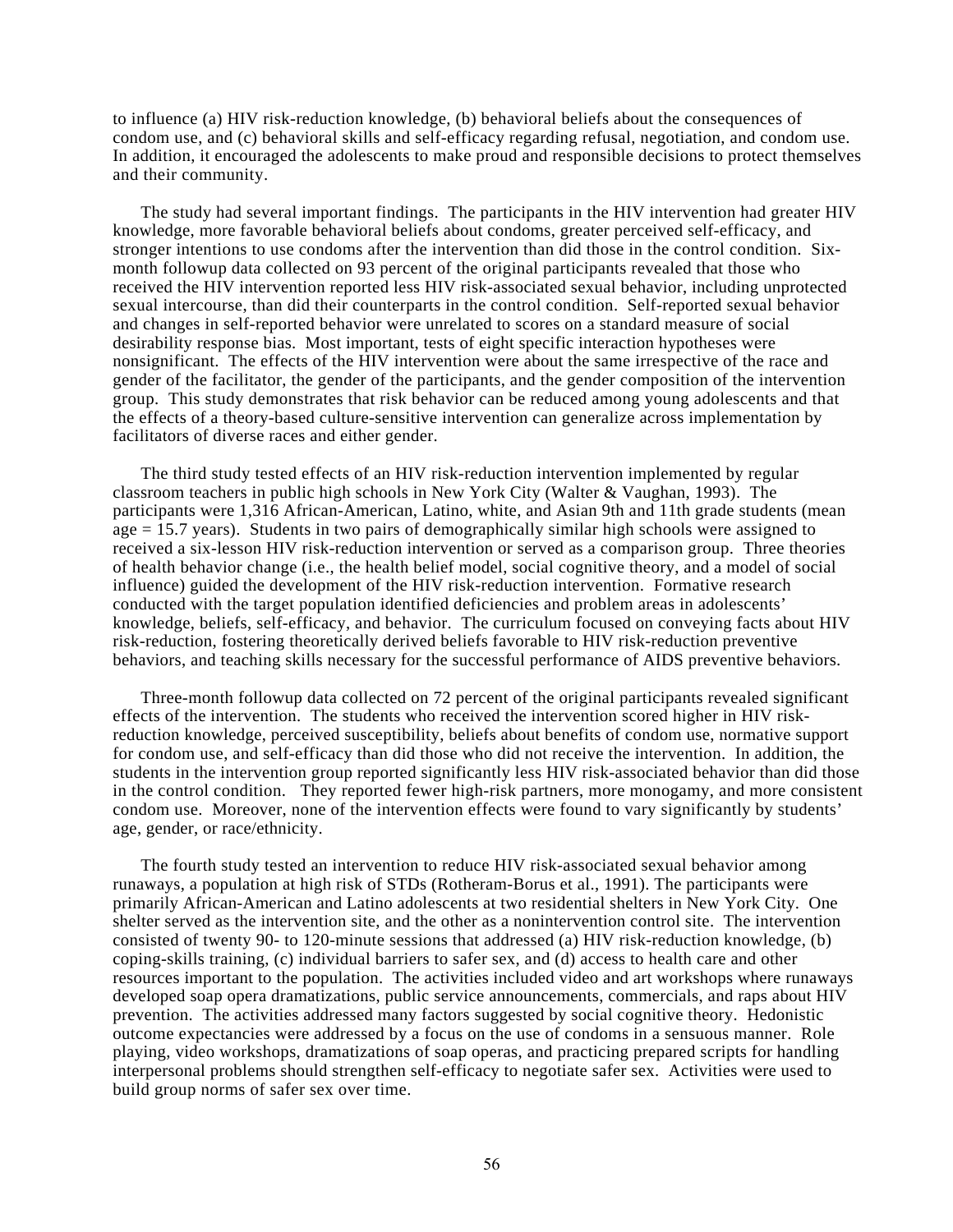Adolescents at the intervention and nonintervention sites did not significantly differ on key demographic or sexual risk behavior variables. The intervention had significant effects on sexual behavior among the 77 percent of participants who took part in 3- or 6-month postbaseline interviews. Adolescents who attended a greater number of intervention sessions reported more consistent condom use, controlling for baseline self-reports. The number of intervention sessions attended also significantly predicted reductions in a high-risk pattern of sexual behavior at both followups. Thus, this study demonstrates effects of a carefully designed intervention on a key population—runaway and homeless youth—in a major AIDS epicenter.

#### Future Directions

Given the risk of sexually transmitted HIV among adolescents, the results of this body of research are encouraging: they suggest that carefully designed, theory-based interventions that take into account the characteristics of the particular population or culture can curb HIV risk-associated sexual behavior among adolescents in a variety of settings. Nevertheless, several issues merit investigation in future studies. There is a need for more studies on long-term effects of interventions on early adolescents or preadolescents. There is also a need for studies comparing the effects of different intervention strategies. Finally, there is a need for studies on the generalizability of intervention effects when the interventions are implemented by community-based organizations rather than university-based researchers.

#### References

Jemmott, J.B., III, Jemmott, L.S., & Fong, G.T. (1996). Reducing HIV risk-associated sexual behavior among African-American adolescents: Testing the generality of intervention effects. Princeton, NJ: Princeton University Department of Psychology.

Rotheram-Borus, M.J., Koopman, C., Haignere, C., & Davies, M. (1991). Reducing HIV sexual risk behaviors among runaway adolescents. *JAMA*, *266*, 1237-1241.

St. Lawrence, J., Brasfield, T., Jefferson, K., Alleyne, E., O'Brannon, III, R.A., & Shirley, A. (1995). Cognitive behavioral intervention to reduce African-American adolescents' risk for HIV infection. *J Consul Clin Psychol*, *63*, 221-237.

Walter, H.J. & Vaughan, R.D. (1993). AIDS risk reduction among a multiethnic sample of urban high school students. *JAMA*, *270*, 725-730.

## Other Suggested Reading

Alan Guttmacher Institute (1994). *Sex and America's teenagers*. New York: Alan Guttmacher Institute.

DiClemente, R.J. & Wingood, G.M. (1995). A randomized controlled trial of an HIV sexual risk-reduction intervention for young African American women. *JAMA*, *274*, 1271-1276.

Hobfoll, S.E., Jackson, A.D., Lavine, J., Britton, P.J., & Shepard, J.B. (1994). Reducing inner city women's AIDS risk activity: A study of single pregnant women. *Health Psychol*, *13*, 3397-3403.

Jemmott, J.B. III & Jemmott, L.S. (1994). Interventions for adolescents in community settings. In R. DiClemente & J. Peterson (Eds.), *Preventing AIDS: Theory and practice of behavioral interventions* (pp. 141-174). New York: Plenum.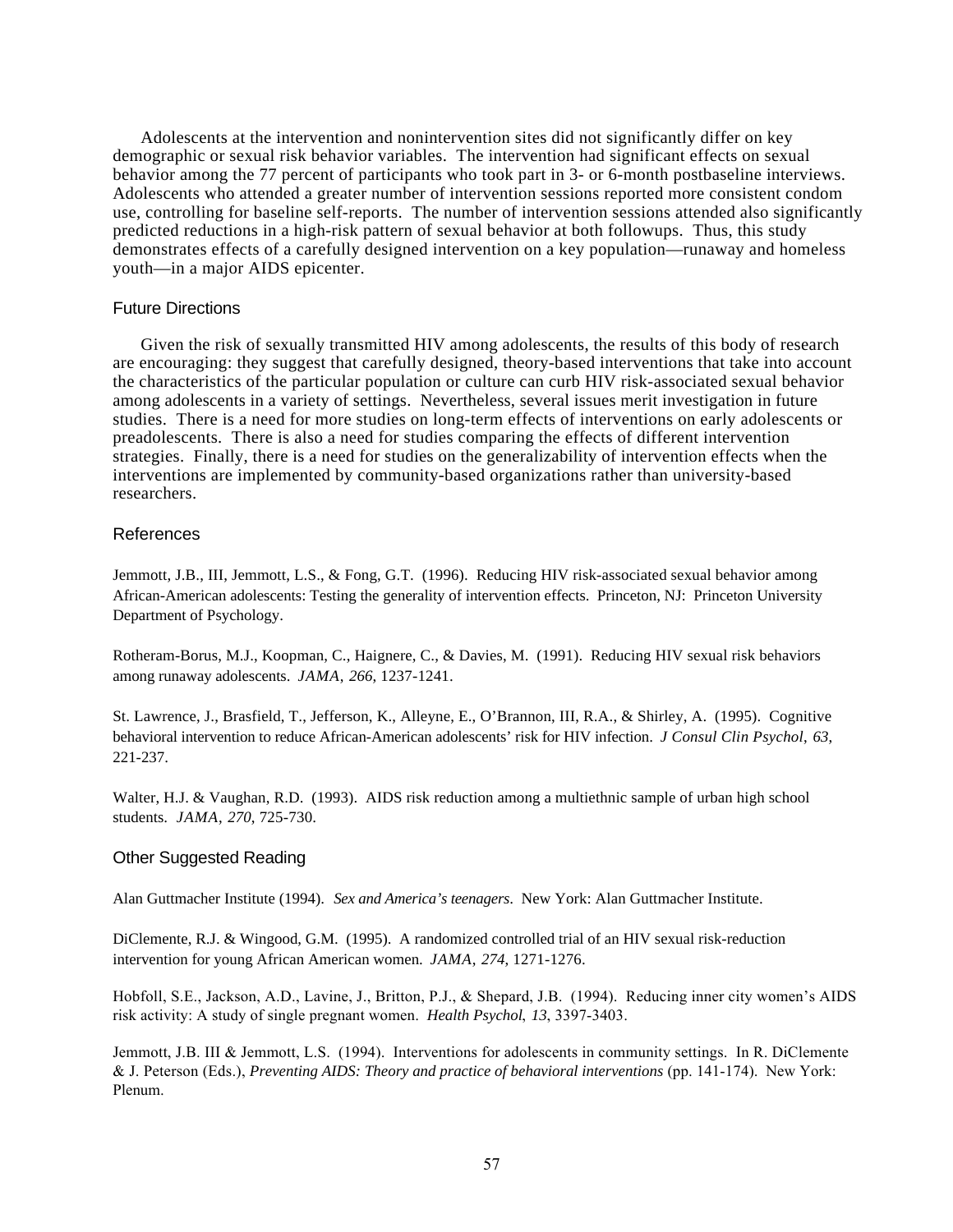Jemmott, J.B., III, Jemmott, L.S., & Fong, G.T. (1992). Reductions in HIV risk-associated sexual behaviors among Black male adolescents: Effects of an AIDS prevention intervention. *Am J Public Health*, *82*, 372-377.

Kalichman, S.C., Carey, M.P., & Johnson, B.T. (1996). Prevention of sexually transmitted HIV infection: A metaanalytic review of the behavioral outcome literature. *Ann Behav Med*, *18*(1), 6-15.

Kim, N., Stanton, B., Li, X., Dickersin, K., & Galbraith, J. (in press). Effectiveness of the 40 adolescent AIDS riskreduction interventions: A quantitative. *J Adolesc Health*.

Kirby, D., Barth, R.P., Leland, N., & Fetro, J.V. (1991). Reducing the risk: Impact of a new curriculum on sexual risk-taking. *Fam Plann Perspec, 23*, 253-262.

Main, D.S., Iverson, D.C., McGlorin, J., Banspach, S.W., Collins, K., Rugg, D., & Kolbe, L.J. (1994). Preventing HIV infection among adolescents: Evaluation of a school-based education program. *Prev Med, 23*, 409-417.

Wingood, G.M. & DiClemente, R.J. (1996). HIV sexual risk-reduction interventions for women: A review. *Am J Prev Med*, *12*(3), 209-217.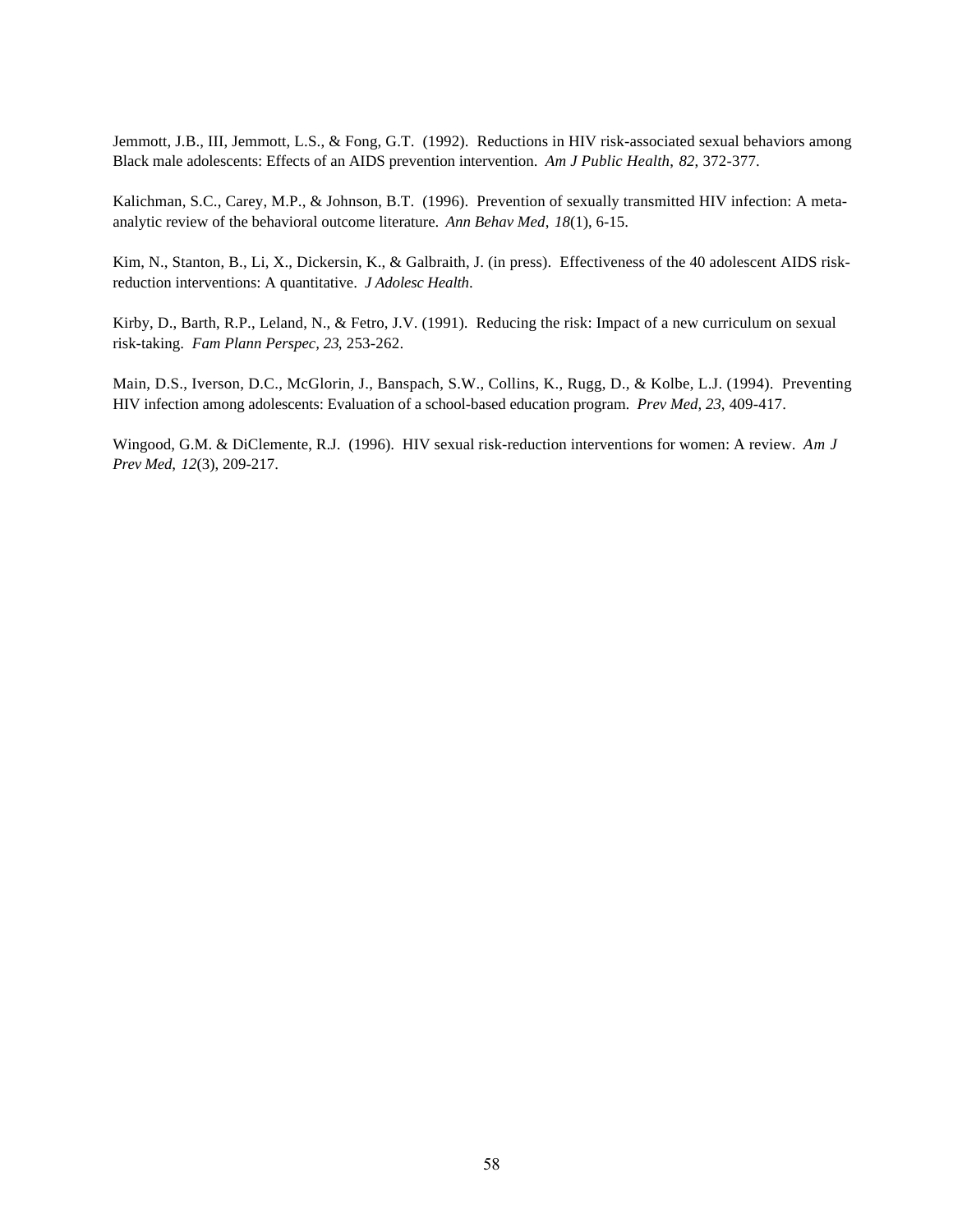# **Community-Based Outreach Risk-Reduction Strategy To Prevent HIV Risk Behaviors in Out-of-Treatment Injection Drug Users**

# **Richard H. Needle, Ph.D., M.P.H., and Susan Coyle, Ph.D.**

#### **Introduction**

Infection with human immunodeficiency virus (HIV) in injection drug users (IDUs) is spread primarily through multiperson reuse of contaminated syringes/needles and other drug injection equipment as well as through unprotected sexual intercourse with infected individuals. The HIV epidemic in the United States is driven in large part by IDUs, their sex partners, and their offspring. Drug users constitute an important high-risk group in themselves, but they also have the potential to serve as a bridge for HIV transmission to non-IDUs. To date, the United States has had 548,102 cases of AIDS, with 36 percent (193,278 cases) attributed directly to IDU or indirectly through IDU sexual contact. Roughly half of all new HIV infections yearly (41,000) are among drug users (Holmberg, 1996).

IDUs are linked in a complex sequence of behaviors preceding injection (acquiring, preparing, and dividing the drugs) that increase the likelihood of multiperson reuse of drug injection equipment and other paraphernalia. During the early to mid-1980s, sharing patterns of IDUs were also influenced by the (1) increased availability of powdered (injectable) cocaine following years of heroin use by IDUs; (2) emergence of shooting galleries and anonymous sharing of contaminated needles and syringes; and (3) inaccessibility to sterile injection equipment (Alcabes & Friedland, 1995).

To limit the spread of HIV infection to IDUs, AIDS prevention has relied on outreach to IDUs in their communities to create multiple opportunities to reduce drug use, needle practices, and high-risk sexual behaviors. It is estimated that 50–85 percent of IDUs are not in treatment at any one time.

This presentation will first discuss the community-based outreach and HIV testing and counseling risk reduction model, which serves as the foundation for research on the prevention of HIV and HIVrelated behaviors in out-of-treatment IDUs. Second, the literature on the efficacy of these communitybased behavioral interventions to reduce HIV risk-taking and increase protective behaviors will be reviewed. The data are from two large-scale multisite community trials of the multicomponent HIV prevention strategy: (1) the National AIDS Demonstration Research (NADR) program (1987–1991) and (2) the Cooperative Agreement for AIDS Community-Based Outreach/Intervention Research Program (1990–present). In the 29-site NADR study, 36,000 IDUs received risk reduction interventions and in the 23-site Cooperative Agreement Program, about 14,000 IDUs have thus far been recruited.

#### **Conclusions**

AIDS prevention clearly has worked and continues to work with IDUs. Data from NADR and the Cooperative Agreement programs show that many IDUs report that they have changed their drug use patterns, needle practices, and sexual behaviors to reduce their risk of acquiring or transmitting HIV.

• Community-based outreach interventions are effective in facilitating behavior change among many IDUs. Outreach interventions consisting of risk-reduction information and referral to services, condom and bleach distribution, HIV antibody testing, pre- and posttest counseling, and demonstration and rehearsal of risk reduction skills (hereafter referred to as the "standard intervention") have helped IDUs reduce their risk-taking behaviors—particularly drug and needle using practices, and to a lesser extent sex risk behaviors—thereby reducing their risks for HIV infection.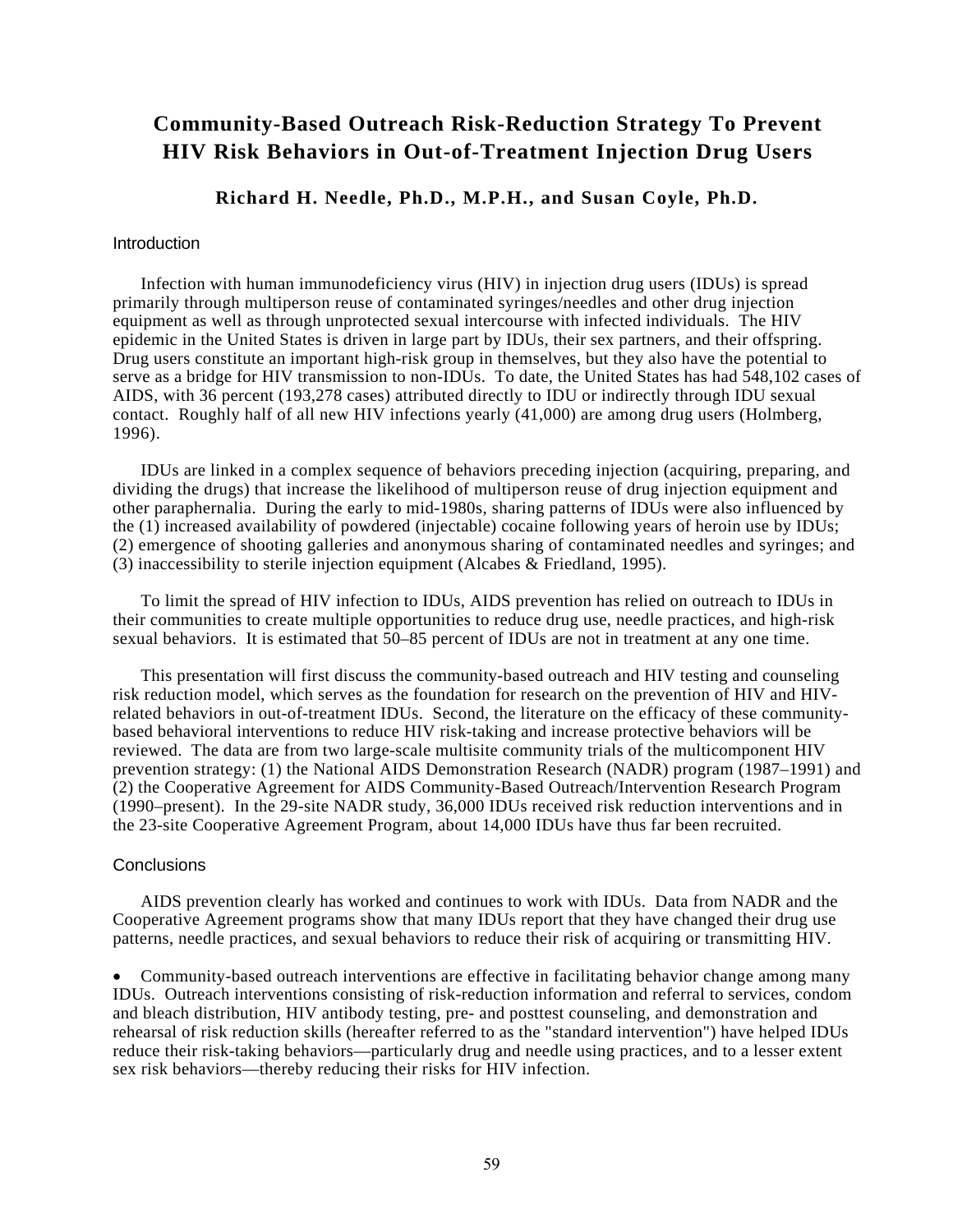• Some IDUs received only the standard intervention whereas others also received site-specific enhancements. In general, early findings suggest that exposure to enhanced interventions did not result in greater changes in risk behaviors than the standard intervention; however, some recent evidence indicates that intensive exposure to interventions may be associated with greater change.

• Some IDUs have stopped using drugs. Although many IDUs continue to use drugs, they have reduced their risk for HIV infection by eliminating or reducing their frequency of injection, as well as reducing the rates of multiperson reuse of potentially contaminated syringes and other drug injection equipment, increasing their rates of equipment disinfection, and increasing their condom use.

## Community-Based Outreach and HIV Testing and Counseling Risk-Reduction Model

Over time, the standard intervention community-based model that combines street outreach with HIV testing and counseling has evolved as a feasible and effective way to engage the out-of-treatment population in AIDS prevention (Coyle, 1993). The model originated in Chicago in the late 1960s to respond to the drug epidemic with former addicts and provided targeted outreach to active IDUs to encourage them to enter methadone maintenance treatment (Hughes, 1977). The model was later adapted in the mid to late 1980s to respond to the emerging epidemic of HIV/AIDS in IDUs (Wiebel, 1993).

Beginning in 1987, the NADR and Cooperative Agreement programs adapted the standard intervention, which begins when outreach workers contact and engage IDUs. Outreach workers indigenous to the community act as credible messengers, provide risk-reduction materials and education, and arrange for IDUs to receive free HIV testing and counseling in private settings. Pretest counseling encourages HIV antibody testing; if test results are positive, posttest counseling refers IDUs to appropriate services. In addition, each site developed and implemented a site-specific enhanced intervention that was intended to reinforce the acceptance and promote the adoption of a hierarchical risk-reduction strategy.

A drug-related risk-reduction hierarchy promotes the following: (1) abstain from drug use; (2) if abstinence is not possible, stop injecting drugs; (3) if stopping drug injection is not possible, stop reusing injection equipment; and (4) if drug injection equipment syringes and needles continue to be reused, follow proper disinfection procedures.

There is also a hierarchy of sex risk-reduction options that encourages IDUs to (1) abstain from sex; (2) if abstinence is not possible, have nonpenetrative sex; (3) if sex is penetrative, use condoms and other barrier methods; and (4) reduce the number of sex partners.

Pre- and posttest counselors distribute bleach and help IDUs rehearse techniques for cleaning injection equipment; they also distribute condoms and teach their proper use.

## Overview of Community-Based Strategies for IDUs

Twenty published studies from the NADR and Cooperative Agreement programs have evaluated the effectiveness of the standard intervention in facilitating changes in risk behaviors of IDUs, using single and multiple samples of IDUs (number of participants range from 103 to 2,973 IDUs). IDUs were located in their communities using targeted sampling, a strategy that provides the best possible sampling frames for street-based, hidden, and changing populations by mapping geographic areas of local drug use activity and HIV infection (Watters & Biernacki, 1989). Though not all research protocols of the two programs are identical (e.g., more HIV antibody testing and counseling occurred in the Cooperative Agreement and more intensive community-based outreach occurred in NADR), they are sufficiently comparable to support general statements and report cumulative findings across the studies.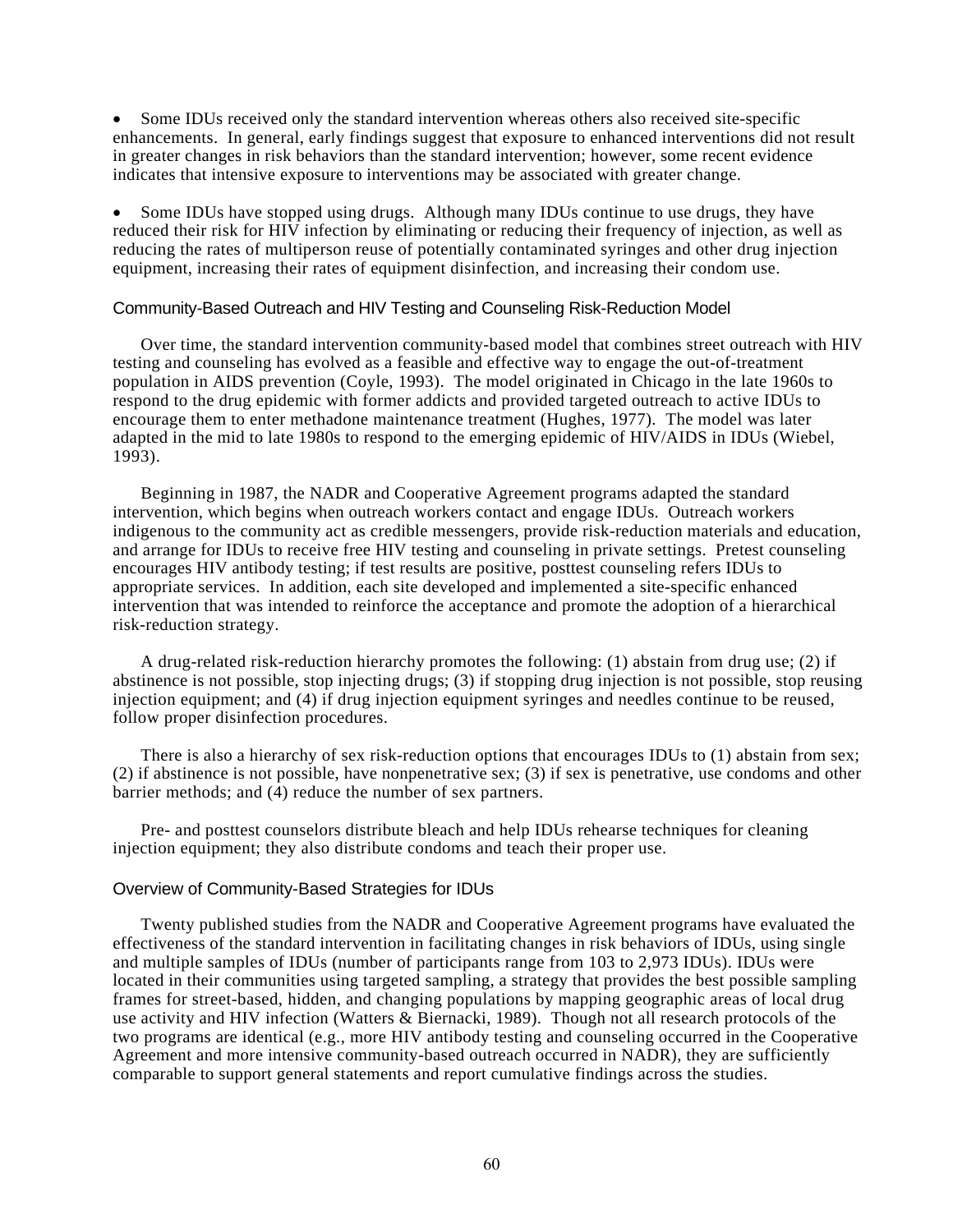IDUs were assigned to the standard intervention or to a standard intervention with a site-specific enhancement (more sessions beyond the standard intervention). Instead of having a "no-treatment" control, the standard intervention was always provided because it would be ethically unacceptable to withhold critical information for averting or managing HIV infection. Behavioral and serological data were collected at baseline and 6 months postintervention.

Generally, IDUs who received both the standard and the standard plus the enhanced interventions reduced their risks at about the same rate in NADR. (Preliminary results suggest that intensive enhancements may be more effective than standard ones [see, e.g., Booth, Crowley, & Zhang, 1996; Rhodes & Malotte, 1996]). The following summary of data from studies illustrates the magnitude of the change. Because different operational definitions of behaviors, the range and median are provided only for behaviors that were measured consistently.

## *Reductions in Risk Behaviors*

• Decreased frequency of injection. (Measured in 14 studies; decreases were significant in 13. Range: 10–29.5 fewer injection events were reported per month. Median: 21.3 fewer injections/month.)

• Decreased multiperson reuse of injection equipment. (Measured in 10 studies; decreases were significant in 9. Range: 6.7–42.9 percent fewer reports of multiperson reuse of equipment in last month. Median: 14.3-percent reduction in multiperson reuse.)

• Decreased reuse of cookers and cotton. (Measured in six studies; decreases significant in all six. Range: 11.0–50.0 percent of IDUs stopped or reduced their reuse of cookers, cotton, and other drug injection equipment. Median: 20.1 percent reduced reuse.)

• Decreased use of shooting galleries or other group injection settings. (Measured in two different ways in six studies; decreases were significant in four.)

• Decreased risky needle practices. (Composite index variously constructed in six studies, involving, e.g., reuse of water, cookers, cotton, and number of shooting partners; decreases were significant in all six studies.)

• Decreased number of sex partners. (Measured in three studies; decreases were significant in one.)

• Decreased risky sex. (Composite index of risk measured in seven studies, involving, e.g., condom use, number and type of sex partner, and type of sex contact); decreases were significant in five.)

## *Increases in Protective Behaviors*

• Increased needle disinfection. (Measured in seven studies, but measure was not consistent in operationalizing disinfection procedure; increases in disinfection were reported to be significant in five studies.)

• Increased entry into drug treatment. (Measured in four studies; increases were significant in four, although one showed that retention in treatment was not improved.

• Increased use of condoms. (Measured in five studies in various situations; increases were significant in all five studies.)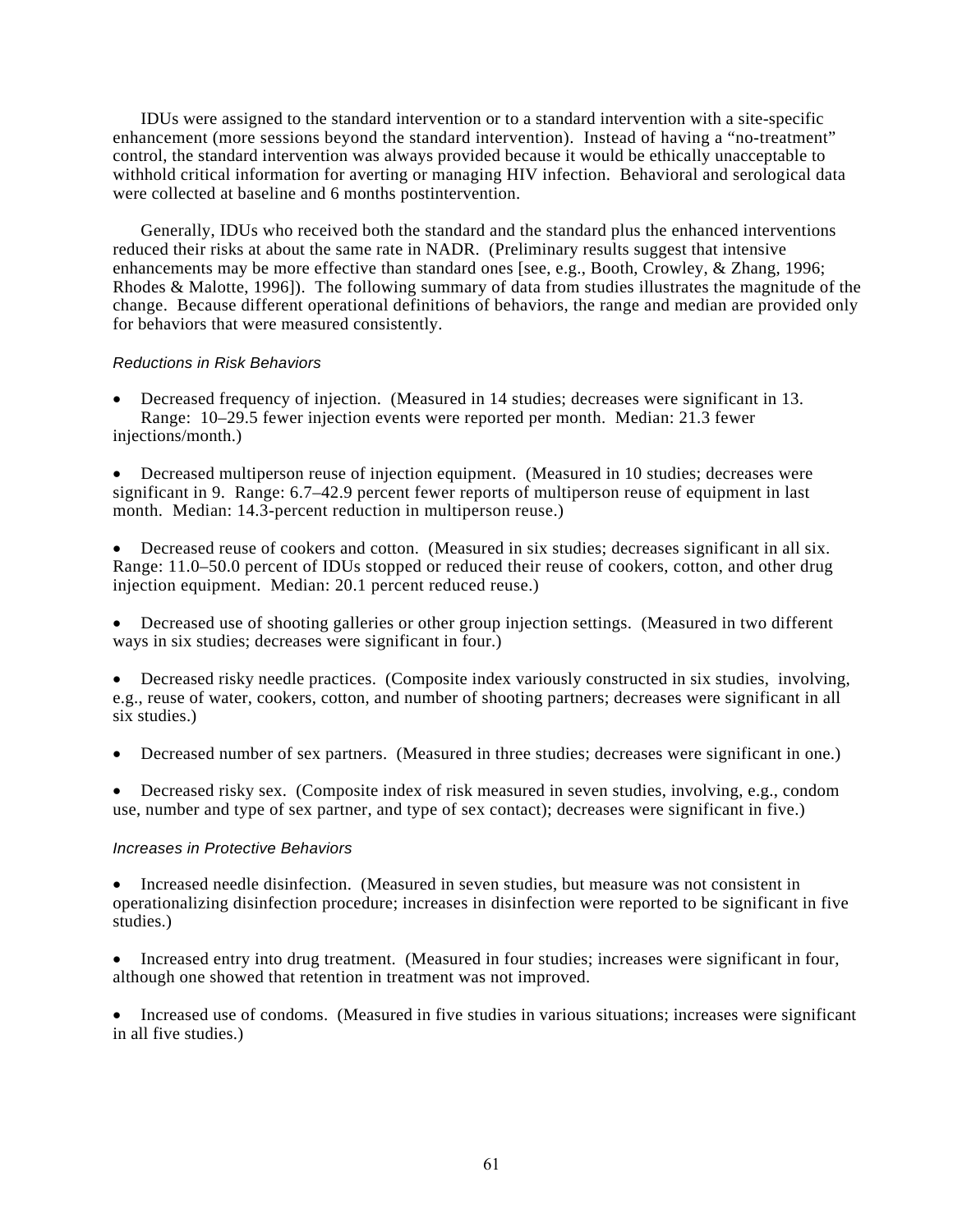#### *Reductions in HIV Incidence*

• Declines in prevalence of risk behaviors accompanied by declines in HIV incidence. (Measured in one study, which revealed significant reductions in risk and HIV incidence; see Wiebel et al., 1996, below for details.)

#### Examples of Effective Interventions

#### *Multisite Analysis of Behavior Change*

A study by Stephens et al. (1993) analyzed data from multiple NADR sites to examine the effects not only of the standard intervention but also of intervention exposure (e.g., the duration and content of community-based interventions delivered to out-of-treatment drug users). Data from 28 NADR sites showed significant postintervention reductions in injection frequency: the proportion of IDUs injecting daily declined from 45 percent to 24 percent for heroin, from 29 percent to 14 percent for cocaine, and from 29 percent to 16 percent for speedball (a drug cocktail combining heroin and cocaine). Moreover, 57 percent of postintervention IDUs were successful in reducing or maintaining low levels of "needle risk," a composite of three variables measuring reuse of needles, number of persons with whom needles were reused, and use of new or disinfected needles. In addition, exposure time in the intervention was a significant predictor of reduced injection frequency (or continued low frequency) among heroin, cocaine, and speedball injectors. Finally, three intervention components were found to be significant predictors of low or reduced injection frequency (i.e., provision of bleach and condoms, number of demonstrations or rehearsals of bleach and condom use, and number of group intervention/education sessions).

#### *Intervention Effectiveness, Risk Behavior, and Seroincidence*

Another NADR study used HIV seroincidence as an outcome measure (Wiebel et al., 1996). Investigators collected six waves of data from targeted networks of IDUs who were given HIV testing and counseling and exposed to intensive community outreach over a 4-year period. Results showed a significant decrease in the rate of new infections among IDUs (n=641) exposed to the intervention from 1988 to 1992 (seroincidence declined from 8.4 per 100 person-years at wave 1 to 2.4 per 100 personyears in waves 5 and 6). The only variable associated with seroconversion was "injecting risk," which was defined as reuse of dirty needles or sharing cookers, cotton, or water. The IDU cohort contacted in the outreach program was compared with a group of IDUs who had not been exposed to the intervention. At the final followup, 14 percent of postintervention IDUs continued injecting risk, which was significantly less than the 50 percent of nonintervention IDUs who continued to practice injection risks.

### Future Directions

Despite substantial progress in AIDS prevention with IDUs, unacceptably high numbers of new HIV infections are occurring in IDUs and their sex partners, and many IDUs are engaging in high-risk practices.

Interventions that are responsive to the changing dynamics of the epidemic and the accumulating knowledge base continue to be an urgent need. Combinations of interventions (e.g., community-based outreach, needle exchange programs, drug treatment as HIV prevention) should be developed to reach IDUs who have been exposed to a range of interventions but have not yet been able to change their behaviors. Interventions are also needed to help IDUs who have made changes in their behaviors, sustain those changes and limit and/or eliminate their risks of acquiring HIV infection. Noninjecting cracksmokers who are at extremely high risk for HIV infection need AIDS prevention efforts designed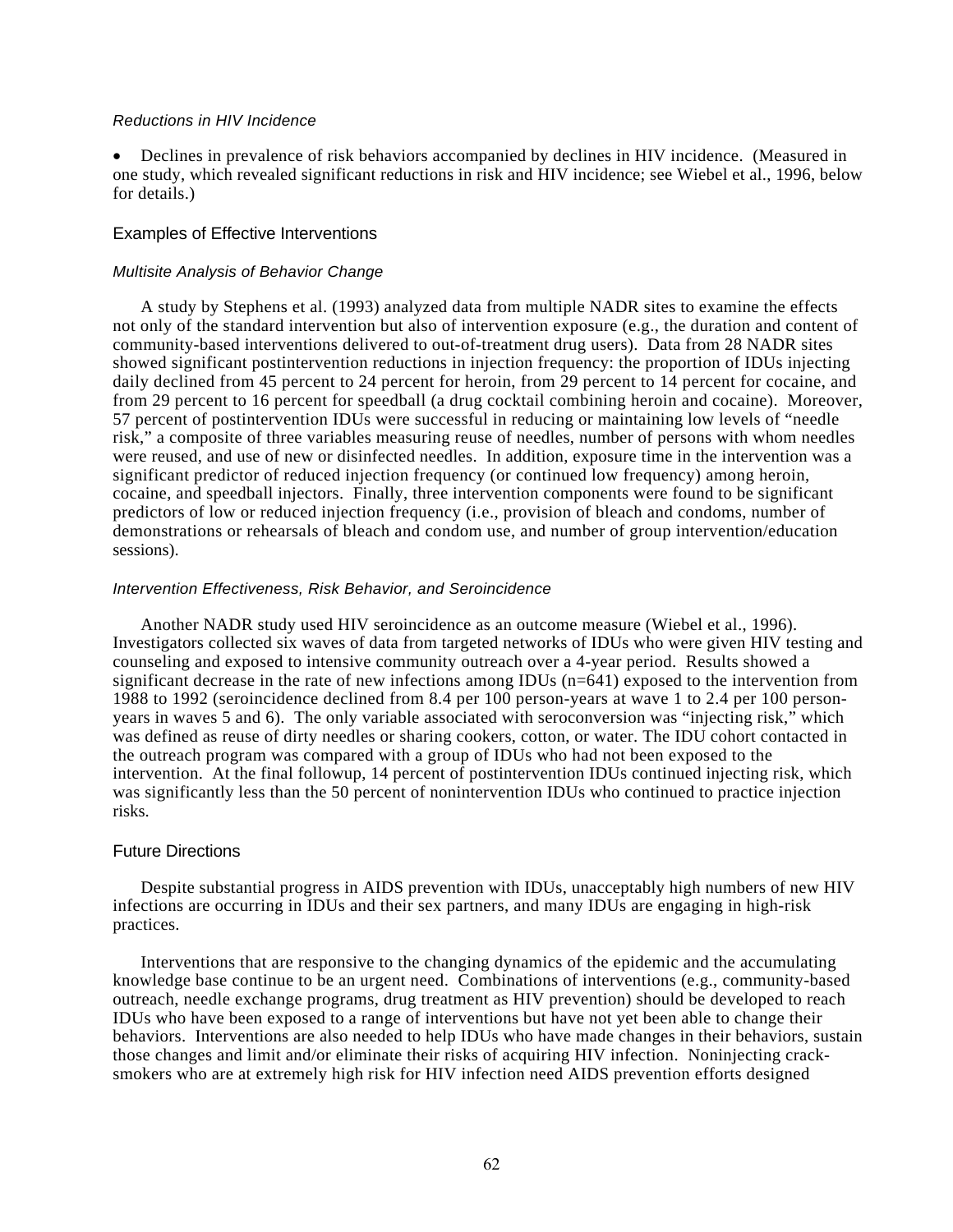specifically for their risk patterns. Finally, methodological challenges associated with field-based research related to the prevention of HIV in IDUs and other populations at risk must be addressed.

## References

Alcabes, P., & Friedland, G. (1995). Injection drug use and human immunodeficiency virus infection. *Clin Infect Dis, 20,* 1467-1479.

Booth, R., Crowley, T. J., & Zhang, Y. (1996). Substance abuse treatment entry, retention, and effectiveness: Out-oftreatment opiate injection drug users. *Drug Alcohol Depend, 42,* 11-20.

Coyle, S. L. (1993). *The NIDA HIV Counseling and Education Intervention Model: Intervention Manual.* Rockville, MD: National Institute on Drug Abuse.

Holmberg, S. D. (1996). The estimated prevalence and incidence of HIV in 96 large U.S. metropolitan areas. *Am J Public Health, 86,* 642-654.

Hughes, P. H. (1977). *Behind the Wall of Respect.* Chicago: University Press.

Rhodes, F., & Malotte, C. K. (1996). HIV risk interventions for active drug users: Experience and prospects. In S. Oskamp and S.C. Thompson, Eds., *Understanding and Preventing HIV Risk Behavior.* Thousand Oaks, CA: Sage Publications.

Stephens, R. C., Simpson, D. D., Coyle, S. L., McCoy, C. B., & the National AIDS Research Consortium (1993). Comparative effectiveness of NADR interventions. In B.S. Brown and G.M. Beschner, Eds., *Handbook on Risk of AIDS*. Westport, CT: Greenwood Press.

Watters, J. K., & Biernacki, P. (1989). Targeted sampling: Options for the study of hidden populations. *Soc Probl, 36*, 416-430.

Wiebel, W. (1993). *The Indigenous Leader Outreach Model: Intervention Manual.* Rockville, MD: National Institute on Drug Abuse.

Wiebel, W. W., Jimenez, A., Johnson, W., Ouellet, L., Jovanovic, B. et al. (1996). Risk behavior and HIV seroincidence among out-of-treatment injection drug users: A four-year prospective study. *J Acquir Immune Defic Syndr Hum Retrovirol, 12,* 282-289.

## Other Suggested Reading

Chitwood, D. D., Inciardi, J. A., McBride, D. C., McCoy, C. B., et al. (1991). *A Community Approach to AIDS Intervention: Exploring the Miami Outreach Project for Injecting Drug Users and Other High Risk Groups.* Westport, CT: Greenwood Press.

Friedman S. R., Jose, B., Deren, S., Des Jarlais, D. C., & Neaigus, A. (1995). Risk factors for human immunodeficiency virus seroconversion among out-of-treatment drug injectors in high and low seroprevalence cities. *Am J Epidemiol, 142,* 864-874.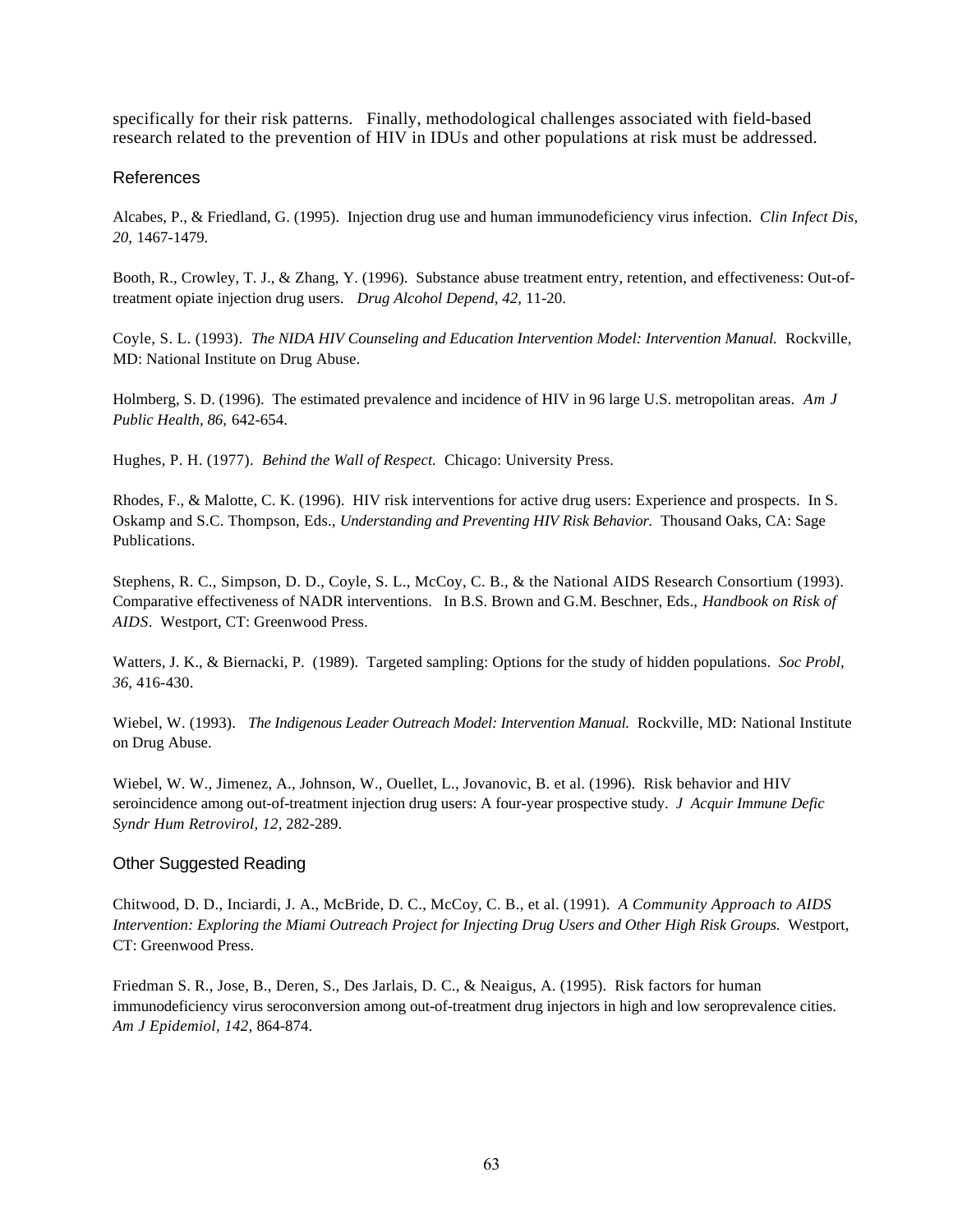# **Role of Needle Exchange Programs in AIDS Prevention**

## **David Vlahov, Ph.D.**

## **Introduction**

Injection drug users (IDUs) are at high risk for human immunodeficiency virus (HIV) and other blood-borne diseases (Esteban, 1993; Levine et al., 1995; Des Jarlais et al., 1992). In the United States, IDUs account for nearly one-third of the cases of AIDS; either directly or indirectly (i.e., heterosexual and perinatal cases of AIDS where the source of infection was an IDU) (Alcabes & Friedland, 1995). IDUs also account for a substantial proportion of cases of hepatitis B (HBV) and C (HCV) virus infections (Levine, Vlahov, & Nelson, 1994). The primary mode of transmission for HIV among IDUs is parenteral, namely through direct "needle sharing" or multiperson use of syringes (Nicolosi et al., 1992; Selwyn et al., 1987).

Despite high levels of knowledge about risk, multiperson use of needles and syringes is due primarily to fear of arrest and incarceration for violation of drug paraphernalia laws and ordinances that prohibit manufacture, sale, distribution, or possession of equipment and materials intended to be used with narcotics (Koester, 1994; Mandel et al., 1994). Under these laws, it is possible to obtain hypodermic syringes and needles with a medical prescription. In 45 states and the District Columbia, such laws are in effect and severely limit the availability of drug paraphernalia. In 1986, the Federal Government enacted a statute to further limit the availability of drug-related equipment.

Needle exchange programs were originally set up to reduce blood-borne infections among IDUs. These programs have become an integral component of comprehensive HIV prevention programs in many countries (e.g., Amsterdam). More than 100 needle exchange programs have been established in the United Kingdom and Australia (Stimson et al., 1988).

Needle exchange programs in the United States date back to 1986, and it is estimated that in 1996 there are approximately 100 needle exchange programs in North America (David Purchase, North American Syringe Exchange Network, personal communication). In part, because of the ban on the use of Federal funds for the operation of needle exchange, it has been difficult to evaluate the efficacy of these programs. This review will present data from the studies that have evaluated the role of needle exchange programs in AIDS prevention.

## **Conclusions**

The aggregated results support the positive benefit of needle exchange programs and do not support negative outcomes from needle exchange programs.

• When legal restrictions on both purchase and possession of syringes are removed, IDUs will change their syringe-sharing behaviors in ways that can reduce HIV transmission.

• Needle exchange programs do not result in increased drug use among participants or the recruitment of first-time drug users.

#### Overview of Needle Exchange Studies

Evidence for the efficacy of needle exchange programs comes from three sources: (1) studies originally focused on the effectiveness of needle exchange programs in non-HIV blood-borne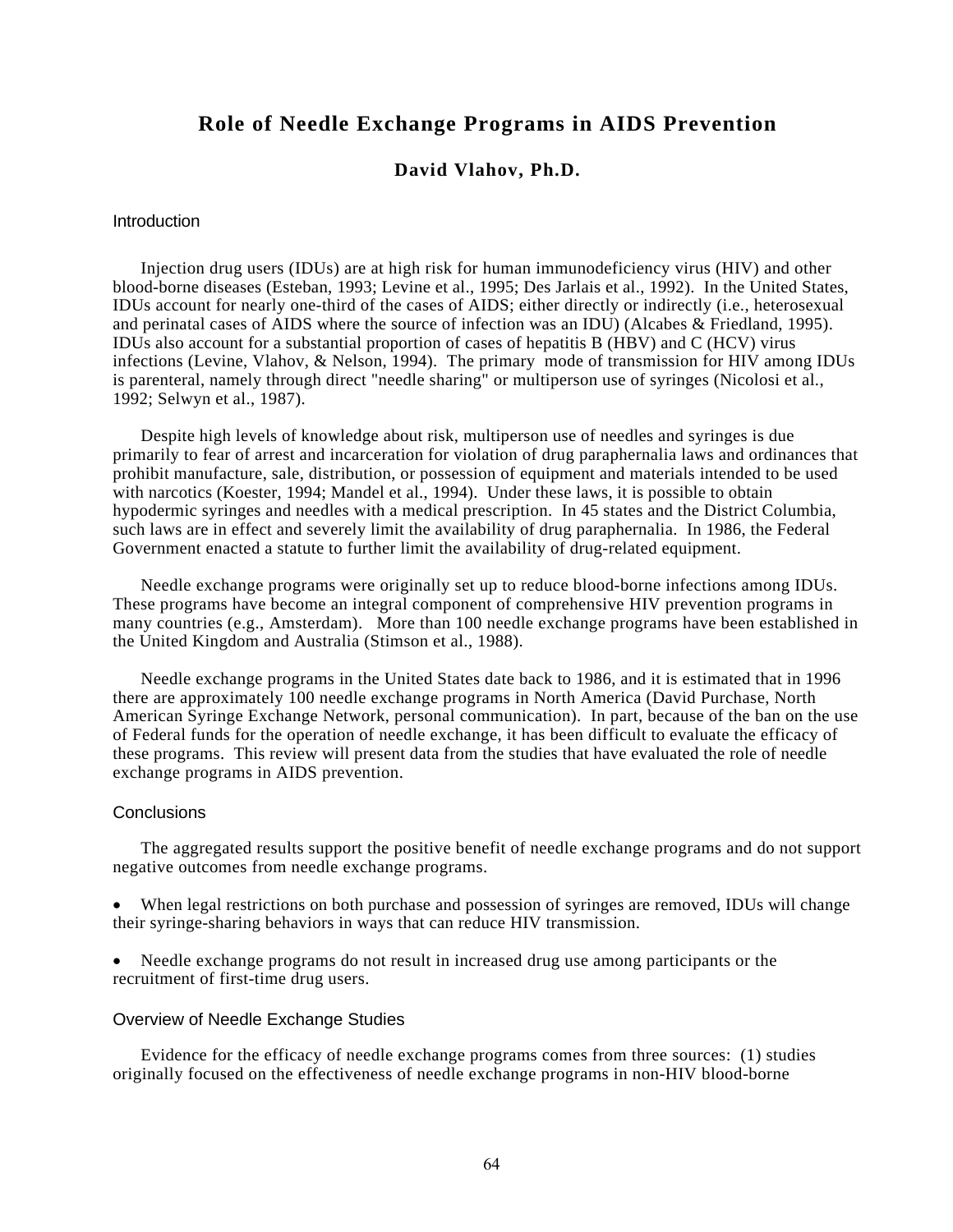infections; (2) mathematical modeling of data on needle exchange on HIV seroincidence; and (3) studies that examine the positive and negative impact of needle exchange programs on HIV/AIDS.

#### *Needle Exchange Programs with Blood-Borne Diseases*

In 1984, Amsterdam established a needle exchange program that was originally designed to limit transmission of the HBV (Bunning, 1991). Case-control studies have provided powerful data on the positive effect of needle exchange programs on reduction of two blood-borne viral infections (HBV and HCV). For example, a case-control study in Tacoma, Washington, showed that a sixfold increase in HBV and a sevenfold increase in HCV infections in IDUs were associated with nonuse of the needle exchange program (Hagan et al., 1994).

#### *Mathematical Modeling of Needle Exchange on HIV Seroincidence*

The first federally funded study of needle exchange was an evaluation of the New Haven needle exchange program, which is legally operated by the New Haven Health Department. Rather than relying on self-report of reduced risky injection drug use, this study utilized mathematical and statistical modeling, using data from a syringe tracking and testing system. Incidence of HIV infection among needle exchange participants was estimated to have decreased by 33 percent as a result of the needle exchange program (Kaplan & Heimer, 1995). Because demographic and behavioral data were collected at the time of recruitment, it was possible to relate individual client characteristics (e.g., age, injection frequency, frequency of needle sharing) to spread of HIV. For example, the mean age (approximately 33–34 years old) and duration of infection (men =  $10$  years; women =  $5-10$  years) did not change during this study. Women tended to remain stable at 20 percent of participants, but the percentage of whites participating increased. In the beginning, 83 percent of the participants were nonwhite, and the infection rate in the syringes was 67.5 percent; after 7 months those figures had changed to 67 percent nonwhite and the infection rate in the syringes to 43 percent.

#### *Positive and Negative Impact of Needle Exchange Programs*

Needle exchange programs have been established to increase the availability of sterile injection equipment and to remove any contaminated needles from circulation. The following positive outcomes have been used to evaluate the efficacy of needle exchange programs: (1) reduction in high-risk behavior, (2) reduction in HIV infection rates, and (3) increased referral to drug treatment programs.

Needle exchange programs are not universally praised because of concern about negative outcomes. There is a concern that publicly supported needle exchange programs will condone drug abuse and undercut efforts to get IDUs into drug treatment programs and off drugs. The following are possible negative outcomes: (1) possible increase in drug use; (2) increase in first-time drug users; and (3) increase in inappropriate disposal of contaminated syringes.

A series of Government-commissioned reports have reviewed the data on positive and negative outcomes of needle exchange programs. The major reports are from the National Commission on AIDS (National Commission on Acquired Immune Deficiency Syndrome, 1991); U.S. Government Accounting Office (U. S. General Accounting Office, 1993); the Centers for Disease Control/University of California (Lurie et al., 1993); and the National Academy of Sciences (Normand, Vlahov, & Moses, 1995). The latter two reports will be used in this review.

#### Reduction in High-Risk Behavior

Although none of the studies on needle exchange have been randomized, controlled trials, research results from evaluations have shown favorable reductions in risky drug-using behavior. Lurie and colleagues (1993) reviewed the 16 studies that have been conducted; 14 evaluated the impact of needle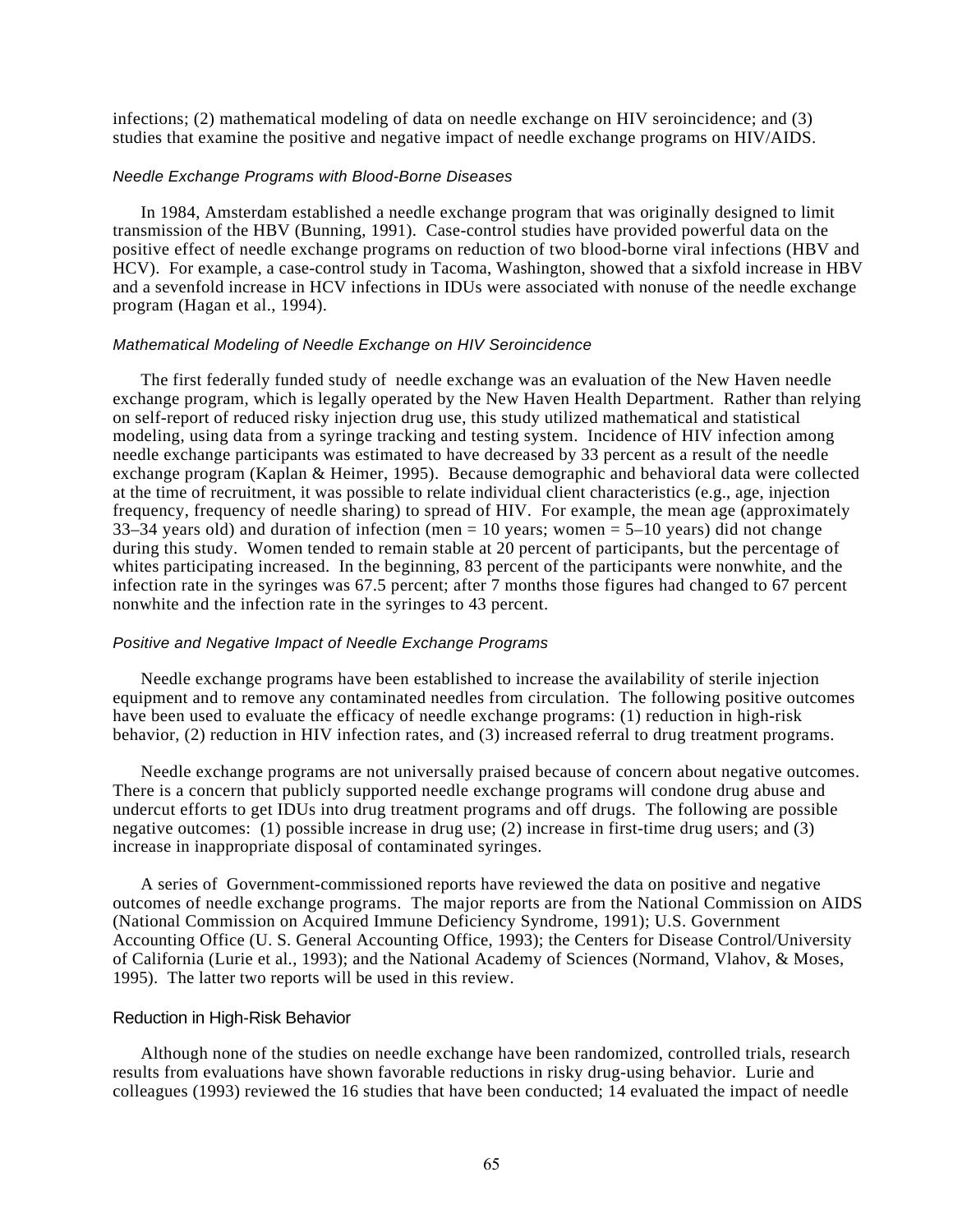exchange programs on the sharing of syringes—10 demonstrated decreases in sharing and 4 showed no change.

Watters and colleagues (1994) examined risk behaviors in IDUs over a 6\_-year period in 13 crosssectional surveys between 1986 and 1992. Among IDUs who reported sharing needles, the proportion of those reporting ever having used bleach increased from 3 percent in 1986 to 89 percent by 1988 and remained stable through 1992. Sexually active heterosexual male injectors also reported significant changes in condom use (i.e., IDUs reported using a condom 4.5 percent of the time in 1986, compared with 31 percent of the time in 1992).

In 1984, Des Jarlais and colleagues determined that 65 percent of IDUs reported having used shooting galleries in the preceding 2 years; in the 1990–1992 period, only 3 percent reported injecting in shooting galleries in the preceding 6 months.

#### Reduction in HIV Infection Rates

Data on long-term impact of needle exchange programs are sparse and have limited power. In five cities (Glasgow, Lund, Sydney, Tacoma, and Toronto), aggressive multicomponent AIDS prevention programs, including needle exchange, were vigorously implemented. There is well-documented evidence that the seroprevalence remained less than 5 percent for at least 6 years (Des Jarlais et al., 1992).

An analysis from a New York City needle exchange program concluded that there is a protective effect of needle exchange programs on HIV seroincidence (Des Jarlais et al., 1996). Watters and colleagues (1994) conducted a study to evaluate the effects of an all-volunteer syringe exchange program on risky injection drug use. Both studies reported a stabilization of HIV seroprevalence rates that coincided with increased reporting of risk-reduction activities.

Hagan and colleagues (1994) used a cross-sectional study of needle exchange participants that had a 2-percent HIV prevalence rate, which compared favorably with the 8-percent HIV prevalence rate among nonparticipants in the needle exchange program.

There is a discrepancy in seroincidence studies between needle exchange programs in the United States and Canada (Bruneau et al., 1996). In the U.S. studies, the comparison groups tend to be IDUs without access to sterile needles, whereas in the Canadian studies the comparison groups tend to include IDUs with access to needles from pharmacies. If the subset that is denied access are indeed riskier IDUs, and these individuals go to needle exchange programs, the result is a selection bias for U.S. research.

## Increased Referral to Drug Treatment

Lurie and colleagues (1993) noted that 17 of 18 U.S. and Canadian programs provide referrals to drug treatment programs. Only six programs collect data on whether those referred actually enter treatment. Twenty-five percent of the participants in the New Haven needle exchange program requested drug treatment (Normand et al., 1995). It should be noted, however, that the effectiveness of referral to drug treatment programs is severely limited in the United States because of the few treatment placements available (Normand et al., 1995).

#### Increase in Drug Use

Lurie and colleagues (1993) identified eight studies that presented data on reported injection frequency. Three studies found reductions in injection drug use associated with needle exchange programs, four found mixed or no effects, and only one found an increase in injection compared with controls. This last one also found reduced needle sharing reported among needle exchange participants.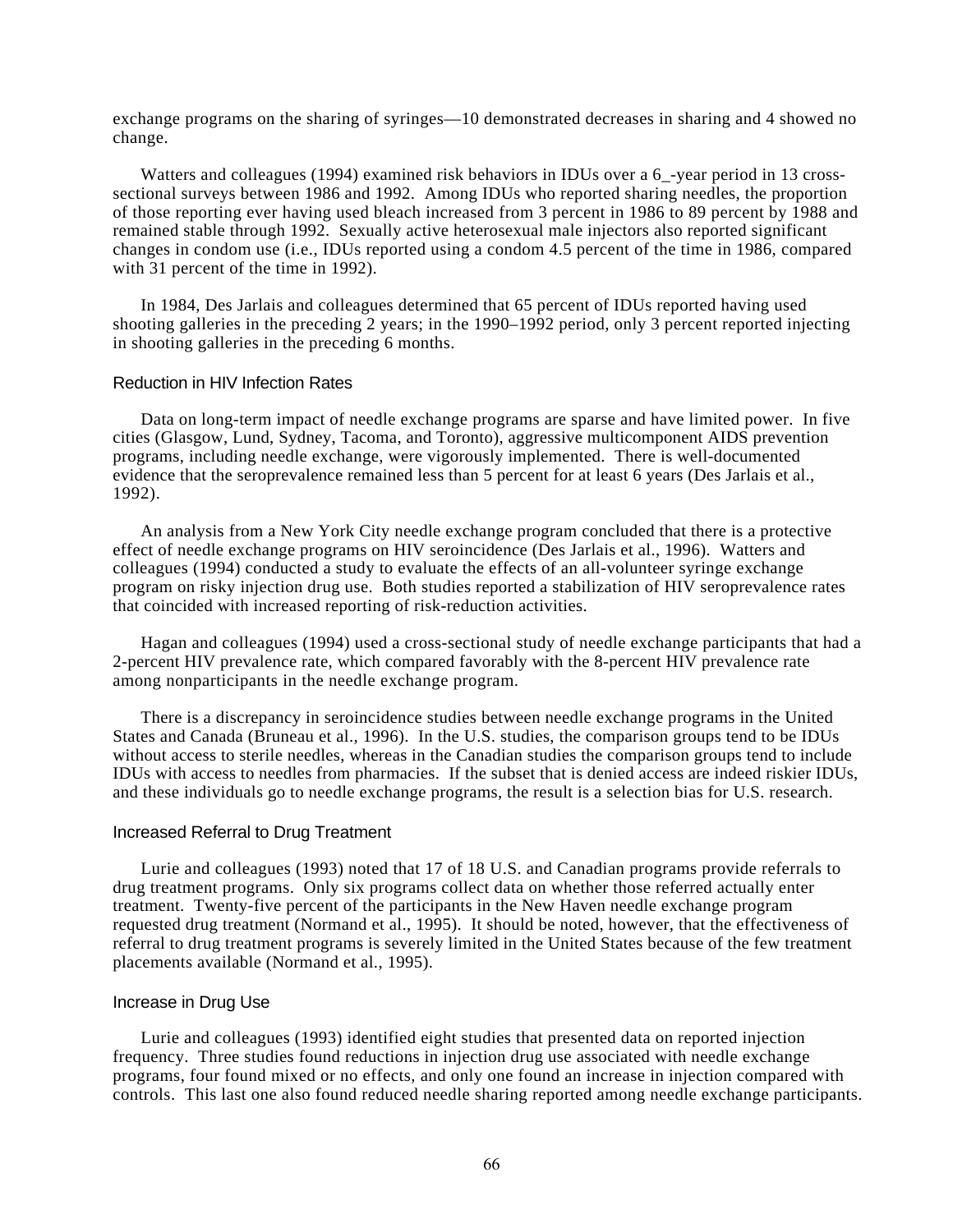## Increase in First-Time Injection Drug Users

Lurie and colleagues (1993) reviewed studies to determine when needle exchange programs would lead non-IDUs to become IDUs. The report indicated that the median age of participants in the programs was 33–41 years and the median duration of substance abuse was 7–20 years; this suggests that substance abuse predates participation in the needle exchange programs. A review of the experience in Amsterdam supported the fact that the programs did not lead to recruitment of drug abusers; the average age of drug users increased over time and the number of drug users under age 22 decreased from 14 percent in 1983 to 3 percent in 1988 (Normand et al., 1995).

## Increase in Inappropriate Disposal of Contaminated Syringes

The report by Lurie and colleagues (1993) concluded that needle exchange programs do not increase the total number of improperly discarded syringes, and a surveillance project in Portland, Oregon, actually noted a decrease in the prevalence of discarded syringes near the program.

## Future Directions

Future research in needle exchange should be focused in the following areas:

• Studies to clarify the impact of needle exchange programs on HIV seroincidence, especially when needles are available through pharmacies, should be conducted.

• Studies should be supported to identify the specific components of needle exchange programs that optimize the effectiveness of these programs.

• Research is needed to examine the interaction between needle exchange programs and risky sexual behavior, especially among hard-to-reach populations (e.g., youth and women).

- Because social networks are central to AIDS prevention efforts with IDUs, their role in the effectiveness of needle exchange programs needs to be studied.
- Epidemiological studies that monitor the long-term impact of needle exchange programs are needed.

• Methodological issues in needle exchange programs need to be carefully assessed. Although a randomized controlled trial might provide a definitive answer about the positive and negative outcomes of needle exchange programs, true random assignment may never be achieved. Therefore, sophisticated observational epidemiological designs urgently need to be supported on such a scale to answer important research questions about the efficacy of needle exchange programs (e.g., prospective and case-control methods).

## References

Alcabes, P., & Friedland, G. (1995). Injection drug use and human immunodeficiency virus infection. *Clin Infect Dis, 20*, 1467-1479.

Alter, M. (1993). The detection, transmission, and outcome of hepatitis C virus infection. *Infect Agents Dis, 2*, 155- 166.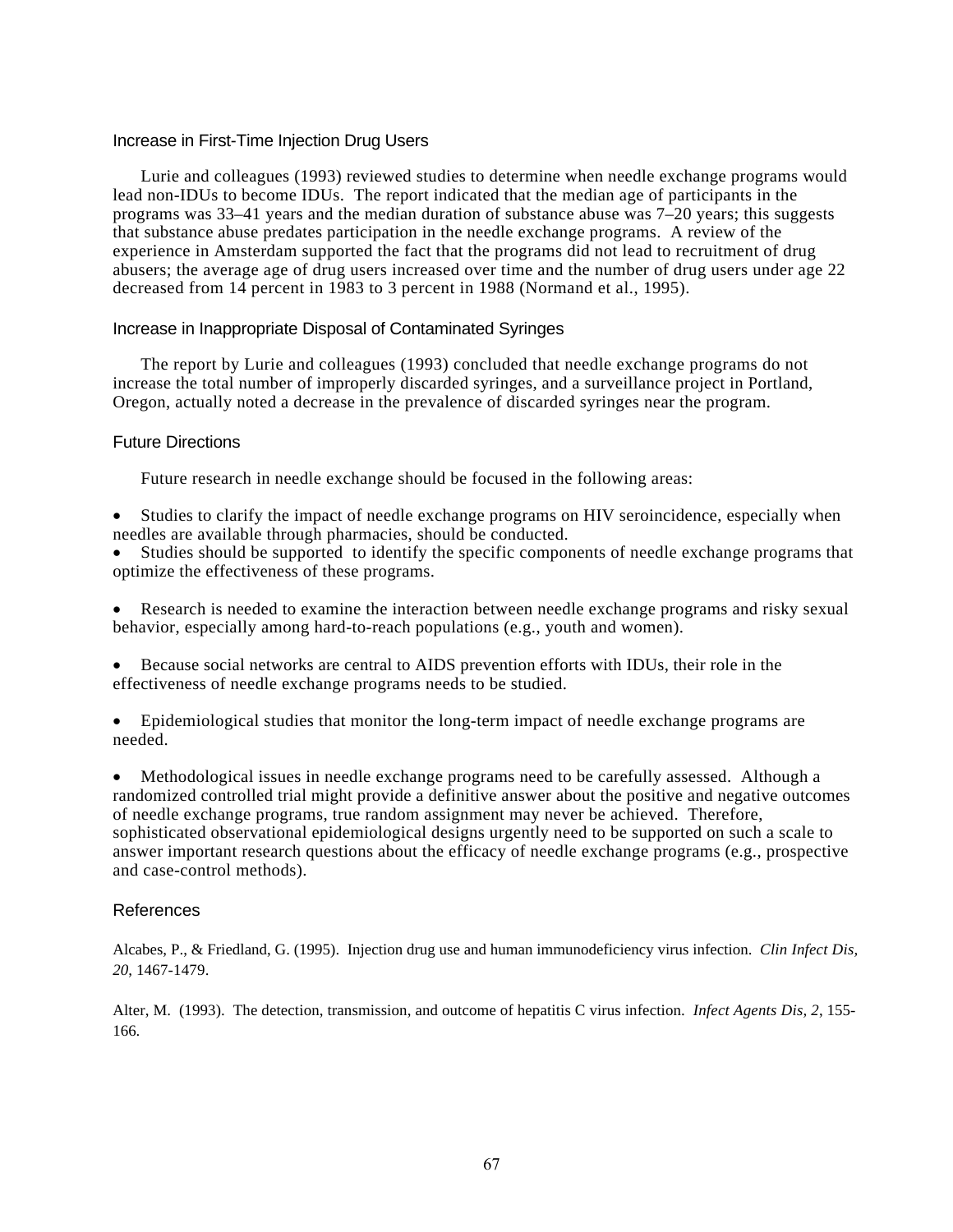Bruneau, J., Lamothe, F. E., Lachance, N., et al. (1996). Increased HIV seroprevalence and seroincidence associated with participation in needle exchange program: Unexpected findings from Saint-Luc Cohort Study in Montreal. Presented at the XI International Conference on AIDS, Vancouver, Canada, July 9, 1996.

Bunning, B. C. (1991). Effects of Amsterdam needle and syringe exchange. *Int J Addict, 26*, 1303-1311.

Des Jarlais, D. C. (1996). HIV incidence among injecting drug users in New York City Syringe-Exchange Programmes. *Lancet, 348*, 987-991.

Des Jarlais, D. C., Friedman, S. R., Choopanya, K., Vanichseni, S., Ward, T. P. (1992). International epidemiology of HIV and AIDS among injecting drug users. *AIDS, 6*, 1053-1068.

Esteban, R. (1993). Epidemiology of hepatitis C virus infection. *J Hepatol, 17*(S-3), S67-S71.

Hagan, H., Des Jarlais, D. C., Friedman, S. R., Purchase, D., & Alter, J. J. (1994). Reduced risk of hepatitis B and hepatitis C among injection drug users in the Tacoma syringe exchange program. *Am J Public Health, 85*, 1531-1537.

Kaplan, E. H., & Heimer, R. (1995). HIV incidence among New Haven needle exchange participants: Updated estimates from syringe tracking and testing data. *J Acquir Immune Deficiency Syndr, 10*, 175-176.

Koester, S. K. (1994). Copping, running, and paraphernalia laws: Contextual variables and needle risk behavior among injection drug users. *Human Organization, 53*(3), 287-295.

Levine, O. S., Vlahov, D., Koehler, J., et al. (1995). Seroepidemiology of Hepatitis B virus in a population of injecting drug users: Association with drug injection patterns. *Am J Epidemiol, 142*, 331-341.

Levine, O. S., Vlahov, D., & Nelson, K. E. (1994). Epidemiology of hepatitis B virus infections among injecting drug users: seroprevalence, risk factors and viral interactions. *Epidemiol Rev, 16*, 418-436.

Lurie, P., Reingold, A. L., Bowser, B., Chen, D., Foley, J., Guydish, J., Kahn, J. G., Lane, S., & Sorensen, J. (1993). The public health impact of needle exchange programs in the United States and Abroad, Vol. l. San Francisco: University of California.

Mandel, W., Vlahov, D., Latkin, C., et al. (1994). Correlates of needle sharing among injection drug users. *Am J Public Health, 849*, 920-923.

National Commission on Acquired Immune Deficiency Syndrome. (1991). The Twin.

Nicolosi, A., Correa Leite, M. L., Musicco, M., et al. (1992). Parental and sexual transmission of human immunodeficiency virus in intravenous drug users: A study of seroconversion. *Am J Epidemiol, 135*, 225-233.

Normand, J., Vlahov, D., & Moses, L. E. (Eds.). (1995). Preventing HIV transmission: The role of sterile needles and bleach. Washington, D. C.: National Academy Press.

Patrick, D. M., Strathdee, S. A., Offner, M., et al. (1996). Explaining an outbreak: Determinants of HIV seroconversion among injecting drug users in Vancouver. Presented at the XI International Conference on AIDS, Vancouver, Canada, January 9, 1996.

Public Law (1993). Sec. 514, 102-394.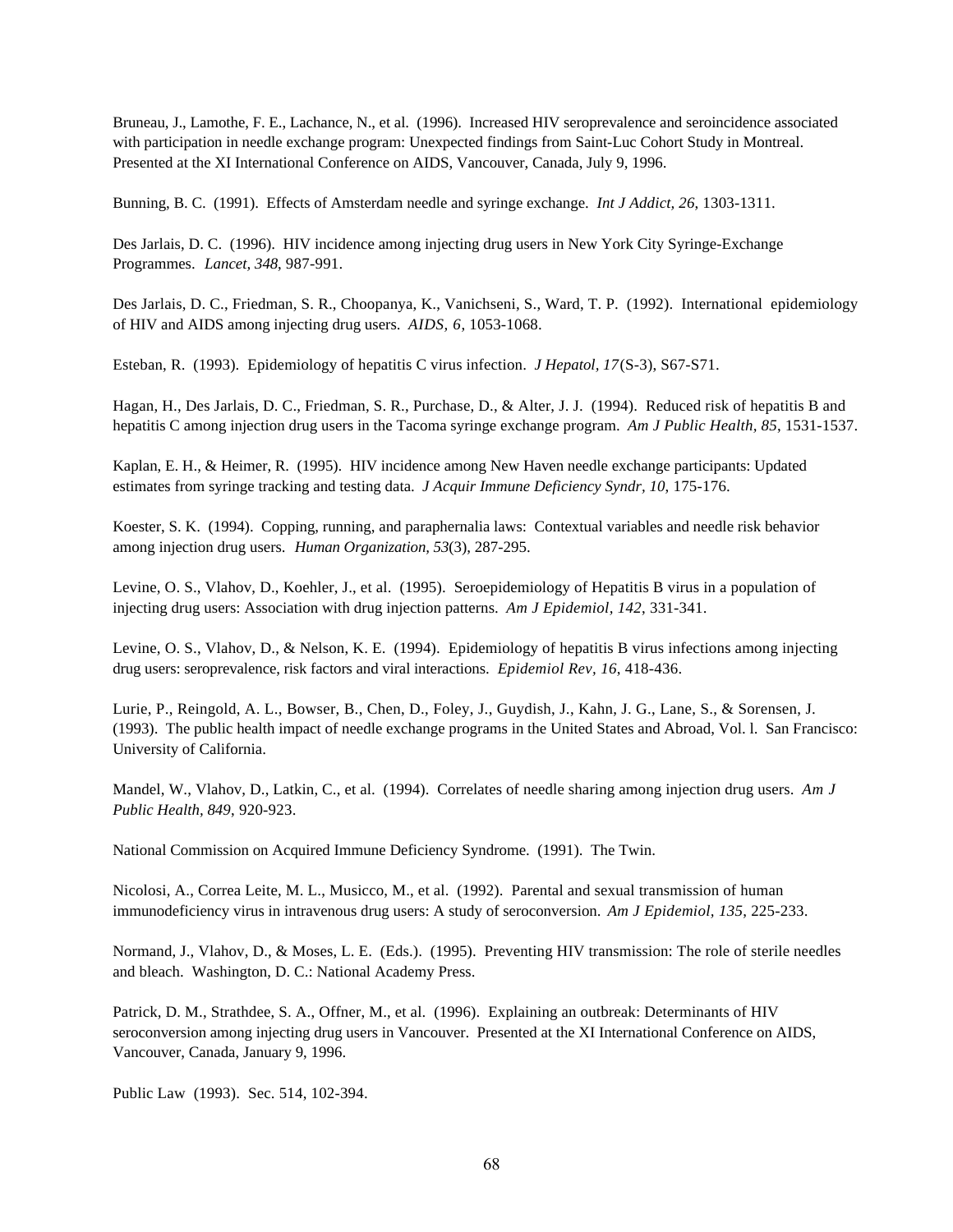Selwyn, P. A., Feiner, C., Cox, C. P., et al. (1987). Knowledge about AIDS and high risk behaviors among intravenous drug users in New York City. *AIDS, 1*, 247-254.

Stimson, G. V., et al. (1988). Injecting equipment exchange schemes: Final Report. The Centre for Drugs and Health Behaviors, London.

U. S. General Accounting Office. (1993). Needle exchange programs: Research suggests promise as an AIDS prevention strategy. Report Number GAO/HRD-93-60. Washington, D. C.: U. S. Government Printing Office.

Watters, J. K., Estilo, M. J., Clark, G. L., & Lorvick, J. (1994). Syringe and needle exchange as HIV/AIDS prevention for injection drug uses. *JAMA, 271*(2), 115-120.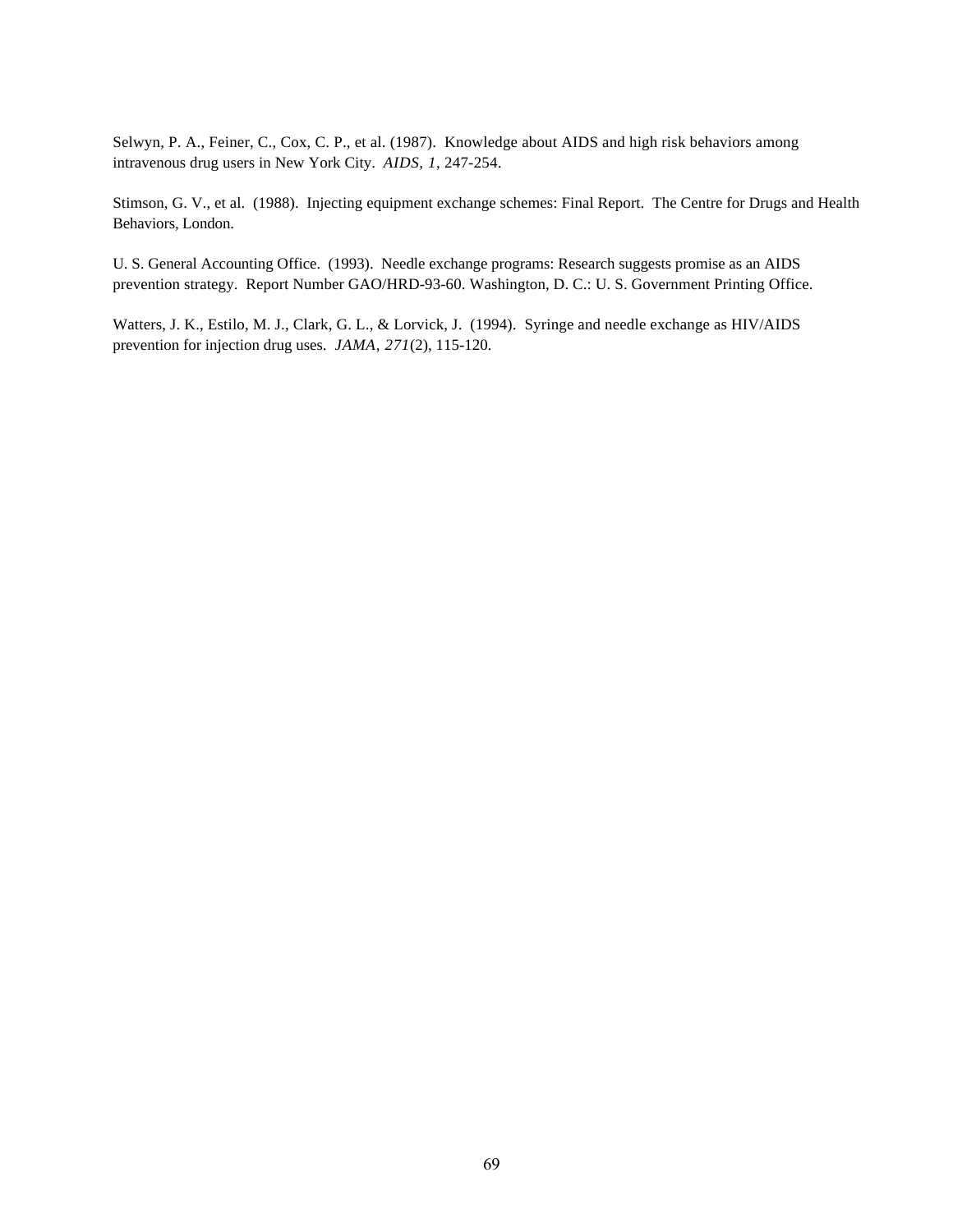# **Drug Abuse Treatment as AIDS Prevention**

## **David Metzger, Ph.D.**

## **Introduction**

The AIDS epidemic has had a profound impact on injecting drug users (IDUs) in the United States. Since the introduction of HIV into this risk group, more than 100,000 IDUs have died of AIDS-related causes, and it is estimated that more than 300,000 IDUs are currently infected with HIV. The epidemic has brought with it numerous attempts to reduce transmission through implementation of a range of interventions, including education regarding viral transmission and methods for reducing risk of infection; increased access to HIV testing and counseling; condom, bleach, and needle distribution; and expanded outreach. No intervention, however, has been as widely applied or as carefully evaluated as substance abuse treatment.

Typically, treatment programs are not considered to be prevention programs—treatment is usually applied when prevention fails. In the case of substance abuse treatment, however, there is real potential for treatment to achieve primary AIDS prevention goals, given the close association between drug use and HIV infection. By effectively treating drug use, direct and indirect risks of HIV infection can be reduced. A substantial literature points to the efficacy of drug and alcohol treatment in reducing substance use, and data from the past 10 years have clearly established an association between participation in treatment and lower risk of HIV infection.

## **Conclusions**

Numerous studies have now documented that significantly lower rates of risk behaviors are practiced by drug users who are in treatment. This was the finding when in-treatment IDUs were compared with untreated IDUs, when drug use patterns during treatment were compared with pretreatment patterns, and when drug use patterns during treatment were compared with posttreatment drug use practices. Importantly, these self-report behavioral differences are consistent with seroprevalence and seroincidence data.

Despite the convergence of these findings, many would claim that without randomized controlled clinical trials, the differences cannot be attributed unequivocally to the treatment process. We cannot, however, ethically consider the random assignment of drug-dependent individuals to no-treatment conditions. This would be not only unethical but also terribly cynical, given the available compelling data.

## Risk Reduction and Treatment Involvement

Data supporting the relationship between treatment participation and HIV risk reduction are derived from two broad research approaches: (1) examinations of risk behaviors of IDUs in and out of treatment and (2) studies that have used serologic data from cohorts of drug users to evaluate the role of treatment in HIV infection. This presentation will summarize both approaches and discuss methodological challenges. Although most of the currently available data are derived from studies of methadone treatment—the modality treating most IDUs in the United States—several studies will be reviewed that point to risk reduction associated with treatment for alcohol and cocaine use.

Nowhere is the association more clearly articulated than in the data from a 3-year study that examined the drug use patterns of 619 IDUs (Ball and Ross, 1991). These IDUs were randomly selected from six methadone maintenance treatment programs in New York City, Philadelphia, and Baltimore. The investigators identified a clear pattern of drug use in which daily injection was nearly universal prior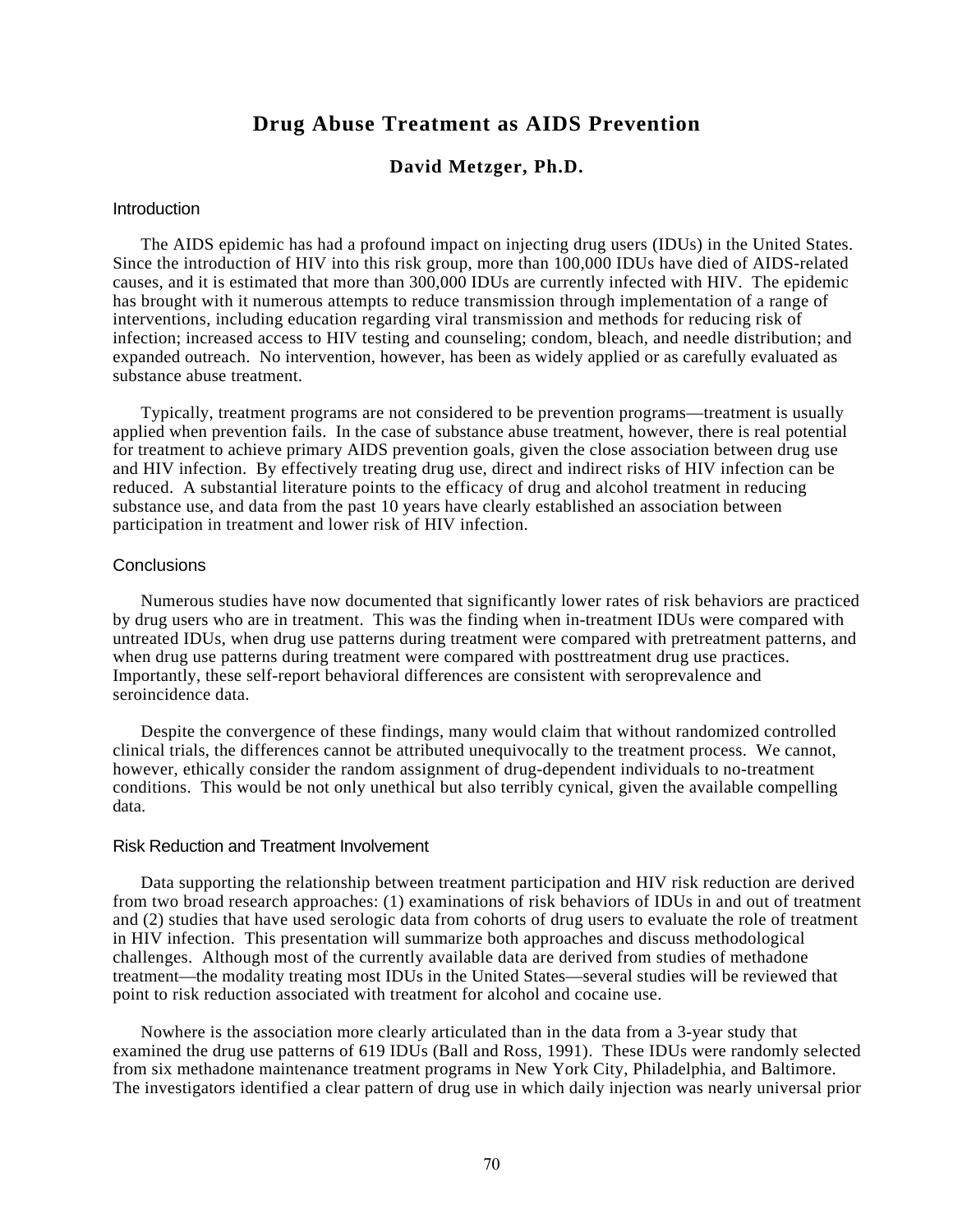to treatment entry. Following treatment entry, rapid reductions in injection were observed, and these continued for those who remained in treatment. For those who left treatment, daily injections increased from 29 percent prior to leaving treatment to over 80 percent within 1 year of treatment termination. Participation in treatment was found to be associated not only with reductions in injection drug use but also with needle sharing. These data highlight the ability of treatment to interrupt individual patterns of drug use associated with high-risk practices. They also point to the likelihood of relapse among those who do not remain in treatment.

More recently, Caplehorn and Ross (1995) reported the results of a survey of 1,241 IDUs recruited from the community in Sydney, Australia. The self-reported risk behaviors of those who were in treatment at the time of the interview were compared with those reported by an untreated subgroup who met inclusion criteria for methadone treatment. The authors identified a 50-percent lower rate of needle sharing among those who were in treatment when compared with the out-of-treatment subgroup. Importantly, however, this relationship disappeared when in-treatment subjects who had not injected during the prior month were excluded from the analysis. This finding is important for this discussion because it suggests that the observed reductions in risk can be attributed to the direct effect of treatment in stopping use as opposed to simply assisting addicts to inject more safely. It also reminds us that not all IDUs who are in treatment have been successful in reducing their drug use and risky behaviors. Consistent with other reports in the literature, knowledge of HIV and associated risk factors did not differ between the treated and untreated IDUs.

Similar findings have been reported by others, and the consistency of their results is notable. Abdul Quader and colleagues (1987) found that both the frequency of drug injection and injection in shooting galleries were significantly reduced proportionate to the amount of time spent in methadone maintenance treatment. In New Haven, 107 methadone-maintained IDUs and 314 IDUs who were not in treatment were surveyed regarding their risk behaviors. Frequency of injections were found to be 50–65 percent (p < .001) higher among the out-of-treatment subjects (Meandzija et al., 1994).

#### HIV Prevalence, Incidence, and Treatment Participation

A variety of "nonrandomized" experimental strategies have been used to examine the relationship between HIV prevalence and incidence and substance abuse treatment participation. These approaches have produced findings consistent with the self-report data from drug users in and out of treatment. For example, Moss and coworkers (1994) reported on the HIV incidence rates of 681 initially seronegative IDUs who returned for testing. Within this "repeat" subset of the original cohort of 2,351 subjects, methadone treatment was found to be a "major protective factor." Those subjects with a year or more of methadone treatment at entry into the study had less than one-third the incidence rate found among subjects with less than 1 year of treatment. Similar findings regarding the protective effects of methadone treatment have been reported by investigators who retrospectively examined HIV serostatus as a function of past treatment participation (Novick et al., 1990).

In a case–control study nested within a prospective evaluation of 952 seronegative IDUs, 40 incident cases were matched to 40 subjects who remained seronegative (Serpelloni et al., 1994). In analyses directed at identifying differences between cases and controls, duration of methadone treatment and methadone dosage were found to have dramatic protective effects. For every 3 months spent out of treatment, the risk of getting infected with HIV increased by 70 percent. The higher the methadone dosage, the lower the risk of infection. In multivariate analyses, these variables remained the most salient characteristics in explaining differences between cases and controls.

In Philadelphia, a prospective longitudinal study of HIV infection and risk behaviors among in- and out-of-treatment drug users was initiated in 1989 (Metzger et al., 1993). In this study, 152 IDUs were randomly selected from a methadone treatment program, and 103 out-of-treatment IDUs were recruited using a chain referral technique. Consistent with prior work, this study found significantly lower rates of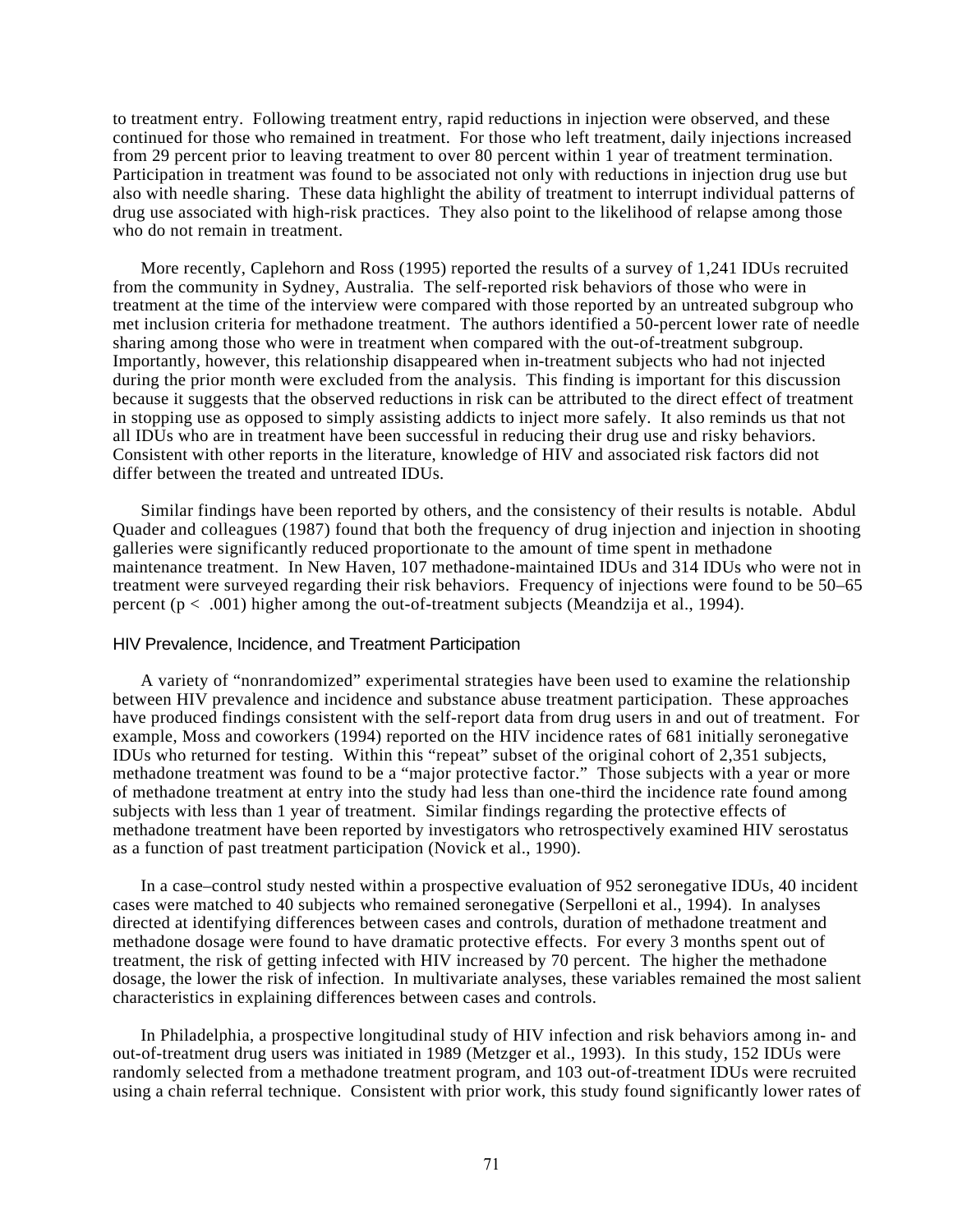needle sharing, injection frequency, shooting gallery use, and visits to crack houses among the methadone-maintained IDUs.

At entry into this study, 18 percent of the out-of-treatment subjects and 11 percent of the methadone-maintained clients tested positive for antibodies to HIV. After 18 months of study, 33 percent of the out-of-treatment cohort were infected, whereas 15 percent of the methadone clients tested positive ( $p < .01$ ). The incidence of new infection was strongly associated with participation in methadone treatment. When incidence rates were examined in relation to whether the subjects remained in treatment, changed their treatment status, or remained out of treatment, dramatically different rates of incident HIV cases were observed. Those who remained out of treatment were nearly six times more likely to have become infected than were those who remained in treatment during the first 18 months of the study. Among those who remained in methadone treatment for the entire 18-month study period, 3.5 percent became infected. Among those who remained out of treatment, 22 percent became infected with HIV (Metzger et al., 1993).

It could be argued that those individuals who seek and enter drug treatment are "by nature" more likely to practice safer behaviors than those who do not enter treatment; however, the data do not provide strong support for such an interpretation. The findings presented here indicate that both pre- and posttreatment drug use behaviors are dramatically elevated when compared with behaviors during treatment. Investigators have also identified a "dose–response" relationship between treatment duration, intensity, and methadone dosage and participation in risk behavior. Thus, although methodological challenges may serve a useful purpose in encouraging more rigorous research, they should not prevent us from forming well-reasoned conclusions based on the preponderance of evidence.

A final note on the prevention potential of substance abuse treatment programs. In addition to the direct delivery of drug treatment, these programs have had an important role in the implementation of many other prevention initiatives. As one of the few organized social institutions with access to drug users at risk of HIV infection, treatment programs have in many ways become community-based "staging areas" for risk reduction interventions directed at IDUs. Awareness is growing that individuals who are in treatment provide access to a much larger community of drug users who are not in treatment. Similar to the disproportionate impact of even a partially effective vaccine, significant preventive impact is possible through the effective treatment of drug users who are in treatment, even though they represent only a minority of all active drug users.

## Future Directions

Unfortunately, funding for the support of substance abuse treatment programs has eroded during the course of the AIDS epidemic. There are now fewer treatment programs available and, within programs, fewer services. Thus, to maximize the preventive potential of drug and alcohol treatment, it will be necessary to first establish funding mechanisms that allow for an expansion of the treatment system and provide a stable base for program operations. At the same time, it is important to continue to investigate the "active ingredients" of substance abuse treatment and to increase research attention on those factors associated with treatment entry and retention.

## References

Abdul Quader, O.S., Friedman, S.R., Des Jarlais, D.C., Marmor, M.M., Maslansky, R., & Bartelme, S. (1987). Methadone maintenance and behaviors by intravenous drug users that can transmit HIV. *Contemp Drug Probl, 14*, 425–433.

Ball, J.C. & Ross, A. *The Effectivenesss of Methadone Maintenance Treatment* (1991). New York: Springer Verlag.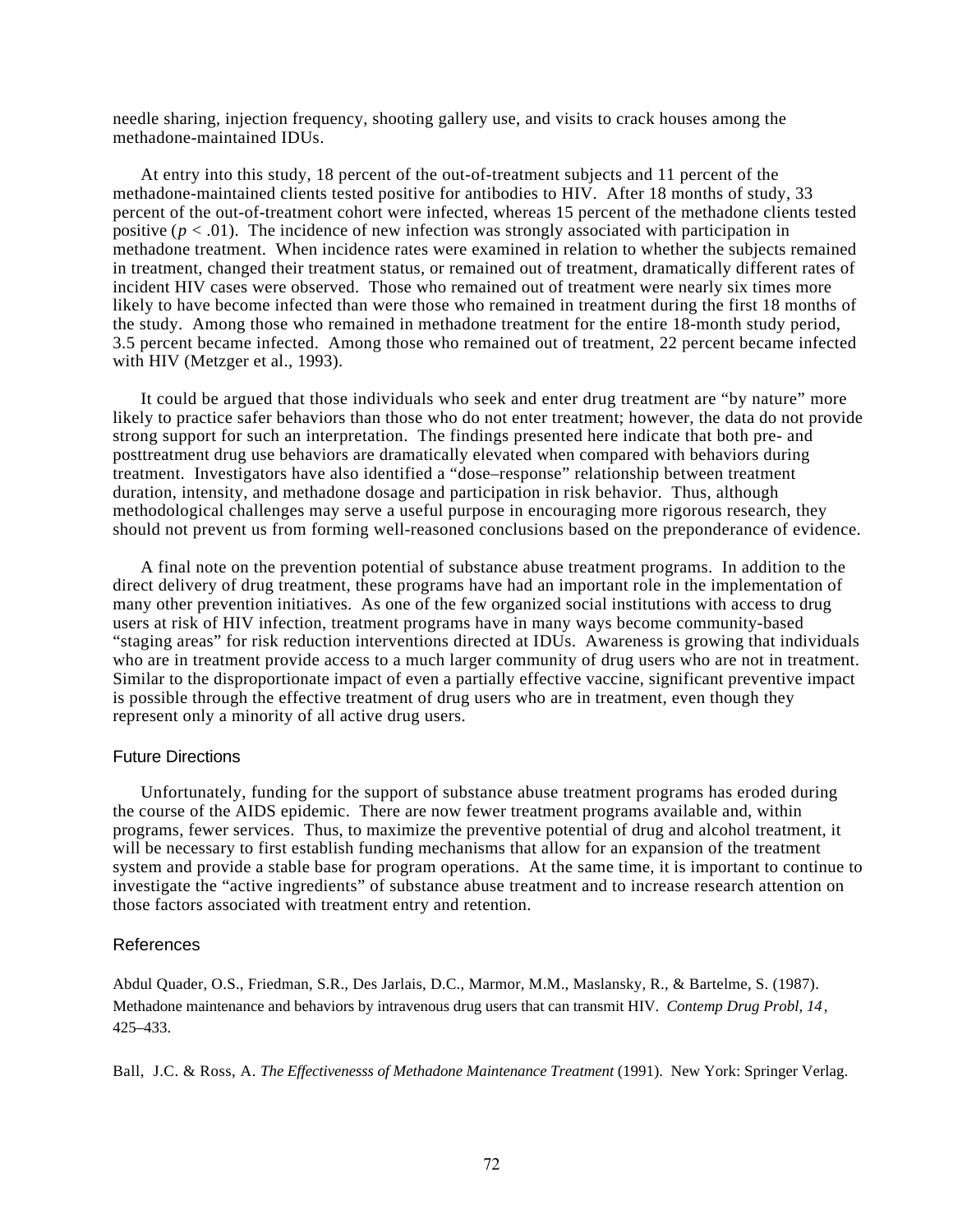Caplehorn, J.R.M. & Ross, M.W. (1995). Methadone maintenance and the likelihood of risky needle sharing. Int J Addict *30*: 685–698.

Meandzija, B., O'Connor, P., Fitzgerald, B., Rounsaville, B., & Kosten, T. (1994). HIV infection and cocaine use in methadone maintained and untreated injection drug users. *Drug Alcohol Depend, 36*, 109–113.

Metzger D.S., Woody, G.E., McLellan, A.T., O'Brien, C.P., Druley, P., Navaline, H., DePhillippis, D., Stolley, P., Abrutyn, E. (1993). Human immunodeficiency virus seroconversion among in- and out-of-treatment intravenous drug users: An 18-month prospective follow-up. *J Acquir Immune Defic Syndr*, 1049–1056.

Moss, A.R., Vranizan, K., Gorter, R., Bachetti, P., Watters, J., & Osmond, D. (1994). HIV seroconversion in intravenous drug users in San Francisco. 1985–1990. *AIDS,* 223–231.

Novick, D.M., Joseph, H., Croxon, T.S., Salsitz, E.A., Wang, G., Richman, B.L., Poretsky, L., Keefe, J.B., & Whimbey, E. (1990). Absence of antibody to human immunodeficiency virus in long term, socially rehabilitated methadone maintenance patients. *Arch Intern Med, 150*, 97–99.

Serpelloni, G., Carriere, M.P., Rezza, G., Morganti, S., Gomma, M., & Binkin N. (1994). Methadone treatment as a determinant of HIV risk reduction among injecting drug users: A nested case-controlled study. *AIDS Care,* 6, 215–220.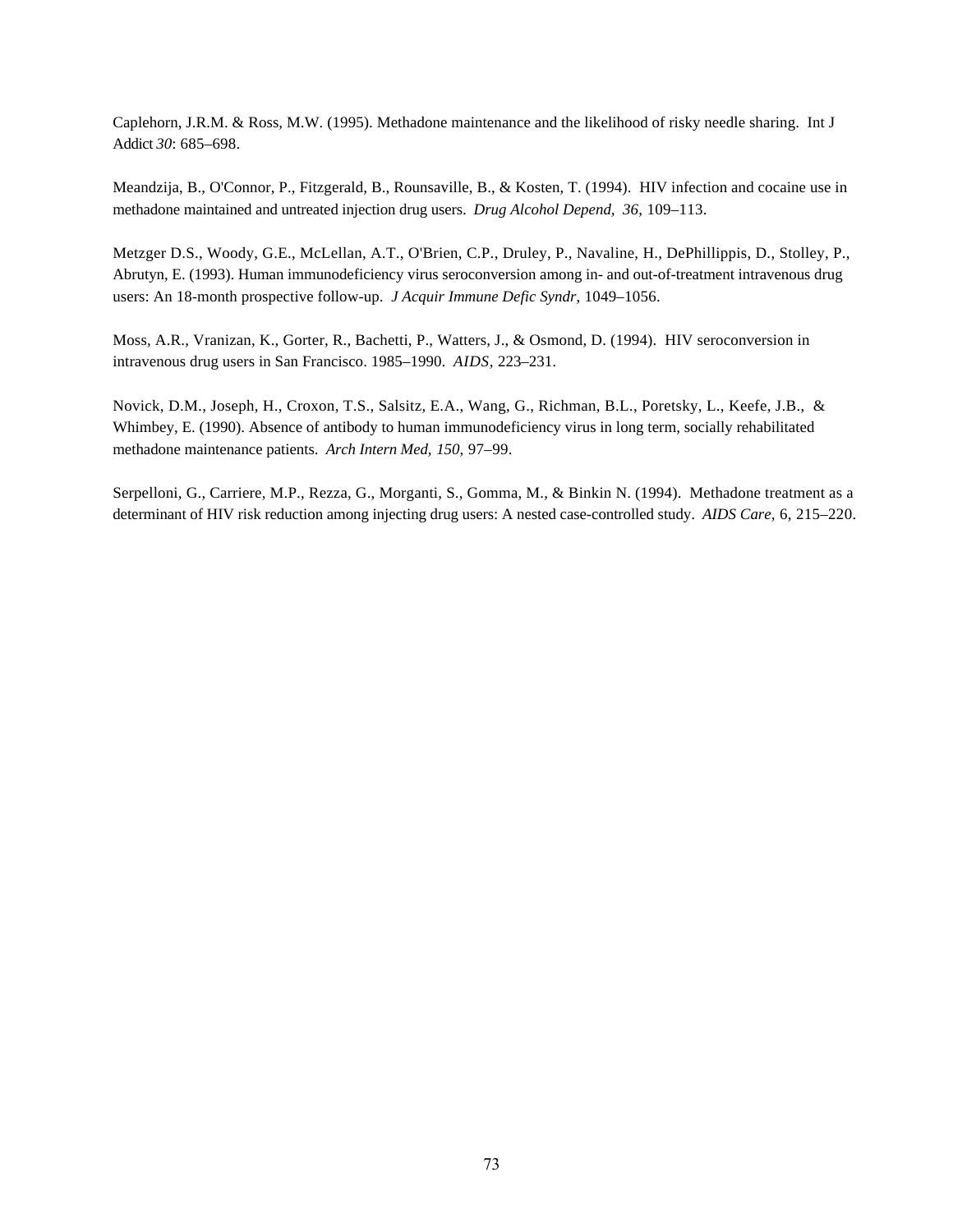# **International Epidemiology of HIV Among Injecting Drug Users**

## **Don C. Des Jarlais, Ph.D.**

## **Introduction**

The injection of illicit psychoactive drugs has now been reported in 120 countries throughout the world, and HIV infection among injecting drug users (IDUs) has been reported in 82 different countries. HIV infection among IDUs is truly an international pandemic, and much can be learned from crossnational comparisons of the spread of HIV among IDUs (Des Jarlais et al., 1992).

## **Conclusions**

The international epidemiology of HIV infection among IDUs shows stark contrasts: areas that experienced explosive spread of HIV among local populations compared to areas where HIV infection rates have remained low and stable for long periods of time (Des Jarlais et al., 1995). A wide variety of intervention programs have been associated with behavior change among IDUs, and behavior change has been associated with lower rates of HIV infection. The key components of effective interventions appear to include implementing prevention efforts early, establishing trust between healthcare workers and IDUs, and providing IDUs with the means for behavior change.

## **Transmission**

HIV has spread extremely rapidly among some populations of IDUs, with increases of 20–40 percent in HIV seroprevalence within a single year. Historical reconstructions of these epidemics indicate three common factors associated with very rapid spread of HIV among IDUs (Des Jarlais et al., 1992):

• Lack of AIDS awareness. IDUs in the area either were not aware of AIDS, or if aware of AIDS, did not perceive it as a local threat, believing instead that it affected other groups or IDUs in other areas.

• Practical scarcity of injecting equipment. Access to sterile injection equipment was limited by laws restricting sales and possession of injection equipment and/or by police practices of arresting or harassing persons found to be carrying drug injection equipment.

• Mechanisms for rapid, efficient mixing within the IDU population. Drug injecting in locations such as shooting galleries, dealers' places, central gathering places, and prisons facilitated "sharing" of injection equipment with large numbers of other IDUs on an almost random basis.

## Behavior Change

A very large, diverse number of HIV prevention programs have been implemented to reduce HIV risk behavior among IDUs, including information only programs, community outreach programs, bleach disinfection programs, expanded drug abuse treatment, condom distribution programs, syringe exchange programs, and syringes through pharmacy sales programs. Almost all evaluation of HIV prevention programs for IDUs have shown self-reported risk reduction (primarily in injection behavior) associated with participation in the programs.

The self-reported risk reduction raises questions about the validity and the importance of these behavior changes. For example, are the self-reports valid, or are they primarily a function of social desirability (telling the interviewer what he or she is believed to want to hear)? Even if the self-reports are valid, are the behavior changes of sufficient magnitude to provide an important protective effect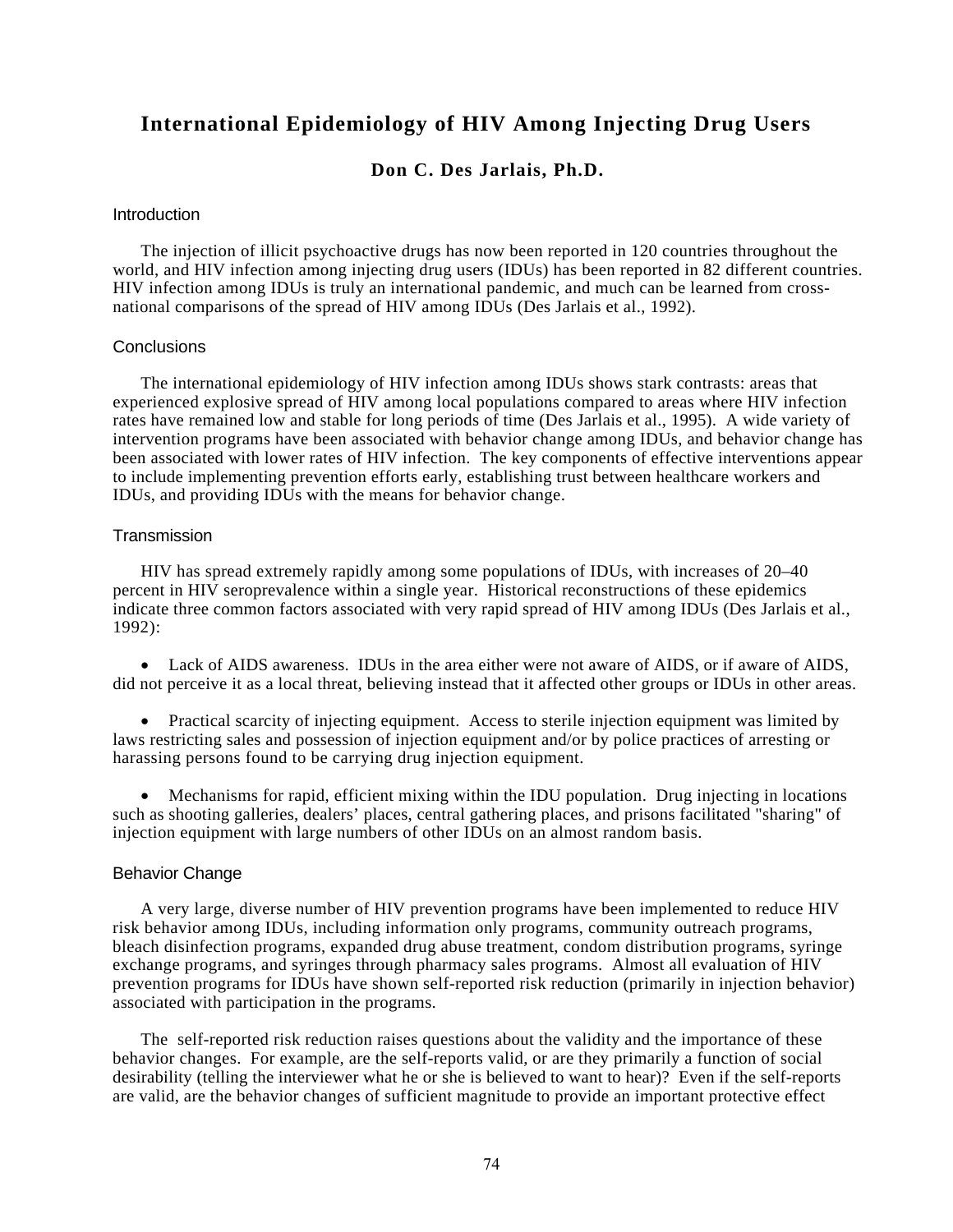against HIV infection? Studies from Bangkok, Thailand, and recent data from the World Health Organization Multi-Centre Study of AIDS and Injecting Drug Use indicate that the self-reported behavior changes are both valid and protective (Des Jarlais et al., 1996). IDUs who report that they had changed their risk behavior in response to the threat of AIDS were approximately half as likely to become infected with HIV than were IDUs who reported that they had not changed their behavior.

## Future Directions

Research studies are needed to address the continuing international spread of injecting drug use (Des Jarlais et al., 1992). Studies of the political and community barriers to the implementation of effective HIV prevention programs are also needed (Normand et al., 1995).

## References

Des Jarlais, D. C., Hagan, H., Friedman, S. R., Friedmann, P., Goldberg, D., Frischer, M., Green, S., Tunving, K., Ljungberg, B., Wodak, A., Ross, M., Purchase, D., Millson, M. E., & Myergs, T. (1995). Maintaining low HIV seroprevalence in populations of infecting drug users. *JAMA, 274(15)*, 1226–1231.

Des Jarlais, D. C., Friedman, S. R., Choopanya, K., Vanichseni, S., & Ward, T. P. (1992). International epidemiology of HIV and AIDS among injecting drug users. *AIDS*, *6(10)*, 1053–1068.

Des Jarlais, D.C., Friedmann, P., Hagan, H., & Friedman, S.R. (1996). Protective effect of AIDS-related behavior change among injection drug users: A cross national study. *Am J Public Health, 86*, 1780–1785.

Normand, J., Vlahov, D., & Moses, L. E. (1995). Preventing HIV transmission: The role of sterile needles and bleach. Washington, D.C.: Natl Acad Press.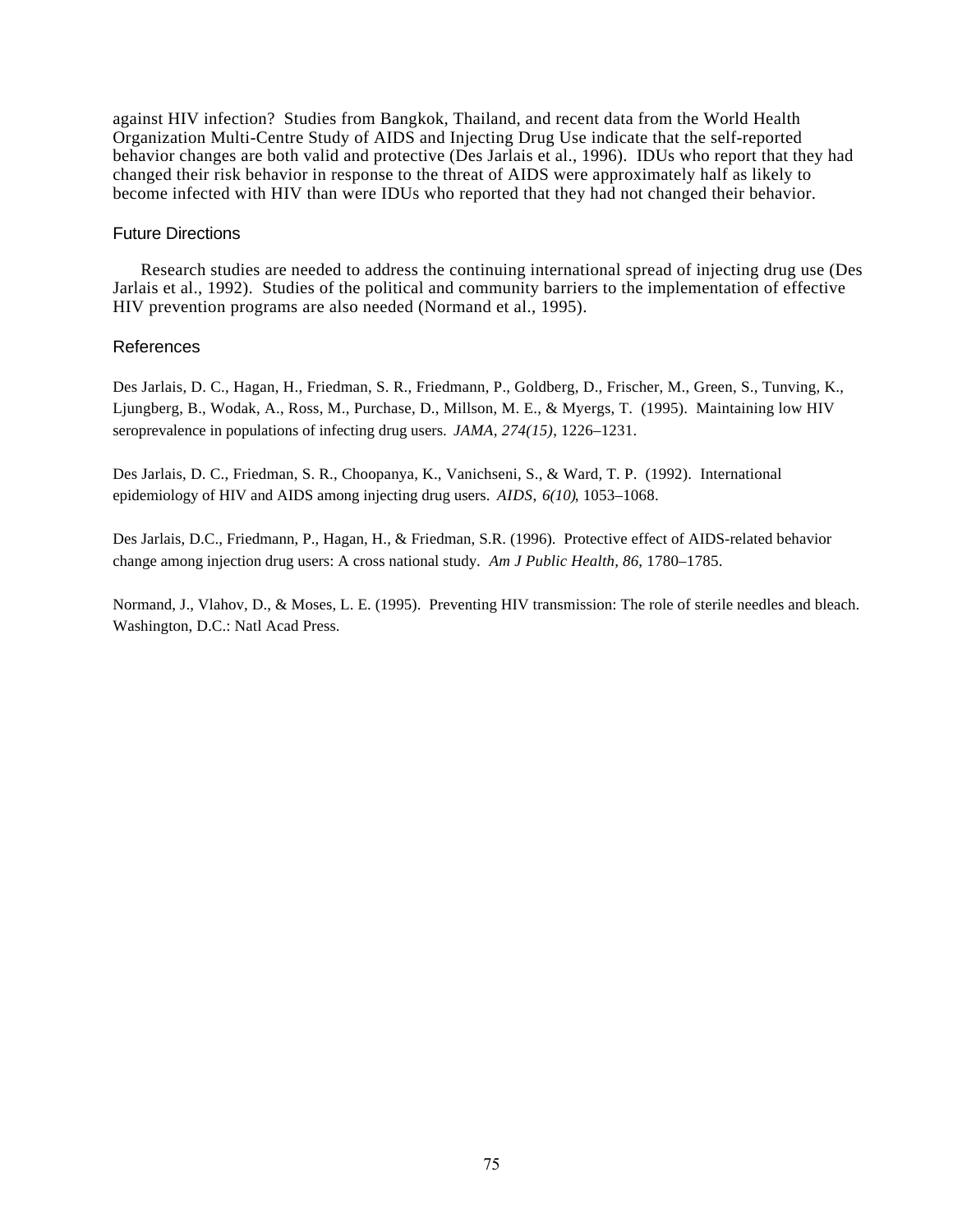## **International Perspective on AIDS Prevention Research**

## **Michael H. Merson, M.D.**

#### **Introduction**

Most recent estimates from the World Health Organization (WHO) indicate that as of December 1996 some 29.4 million adults and children have been infected with HIV and 8.4 million of them have developed AIDS. Ninety percent of all infections occurring today are in developing countries. Despite these daunting numbers and the well-known fact that it is difficult to change wellestablished behaviors, there is increasing evidence, worldwide, that AIDS prevention is possible. Some of the available evidence from studies done outside the industrialized world is reported in unpublished (gray) literature, and little of it is derived from randomized controlled trials (RCTs).

## **Conclusions**

Evidence from developing countries indicates that a combination of interventions undertaken at different levels (c.f., Coates) can effectively prevent HIV infection. Successful targeted interventions include promotion of safer sex behavior and treatment of sexually transmitted diseases (STDs) in highrisk groups. These interventions are most effective when applied early, with resources made available to sustain them. Equally important is the need for political courage to counter the barriers that deter their implementation.

## Epidemiology of HIV Infection Worldwide

The epidemiology of HIV infection is that of a classical STD. Worldwide, half of all infections are in youth 15–24 years of age, and the average age of infection declines as the epidemic becomes more established, reflecting the entry of new susceptibles into the population. However, like other STDs, HIV can be spread parenterally and from mother to child. Although the percentage of infections transmitted through injecting drug use worldwide is relatively small (around 10 percent), this route has been the major means of introduction of HIV into all Asian countries that now have a major epidemic, as well as some countries in South America. Despite considerable delay in their implementation—mostly because of political constraints—harm reduction efforts have begun in a few developing countries, although information on their impact is limited. Although antiretroviral therapy is moderately effective in reducing perinatal transmission, there is little or no access to these drugs in many developing countries. Accordingly, infection in newborns can be most readily avoided by prevention of HIV infection in women.

Because the vast majority of HIV infections worldwide are sexually transmitted, international efforts in HIV prevention have placed greatest emphasis on this means of spread. In almost all settings, heterosexual transmission is the predominant mode of sexual spread.

## Prevention of Sexual Transmission

The main approach to prevention of sexual transmission has been promotion of safer sex messages through a wide variety of channels along with provision of condoms. When properly used, condoms are virtually 100 percent effective in preventing HIV transmission, best evidenced in studies of discordant couples (de Vincenzi, 1994). The initial evidence for the effectiveness of this approach came from a number of small-scaled, uncontrolled (pre/post) observational studies undertaken in Africa in the late 1980s and early 1990s (Asamoah-Adu et al., 1994; Nguigi et al., 1988; Williams et al., 1992; & WHO/GPA/IDS, 1992). These studies demonstrated that promotional efforts using social networks can bring about a reported increase in condom use and/or a decline in STD rates in specific high-risk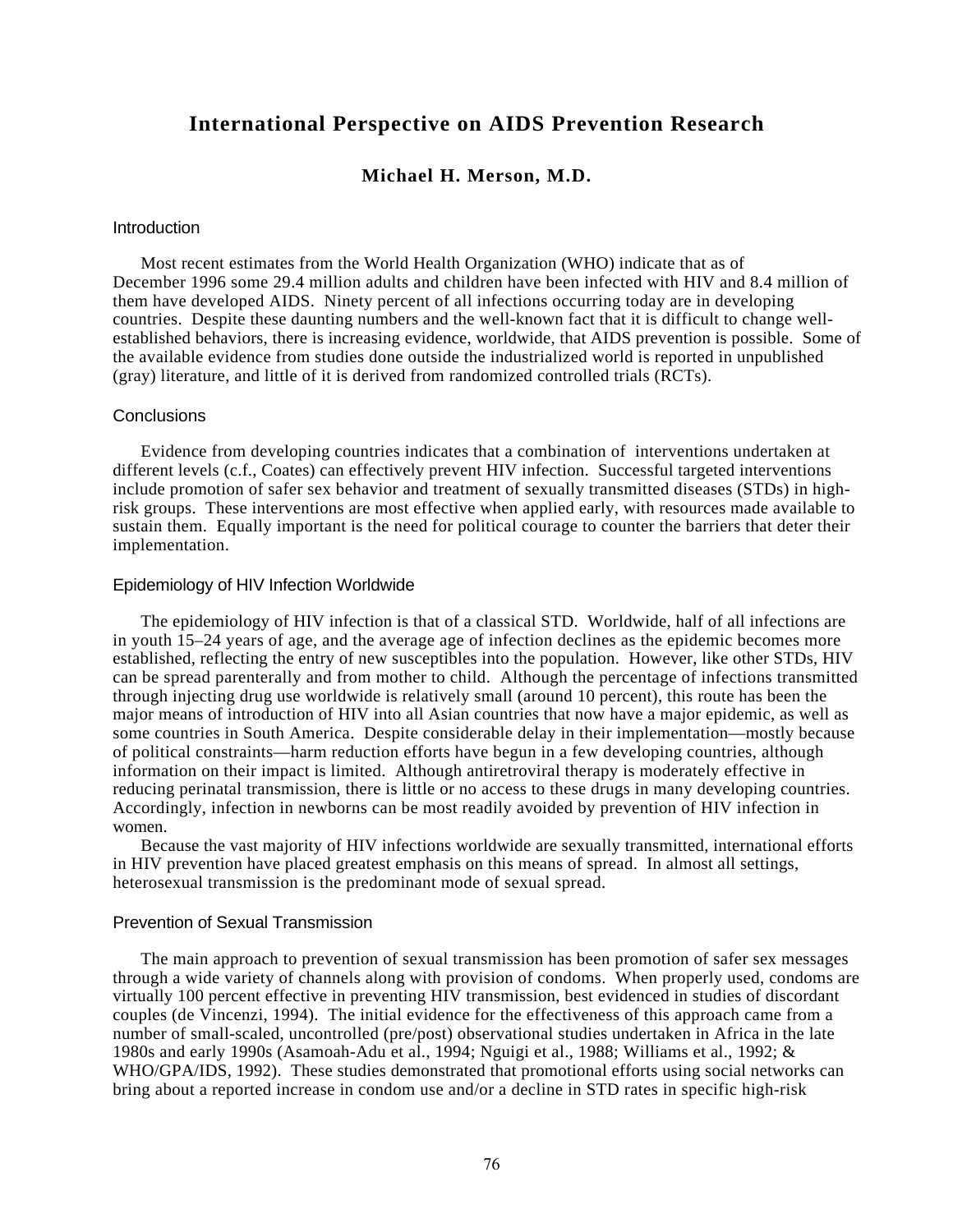populations, especially commercial sex workers and their clients. Similar studies were subsequently undertaken in other geographic regions (Ford et al., 1996; Pauw et al., 1996). At the same time, evaluation of condom social marketing efforts (e.g., in Zaire) demonstrated that it was possible to increase the sales of condoms in the general population 50- to 100-fold over a few years' time.

Beginning in the late 1980s, there has been acceptance that educational efforts directed toward safer sexual behavior should be accompanied by more effective treatment of STDs. Genital ulcer disease has been found to increase the risk of HIV transmission per sexual exposure 10 to 50 times for male-tofemale transmission and 50 to 300 times for female-to-male transmission, (Hayes, Schulz, & Plummer, 1995) and nonulcerative STDs (chlamydia and gonorrhea) increase the risk two- to fivefold (Laga et al., 1993). A recently conducted RCT in rural Tanzania demonstrated a 42-percent reduction in HIV incidence after 2 years of followup as a result of improved STD care (Grosskurth et al., 1995). This RCT included training of primary health care workers in STD syndromic case management, making available effective antibiotics and promoting health care–seeking behavior by those infected. A very recently completed controlled trial in Malawi has demonstrated that antibiotics used for the treatment of gonorrhea and nongonococcal urethritis significantly reduce the HIV viral load in semen, providing further evidence of the importance of STD treatment in HIV prevention (Hoffman, 1996).

The impact of these two approaches—promotion of safer sexual behavior and STD treatment—has not been evaluated in a large-scale research study. However, a clinic-based intervention among a longitudinal cohort of female sex workers, carried out in Kinshasa between 1988 and 1991, which included condom promotion as well as monthly STD screening and treatment, demonstrated the intervention's potential impact, with HIV incidence decreasing 62 percent and regular condom use increasing sixfold during this period (Laga et al., 1993). A study under way in Calcutta is evaluating, through repeated cross-sectional surveys, an intervention among commercial sex workers that combines STD treatment at a small clinical facility located in a high-volume, red-light area with outreach activities to sex workers that include condom distribution, training in condom negotiation skills, and STD symptom recognition.<sup>9</sup> During a 3-year period, condom use has increased from essentially 0 percent to 75 percent, incident syphilis rates have declined from 25 percent to 13 percent, and HIV prevalence has remained below 5 percent (while it is above 50 percent in red-light areas in Bombay and New Delhi) (O'Reilly et al., 1995). A similar study is being carried out in Abidgan.

In 1993, WHO estimated that condom promotion and STD treatment—along with sex education in schools, needle and syringe exchange, and blood safety programs—could avert half (about 9.5 million) of the projected adult infections to the year 2000 worldwide at an annual cost of \$1.5–2.9 billion. This would result in a savings, in direct medical costs alone, of between two and five times the Gross National Product per capita for each case of AIDS prevented (Berkley, Piot, & Schopper, 1994). HIV prevention with a strong STD treatment component is, thus, one of our most cost-effective public health interventions in low- and high-income populations. Its cost-effectiveness is greatest early in the epidemic when activities can be confined to those populations practicing particularly high-risk behavior and diminishes as the infection spreads into the general population (World Bank Development Report, 1993).

One intervention whose effectiveness in prevention requires further study is voluntary counseling and testing (VCT). Noncontrolled studies among discordant couples in Kigali (Allen et al., 1992) and Kinshasa (Kamenga et al., 1991) suggest that VCT is effective in increasing and maintaining condom use in this population. Its effectiveness when only one partner received VCT is less clear. A multisite RCT under way in four developing countries (two east African, one Caribbean, and one Asian) supported by UNAIDS and the WHO will hopefully provide more definitive information. Plans for marketing of home HIV sample collection tests and eventually home diagnostic tests further indicate the urgent need for information on the impact on sexual behavior of an HIV diagnosis with and without direct counseling.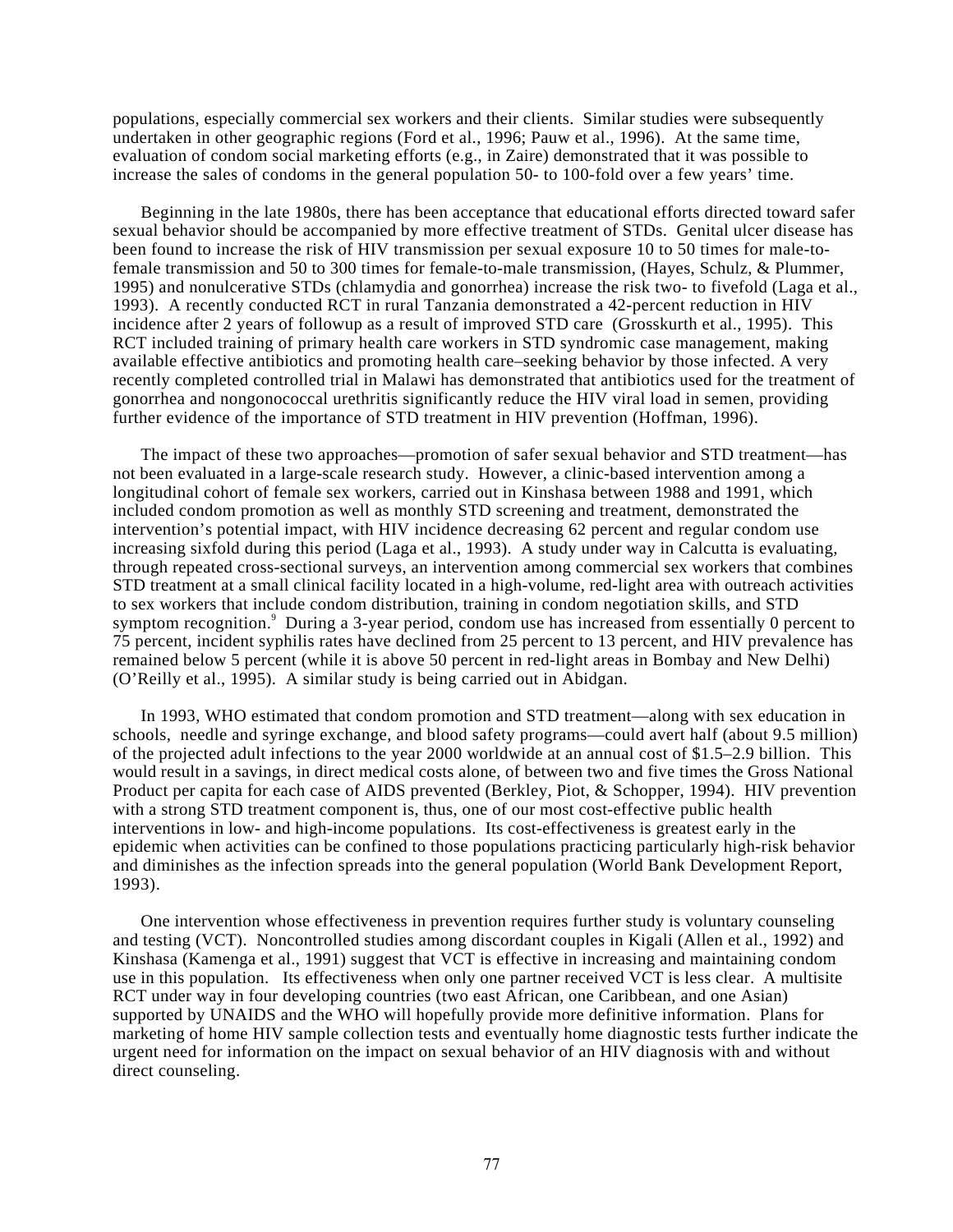## Interventions at Different Levels

There is no doubt that persuasive behavioral interventions are essential to HIV prevention, but experience in other areas (e.g., injury control, smoking) has demonstrated that it is also important to identify interventions that remove structural and environmental barriers or constraints to protective action or, conversely, to erect barriers or constraints that prevent risk-taking (Sweat and Denison, 1995; Tawil, Verster, & O'Reilly, 1995). For example, various approaches to modifying economic determinants to reduce risk of HIV infection could be applied in commercial sex-work, either within the sex work setting (enforcing condom use), in communities where sex work exists (improving women's literacy and education), or on a national or regional scale (paying the cost for wives to live with their husbands at distant places of employment). Other examples include changes in national laws and regulations that place high taxes on condoms, prohibit radio and television advertising of condoms, or outlaw wife inheritance. Structural means should be found to meet the needs of women who must acquire more control over their sexual and reproductive lives. Except for the case of Thailand, studies of such approaches, especially to prevent sexual transmission, are few to date and are warranted in the interest of sustaining and broadening prevention efforts.

#### The Case of Thailand

The best evaluated effort of a nationwide program in a developing country has been that of Thailand, and it demonstrates the value of combining intervention approaches. In that country, where the commercial sex industry is well established, a mass condom promotional campaign was begun in the late 1980s and a 100-percent condom use program was instituted in brothels in northern Thailand in 1989 and in the entire country early in 1992. Antibiotics are also readily available for treatment of STDs. These together resulted in a more than sixfold increase in the percentage of sex acts with commercial sex workers in which a condom was used, from 14 percent before 1989 to over 90 percent in December 1994, with a concomitant decrease of 85 percent in male STD cases nationwide seen at government clinics and a decline in HIV prevalence in pregnant women and military conscripts by the end of this period (Hanenberg et al., 1994; Rojanapithayakorn and Hanenberg, 1996). This impact has been most vividly demonstrated in northern Thailand, where there has been a significant decrease in HIV prevalence among military conscripts from 12.5 percent in 1991 to 6.7 percent in 1995 (Nelson et al., 1996).

## The Case of Uganda

There have been recent reports of a 30 percent decrease in HIV prevalence among pregnant women seeking antenatal care in high-prevalence districts in Uganda (Asiimwe-Okiror et al., 1995). Prevalence diminished by 35 percent in young women aged 15–19 and 20–24 years. Studies in Kampala have shown that much of this decrease can be attributed to a decrease in the number of sexual partners and an increase in condom use in relations at risk. Other factors such as saturation of the pool of susceptible individuals, change in the infectiousness of HIV-infected persons, and a decrease in "mixing" of noninfected and infected persons as more of those infected have died may have also played a role. These changes were the result of many epidemiological factors and behavioral and structural interventions in Uganda.

## Future Directions

The need for more social and behavioral prevention research internationally and particularly in developing countries is undeniable. More information is needed about individual, cultural, and cognitive differences in human sexuality and the relevance of social relationships, sexual networks, and substance abuse (particularly alcohol) on sexual risk-tasking. In addition, more information is needed about maintaining long-term behavioral changes, using a combination of targeted interventions at different levels. Efforts are also needed to learn how to better overcome the denial and stigma that still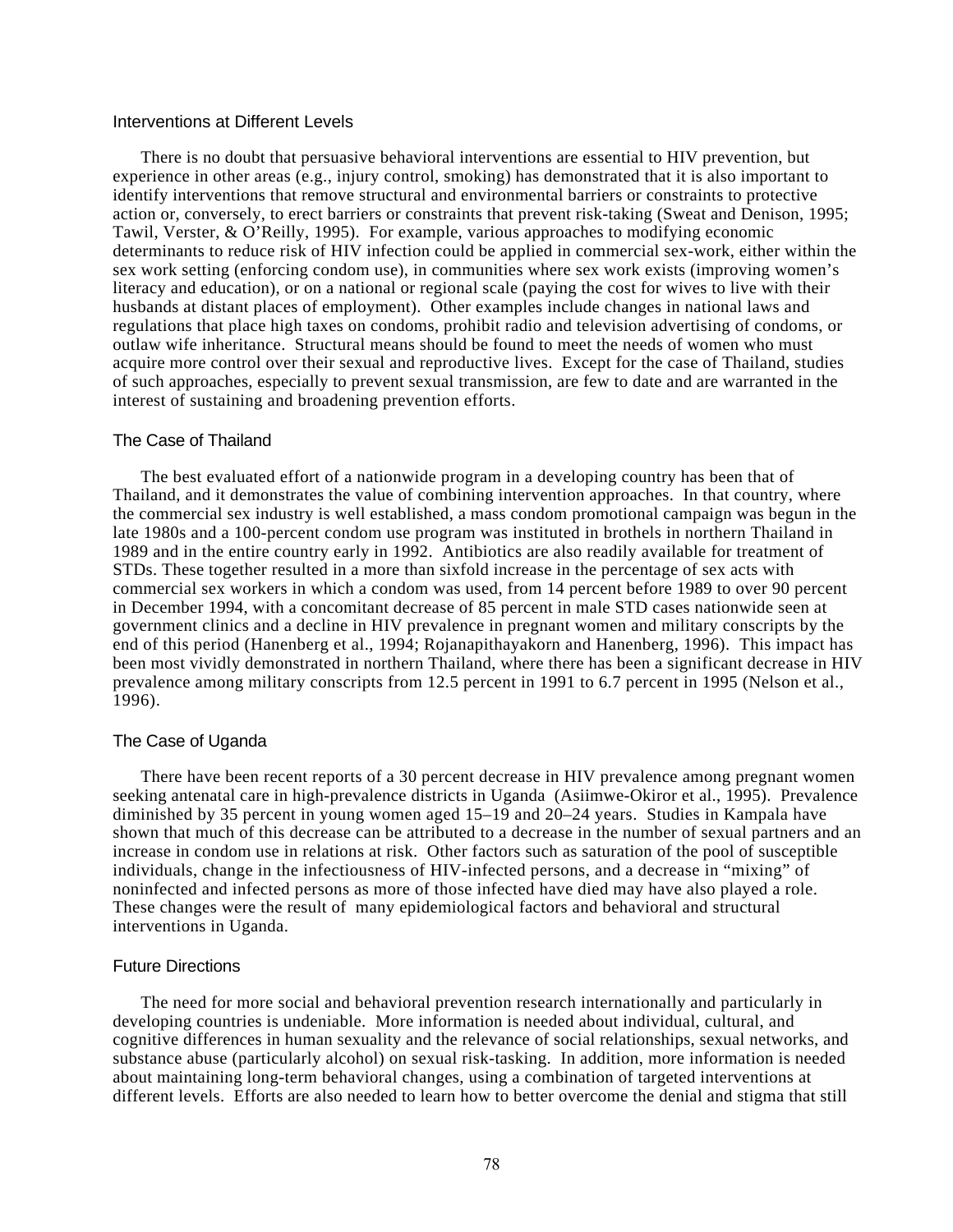exist in many developing countries and their consequences, on an individual level, in high-risk behavior and failure to seek STD treatment, and on a national level, in governments not taking the political action required to mount effective prevention efforts. Such research should use rigorous study designs and methods, including RCTs when appropriate, taking into account ethical considerations.

Major constraints to carrying out interdisciplinary prevention research are the lack of trained scientists and insufficient financial support. A concerted long-term effort is required by industrialized nations to remove these constraints. The fact that the AIDS epidemic in the United States is becoming more and more like that in developing countries should provide impetus for support of research carried out jointly by scientists from the United States and abroad in both locations.

## References

Allen, S., Tice, J., Van der Perre, P., et al. (1992). Effect of serotesting with counseling on condom use and seroconversion among HIV discordant couples in Africa. *Br Med J*, *304*:1605-1609.

Asamoah-Adu, A., Weir, S., Matilda, P., et al. (1994). Evaluation of a targeted AIDS prevention intervention to increase condom use among prostitutes in Ghana. *AIDS*, *8*:239-246.

Asiimwe-Okiror, G., Musinguzi, J., Opio, A., et al. (1995). Declining HIV prevalence in women attending antenatal clinic sentinel surveillance sites in Uganda, 1989-1995. Paper presented at the IXth International Conference on AIDS and STD in Africa; 1995 December 10-14; Kampala, Uganda.

Berkley, S., Piot, P., & Schopper, D. (1994). AIDS: Invest now or pay more later. *Finance Devel*, June, 40-43.

de Vincenzi, I. (1994). A longitudinal study of human immunodeficiency virus transmission by heterosexual partners. *New Engl J Med*, *331*:341-346.

Ford, K., Wirawan, D.N., Fajans, P., et al. (1996). Behavioral Interventions for radiation of sexually transmitted disease/HIV transmission among female commercial sex workers and clients in Bali, Indonesia. *AIDS*, *10*:213-222.

Grosskurth, H., Mosha, F., Todd, J. et al. (1995). Impact of improved treatment of sexually transmitted diseases on HIV infection in rural Tanzania: Randomized controlled trial. *Lancet*, *346*:530-536.

Hanenberg, R., Rojanapithayakorn, W., Kunasol, P., et al. (1994). Impact of Thailand's HIV-control programme as indicated by the decline of sexually transmitted diseases. *Lancet*, *344*:243-245.

Hayes, R.J., Schulz, K.F., & Plummer, F.A. (1995). The cofactor effect of genital ulcers on the per-exposure risk of HIV transmission in sub-Saharan Africa. *J Trop Med Hyg*, *98*:1-8.

Hoffman, I.F., Maida, M., Royce, R.A., et al. (1996). Effects of urethritis therapy on the concentration of HIV-1 in semenal plasma. XI International Conference on AIDS; 1996 Jul 7-12; Vancouver. Abstract No. C903.

Kamenga, M., Ryder, R., Jingu, M., et al. (1991). Evidence of marked sexual behavior change associated with low HIV-1 seroconversion in 149 married couples with discordant HIV-1 serostatus: Experience at an HIV counseling center in Zaire. *AIDS*, *5*:61-67.